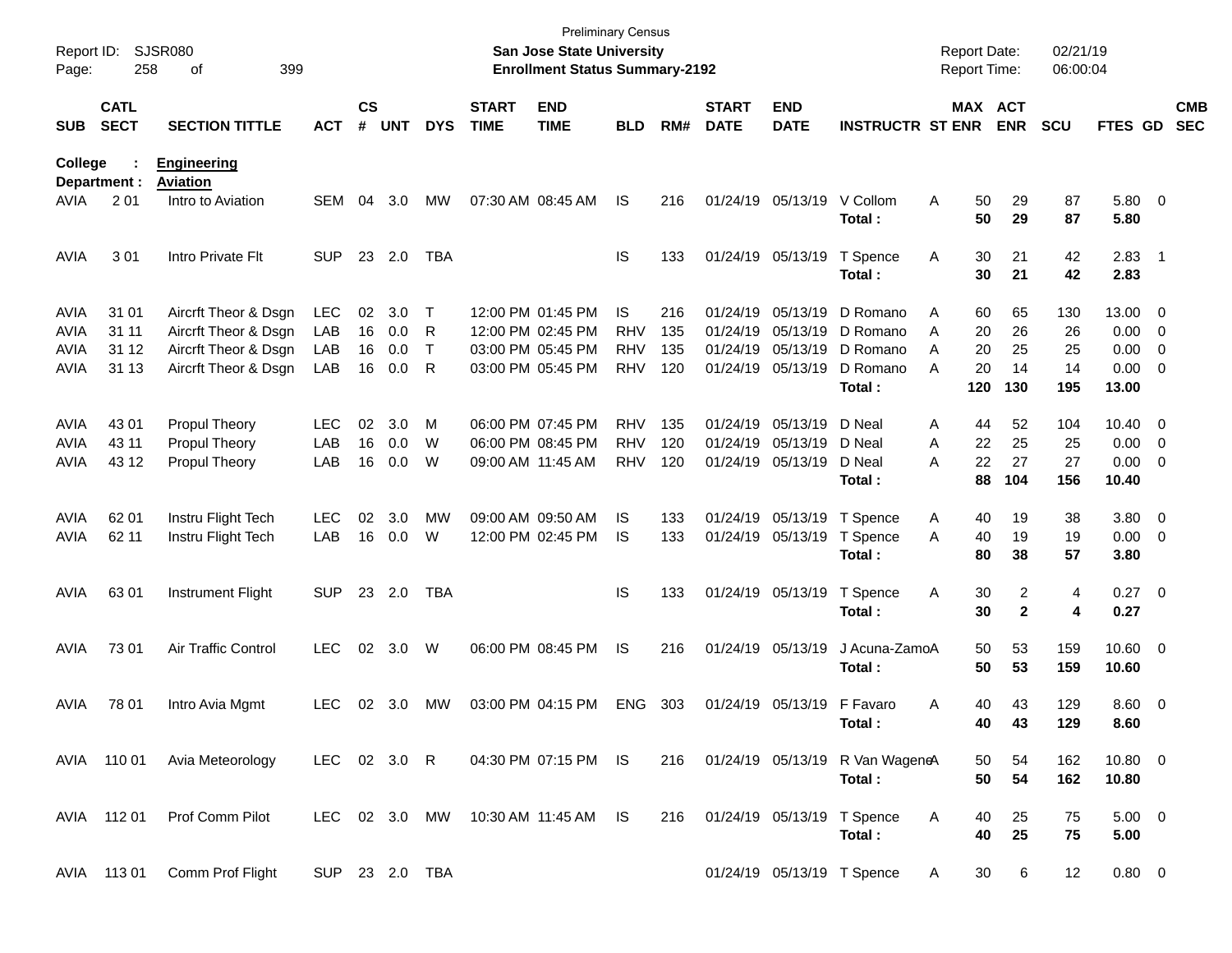| Page:        | Report ID: SJSR080<br>259  | 399                                                                                              |                                  |                    |               |                   | <b>Preliminary Census</b><br>San Jose State University<br><b>Enrollment Status Summary-2192</b> |                                        |                 |            |                             |                                                 | <b>Report Date:</b><br>Report Time: |                          | 02/21/19<br>06:00:04  |                 |                                       |                          |
|--------------|----------------------------|--------------------------------------------------------------------------------------------------|----------------------------------|--------------------|---------------|-------------------|-------------------------------------------------------------------------------------------------|----------------------------------------|-----------------|------------|-----------------------------|-------------------------------------------------|-------------------------------------|--------------------------|-----------------------|-----------------|---------------------------------------|--------------------------|
| <b>SUB</b>   | <b>CATL</b><br><b>SECT</b> | <b>SECTION TITTLE</b>                                                                            | <b>ACT</b>                       | $\mathsf{cs}$<br># | <b>UNT</b>    | <b>DYS</b>        | <b>START</b><br><b>TIME</b>                                                                     | <b>END</b><br><b>TIME</b>              | <b>BLD</b>      | RM#        | <b>START</b><br><b>DATE</b> | <b>END</b><br><b>DATE</b>                       | <b>INSTRUCTR ST ENR</b>             |                          | MAX ACT<br><b>ENR</b> | <b>SCU</b>      | FTES GD                               | <b>CMB</b><br><b>SEC</b> |
|              |                            |                                                                                                  |                                  |                    |               |                   |                                                                                                 |                                        |                 |            |                             |                                                 | Total:                              | 30                       | 6                     | 12              | 0.80                                  |                          |
| AVIA<br>AVIA | 128 01<br>128 02           | Avia Safe & Security<br>Avia Safe & Security                                                     | <b>LEC</b><br><b>LEC</b>         | 02                 | 3.0<br>3.0    | <b>TR</b>         |                                                                                                 | 07:30 AM 08:45 AM                      | IS              | 216        |                             | 01/24/19 05/13/19                               | D Neal<br>Total:                    | X<br>Α<br>50<br>50       | 0<br>0<br>50<br>50    | 0<br>150<br>150 | $0.00 \t 0$<br>$10.00 \t 0$<br>10.00  |                          |
| AVIA         | 150 01                     | <b>Unman Aerial Syst</b>                                                                         | LEC.                             | 02                 | 3.0           | TR                |                                                                                                 | 09:00 AM 10:15 AM                      | IS              | 133        |                             | 01/24/19 05/13/19                               | F Favaro<br>Total:                  | 30<br>Α<br>30            | 20<br>20              | 60<br>60        | $4.00 \t 0$<br>4.00                   |                          |
| AVIA         | 17301                      | <b>Aviation Law</b>                                                                              | <b>LEC</b>                       |                    | 02 3.0        | $\top$            |                                                                                                 | 06:00 PM 08:45 PM                      | IS              | 216        |                             | 01/24/19 05/13/19                               | M Dworkin<br>Total:                 | Α<br>50<br>50            | 35<br>35              | 105<br>105      | $7.00 \t 0$<br>7.00                   |                          |
| AVIA         | 176 01                     | Airline Ops & Mgmt                                                                               | LEC.                             | 02                 | 3.0           | МW                |                                                                                                 | 01:30 PM 02:45 PM                      | IS              | 216        |                             | 01/24/19 05/13/19                               | W Wei<br>Total:                     | 50<br>Α<br>50            | 55<br>55              | 165<br>165      | $11.00 \t 0$<br>11.00                 |                          |
| AVIA<br>AVIA | 179 01<br>179 02           | Adv Airport Plnng<br>Adv Airport Plnng                                                           | <b>LEC</b><br><b>LEC</b>         | 02                 | 3.0<br>3.0    | - F               |                                                                                                 | 12:00 PM 02:45 PM                      | <b>IS</b>       | 133        |                             | 01/24/19 05/13/19                               | W Wei<br>Total:                     | X<br>Α<br>30<br>30       | 0<br>0<br>16<br>16    | 0<br>48<br>48   | $0.00 \t 0$<br>$3.20 \ 0$<br>3.20     |                          |
| AVIA         | 180 01                     | <b>Individual Studies</b>                                                                        | <b>SUP</b>                       | 36                 | 3.0           | TBA               |                                                                                                 |                                        |                 |            |                             | 01/24/19 05/13/19                               | F Barez<br>Total:                   | 20<br>Α<br>20            | 1<br>$\mathbf 1$      | 3<br>3          | $0.20 \ 0$<br>0.20                    |                          |
| AVIA<br>AVIA | 180H 01                    | <b>Individual Studies</b><br>180H 02 Individual Studies                                          | <b>SUP</b><br><b>SUP</b>         | 36                 | 1.0<br>36 2.0 | TBA<br><b>TBA</b> |                                                                                                 |                                        |                 |            |                             | 01/24/19 05/13/19<br>01/24/19 05/13/19          | F Barez<br>F Barez<br>Total:        | 20<br>Α<br>20<br>Α<br>40 | 4<br>5<br>9           | 4<br>10<br>14   | $0.27$ 0<br>$0.67$ 0<br>0.93          |                          |
| AVIA         | 190 01                     | Senior Capstone                                                                                  | <b>LEC</b>                       |                    | 02 3.0        | M                 |                                                                                                 | 03:00 PM 05:45 PM                      | IS              | 133        |                             | 01/24/19 05/13/19                               | W Wei<br>Total:                     | 20<br>Α<br>20            | 17<br>17              | 51<br>51        | $3.40 \ 0$<br>3.40                    |                          |
| AVIA         | 19301<br>AVIA 19311        | Aerodynamics<br>Aerodynamics                                                                     | <b>LEC</b><br>LAB 16 0.0 R       |                    | 02 3.0        | <b>TR</b>         |                                                                                                 | 12:00 PM 12:50 PM<br>01:00 PM 03:45 PM | <b>IS</b><br>IS | 133<br>133 |                             | 01/24/19 05/13/19<br>01/24/19 05/13/19 P Kutler | P Kutler<br>Total:                  | 22<br>A<br>22<br>Α       | 8<br>8<br>44<br>16    | 16<br>8<br>24   | $1.60 \t 0$<br>$0.00 \quad 0$<br>1.60 |                          |
|              |                            | AVIA 194 01 Pilot Avion & GA Sys LEC 02 3.0 W 03:00 PM 05:45 PM RHV 135 01/24/19 05/13/19 D Neal |                                  |                    |               |                   |                                                                                                 |                                        |                 |            |                             |                                                 | Total:                              | A<br>40<br>40            | 43<br>43              | 129<br>129      | $8.60 \quad 0$<br>8.60                |                          |
|              | AVIA 195 01<br>AVIA 195 02 | Intern Avia Indust<br>Intern Avia Indust                                                         | SUP 36 3.0 TBA<br>SUP 36 2.0 TBA |                    |               |                   |                                                                                                 |                                        |                 |            |                             | 01/24/19 05/13/19 F Barez<br>01/24/19 05/13/19  | Total:                              | 20<br>A<br>20<br>A<br>40 | 6<br>0<br>6           | 18<br>0<br>18   | $1.20 \t 0$<br>$0.00 \t 0$<br>1.20    |                          |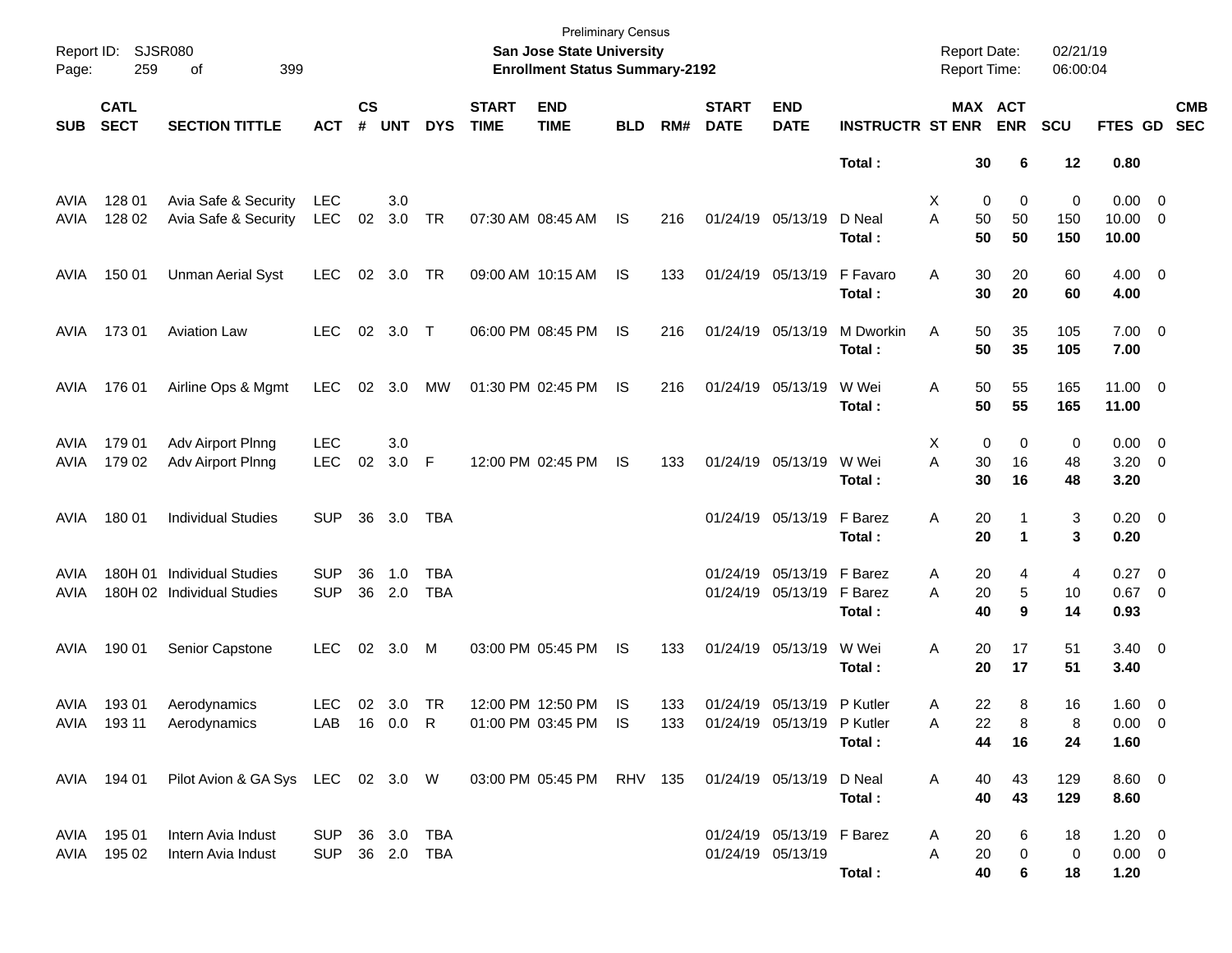| Report ID:<br>Page: | 260                        | SJSR080<br>οf<br>399  |            |         |            |            |                             | <b>Preliminary Census</b><br><b>San Jose State University</b><br><b>Enrollment Status Summary-2192</b> |            |     |                             |                                                                              |                           | <b>Report Date:</b><br><b>Report Time:</b> |                                    | 02/21/19<br>06:00:04     |                                  |                          |
|---------------------|----------------------------|-----------------------|------------|---------|------------|------------|-----------------------------|--------------------------------------------------------------------------------------------------------|------------|-----|-----------------------------|------------------------------------------------------------------------------|---------------------------|--------------------------------------------|------------------------------------|--------------------------|----------------------------------|--------------------------|
| <b>SUB</b>          | <b>CATL</b><br><b>SECT</b> | <b>SECTION TITTLE</b> | <b>ACT</b> | CS<br># | <b>UNT</b> | <b>DYS</b> | <b>START</b><br><b>TIME</b> | <b>END</b><br><b>TIME</b>                                                                              | <b>BLD</b> | RM# | <b>START</b><br><b>DATE</b> | <b>END</b><br><b>DATE</b>                                                    | <b>INSTRUCTR ST ENR</b>   | MAX ACT                                    | <b>ENR</b>                         | <b>SCU</b>               | FTES GD                          | <b>CMB</b><br><b>SEC</b> |
| AVIA                | 199A 01                    | Special Topic Avia M  | SEM        | 05      | 3.0 F      |            |                             | 07:30 AM 10:15 AM                                                                                      | - IS       | 216 | 01/24/19                    | 05/13/19                                                                     | V Collom<br>Total:        | 30<br>A<br>30                              | 28<br>28                           | 84<br>84                 | $5.60 \quad 0$<br>5.60           |                          |
|                     | Department: Aviation       |                       |            |         |            |            |                             |                                                                                                        |            |     |                             | <b>Department Total:</b><br><b>Lower Division:</b><br><b>Upper Division:</b> | <b>Graduate Division:</b> | 1052<br>488<br>564                         | 801<br>420<br>381<br>0<br>$\bf{0}$ | 1929<br>829<br>1100<br>0 | 128.63<br>55.30<br>73.33<br>0.00 |                          |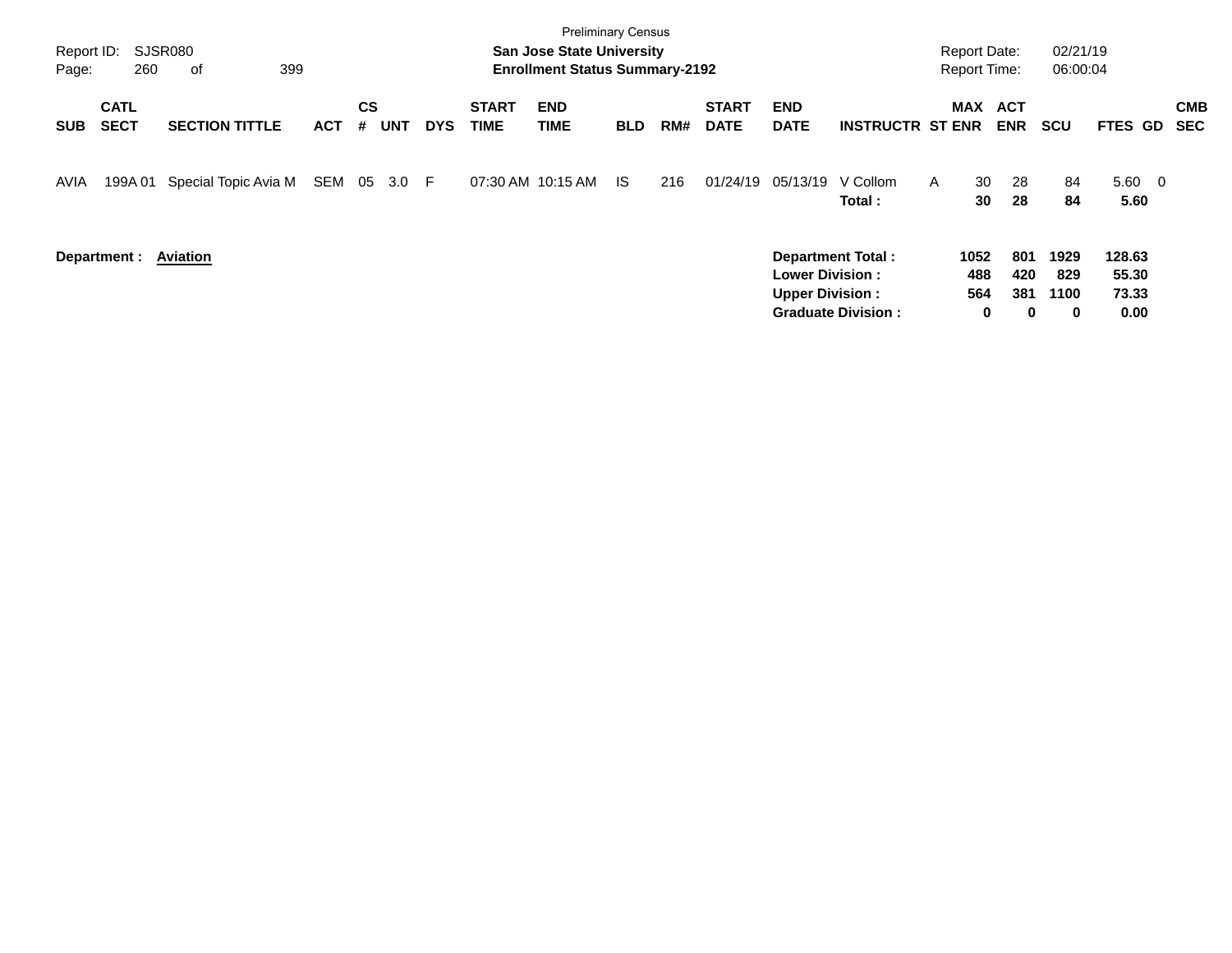| Report ID:<br>Page: | 261                        | SJSR080<br>399<br>οf                               |                   |                    |            |                   |                             | <b>Preliminary Census</b><br><b>San Jose State University</b><br><b>Enrollment Status Summary-2192</b> |                          |            |                             |                           |                                           | <b>Report Date:</b><br>Report Time: |                     | 02/21/19<br>06:00:04             |                        |                                           |                          |
|---------------------|----------------------------|----------------------------------------------------|-------------------|--------------------|------------|-------------------|-----------------------------|--------------------------------------------------------------------------------------------------------|--------------------------|------------|-----------------------------|---------------------------|-------------------------------------------|-------------------------------------|---------------------|----------------------------------|------------------------|-------------------------------------------|--------------------------|
| <b>SUB</b>          | <b>CATL</b><br><b>SECT</b> | <b>SECTION TITTLE</b>                              | <b>ACT</b>        | $\mathsf{cs}$<br># | <b>UNT</b> | <b>DYS</b>        | <b>START</b><br><b>TIME</b> | <b>END</b><br><b>TIME</b>                                                                              | <b>BLD</b>               | RM#        | <b>START</b><br><b>DATE</b> | <b>END</b><br><b>DATE</b> | <b>INSTRUCTR ST ENR</b>                   | MAX ACT                             | <b>ENR</b>          | <b>SCU</b>                       | FTES GD                |                                           | <b>CMB</b><br><b>SEC</b> |
| College             | Department :               | <b>Engineering</b><br><b>Aerospace Engineering</b> |                   |                    |            |                   |                             |                                                                                                        |                          |            |                             |                           |                                           |                                     |                     |                                  |                        |                                           |                          |
| AE                  | 15 01                      | Air & Space Flight                                 | <b>LEC</b>        | 01                 | 1.0        | R                 |                             | 04:30 PM 05:20 PM                                                                                      | <b>ENG</b>               | 327        |                             | 01/24/19 05/13/19         | S MontgomeryA<br>Total:                   | 30<br>30                            | 7<br>$\overline{7}$ | $\overline{7}$<br>$\overline{7}$ | $0.47 \quad 0$<br>0.47 |                                           |                          |
| AE<br>AE            | 20 01<br>20 02             | CAD for AEs<br>CAD for AEs                         | <b>LEC</b><br>LAB | 01<br>16           | 2.0<br>0.0 | T<br>$\mathsf{T}$ |                             | 04:30 PM 05:20 PM<br>06:00 PM 08:45 PM                                                                 | <b>ENG</b><br><b>ENG</b> | 339<br>407 | 01/24/19<br>01/24/19        | 05/13/19<br>05/13/19      | R Benzio<br>R Benzio                      | 60<br>A<br>30<br>A                  | 55<br>28            | 55<br>28                         | 7.33<br>0.00           | $\overline{\mathbf{0}}$<br>$\overline{0}$ |                          |
| AE                  | 20 03                      | CAD for AEs                                        | LAB               | 16                 | 0.0        | R                 |                             | 06:00 PM 08:45 PM                                                                                      | <b>ENG</b>               | 407        | 01/24/19                    | 05/13/19                  | R Benzio<br>Total:                        | 30<br>А<br>120                      | 27<br>110           | 27<br>110                        | 0.00<br>7.33           | $\overline{\mathbf{0}}$                   |                          |
| AE<br>AE            | 30 01<br>30 02             | Program. for AEs                                   | <b>LEC</b><br>LAB | 01<br>16           | 2.0<br>0.0 | W<br>W            |                             | 06:00 PM 06:50 PM<br>07:00 PM 09:50 PM                                                                 | CL<br><b>ENG</b>         | 222<br>407 | 01/24/19<br>01/24/19        | 05/13/19<br>05/13/19      | L Lu<br>L Lu                              | 60<br>A<br>30<br>A                  | 53<br>30            | 53<br>30                         | 7.07<br>0.00           | $\overline{\phantom{0}}$                  |                          |
| AE                  | 30 03                      | Program. for AEs<br>Program. for AEs               | LAB               | 16                 | 0.0        | F                 |                             | 07:00 PM 09:50 PM                                                                                      | <b>ENG</b>               | 407        |                             | 01/24/19 05/13/19         | L Lu<br>Total:                            | 30<br>А<br>120                      | 23<br>106           | 23<br>106                        | 0.00<br>7.07           | $\overline{0}$<br>$\overline{\mathbf{0}}$ |                          |
| AE                  | 114 01                     | Aerostructures II                                  | SEM               | 04                 | 3.0        | MW                |                             | 04:30 PM 05:45 PM                                                                                      | <b>BBC</b>               | 004        | 01/24/19 05/13/19           |                           | J Hunter<br>Total:                        | A<br>100<br>100                     | 91<br>91            | 273<br>273                       | 18.50 6<br>18.50       |                                           |                          |
| AE                  | 140 01                     | Rigid Body Dynamic                                 | SEM               | 04                 | 3.0        | МW                |                             | 01:30 PM 02:45 PM                                                                                      | <b>ENG</b>               | 189        | 01/24/19 05/13/19           |                           | K Turkoglu<br>Total:                      | Α<br>100<br>100                     | 84<br>84            | 252<br>252                       | 16.85<br>16.85         | $\overline{\phantom{1}}$                  |                          |
| AE                  | 142 01                     | Astrodynamics                                      | <b>LEC</b>        | 01                 | 3.0        | MW                |                             | 12:00 PM 01:15 PM                                                                                      | <b>ENG</b>               | 327        | 01/24/19 05/13/19           |                           | J Hunter<br>Total:                        | 30<br>A<br>30                       | 21<br>21            | 63<br>63                         | 4.25<br>4.25           | $\overline{\phantom{0}}$                  |                          |
| AE                  | 157 01                     | AE ACS Design                                      | <b>LEC</b>        | 01                 | 3.0        | MW                |                             | 10:30 AM 11:45 AM                                                                                      | <b>BBC</b>               | 004        | 01/24/19 05/13/19           |                           | K Turkoglu<br>Total:                      | 100<br>Α<br>100                     | 88<br>88            | 264<br>264                       | 17.60 0<br>17.60       |                                           |                          |
| AE                  | 162 01                     | Aerodynamics II                                    | <b>LEC</b>        | 01                 | 3.0        | TR                |                             | 03:00 PM 04:15 PM                                                                                      | <b>BBC</b>               | 004        | 01/24/19 05/13/19           |                           | <b>B</b> Andrade<br>Total:                | Α<br>100<br>100                     | 88<br>88            | 264<br>264                       | 17.80 4<br>17.80       |                                           |                          |
| AE                  | 164 01                     | Aerothermodynamics LEC 01 5.0 F                    |                   |                    |            |                   |                             | 04:30 PM 06:10 PM ENG 401                                                                              |                          |            |                             |                           | 01/24/19 05/13/19 S MontgomeryA<br>Total: | 30<br>30                            | 16<br>16            | 80<br>80                         | 5.67 4<br>5.67         |                                           |                          |
| AE                  |                            | 165 01 Flight Mechanics                            |                   |                    |            |                   |                             | LEC 01 3.0 TR  04:30 PM  05:45 PM  BBC  004                                                            |                          |            |                             |                           | 01/24/19 05/13/19 K Turkoglu<br>Total:    | A<br>100<br>100                     | 93<br>93            | 279<br>279                       | 18.85 5<br>18.85       |                                           |                          |
| AE                  |                            | 166 01 Rocketry                                    | LEC 01 3.0 F      |                    |            |                   |                             | 01:30 PM 04:15 PM ENG 401                                                                              |                          |            |                             |                           | 01/24/19 05/13/19 J Rodriguez A<br>Total: | 40<br>40                            | 26<br>26            | 78<br>78                         | $5.25$ 1<br>5.25       |                                           |                          |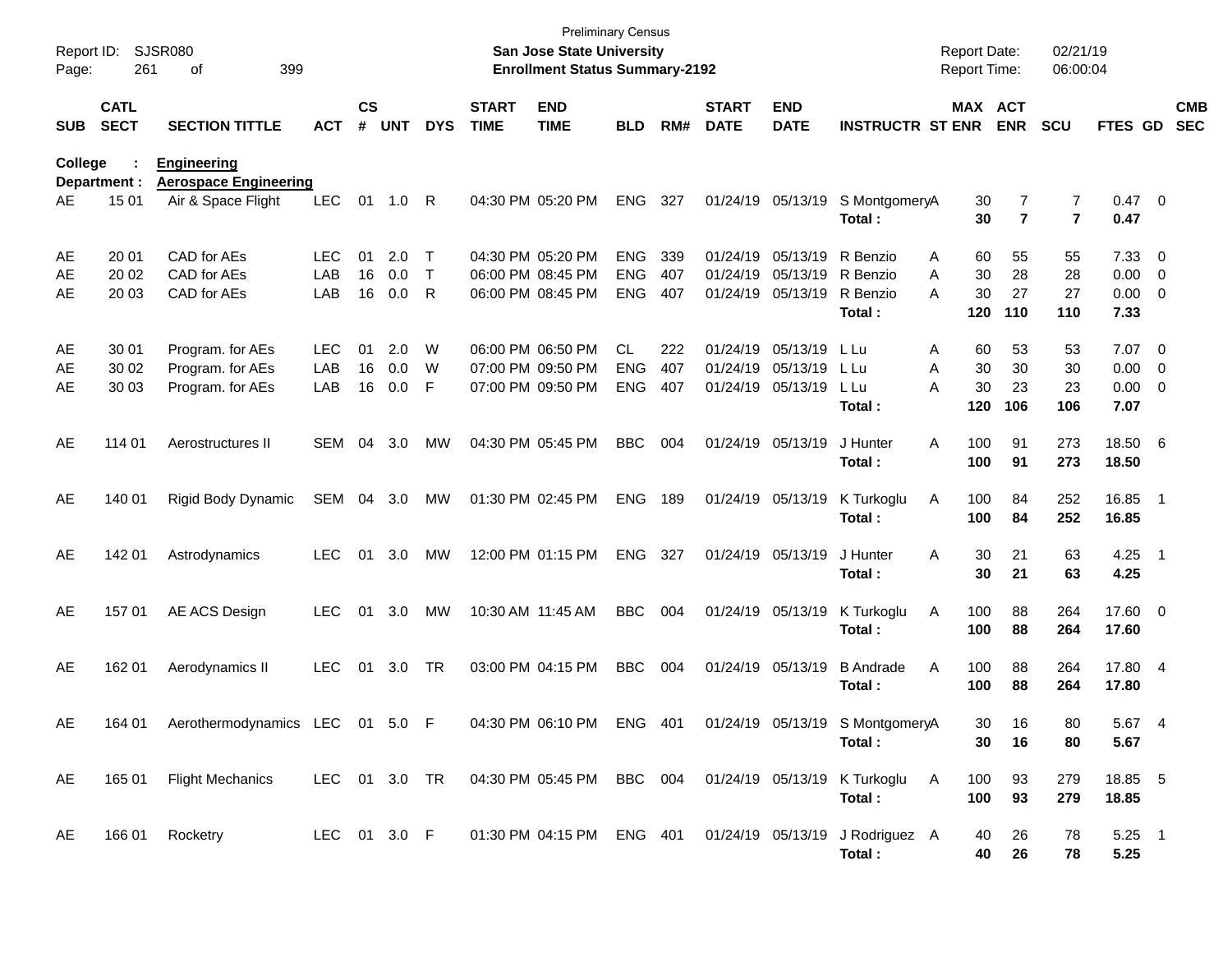| Report ID:<br>Page: | SJSR080<br>262             | 399                                                                                 |                                        |                    |                   |                                   | <b>Preliminary Census</b><br><b>San Jose State University</b><br><b>Enrollment Status Summary-2192</b> |                                                                       |                                        |                   |                             |                               | <b>Report Date:</b><br><b>Report Time:</b>              |                                     | 02/21/19<br>06:00:04  |                  |                                                   |                          |
|---------------------|----------------------------|-------------------------------------------------------------------------------------|----------------------------------------|--------------------|-------------------|-----------------------------------|--------------------------------------------------------------------------------------------------------|-----------------------------------------------------------------------|----------------------------------------|-------------------|-----------------------------|-------------------------------|---------------------------------------------------------|-------------------------------------|-----------------------|------------------|---------------------------------------------------|--------------------------|
| <b>SUB</b>          | <b>CATL</b><br><b>SECT</b> | <b>SECTION TITTLE</b>                                                               | <b>ACT</b>                             | $\mathsf{cs}$<br># | <b>UNT</b>        | <b>DYS</b>                        | <b>START</b><br><b>TIME</b>                                                                            | <b>END</b><br><b>TIME</b>                                             | <b>BLD</b>                             | RM#               | <b>START</b><br><b>DATE</b> | <b>END</b><br><b>DATE</b>     | <b>INSTRUCTR ST ENR</b>                                 |                                     | MAX ACT<br><b>ENR</b> | <b>SCU</b>       | FTES GD                                           | <b>CMB</b><br><b>SEC</b> |
| AE                  | 167 01                     | Propulsion                                                                          | <b>SEM</b>                             |                    | 04 3.0            | TR                                |                                                                                                        | 12:00 PM 01:15 PM                                                     | <b>BBC</b>                             | 004               |                             | 01/24/19 05/13/19             | F Vergine<br>Total:                                     | Α<br>80<br>80                       | 87<br>87              | 261<br>261       | 17.75 7<br>17.75                                  |                          |
| AE                  | 169 01                     | <b>Computational Fluid</b>                                                          | LEC                                    | 01                 | 3.0               | TR                                |                                                                                                        | 10:30 AM 11:45 AM                                                     | ENG 331                                |                   |                             | 01/24/19 05/13/19             | P Papadopoul A<br>Total:                                | 80<br>80                            | 78<br>78              | 234<br>234       | 15.60 0<br>15.60                                  |                          |
| AE                  |                            | 171B 01 Aircraft Design II                                                          | <b>LEC</b>                             | $02\,$             | 3.0 F             |                                   |                                                                                                        | 09:00 AM 11:45 AM                                                     | <b>ENG</b>                             | 401               |                             | 01/24/19 05/13/19             | G Mendoza<br>Total:                                     | 40<br>A<br>40                       | 30<br>30              | 90<br>90         | $6.00 \quad 0$<br>6.00                            |                          |
| AE                  |                            | 172B 01 Spacecraft Desn II                                                          | <b>LEC</b>                             | $02\,$             | 3.0               | TR                                |                                                                                                        | 09:00 AM 10:15 AM                                                     | <b>ENG</b>                             | - 401             |                             | 01/24/19 05/13/19             | P Papadopoul A<br>Total:                                | 40<br>40                            | 49<br>49              | 147<br>147       | 9.80 0<br>9.80                                    |                          |
| AE<br>AE<br>AE      | 180 01<br>180 02<br>180 03 | <b>Individual Studies</b><br><b>Individual Studies</b><br><b>Individual Studies</b> | <b>SUP</b><br><b>SUP</b><br><b>SUP</b> | 36<br>36<br>36     | 1.0<br>2.0<br>3.0 | $\top$<br><b>TR</b><br><b>TRF</b> |                                                                                                        | 06:00 PM 06:50 PM<br>06:00 PM 06:50 PM<br>06:00 PM 06:50 PM           | <b>ENG</b><br><b>ENG</b><br><b>ENG</b> | 164<br>164<br>164 | 01/24/19<br>01/24/19        | 05/13/19<br>01/24/19 05/13/19 | N Mourtos<br>05/13/19 N Mourtos<br>N Mourtos<br>Total : | A<br>30<br>A<br>10<br>A<br>10<br>50 | 0<br>0<br>0<br>0      | 0<br>0<br>0<br>0 | $0.00 \t 0$<br>$0.00 \t 0$<br>$0.00 \t 0$<br>0.00 |                          |
| AE                  | 200 01                     | Anal. of AE Syst.                                                                   | <b>LEC</b>                             | 01                 | 3.0               | MW                                |                                                                                                        | 04:30 PM 05:45 PM                                                     | <b>ENG</b>                             | 329               |                             | 01/24/19 05/13/19             | L Capdevila<br>Total:                                   | 50<br>A<br>50                       | 32<br>32              | 96<br>96         | 7.85 29<br>7.85                                   |                          |
| AE                  | 243 01                     | Adv Astrodynamics                                                                   | <b>LEC</b>                             | 04                 | 3.0               | MW                                |                                                                                                        | 06:00 PM 07:15 PM                                                     | <b>SH</b>                              | 435               |                             | 01/24/19 05/13/19             | L Capdevila<br>Total:                                   | 30<br>A<br>30                       | 5<br>5                | 15<br>15         | $1.25$ 5<br>1.25                                  |                          |
| AE<br>AE            | 250 01<br>250 02           | Ad Struct & Mat<br>Ad Struct & Mat                                                  | <b>LEC</b><br>LEC                      | 04                 | 3.0<br>3.0        | TR                                |                                                                                                        | 06:00 PM 07:15 PM                                                     | <b>SH</b>                              | 100               |                             | 01/24/19 05/13/19             | M Chierichet A<br>Total:                                | X<br>50<br>50                       | 0<br>0<br>24<br>24    | 0<br>72<br>72    | $0.00 \t 0$<br>6.00 24<br>6.00                    |                          |
| AE                  | 267 01                     | Space Propulsion                                                                    | <b>SEM</b>                             | 05                 | 3.0               | TR                                |                                                                                                        | 07:30 PM 08:45 PM                                                     | <b>ENG</b>                             | 329               |                             | 01/24/19 05/13/19             | P Papadopoul A<br>Total:                                | 50<br>50                            | 25<br>25              | 75<br>75         | 6.25 25<br>6.25                                   |                          |
| AE                  | 280 01                     | Hypersonics                                                                         | <b>LEC</b>                             |                    | 01 3.0 TR         |                                   |                                                                                                        | 04:30 PM 05:45 PM ENG 331                                             |                                        |                   |                             |                               | 01/24/19 05/13/19 F Vergine<br>Total :                  | A<br>50                             | 50.<br>24<br>24       | 72<br>72         | 5.55 15<br>5.55                                   |                          |
| AE                  |                            | 295A 01 Project I                                                                   |                                        |                    |                   |                                   |                                                                                                        | SUP 25 3.0 F 04:30 PM 07:15 PM ENG 164 01/24/19 05/13/19 N Mourtos    |                                        |                   |                             |                               | Total:                                                  | $\mathsf{A}$<br>20<br>20            | 6<br>6                | 18<br>18         | 1.506<br>1.50                                     |                          |
| AE                  |                            | 295B 01 Project II                                                                  |                                        |                    |                   |                                   |                                                                                                        | SUP 25 3.0 F  04:30 PM 07:15 PM ENG 164  01/24/19  05/13/19 N Mourtos |                                        |                   |                             |                               | Total:                                                  | $\mathsf{A}$<br>20<br>20            | 8<br>8                | 24<br>24         | 2.00 8<br>2.00                                    |                          |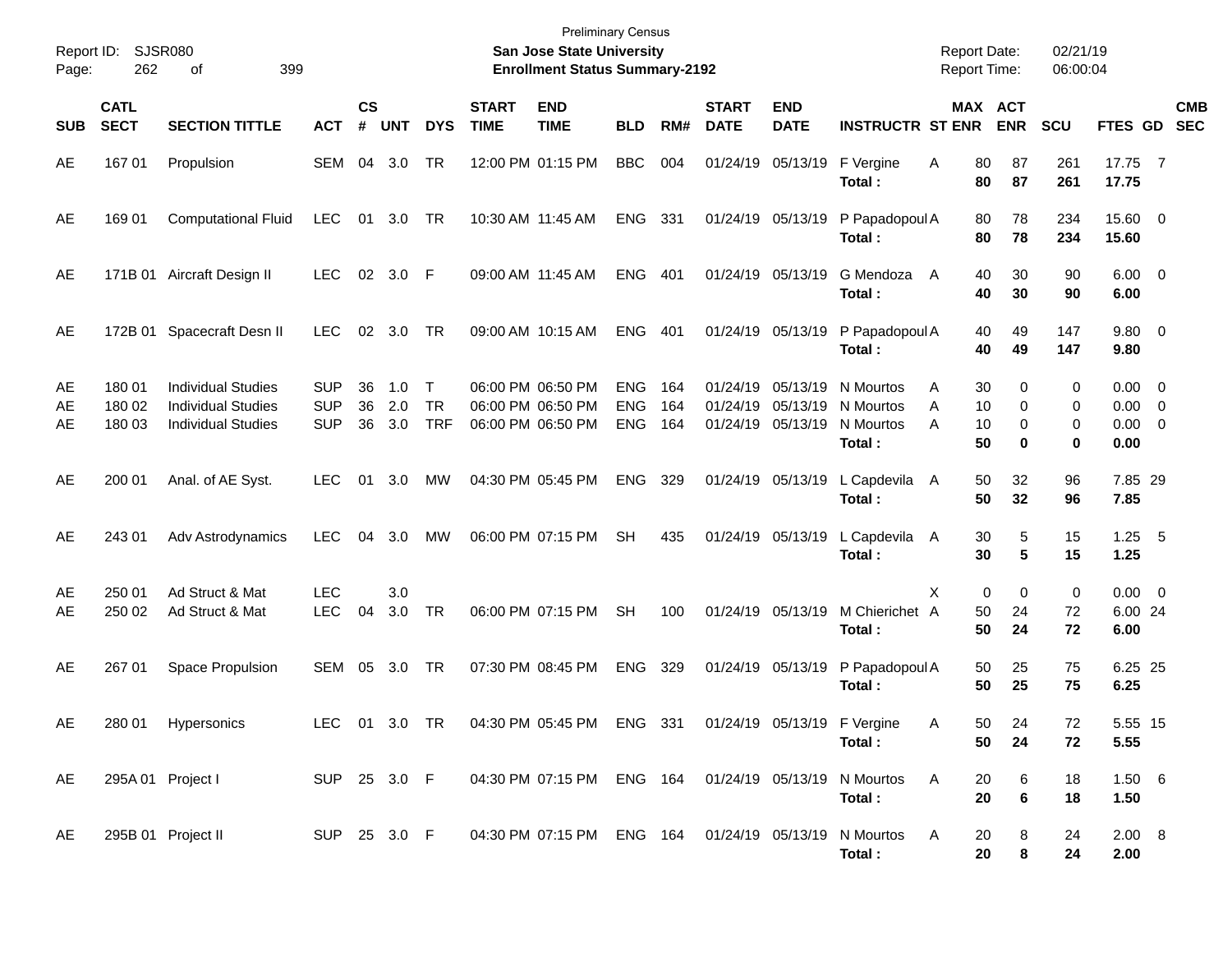| Report ID:<br>Page: | 263                        | SJSR080<br>399<br>оf         |            |         |            |            |                             | <b>Preliminary Census</b><br><b>San Jose State University</b><br><b>Enrollment Status Summary-2192</b> |            |     |                             |                                                  |                                                       |   | <b>Report Date:</b><br><b>Report Time:</b> |                          | 02/21/19<br>06:00:04       |                                            |                   |
|---------------------|----------------------------|------------------------------|------------|---------|------------|------------|-----------------------------|--------------------------------------------------------------------------------------------------------|------------|-----|-----------------------------|--------------------------------------------------|-------------------------------------------------------|---|--------------------------------------------|--------------------------|----------------------------|--------------------------------------------|-------------------|
| <b>SUB</b>          | <b>CATL</b><br><b>SECT</b> | <b>SECTION TITTLE</b>        | <b>ACT</b> | CS<br># | <b>UNT</b> | <b>DYS</b> | <b>START</b><br><b>TIME</b> | <b>END</b><br><b>TIME</b>                                                                              | <b>BLD</b> | RM# | <b>START</b><br><b>DATE</b> | <b>END</b><br><b>DATE</b>                        | <b>INSTRUCTR ST ENR</b>                               |   | MAX                                        | ACT<br><b>ENR</b>        | <b>SCU</b>                 | <b>FTES GD</b>                             | <b>CMB</b><br>SEC |
| AE                  | 298 01                     | Spec Proj in Aerospa         | <b>SUP</b> |         | 25 3.0     | MWF        | 08:00 AM 08:50 AM           |                                                                                                        | <b>ENG</b> | 164 | 01/24/19                    | 05/13/19                                         | N Mourtos<br>Total:                                   | A | 20<br>20                                   | 3<br>3                   | 9<br>9                     | 0.70<br>$\overline{\phantom{0}}^2$<br>0.70 |                   |
|                     | Department :               | <b>Aerospace Engineering</b> |            |         |            |            |                             |                                                                                                        |            |     |                             | <b>Lower Division:</b><br><b>Upper Division:</b> | <b>Department Total:</b><br><b>Graduate Division:</b> |   | 1450<br>270<br>940<br>240                  | 1101<br>223<br>783<br>95 | 2889<br>223<br>2381<br>285 | 199.88<br>14.87<br>161.77<br>23.25         |                   |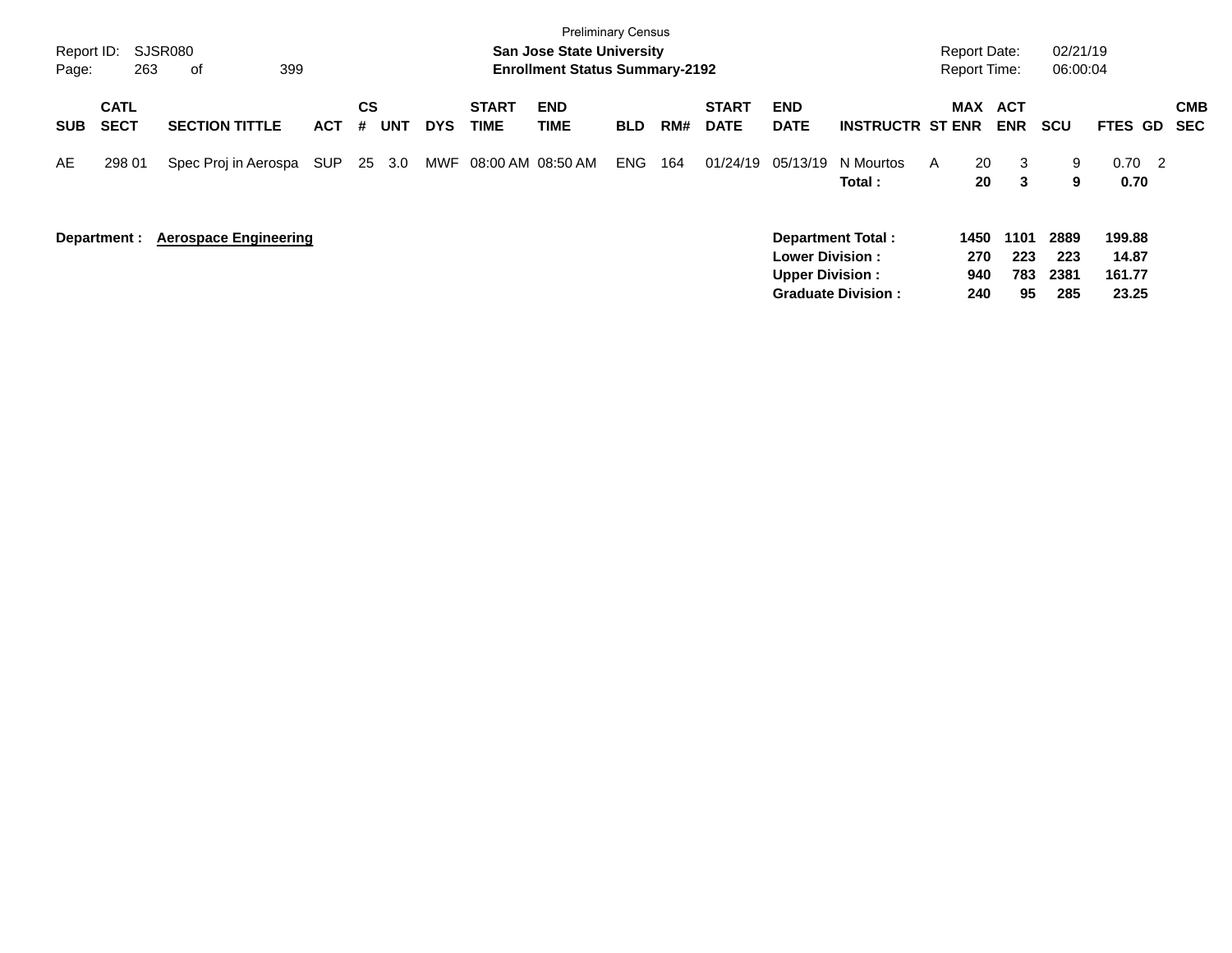| $\mathsf{cs}$<br><b>CATL</b><br><b>START</b><br><b>END</b><br><b>START</b><br>MAX ACT<br><b>END</b><br><b>SECT</b><br><b>SECTION TITTLE</b><br><b>ACT</b><br>#<br><b>UNT</b><br><b>DYS</b><br><b>TIME</b><br><b>TIME</b><br>RM#<br><b>DATE</b><br><b>DATE</b><br><b>INSTRUCTR ST ENR</b><br><b>ENR</b><br><b>SCU</b><br><b>SUB</b><br><b>BLD</b><br>College<br><b>Engineering</b><br><b>Chemical Engineering</b><br>Department :<br>Proc Engr Thermo<br>10:30 AM 11:45 AM<br><b>CHE</b><br>151 01<br><b>SEM</b><br>04<br>4.0<br>MW<br>CL.<br>222<br>01/24/19 05/13/19 J Oribello<br>54<br>162<br>A<br>84 | <b>CMB</b><br>FTES GD SEC<br>14.80<br>6<br>0.00<br>-4<br>0.00<br>$\overline{2}$<br>14.80 |
|----------------------------------------------------------------------------------------------------------------------------------------------------------------------------------------------------------------------------------------------------------------------------------------------------------------------------------------------------------------------------------------------------------------------------------------------------------------------------------------------------------------------------------------------------------------------------------------------------------|------------------------------------------------------------------------------------------|
|                                                                                                                                                                                                                                                                                                                                                                                                                                                                                                                                                                                                          |                                                                                          |
|                                                                                                                                                                                                                                                                                                                                                                                                                                                                                                                                                                                                          |                                                                                          |
|                                                                                                                                                                                                                                                                                                                                                                                                                                                                                                                                                                                                          |                                                                                          |
| Proc Engr Thermo<br>LAB<br>16<br>0.0<br><b>ENG</b><br>333<br>01/24/19 05/13/19 C Chen<br>42<br>39<br>39<br><b>CHE</b><br>151 02<br>$\top$<br>10:30 AM 01:15 PM<br>A                                                                                                                                                                                                                                                                                                                                                                                                                                      |                                                                                          |
| LAB<br>16<br>0.0<br>01:30 PM 04:15 PM<br><b>ENG</b><br>333<br>C Chen<br>42<br><b>CHE</b><br>$\top$<br>01/24/19 05/13/19<br>A<br>15<br>15                                                                                                                                                                                                                                                                                                                                                                                                                                                                 |                                                                                          |
| 151 03<br>Proc Engr Thermo<br>168<br>108<br>216<br>Total:                                                                                                                                                                                                                                                                                                                                                                                                                                                                                                                                                |                                                                                          |
|                                                                                                                                                                                                                                                                                                                                                                                                                                                                                                                                                                                                          |                                                                                          |
| 12:00 PM 01:15 PM<br><b>ENG</b><br>01/24/19 05/13/19<br>L Rosenfeld<br><b>CHE</b><br>160A 01 Unit Oper I<br><b>SEM</b><br>04<br>4.0<br><b>MW</b><br>339<br>42<br>38<br>114<br>A                                                                                                                                                                                                                                                                                                                                                                                                                          | 10.27<br>$\overline{\phantom{0}}$                                                        |
| 160A 02 Unit Oper I<br>LAB<br>16<br>0.0<br>10:30 AM 01:15 PM<br><b>ENG</b><br>333<br>01/24/19 05/13/19<br>V Hsu<br><b>CHE</b><br>R<br>A<br>42<br>38<br>38                                                                                                                                                                                                                                                                                                                                                                                                                                                | 0.00<br>$\overline{2}$                                                                   |
| 160A 03 Unit Oper I<br>04<br><b>MW</b><br>01:30 PM 02:45 PM<br><b>ENG</b><br>329<br>01/24/19<br>05/13/19<br>L Rosenfeld<br>42<br><b>CHE</b><br><b>SEM</b><br>4.0<br>A<br>20<br>60                                                                                                                                                                                                                                                                                                                                                                                                                        | 5.47<br>$\overline{2}$                                                                   |
| LAB<br>16<br>0.0<br>01:30 PM 04:15 PM<br><b>ENG</b><br>333<br>42<br>20<br><b>CHE</b><br>160A 04 Unit Oper I<br>R<br>01/24/19 05/13/19<br>V Hsu<br>A<br>20                                                                                                                                                                                                                                                                                                                                                                                                                                                | 0.00<br>$\overline{2}$                                                                   |
| 168<br>116<br>232<br>Total:                                                                                                                                                                                                                                                                                                                                                                                                                                                                                                                                                                              | 15.73                                                                                    |
| 16<br>1.0<br>01:30 PM 04:15 PM<br><b>ENG</b><br>01/24/19 05/13/19<br><b>CHE</b><br>162L 01 UG ChE Engr Lab<br>LAB<br>205<br>A Lualhati<br>12<br>12<br>12<br>M<br>A                                                                                                                                                                                                                                                                                                                                                                                                                                       | 0.80<br>$\overline{\mathbf{0}}$                                                          |
| LAB<br>16<br>01:30 PM 04:15 PM<br>ENG<br>205<br>01/24/19 05/13/19<br>M Mcneil<br>12<br>9<br><b>CHE</b><br>162L 02 UG ChE Engr Lab<br>1.0<br>$\top$<br>9<br>A                                                                                                                                                                                                                                                                                                                                                                                                                                             | 0.60<br>- 0                                                                              |
| 162L 03 UG ChE Engr Lab<br>LAB<br>16<br>1.0<br>02:00 PM 04:45 PM<br><b>ENG</b><br>205<br>01/24/19 05/13/19<br>12<br><b>CHE</b><br>W<br>A Lualhati<br>8<br>8<br>A                                                                                                                                                                                                                                                                                                                                                                                                                                         | 0.53<br>$\overline{0}$                                                                   |
| LAB<br>16<br>1.0<br>01:30 PM 04:15 PM<br><b>ENG</b><br>205<br>12<br><b>CHE</b><br>162L 04 UG ChE Engr Lab<br>R<br>01/24/19 05/13/19<br>U SubramanyaA<br>12<br>12                                                                                                                                                                                                                                                                                                                                                                                                                                         | 0.80<br>0                                                                                |
| 162L 05 UG ChE Engr Lab<br>LAB<br>16<br>1.0<br>F<br>09:00 AM 11:45 AM<br>ENG<br>205<br>01/24/19 05/13/19 R Tiongco<br>12<br>12<br><b>CHE</b><br>Α<br>12                                                                                                                                                                                                                                                                                                                                                                                                                                                  | 0.80<br>0                                                                                |
| LAB<br>16<br>1.0<br>F<br>ENG<br>R Tiongco<br>12<br>12<br>12<br><b>CHE</b><br>162L 06 UG ChE Engr Lab<br>03:00 PM 05:45 PM<br>205<br>01/24/19 05/13/19<br>A                                                                                                                                                                                                                                                                                                                                                                                                                                               | 0.80<br>$\overline{\mathbf{0}}$                                                          |
| 72<br>65<br>65<br>Total:                                                                                                                                                                                                                                                                                                                                                                                                                                                                                                                                                                                 | 4.33                                                                                     |
|                                                                                                                                                                                                                                                                                                                                                                                                                                                                                                                                                                                                          |                                                                                          |
| 165B 01 Plant Design II<br>02<br>3.0<br>06:00 PM 07:50 PM<br><b>ENG</b><br><b>CHE</b><br><b>LEC</b><br>M<br>189<br>01/24/19 05/13/19<br>D Wagner<br>65<br>130<br>A<br>70                                                                                                                                                                                                                                                                                                                                                                                                                                 | 13.00<br>$\overline{\phantom{0}}$                                                        |
| 165B 02 Plant Design II<br>LAB<br>16<br>0.0<br>12:00 PM 02:45 PM<br><b>ENG</b><br>333<br>01/24/19 05/13/19<br>35<br><b>CHE</b><br>F<br>D Wagner<br>35<br>35<br>Α                                                                                                                                                                                                                                                                                                                                                                                                                                         | 0.00<br>$\overline{\phantom{0}}$                                                         |
| 165B 03 Plant Design II<br>LAB<br>16<br>0.0<br>ENG<br>329<br>01/24/19 05/13/19 X Sinha<br>35<br>30<br><b>CHE</b><br>F<br>12:00 PM 02:45 PM<br>A<br>30                                                                                                                                                                                                                                                                                                                                                                                                                                                    | 0.00<br>$\overline{\phantom{0}}$                                                         |
| 130<br>195<br>Total:<br>140                                                                                                                                                                                                                                                                                                                                                                                                                                                                                                                                                                              | 13.00                                                                                    |
| 02<br>3.0<br>F Rongere<br><b>CHE</b><br>172 01<br><b>Biofuels Proc Engr</b><br><b>LEC</b><br>06:00 PM 08:45 PM<br>DMH 227<br>01/24/19 05/13/19<br>A<br>45<br>7<br>21<br>$\top$                                                                                                                                                                                                                                                                                                                                                                                                                           | $1.50$ 2                                                                                 |
| 45<br>$\overline{7}$<br>Total:<br>21                                                                                                                                                                                                                                                                                                                                                                                                                                                                                                                                                                     | 1.50                                                                                     |
|                                                                                                                                                                                                                                                                                                                                                                                                                                                                                                                                                                                                          |                                                                                          |
| 174 01<br><b>Hazardous Materials</b><br><b>SEM</b><br>0<br>0<br><b>CHE</b><br>3.0<br>X<br>0                                                                                                                                                                                                                                                                                                                                                                                                                                                                                                              | 0.00<br>$\overline{\phantom{0}}$                                                         |
| $\mathsf X$<br>GEOL 174 01<br>SEM<br>3.0<br>$\Omega$<br>Hazardous Materials<br>$\Omega$<br>0                                                                                                                                                                                                                                                                                                                                                                                                                                                                                                             | $0.00 \quad 0$                                                                           |
| 0<br>0<br>Total:<br>0                                                                                                                                                                                                                                                                                                                                                                                                                                                                                                                                                                                    | 0.00                                                                                     |
| 18001<br><b>Individual Studies</b><br>CHE<br>36 1.0<br>TBA<br>01/24/19 05/13/19 L Rosenfeld A<br><b>SUP</b><br>20<br>4<br>4                                                                                                                                                                                                                                                                                                                                                                                                                                                                              | $0.27 \t 0$                                                                              |
| 36 2.0 TBA<br><b>CHE</b><br>180 02<br><b>Individual Studies</b><br><b>SUP</b><br>01/24/19 05/13/19 L Rosenfeld A<br>20<br>5<br>10                                                                                                                                                                                                                                                                                                                                                                                                                                                                        | $0.67$ 0                                                                                 |
| Total:<br>9<br>14<br>40                                                                                                                                                                                                                                                                                                                                                                                                                                                                                                                                                                                  | 0.93                                                                                     |
|                                                                                                                                                                                                                                                                                                                                                                                                                                                                                                                                                                                                          |                                                                                          |
| Chem Pro Dyn & Cont SEM 04 3.0 M<br>CHE<br>18501<br>10:30 AM 12:15 PM<br><b>ENG 189</b><br>01/24/19 05/13/19 A Ramasubrana<br>80<br>64<br>128<br>Chem Pro Dyn & Cont LAB 16 0.0 W<br><b>CHE</b><br>185 02<br>11:00 AM 01:45 PM<br>ENG 333<br>01/24/19 05/13/19 A Ramasubran<br>40<br>25<br>25                                                                                                                                                                                                                                                                                                            | $12.80 \t 0$<br>$0.00 \t 0$                                                              |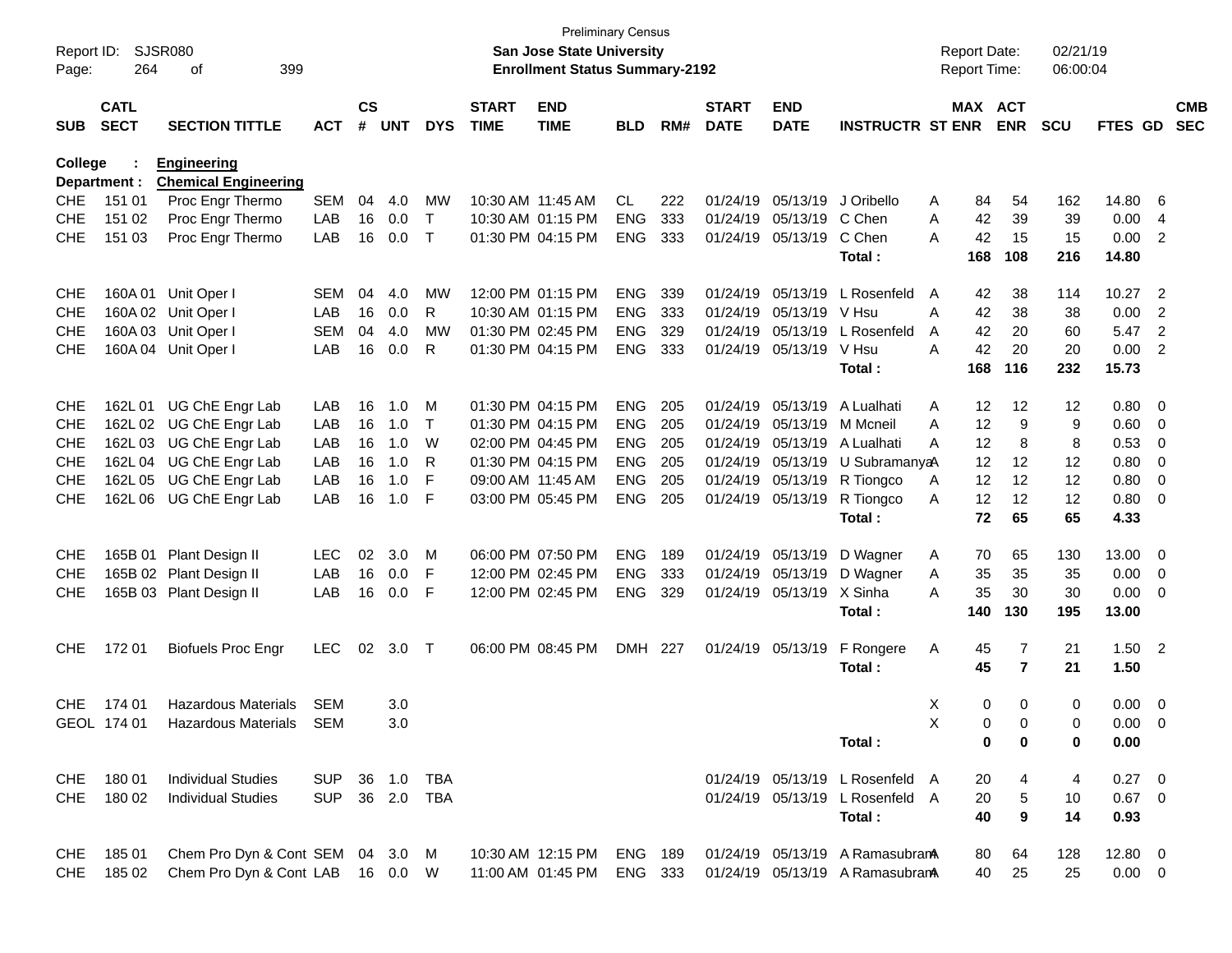| Report ID:<br>Page:                    | 265                        | <b>SJSR080</b><br>399<br>οf                                             |                                        |                |                   |                               |                             | <b>Preliminary Census</b><br><b>San Jose State University</b><br><b>Enrollment Status Summary-2192</b> |                          |            |                                  |                                                |                                      |             | <b>Report Date:</b><br><b>Report Time:</b> |                                                | 02/21/19<br>06:00:04       |                              |                                                |                          |
|----------------------------------------|----------------------------|-------------------------------------------------------------------------|----------------------------------------|----------------|-------------------|-------------------------------|-----------------------------|--------------------------------------------------------------------------------------------------------|--------------------------|------------|----------------------------------|------------------------------------------------|--------------------------------------|-------------|--------------------------------------------|------------------------------------------------|----------------------------|------------------------------|------------------------------------------------|--------------------------|
| <b>SUB</b>                             | <b>CATL</b><br><b>SECT</b> | <b>SECTION TITTLE</b>                                                   | <b>ACT</b>                             | <b>CS</b><br># | <b>UNT</b>        | <b>DYS</b>                    | <b>START</b><br><b>TIME</b> | <b>END</b><br><b>TIME</b>                                                                              | <b>BLD</b>               | RM#        | <b>START</b><br><b>DATE</b>      | <b>END</b><br><b>DATE</b>                      | <b>INSTRUCTR ST ENR</b>              |             | MAX ACT                                    | <b>ENR</b>                                     | <b>SCU</b>                 | <b>FTES GD</b>               |                                                | <b>CMB</b><br><b>SEC</b> |
| <b>CHE</b>                             | 185 03                     | Chem Pro Dyn & Cont LAB                                                 |                                        |                | 16 0.0            | W                             |                             | 02:00 PM 04:45 PM                                                                                      | <b>ENG</b>               | 333        | 01/24/19                         | 05/13/19                                       | A RamasubranA<br>Total:              |             | 40<br>160                                  | 39<br>128                                      | 39<br>192                  | 0.00<br>12.80                | $\overline{0}$                                 |                          |
| <b>CHE</b><br><b>CHE</b>               | 194 01<br>194 02           | Bio Chem Engr Lab<br>Bio Chem Engr Lab                                  | <b>SEM</b><br>LAB                      | 04<br>16       | 3.0<br>0.0        | R<br>R                        |                             | 04:30 PM 06:20 PM<br>06:30 PM 09:15 PM                                                                 | <b>ENG</b><br><b>ENG</b> | 109<br>109 | 01/24/19<br>01/24/19             | 05/13/19<br>05/13/19                           | C Komives<br>C Komives<br>Total:     | A<br>A      | 18<br>18<br>36                             | 21<br>21<br>42                                 | 42<br>21<br>63             | 4.30<br>0.00<br>4.30         | $\overline{2}$<br>$\overline{2}$               |                          |
| <b>CHE</b><br>MATE                     | 199 01<br>199 01           | Special Topics ChE & SEM 04<br>Special Topics ChE & SEM 04              |                                        |                | 3.0<br>3.0        | R<br>R                        |                             | 06:00 PM 08:45 PM<br>06:00 PM 08:45 PM                                                                 | <b>CL</b><br><b>CL</b>   | 202<br>202 | 01/24/19<br>01/24/19             | 05/13/19<br>05/13/19                           | J Ghaffari<br>J Ghaffari<br>Total:   | Α<br>A      | 40<br>0<br>40                              | 27<br>$\mathbf 0$<br>27                        | 81<br>0<br>81              | 5.75<br>0.00<br>5.75         | 7 C<br>0 <sup>o</sup>                          |                          |
| <b>CHE</b><br><b>CHE</b>               | 207 01<br>207 02           | <b>Mass Transfer</b><br><b>Mass Transfer</b>                            | <b>SEM</b><br><b>SEM</b>               | 05             | 3.0<br>3.0        | м                             |                             | 06:00 PM 08:45 PM                                                                                      | <b>ENG</b>               | 333        |                                  | 01/24/19 05/13/19                              | L Aarons<br>Total:                   | X<br>A      | 0<br>40<br>40                              | 0<br>14<br>14                                  | 0<br>42<br>42              | 0.00<br>3.50 14<br>3.50      | $\overline{\mathbf{0}}$                        |                          |
| <b>CHE</b><br><b>CHE</b>               | 218 01<br>218 02           | Adv Ch E Kinetics<br>Adv Ch E Kinetics                                  | <b>SEM</b><br><b>SEM</b>               | 05<br>05       | 3.0<br>3.0        | W                             |                             | 06:00 PM 08:45 PM                                                                                      | <b>ENG</b>               | 333        | 01/24/19<br>01/24/19             | 05/13/19<br>05/13/19                           | D Wagner<br>Total:                   | X<br>A      | 0<br>40<br>40                              | 0<br>11<br>11                                  | 0<br>33<br>33              | 0.00<br>2.75 11<br>2.75      | $\overline{\mathbf{0}}$                        |                          |
| <b>CHE</b><br><b>CHE</b><br><b>CHE</b> | 298 01<br>298 02<br>298 03 | <b>MS Res Project</b><br><b>MS Res Project</b><br><b>MS Res Project</b> | <b>SUP</b><br><b>SUP</b><br><b>SUP</b> | 25<br>25<br>25 | 1.0<br>2.0<br>2.0 | <b>TBA</b><br><b>TBA</b><br>F |                             | 03:00 PM 05:45 PM                                                                                      | <b>ENG</b>               | 329        | 01/24/19<br>01/24/19<br>01/24/19 | 05/13/19<br>05/13/19 S Diaz<br>05/13/19 S Diaz | S Diaz<br>Total:                     | A<br>A<br>A | 10<br>10<br>20<br>40                       | 0<br>3<br>5<br>8                               | 0<br>6<br>10<br>16         | 0.00<br>0.50<br>0.83<br>1.33 | $\overline{0}$<br>$\overline{\mathbf{3}}$<br>5 |                          |
| <b>CHE</b><br><b>CHE</b><br><b>CHE</b> | 299 01<br>299 02<br>299 03 | Master's Thesis<br>Master's Thesis<br>Master's Thesis                   | <b>LEC</b><br><b>LEC</b><br><b>LEC</b> | 02<br>02<br>02 | 3.0<br>3.0<br>3.0 | <b>TBA</b><br><b>TBA</b><br>F |                             | 03:00 PM 05:45 PM                                                                                      | ENG                      | 329        | 01/24/19<br>01/24/19<br>01/24/19 | 05/13/19<br>05/13/19<br>05/13/19               | S Diaz<br>S Diaz<br>S Diaz<br>Total: | A<br>A<br>A | 10<br>10<br>20<br>40                       | 0<br>0<br>$\mathbf{1}$<br>$\blacktriangleleft$ | $\mathbf 0$<br>0<br>3<br>3 | 0.00<br>0.00<br>0.25<br>0.25 | $\overline{0}$<br>0<br>$\overline{1}$          |                          |
|                                        | Department :               | <b>Chemical Engineering</b>                                             |                                        |                |                   |                               |                             |                                                                                                        |                          |            |                                  |                                                | <b>Department Total:</b>             |             | 1029                                       | 666                                            | 1173                       | 80.98                        |                                                |                          |

| Department Total:         | 1029 |    | 666 1173 | 80.98 |
|---------------------------|------|----|----------|-------|
| <b>Lower Division:</b>    | n    | n  | n        | 0.00  |
| <b>Upper Division:</b>    | 869  |    | 632 1079 | 73.15 |
| <b>Graduate Division:</b> | 160  | 34 | 94       | 7.83  |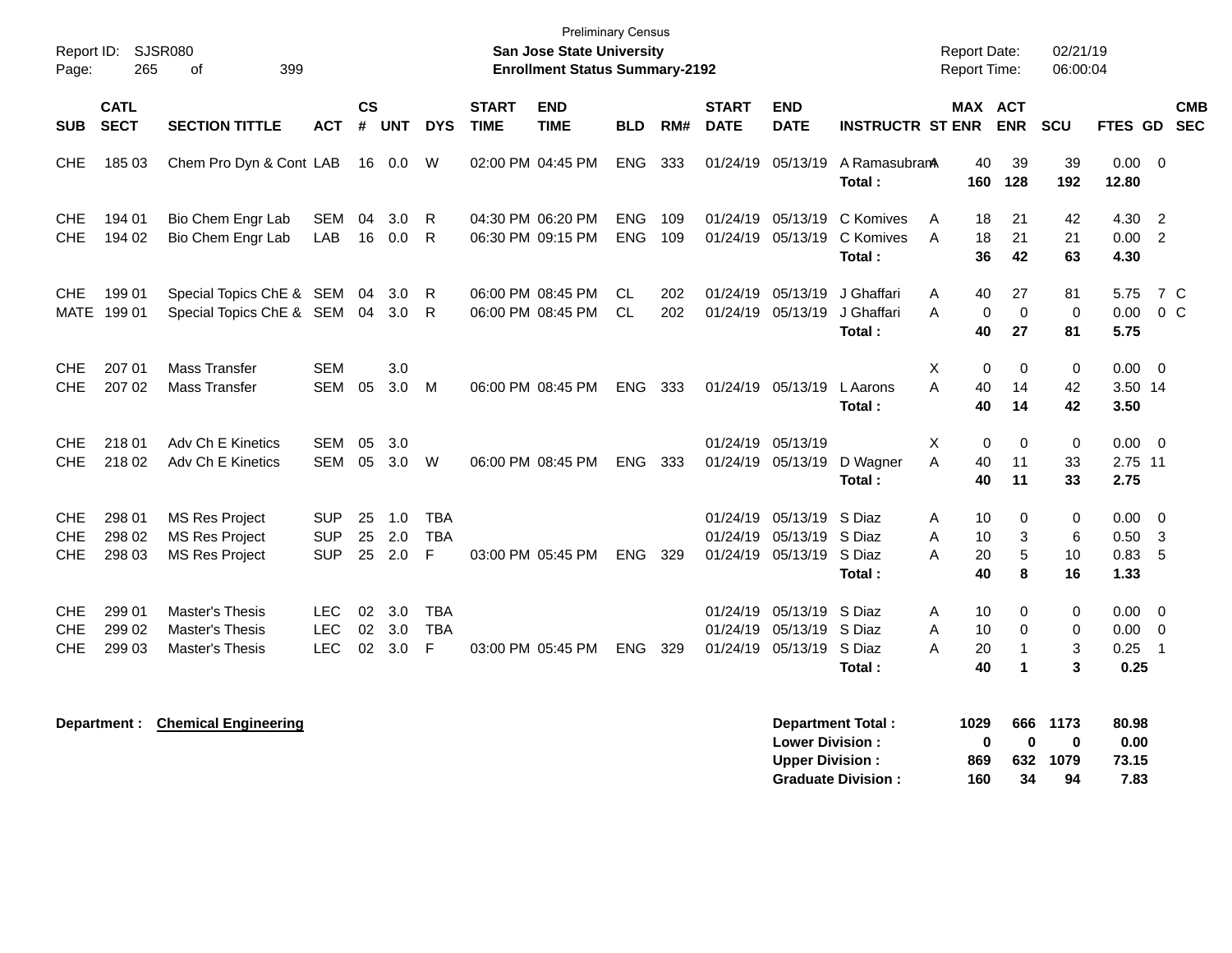| Report ID:<br>Page: | 266                        | <b>SJSR080</b><br>399<br>οf                  |               |                    |            |              |                             | <b>San Jose State University</b><br><b>Enrollment Status Summary-2192</b> | <b>Preliminary Census</b> |     |                             |                           |                         | <b>Report Date:</b><br><b>Report Time:</b> |            | 02/21/19<br>06:00:04 |                |                |                          |
|---------------------|----------------------------|----------------------------------------------|---------------|--------------------|------------|--------------|-----------------------------|---------------------------------------------------------------------------|---------------------------|-----|-----------------------------|---------------------------|-------------------------|--------------------------------------------|------------|----------------------|----------------|----------------|--------------------------|
| <b>SUB</b>          | <b>CATL</b><br><b>SECT</b> | <b>SECTION TITTLE</b>                        | <b>ACT</b>    | $\mathsf{cs}$<br># | <b>UNT</b> | <b>DYS</b>   | <b>START</b><br><b>TIME</b> | <b>END</b><br><b>TIME</b>                                                 | <b>BLD</b>                | RM# | <b>START</b><br><b>DATE</b> | <b>END</b><br><b>DATE</b> | <b>INSTRUCTR ST ENR</b> | MAX ACT                                    | <b>ENR</b> | <b>SCU</b>           | <b>FTES GD</b> |                | <b>CMB</b><br><b>SEC</b> |
| <b>College</b>      |                            | <b>Engineering</b>                           |               |                    |            |              |                             |                                                                           |                           |     |                             |                           |                         |                                            |            |                      |                |                |                          |
|                     | Department :               | <b>Civil &amp; Environmental Engineering</b> |               |                    |            |              |                             |                                                                           |                           |     |                             |                           |                         |                                            |            |                      |                |                |                          |
| <b>CE</b>           | 801                        | <b>Plane Surveying</b>                       | <b>SEM</b>    | 04                 | 3.0        | TR           |                             | 07:30 AM 08:20 AM                                                         | <b>ENG</b>                | 331 | 01/24/19                    | 05/13/19                  | W GreenwoodA            | 72                                         | 65         | 130                  | 13.05          | -1             |                          |
| <b>CE</b>           | 802                        | Plane Surveying                              | LAB           | 16                 | 0.0        | $\mathsf{T}$ | 08:30 AM 11:15 AM           |                                                                           | <b>ENG</b>                | 132 | 01/24/19                    | 05/13/19 R Patel          |                         | 18<br>A                                    | 20         | 20                   | 0.00           | 0              |                          |
| <b>CE</b>           | 803                        | Plane Surveying                              | LAB           | 16                 | 0.0        | $\mathsf{T}$ |                             | 12:30 PM 03:15 PM                                                         | <b>ENG</b>                | 132 | 01/24/19                    | 05/13/19 R Patel          |                         | 18<br>A                                    | 20         | 20                   | 0.00           | 0              |                          |
| <b>CE</b>           | 804                        | Plane Surveying                              | LAB           | 16                 | 0.0        | R            |                             | 08:30 AM 11:15 AM                                                         | <b>ENG</b>                | 132 | 01/24/19                    |                           | 05/13/19 S Koosha       | 18<br>A                                    | 20         | 20                   | 0.00           | 0              |                          |
| <b>CE</b>           | 8 0 5                      | Plane Surveying                              | LAB           |                    | 0.0        |              |                             |                                                                           |                           |     |                             |                           |                         | X<br>0                                     | 0          | $\mathbf 0$          | 0.00           | 0              |                          |
| <b>CE</b>           | 8 0 6                      | Plane Surveying                              | LAB           | 16                 | 0.0        | R            |                             | 01:00 PM 03:45 PM                                                         | <b>ENG</b>                | 132 | 01/24/19                    | 05/13/19                  | S Koosha                | 18<br>А                                    | 5          | 5                    | 0.00           | -1             |                          |
|                     |                            |                                              |               |                    |            |              |                             |                                                                           |                           |     |                             |                           | Total:                  | 144                                        | 130        | 195                  | 13.05          |                |                          |
| <b>CE</b>           | 20 01                      | Graphics/CAD/Prog                            | <b>SEM</b>    | 02                 | 3.0        | <b>MW</b>    |                             | 07:30 AM 08:20 AM                                                         | <b>ENG</b>                | 331 | 01/24/19                    | 05/13/19                  | A Wong                  | 72<br>A                                    | 47         | 94                   | 9.45           | - 1            |                          |
| <b>CE</b>           | 20 02                      | Graphics/CAD/Prog                            | LAB           | 16                 | 0.0        | м            |                             | 09:00 AM 11:45 AM                                                         | <b>ENG</b>                | 407 | 01/24/19                    | 05/13/19                  | A Wong                  | 18<br>A                                    | 19         | 19                   | 0.00           | $\overline{0}$ |                          |
| СE                  | 20 03                      | Graphics/CAD/Prog                            | LAB           | 16                 | 0.0        | м            |                             | 12:00 PM 02:45 PM                                                         | <b>ENG</b>                | 407 | 01/24/19                    | 05/13/19                  | A Wong                  | 18<br>A                                    | 19         | 19                   | 0.00           | -1             |                          |
| <b>CE</b>           | 20 04                      | Graphics/CAD/Prog                            | LAB           | 16                 | 0.0        | W            |                             | 09:00 AM 11:45 AM                                                         | <b>ENG</b>                | 407 | 01/24/19                    | 05/13/19                  | A Wong                  | 18<br>A                                    | 9          | 9                    | 0.00           | 0              |                          |
| <b>CE</b>           | 20 05                      | Graphics/CAD/Prog                            | LAB           |                    | 0.0        |              |                             |                                                                           |                           |     |                             |                           |                         | X<br>$\mathbf 0$                           | 0          | 0                    | 0.00           | 0              |                          |
|                     |                            |                                              |               |                    |            |              |                             |                                                                           |                           |     |                             |                           | Total:                  | 126                                        | 94         | 141                  | 9.45           |                |                          |
| <b>CE</b>           | 95 01                      | <b>Theory App Statics</b>                    | <b>LEC</b>    | 02                 | 3.0        | <b>TR</b>    |                             | 09:00 AM 10:15 AM                                                         | <b>ENG</b>                | 339 | 01/24/19                    | 05/13/19                  | S Vukazich              | Α<br>55                                    | 52         | 156                  | 10.50          | $\overline{2}$ |                          |
| <b>CE</b>           | 95 03                      | <b>Theory App Statics</b>                    | <b>LEC</b>    | 02                 | 3.0        | <b>TR</b>    |                             | 10:30 AM 11:45 AM                                                         | <b>ENG</b>                | 339 | 01/24/19                    | 05/13/19                  | H Habib                 | A<br>55                                    | 50         | 150                  | 10.00          | $\mathbf 0$    |                          |
| <b>CE</b>           | 95 04                      | <b>Theory App Statics</b>                    | <b>LEC</b>    | 02                 | 3.0        | <b>MW</b>    |                             | 09:00 AM 10:15 AM                                                         | <b>ENG</b>                | 339 | 01/24/19                    | 05/13/19                  | R Lukkoor               | A<br>55                                    | 29         | 87                   | 5.90           | $\overline{2}$ |                          |
|                     |                            |                                              |               |                    |            |              |                             |                                                                           |                           |     |                             |                           | Total:                  | 165                                        | 131        | 393                  | 26.40          |                |                          |
| <b>CE</b>           | 99 01                      | Intro Statics                                | <b>LEC</b>    | 02                 | 2.0        | <b>MW</b>    |                             | 08:00 AM 08:50 AM                                                         | <b>ENG</b>                | 341 |                             | 01/24/19 05/13/19         | M Maaz                  | A<br>60                                    | 39         | 78                   | $5.20 \ 0$     |                |                          |
|                     |                            |                                              |               |                    |            |              |                             |                                                                           |                           |     |                             |                           | Total:                  | 60                                         | 39         | 78                   | 5.20           |                |                          |
| <b>CE</b>           | 112 01                     | Mech of Matls                                | <b>LEC</b>    | 02                 | 3.0        | <b>MW</b>    | 10:30 AM 11:45 AM           |                                                                           | <b>ENG</b>                | 329 | 01/24/19                    | 05/13/19                  | K McMullin              | Α<br>55                                    | 26         | 78                   | 5.35           | 3              |                          |
| СE                  | 112 02                     | Mech of Matls                                | <b>LEC</b>    | 02                 | 3.0        | <b>TR</b>    |                             | 12:00 PM 01:15 PM                                                         | <b>ENG</b>                | 341 | 01/24/19                    | 05/13/19                  | H Habib                 | A<br>55                                    | 55         | 165                  | 11.45          | 9              |                          |
| <b>CE</b>           | 112 03                     | Mech of Matls                                | <b>LEC</b>    | 02                 | 3.0        | <b>MW</b>    |                             | 09:00 AM 10:15 AM                                                         | <b>ENG</b>                | 341 | 01/24/19                    | 05/13/19                  | K McMullin              | A<br>55                                    | 15         | 45                   | 3.10           | $\overline{2}$ |                          |
| СE                  | 112 04                     | Mech of Matls                                | <b>LEC</b>    | 02                 | 3.0        | <b>TR</b>    |                             | 04:30 PM 05:45 PM                                                         | <b>BBC</b>                | 201 | 01/24/19                    | 05/13/19                  | M Soliman               | 55<br>Α                                    | 53         | 159                  | 10.90          | 6              |                          |
| <b>CE</b>           | 112 05                     | Mech of Matls                                | <b>LEC</b>    |                    | 3.0        |              |                             |                                                                           |                           |     |                             |                           |                         | X<br>$\Omega$                              | 0          | $\mathbf 0$          | 0.00           | 0              |                          |
|                     |                            |                                              |               |                    |            |              |                             |                                                                           |                           |     |                             |                           | Total:                  | 220                                        | 149        | 447                  | 30.80          |                |                          |
| CE                  | 120 01                     | Construc Matl Lab                            | LAB.          |                    | 16  1.0    | M            |                             | 06:00 PM 08:45 PM                                                         | ENG 134                   |     |                             | 01/24/19 05/13/19 M Maaz  |                         | 16<br>A                                    | 17         | 17                   | $1.13 \quad 0$ |                |                          |
| <b>CE</b>           | 120 02                     | <b>Construc Matl Lab</b>                     | LAB           |                    | 16 1.0     | $\top$       |                             | 06:00 PM 08:45 PM                                                         | ENG 134                   |     |                             | 01/24/19 05/13/19 M Maaz  |                         | 16<br>A                                    | 18         | 18                   | $1.20 \t 0$    |                |                          |
| <b>CE</b>           | 120 03                     | <b>Construc Matl Lab</b>                     | LAB           |                    | 16 1.0     | W            |                             | 06:00 PM 08:45 PM                                                         | ENG 134                   |     |                             | 01/24/19 05/13/19 M Maaz  |                         | 16<br>A                                    | 18         | 18                   | $1.20 \t 0$    |                |                          |
| <b>CE</b>           | 120 04                     | Construc Matl Lab                            | LAB           |                    | 16  1.0  R |              |                             | 06:00 PM 08:45 PM                                                         | ENG 134                   |     |                             | 01/24/19 05/13/19 M Maaz  |                         | 16<br>A                                    | 17         | 17                   | $1.13 \ 0$     |                |                          |
|                     |                            |                                              |               |                    |            |              |                             |                                                                           |                           |     |                             |                           | Total:                  | 64                                         | 70         | 70                   | 4.67           |                |                          |
| <b>CE</b>           | 121 01                     | <b>Transp Engrg</b>                          | LEC 02 3.0 MW |                    |            |              |                             | 10:30 AM 11:20 AM                                                         | ENG 339                   |     |                             | 01/24/19 05/13/19 J Botha |                         | 54<br>A                                    | 54         | 108                  | 10.85 1        |                |                          |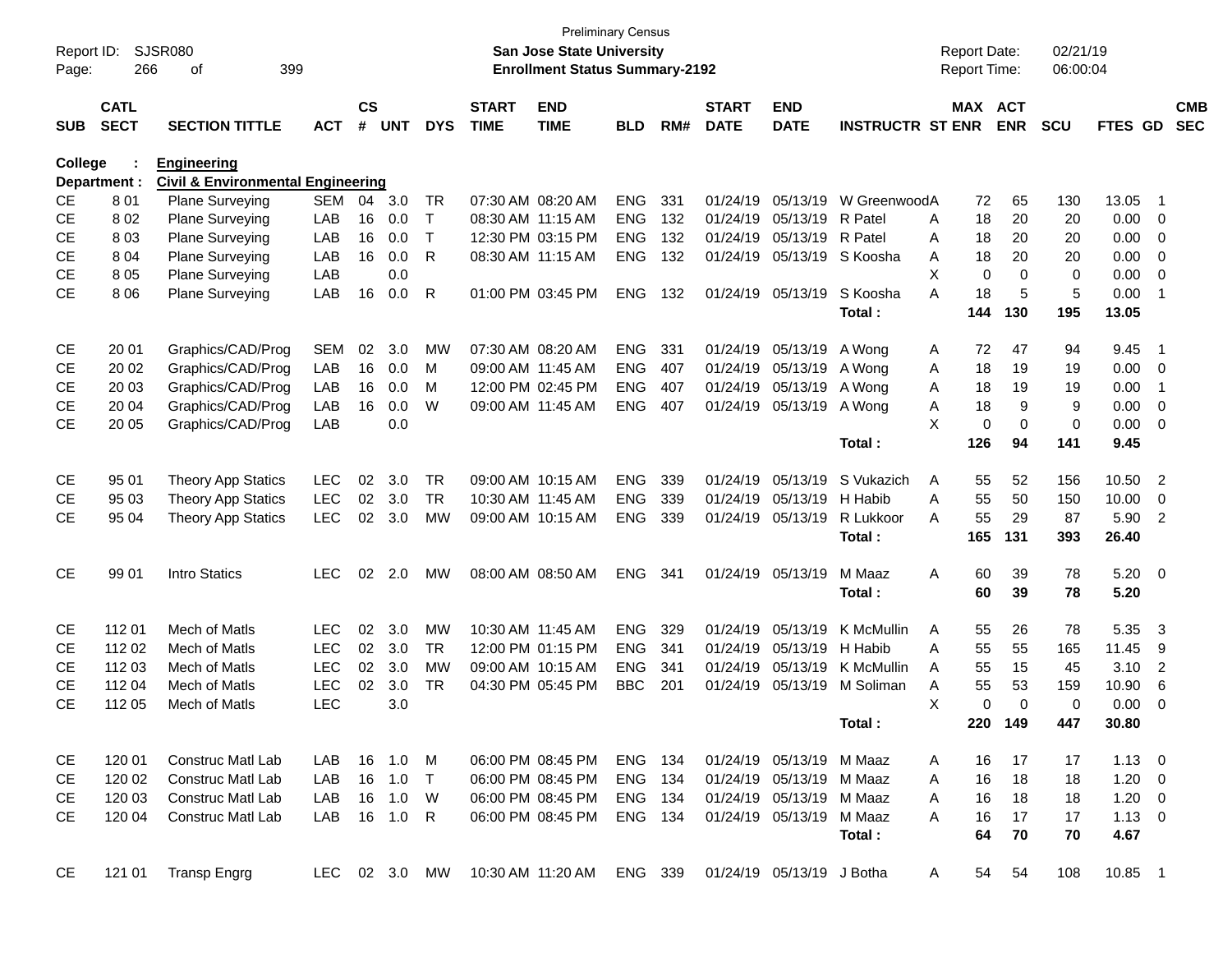|                     |                            | <b>Preliminary Census</b><br><b>SJSR080</b><br>San Jose State University<br><b>Enrollment Status Summary-2192</b> |              |                    |            |            |                             |                                                       |            |     |                             |                           |                                                                    |   |                                            |             | 02/21/19          |                  |                            |  |
|---------------------|----------------------------|-------------------------------------------------------------------------------------------------------------------|--------------|--------------------|------------|------------|-----------------------------|-------------------------------------------------------|------------|-----|-----------------------------|---------------------------|--------------------------------------------------------------------|---|--------------------------------------------|-------------|-------------------|------------------|----------------------------|--|
| Report ID:<br>Page: | 267                        | 399<br>οf                                                                                                         |              |                    |            |            |                             |                                                       |            |     |                             |                           |                                                                    |   | <b>Report Date:</b><br><b>Report Time:</b> |             | 06:00:04          |                  |                            |  |
| <b>SUB</b>          | <b>CATL</b><br><b>SECT</b> | <b>SECTION TITTLE</b>                                                                                             | <b>ACT</b>   | $\mathsf{cs}$<br># | <b>UNT</b> | <b>DYS</b> | <b>START</b><br><b>TIME</b> | <b>END</b><br><b>TIME</b>                             | <b>BLD</b> | RM# | <b>START</b><br><b>DATE</b> | <b>END</b><br><b>DATE</b> | <b>INSTRUCTR ST ENR</b>                                            |   | MAX ACT                                    | <b>ENR</b>  | <b>SCU</b>        | FTES GD          | <b>CMB</b><br><b>SEC</b>   |  |
| CE                  | 121 02                     | <b>Transp Engrg</b>                                                                                               | LAB          | 16                 | 0.0        | м          |                             | 01:30 PM 04:15 PM                                     | <b>ENG</b> | 339 | 01/24/19                    | 05/13/19                  | J Botha                                                            | A | 18                                         | 19          | 19                | 0.00             | - 1                        |  |
| <b>CE</b>           | 121 03                     | <b>Transp Engrg</b>                                                                                               | LAB          | 16                 | 0.0        | W          |                             | 01:30 PM 04:15 PM                                     | <b>ENG</b> | 339 | 01/24/19                    | 05/13/19                  | J Botha                                                            | A | 18                                         | 18          | 18                | 0.00             | - 0                        |  |
| <b>CE</b>           | 121 04                     | <b>Transp Engrg</b>                                                                                               | LAB          | 16                 | 0.0        | T.         |                             | 01:30 PM 04:15 PM                                     | <b>ENG</b> | 339 | 01/24/19                    | 05/13/19                  | J Botha                                                            | A | 18                                         | 17          | 17                | 0.00             | $\overline{\mathbf{0}}$    |  |
| <b>CE</b>           | 121 05                     | <b>Transp Engrg</b>                                                                                               | <b>LEC</b>   | 02                 | 3.0        | <b>TR</b>  |                             | 12:00 PM 12:50 PM                                     | <b>ENG</b> | 327 | 01/24/19                    | 05/13/19                  | S Koosha                                                           | A | 12                                         | 18          | 36                | 3.65             | $\overline{\phantom{0}}$ 1 |  |
| <b>CE</b>           | 121 06                     | <b>Transp Engrg</b>                                                                                               | LAB          | 16                 | 0.0        | R          |                             | 06:00 PM 08:45 PM                                     | <b>ENG</b> | 395 | 01/24/19                    | 05/13/19                  | S Koosha                                                           | A | 12                                         | 18          | 18                | 0.00             | $\overline{1}$             |  |
|                     |                            |                                                                                                                   |              |                    |            |            |                             |                                                       |            |     |                             |                           | Total:                                                             |   | 132                                        | 144         | 216               | 14.50            |                            |  |
| <b>CE</b>           | 123 01                     | Highway & Stree Des SEM 04                                                                                        |              |                    | 3.0        | $\top$     |                             | 06:00 PM 08:45 PM                                     | <b>ENG</b> | 232 | 01/24/19                    | 05/13/19                  | J Botha<br>Total:                                                  | A | 35<br>35                                   | 35<br>35    | 105<br>105        | 7.00<br>7.00     | $\overline{0}$             |  |
| <b>CE</b>           | 130 01                     | CE Econ Analysis                                                                                                  | <b>LEC</b>   | 02                 | 2.0        | м          |                             | 06:00 PM 07:50 PM                                     | <b>ENG</b> | 329 | 01/24/19                    | 05/13/19                  | J Tang                                                             | A | 45                                         | 45          | 90                | 6.10             | - 3                        |  |
| <b>CE</b>           | 130 02                     | CE Econ Analysis                                                                                                  | <b>LEC</b>   | 02                 | 2.0        | M          |                             | 08:00 PM 09:50 PM                                     | <b>ENG</b> | 329 |                             | 01/24/19 05/13/19         | J Tang                                                             | A | 45                                         | 22          | 44                | 2.93             | - 0                        |  |
|                     |                            |                                                                                                                   |              |                    |            |            |                             |                                                       |            |     |                             |                           | Total:                                                             |   | 90                                         | 67          | 134               | 9.03             |                            |  |
| CE                  | 131 01                     | Intr to Const Engr                                                                                                | <b>LEC</b>   | 02                 | 3.0        | MW         |                             | 04:30 PM 05:45 PM                                     | <b>ENG</b> | 341 | 01/24/19                    |                           | 05/13/19 H Tooryani                                                | A | 45                                         | 48          | 144               | 9.70             | $\overline{2}$             |  |
| <b>CE</b>           | 131 02                     | Intr to Const Engr                                                                                                | <b>LEC</b>   |                    | 3.0        |            |                             |                                                       |            |     |                             |                           |                                                                    | X | 0                                          | $\mathbf 0$ | 0                 | 0.00             | 0                          |  |
| <b>CE</b>           | 131 03                     | Intr to Const Engr                                                                                                | <b>LEC</b>   | 02                 | 3.0        | м          |                             | 06:00 PM 08:45 PM                                     | CL.        | 204 |                             | 01/24/19 05/13/19         | H Tooryani                                                         | A | 45                                         | 32          | 96                | 6.40             | - 0                        |  |
|                     |                            |                                                                                                                   |              |                    |            |            |                             |                                                       |            |     |                             |                           | Total:                                                             |   | 90                                         | 80          | 240               | 16.10            |                            |  |
| <b>CE</b>           | 132 01                     | Constr Meth & Equip                                                                                               | SEM 04       |                    | $3.0$ T    |            |                             | 01:30 PM 04:15 PM                                     | ENG        | 131 |                             | 01/24/19 05/13/19         | J Pyeon                                                            | Α | 35                                         | 26          | 78                | 5.80 12          |                            |  |
|                     |                            |                                                                                                                   |              |                    |            |            |                             |                                                       |            |     |                             |                           | Total:                                                             |   | 35                                         | 26          | 78                | 5.80             |                            |  |
| <b>CE</b>           | 134 01                     | Proj Mgt Const                                                                                                    | SEM 04       |                    | 3.0        | M          |                             | 01:30 PM 04:15 PM                                     | ENG        | 131 |                             | 01/24/19 05/13/19         | J Pyeon                                                            | Α | 35                                         | 34          | 102               | 6.95             | $\overline{\mathbf{3}}$    |  |
|                     |                            |                                                                                                                   |              |                    |            |            |                             |                                                       |            |     |                             |                           | Total:                                                             |   | 35                                         | 34          | 102               | 6.95             |                            |  |
| CE                  | 140 01                     | Geotech Engr                                                                                                      | <b>SEM</b>   | 02                 | 3.0        | TR.        | 09:00 AM 09:50 AM           |                                                       | <b>ENG</b> | 329 | 01/24/19                    | 05/13/19                  | A Moore                                                            | A | 54                                         | 60          | 120               | 12.15            | - 3                        |  |
| <b>CE</b>           | 140 02                     | Geotech Engr                                                                                                      | LAB          | 16                 | 0.0        | T.         |                             | 01:30 PM 04:15 PM                                     | <b>ENG</b> | 209 | 01/24/19                    | 05/13/19                  | R Lukkoor                                                          | A | 18                                         | 19          | 19                | 0.00             | $\overline{1}$             |  |
| <b>CE</b>           | 140 03                     | Geotech Engr                                                                                                      | LAB          | 16                 | 0.0        | W          |                             | 01:30 PM 04:15 PM                                     | <b>ENG</b> | 209 | 01/24/19                    | 05/13/19                  | R Lukkoor                                                          | A | 18                                         | 21          | 21                | 0.00             | $\overline{\phantom{0}}$ 1 |  |
| <b>CE</b>           | 140 04                     | Geotech Engr                                                                                                      | LAB          | 16                 | 0.0        | R          |                             | 01:30 PM 04:15 PM                                     | <b>ENG</b> | 209 | 01/24/19                    | 05/13/19                  | R Lukkoor                                                          | A | 18                                         | 20          | 20                | 0.00             | $\overline{\phantom{0}}$ 1 |  |
| <b>CE</b>           | 140 05                     | Geotech Engr                                                                                                      | <b>SEM</b>   | 02                 | 3.0        | <b>TR</b>  |                             | 08:00 AM 08:50 AM                                     | <b>ENG</b> | 327 | 01/24/19                    | 05/13/19                  | A Moore                                                            | A | 12                                         | 17          | 34                | 3.55             | -3                         |  |
| CE                  |                            | 140 06 Geotech Engr                                                                                               | LAB 16 0.0 T |                    |            |            |                             | 06:00 PM 08:45 PM ENG 209 01/24/19 05/13/19 R Lukkoor |            |     |                             |                           |                                                                    | A | 12                                         | 17          | 17                | $0.00 \quad 3$   |                            |  |
|                     |                            |                                                                                                                   |              |                    |            |            |                             |                                                       |            |     |                             |                           | Total:                                                             |   |                                            | 132 154     | 231               | 15.70            |                            |  |
| CE.                 | 144 01                     | Porous Media                                                                                                      | LEC 02 3.0 T |                    |            |            |                             | 06:00 PM 08:45 PM ENG 401 01/24/19 05/13/19 W Wang    |            |     |                             |                           |                                                                    | A | 35                                         | 4           | $12 \overline{ }$ | $0.85$ 1         |                            |  |
|                     |                            |                                                                                                                   |              |                    |            |            |                             |                                                       |            |     |                             |                           | Total:                                                             |   | 35                                         | 4           | 12                | 0.85             |                            |  |
| CE                  |                            | 145 01 Foundation Engr                                                                                            | LEC 02 3.0 W |                    |            |            |                             |                                                       |            |     |                             |                           | 06:00 PM 08:45 PM CL 234 01/24/19 05/13/19 M ThummaluruA<br>Total: |   | 35<br>35 <sub>5</sub>                      | 34<br>34    | 102<br>102        | $6.80$ 0<br>6.80 |                            |  |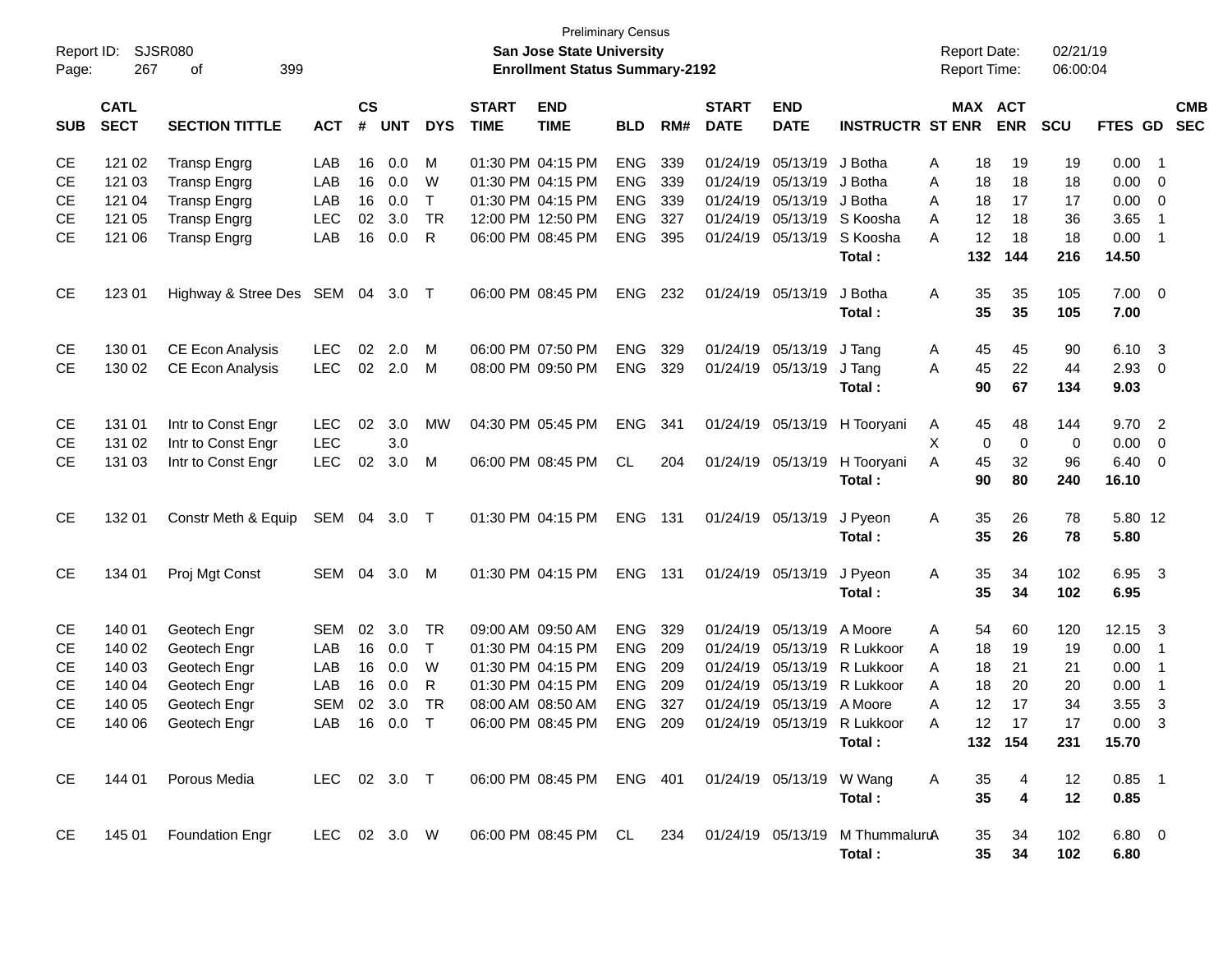| Report ID: | <b>Preliminary Census</b><br><b>SJSR080</b><br>San Jose State University<br><b>Enrollment Status Summary-2192</b> |                           |            |                |            |              |                             |                           |            |     |                             |                           |                           |   | <b>Report Date:</b> |                          | 02/21/19   |              |                         |                          |
|------------|-------------------------------------------------------------------------------------------------------------------|---------------------------|------------|----------------|------------|--------------|-----------------------------|---------------------------|------------|-----|-----------------------------|---------------------------|---------------------------|---|---------------------|--------------------------|------------|--------------|-------------------------|--------------------------|
| Page:      | 268                                                                                                               | 399<br>οf                 |            |                |            |              |                             |                           |            |     |                             |                           |                           |   | Report Time:        |                          | 06:00:04   |              |                         |                          |
| <b>SUB</b> | <b>CATL</b><br><b>SECT</b>                                                                                        | <b>SECTION TITTLE</b>     | <b>ACT</b> | <b>CS</b><br># | <b>UNT</b> | <b>DYS</b>   | <b>START</b><br><b>TIME</b> | <b>END</b><br><b>TIME</b> | <b>BLD</b> | RM# | <b>START</b><br><b>DATE</b> | <b>END</b><br><b>DATE</b> | <b>INSTRUCTR ST ENR</b>   |   | <b>MAX</b>          | <b>ACT</b><br><b>ENR</b> | <b>SCU</b> | FTES GD      |                         | <b>CMB</b><br><b>SEC</b> |
| СE         | 150 01                                                                                                            | Hydro and Hydrau          | <b>SEM</b> | 02             | 3.0        | МW           |                             | 12:00 PM 12:50 PM         | <b>ENG</b> | 331 | 01/24/19                    | 05/13/19                  | W Wang                    | A | 54                  | 57                       | 114        | 11.40        | 0                       |                          |
| <b>CE</b>  | 150 02                                                                                                            | Hydro and Hydrau          | LAB        | 16             | 0.0        | м            |                             | 01:30 PM 04:15 PM         | <b>ENG</b> | 150 | 01/24/19                    | 05/13/19                  | W Wang                    | Α | 18                  | 20                       | 20         | 0.00         | 0                       |                          |
| <b>CE</b>  | 150 03                                                                                                            | Hydro and Hydrau          | LAB        | 16             | 0.0        | R            |                             | 01:30 PM 04:15 PM         | <b>ENG</b> | 150 | 01/24/19                    | 05/13/19                  | W Wang                    | Α | 18                  | 18                       | 18         | 0.00         | 0                       |                          |
| <b>CE</b>  | 150 04                                                                                                            | Hydro and Hydrau          | LAB        | 16             | 0.0        | W            |                             | 01:30 PM 04:15 PM         | <b>ENG</b> | 150 | 01/24/19                    | 05/13/19                  | R Guzzetta                | A | 18                  | 19                       | 19         | 0.00         | $\mathbf 0$             |                          |
| <b>CE</b>  | 150 05                                                                                                            | Hydro and Hydrau          | <b>SEM</b> | 02             | 3.0        | <b>MW</b>    |                             | 04:30 PM 05:20 PM         | <b>ENG</b> | 327 | 01/24/19                    | 05/13/19                  | W Wang                    | A | 12                  | 15                       | 30         | 3.05         | $\overline{1}$          |                          |
| <b>CE</b>  | 150 06                                                                                                            | Hydro and Hydrau          | LAB        | 16             | 0.0        | W            |                             | 06:00 PM 08:45 PM         | <b>ENG</b> | 150 | 01/24/19                    | 05/13/19                  | R Guzzetta                | A | 12                  | 15                       | 15         | 0.00         | -1                      |                          |
|            |                                                                                                                   |                           |            |                |            |              |                             |                           |            |     |                             |                           | Total:                    |   | 132                 | 144                      | 216        | 14.45        |                         |                          |
| СE         | 154 01                                                                                                            | <b>Hydraulic Design</b>   | SEM        | 04             | 3.0        | R            |                             | 06:00 PM 08:45 PM         | <b>ENG</b> | 232 | 01/24/19                    | 05/13/19                  | <b>B</b> Kassab<br>Total: | A | 35<br>35            | 30<br>30                 | 90<br>90   | 6.05<br>6.05 | - 1                     |                          |
| СE         | 160 01                                                                                                            | <b>Struc Anlys</b>        | <b>SEM</b> | 02             | 3.0        | <b>TR</b>    |                             | 10:30 AM 11:20 AM         | CL         | 222 | 01/24/19                    | 05/13/19                  | S Vukazich                | A | 54                  | 58                       | 116        | 11.70        | $\overline{2}$          |                          |
| <b>CE</b>  | 160 02                                                                                                            | <b>Struc Anlys</b>        | LAB        | 16             | 0.0        | $\mathsf{T}$ |                             | 01:30 PM 04:15 PM         | <b>ENG</b> | 340 | 01/24/19                    | 05/13/19                  | P Tun                     | A | 18                  | 20                       | 20         | 0.00         | $\mathbf 0$             |                          |
| <b>CE</b>  | 160 03                                                                                                            | <b>Struc Anlys</b>        | LAB        | 16             | 0.0        | R            |                             | 01:30 PM 04:15 PM         | <b>ENG</b> | 340 | 01/24/19                    | 05/13/19                  | P Tun                     | A | 18                  | 18                       | 18         | 0.00         | 2                       |                          |
| <b>CE</b>  | 160 04                                                                                                            | <b>Struc Anlys</b>        | LAB        | 16             | 0.0        | M            |                             | 01:30 PM 04:15 PM         | <b>ENG</b> | 340 | 01/24/19                    | 05/13/19                  | F Afsari                  | A | 18                  | 20                       | 20         | 0.00         | $\mathbf 0$             |                          |
| <b>CE</b>  | 160 05                                                                                                            | <b>Struc Anlys</b>        | <b>SEM</b> | 02             | 3.0        | <b>TR</b>    |                             | 04:30 PM 05:20 PM         | <b>ENG</b> | 340 | 01/24/19                    | 05/13/19                  | P Feenstra                | A | 12                  | 20                       | 40         | 4.00         | $\mathbf 0$             |                          |
| <b>CE</b>  | 160 06                                                                                                            | <b>Struc Anlys</b>        | LAB        | 16             | 0.0        | $\top$       |                             | 06:00 PM 08:45 PM         | <b>ENG</b> | 340 | 01/24/19                    | 05/13/19                  | P Feenstra                | A | 12                  | 20                       | 20         | 0.00         | $\mathbf 0$             |                          |
|            |                                                                                                                   |                           |            |                |            |              |                             |                           |            |     |                             |                           | Total:                    |   | 132                 | 156                      | 234        | 15.70        |                         |                          |
| СE         | 162 01                                                                                                            | <b>Struc Concrete Des</b> | <b>SEM</b> | 04             | 3.0        | <b>TR</b>    |                             | 10:30 AM 11:20 AM         | <b>ENG</b> | 329 | 01/24/19                    | 05/13/19                  | A Al-Manasee A            |   | 54                  | 54                       | 108        | 10.80        | 0                       |                          |
| <b>CE</b>  | 162 02                                                                                                            | <b>Struc Concrete Des</b> | LAB        | 16             | 0.0        | $\mathsf{T}$ |                             | 01:30 PM 04:15 PM         | <b>ENG</b> | 134 | 01/24/19                    | 05/13/19                  | A Al-Manasee A            |   | 18                  | 18                       | 18         | 0.00         | 0                       |                          |
| <b>CE</b>  | 162 03                                                                                                            | <b>Struc Concrete Des</b> | LAB        | 16             | 0.0        | W            |                             | 01:30 PM 04:15 PM         | <b>ENG</b> | 134 | 01/24/19                    | 05/13/19                  | M Soliman                 | A | 18                  | 18                       | 18         | 0.00         | $\mathbf 0$             |                          |
| <b>CE</b>  | 162 04                                                                                                            | <b>Struc Concrete Des</b> | LAB        | 16             | 0.0        | R            |                             | 01:30 PM 04:15 PM         | <b>ENG</b> | 134 | 01/24/19                    | 05/13/19                  | A Al-Manasee A            |   | 18                  | 18                       | 18         | 0.00         | $\mathbf 0$             |                          |
| <b>CE</b>  | 162 05                                                                                                            | <b>Struc Concrete Des</b> | <b>SEM</b> | 04             | 3.0        | <b>TR</b>    |                             | 10:30 AM 11:20 AM         | <b>ENG</b> | 327 | 01/24/19                    | 05/13/19                  | B SoumounthaA             |   | 30                  | 29                       | 58         | 5.80         | 0                       |                          |
| <b>CE</b>  | 162 06                                                                                                            | <b>Struc Concrete Des</b> | LAB        | 16             | 0.0        | R            |                             | 06:00 PM 08:45 PM         | <b>ENG</b> | 340 | 01/24/19                    | 05/13/19                  | M Soliman                 | A | 18                  | 18                       | 18         | 0.00         | 0                       |                          |
| <b>CE</b>  | 162 07                                                                                                            | <b>Struc Concrete Des</b> | LAB        | 16             | 0.0        | W            |                             | 06:00 PM 08:45 PM         | <b>ENG</b> | 131 |                             | 01/24/19 05/13/19         | M Soliman                 | A | 18                  | 11                       | 11         | 0.00         | $\mathbf 0$             |                          |
|            |                                                                                                                   |                           |            |                |            |              |                             |                           |            |     |                             |                           | Total:                    |   | 174                 | 166                      | 249        | 16.60        |                         |                          |
| СE         | 16301                                                                                                             | Design Steel Struc        | SEM        | 04             | 3.0        | W            |                             | 01:30 PM 04:15 PM         | <b>ENG</b> | 131 |                             | 01/24/19 05/13/19         | K McMullin                | A | 35                  | 35                       | 105        | 7.00         | 0                       |                          |
|            |                                                                                                                   |                           |            |                |            |              |                             |                           |            |     |                             |                           | Total:                    |   | 35                  | 35                       | 105        | 7.00         |                         |                          |
| CЕ         | 170 01                                                                                                            | Prin Environ Engr         | <b>LEC</b> | 02             | 3.0        | МW           |                             | 09:00 AM 09:50 AM         | ENG        | 329 |                             | 01/24/19 05/13/19 U Ndon  |                           | A | 54                  | 55                       | 110        | 11.00        | $\overline{\mathbf{0}}$ |                          |
| CЕ         | 170 02                                                                                                            | Prin Environ Engr         | LAB        | 16             | 0.0        | M            |                             | 01:30 PM 04:15 PM         | ENG        | 395 |                             | 01/24/19 05/13/19         | U Ndon                    | Α | 18                  | 19                       | 19         | 0.00         | $\overline{\mathbf{0}}$ |                          |
| <b>CE</b>  | 170 03                                                                                                            | Prin Environ Engr         | LAB        | 16             | 0.0        | $\top$       |                             | 01:30 PM 04:15 PM         | ENG        | 395 |                             | 01/24/19 05/13/19         | U Ndon                    | Α | 18                  | 19                       | 19         | 0.00         | $\overline{0}$          |                          |
| CЕ         | 170 04                                                                                                            | Prin Environ Engr         | LAB        | 16             | 0.0        | R            |                             | 01:30 PM 04:15 PM         | ENG        | 395 |                             | 01/24/19 05/13/19         | U Ndon                    | Α | 18                  | 17                       | 17         | 0.00         | $\overline{0}$          |                          |
| <b>CE</b>  | 170 05                                                                                                            | Prin Environ Engr         | <b>LEC</b> | 02             | 3.0        | <b>MW</b>    |                             | 10:30 AM 11:20 AM         | ENG        | 327 |                             | 01/24/19 05/13/19         | U Ndon                    | Α | 12                  | 12                       | 24         | 2.40         | $\overline{\mathbf{0}}$ |                          |
| <b>CE</b>  | 170 06                                                                                                            | Prin Environ Engr         | LAB        | 16             | 0.0        | W            |                             | 01:30 PM 04:15 PM         | ENG 395    |     |                             | 01/24/19 05/13/19         | U Ndon                    | Α | 12                  | 12                       | 12         | $0.00 \t 0$  |                         |                          |
|            |                                                                                                                   |                           |            |                |            |              |                             |                           |            |     |                             |                           | Total:                    |   |                     | 132 134                  | 201        | 13.40        |                         |                          |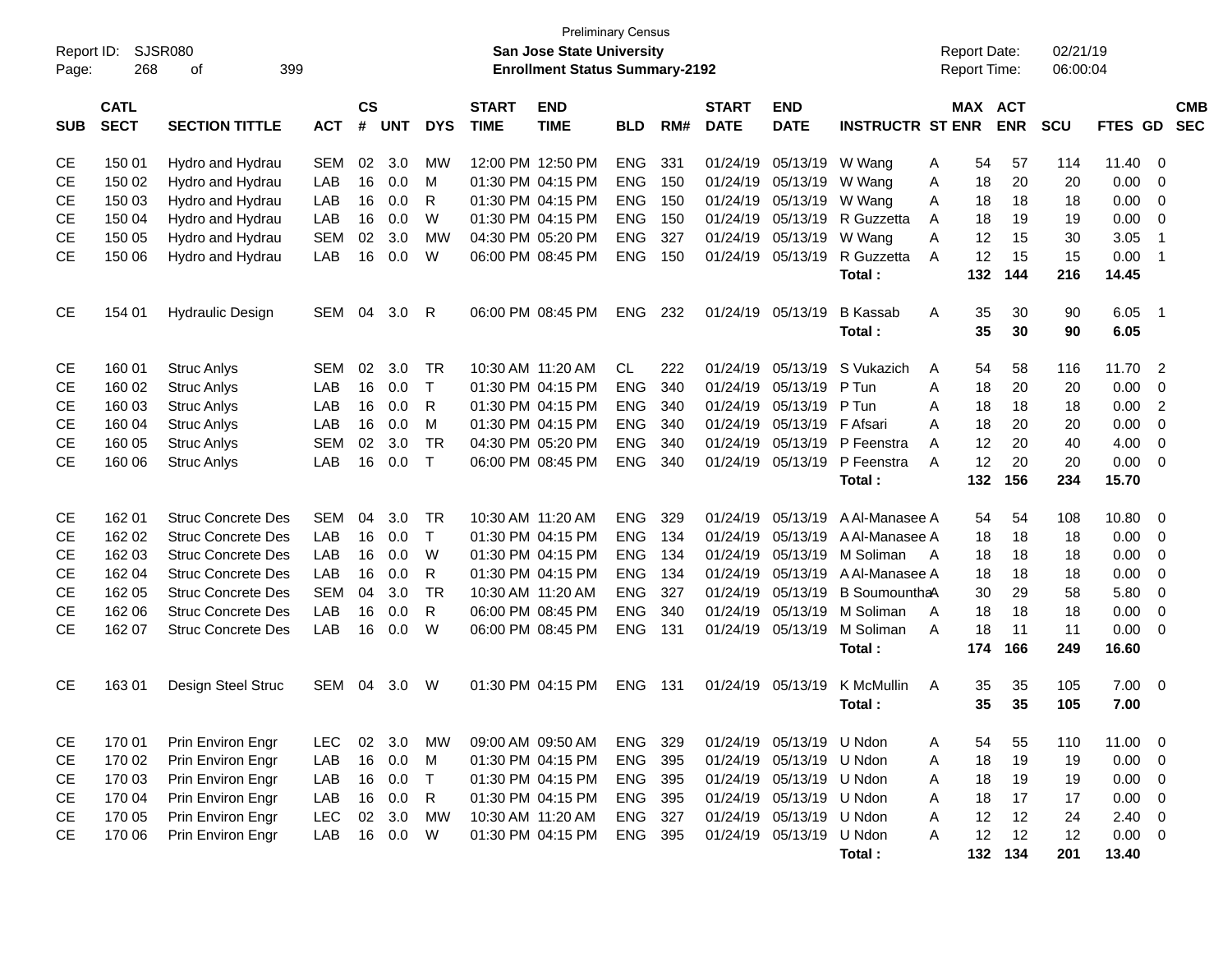| Page:                                     | SJSR080<br>Report ID:<br>269<br>399<br>οf |                                                                          |                                               |                      |                          |                    |                             | <b>Preliminary Census</b><br>San Jose State University<br><b>Enrollment Status Summary-2192</b> |                                                      |                          |                             |                                                                                  |                                                                                | <b>Report Date:</b><br><b>Report Time:</b> |                            | 02/21/19<br>06:00:04        |                                                           |                          |                          |
|-------------------------------------------|-------------------------------------------|--------------------------------------------------------------------------|-----------------------------------------------|----------------------|--------------------------|--------------------|-----------------------------|-------------------------------------------------------------------------------------------------|------------------------------------------------------|--------------------------|-----------------------------|----------------------------------------------------------------------------------|--------------------------------------------------------------------------------|--------------------------------------------|----------------------------|-----------------------------|-----------------------------------------------------------|--------------------------|--------------------------|
| <b>SUB</b>                                | <b>CATL</b><br><b>SECT</b>                | <b>SECTION TITTLE</b>                                                    | <b>ACT</b>                                    | <b>CS</b><br>#       | <b>UNT</b>               | <b>DYS</b>         | <b>START</b><br><b>TIME</b> | <b>END</b><br><b>TIME</b>                                                                       | <b>BLD</b>                                           | RM#                      | <b>START</b><br><b>DATE</b> | <b>END</b><br><b>DATE</b>                                                        | <b>INSTRUCTR ST ENR</b>                                                        |                                            | MAX ACT<br><b>ENR</b>      | <b>SCU</b>                  | FTES GD                                                   |                          | <b>CMB</b><br><b>SEC</b> |
| <b>CE</b>                                 | 17301                                     | Engr for Sust Envi                                                       | <b>SEM</b>                                    |                      | 3.0                      |                    |                             |                                                                                                 |                                                      |                          |                             |                                                                                  | Total:                                                                         | Χ                                          | 0<br>0<br>0<br>0           | 0<br>0                      | $0.00 \t 0$<br>0.00                                       |                          |                          |
| <b>CE</b>                                 | 174 01                                    | Wtr Dist WW Coll                                                         | SEM                                           | 05                   | 3.0                      | M                  |                             | 06:00 PM 08:45 PM                                                                               | <b>CL</b>                                            | 234                      |                             | 01/24/19 05/13/19                                                                | <b>B</b> Kassab<br>Total:                                                      | A<br>35<br>35                              | 34<br>34                   | 102<br>102                  | 6.95 3<br>6.95                                            |                          |                          |
| CЕ<br><b>CE</b><br><b>CE</b><br><b>CE</b> | 181 01<br>181 02<br>181 03<br>181 04      | Civ Eng Systems<br>Civ Eng Systems<br>Civ Eng Systems<br>Civ Eng Systems | <b>SEM</b><br>SEM<br><b>SEM</b><br><b>SEM</b> | 05<br>05<br>05<br>05 | 3.0<br>3.0<br>3.0<br>3.0 | MW<br>М<br>W<br>MW |                             | 09:00 AM 10:15 AM<br>06:00 PM 08:45 PM<br>06:00 PM 08:45 PM<br>10:30 AM 11:45 AM                | <b>ENG</b><br><b>ENG</b><br><b>ENG</b><br><b>ENG</b> | 327<br>327<br>327<br>395 |                             | 01/24/19 05/13/19<br>01/24/19 05/13/19<br>01/24/19 05/13/19<br>01/24/19 05/13/19 | I Jeyachandr A<br>I Jeyachandr A<br>V De Loza He A<br>I Jeyachandr A<br>Total: | 18<br>18<br>18<br>18<br>72                 | 16<br>20<br>13<br>20<br>69 | 48<br>60<br>39<br>60<br>207 | $3.20 \ 0$<br>$4.00 \ 0$<br>2.60 0<br>$4.00 \ 0$<br>13.80 |                          |                          |
| <b>CE</b><br><b>CE</b>                    | 190 01<br>190 02                          | Numer Solu CE Prob<br>Numer Solu CE Prob                                 | <b>LEC</b><br><b>LEC</b>                      | 02 <sub>o</sub>      | 2.0<br>02 2.0 F          | $\top$             |                             | 06:00 PM 07:50 PM<br>10:00 AM 11:50 AM                                                          | CL.<br><b>ENG</b>                                    | 202<br>329               |                             | 01/24/19 05/13/19 A Wong<br>01/24/19 05/13/19                                    | A Wong<br>Total:                                                               | 45<br>A<br>45<br>A<br>90                   | 44<br>41<br>85             | 88<br>82<br>170             | 5.87 0<br>5.53 2<br>11.40                                 |                          |                          |
| <b>CE</b><br><b>CE</b>                    | 192 01<br>192 02                          | Prob Models for CE<br>Prob Models for CE                                 | <b>SEM</b><br>SEM 02 2.0                      |                      | 02 2.0                   | R<br>F             |                             | 06:00 PM 07:50 PM<br>08:00 AM 09:50 AM                                                          | CL<br><b>ENG</b>                                     | 303<br>301               |                             | 01/24/19 05/13/19<br>01/24/19 05/13/19                                           | A Wong<br>R Mukhar<br>Total :                                                  | 50<br>A<br>40<br>A<br>90                   | 43<br>33<br>76             | 86<br>66<br>152             | 5.77<br>4.47 2<br>10.23                                   | $\overline{\phantom{1}}$ |                          |
| <b>CE</b>                                 | 212 01                                    | <b>Struct Dynamics</b>                                                   | SEM 05 3.0                                    |                      |                          | R                  |                             | 06:00 PM 08:45 PM                                                                               | <b>ENG</b>                                           | - 401                    |                             | 01/24/19 05/13/19                                                                | A Singhal<br>Total:                                                            | Α<br>40<br>40                              | 12<br>12                   | 36<br>36                    | 3.00 12<br>3.00                                           |                          |                          |
| <b>CE</b>                                 | 221 01                                    | ADV HWY DESIGN                                                           | SEM 05 3.0                                    |                      |                          | M                  |                             | 06:00 PM 08:45 PM                                                                               | <b>ENG</b>                                           | 232                      |                             | 01/24/19 05/13/19                                                                | S Koosha<br>Total:                                                             | A<br>30<br>30                              | 15<br>15                   | 45<br>45                    | 3.75 15<br>3.75                                           |                          |                          |
| <b>CE</b>                                 | 224 01                                    | <b>Traffic Operations</b>                                                | SEM 05 3.0                                    |                      |                          | W                  |                             | 06:00 PM 08:45 PM                                                                               | <b>ENG</b>                                           | 232                      |                             | 01/24/19 05/13/19                                                                | J Bhattachar A<br>Total:                                                       | 30<br>30                                   | 26<br>26                   | 78<br>78                    | 6.50 26<br>6.50                                           |                          |                          |
| <b>CE</b>                                 | 237 01                                    | Sustainable Constr                                                       | SEM 05                                        |                      | 3.0                      | R                  |                             | 06:00 PM 08:45 PM                                                                               | <b>ENG</b>                                           | 327                      |                             | 01/24/19 05/13/19                                                                | H Tooryani<br>Total :                                                          | Α<br>30<br>30                              | 36<br>36                   | 108<br>108                  | 9.00 36<br>9.00                                           |                          |                          |
| CE.                                       | 239 01                                    | Info Tech in Const                                                       | SEM 05 3.0 T                                  |                      |                          |                    |                             | 06:00 PM 08:45 PM DMH 160 01/24/19 05/13/19 J Pyeon                                             |                                                      |                          |                             |                                                                                  | Total:                                                                         | A<br>40<br>40                              | 30<br>30                   | 90<br>90                    | 7.50 30<br>7.50                                           |                          |                          |
| CE                                        | 247 01                                    | Earth Ret & Stab                                                         | LEC 02 3.0 M                                  |                      |                          |                    |                             | 06:00 PM 08:45 PM DMH 160 01/24/19 05/13/19 S Huang                                             |                                                      |                          |                             |                                                                                  | Total:                                                                         | A<br>30<br>30                              | 9<br>9                     | 27<br>27                    | $2.25$ 9<br>2.25                                          |                          |                          |
| CE                                        | 250 01                                    | Model Water Res Engr SEM 05 3.0 W                                        |                                               |                      |                          |                    |                             | 06:00 PM 08:45 PM CL 225 01/24/19 05/13/19 W Wang                                               |                                                      |                          |                             |                                                                                  |                                                                                | A                                          | 30<br>22                   | 66                          | 5.50 22                                                   |                          |                          |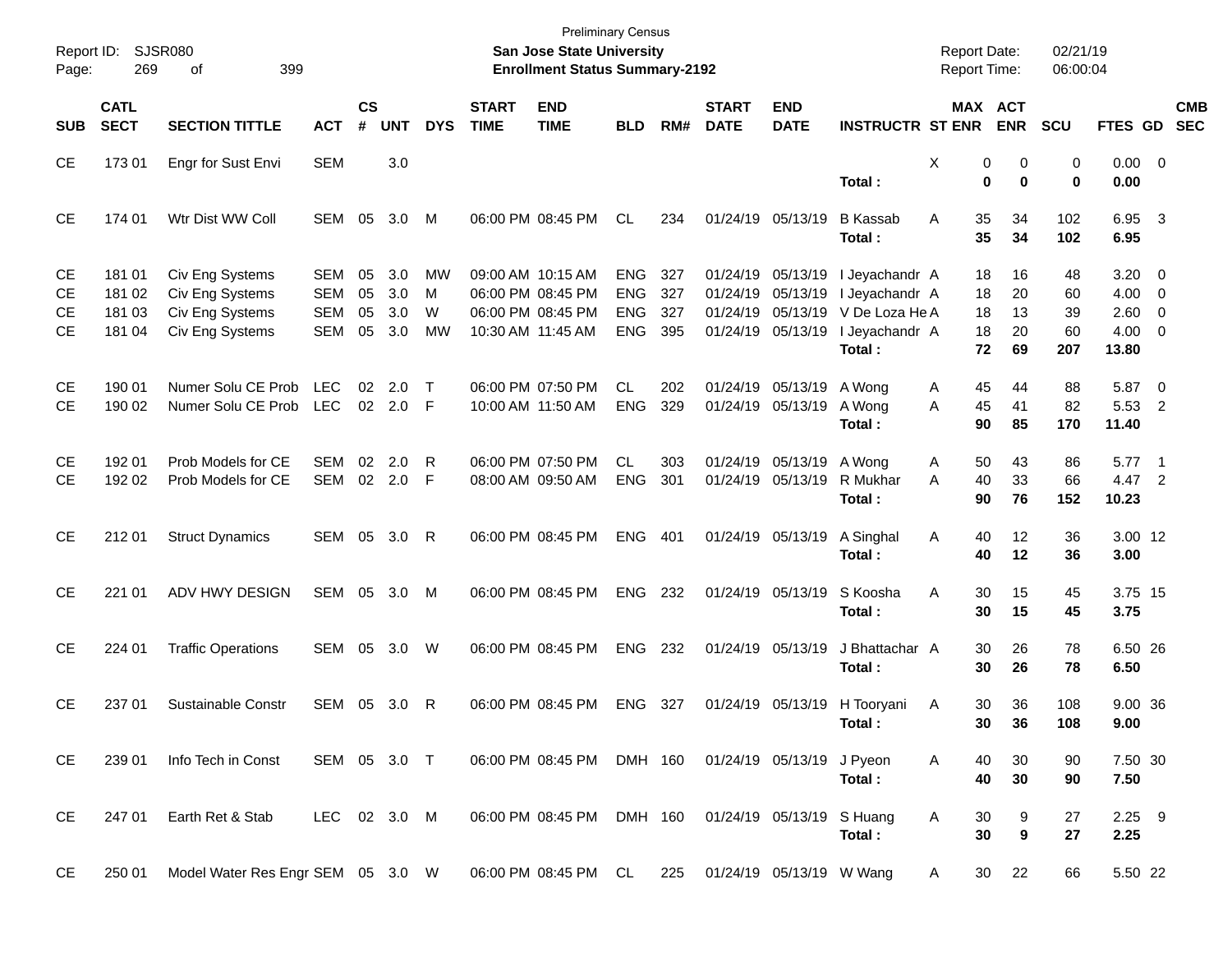| Report ID:<br>Page:    | 270                        | SJSR080<br>399<br>οf                               |                          |                |            |                          |                             | <b>Preliminary Census</b><br>San Jose State University<br><b>Enrollment Status Summary-2192</b> |            |     |                             |                                                  |                                                       | <b>Report Date:</b><br><b>Report Time:</b> |                            |                              | 02/21/19<br>06:00:04       |                                    |                          |
|------------------------|----------------------------|----------------------------------------------------|--------------------------|----------------|------------|--------------------------|-----------------------------|-------------------------------------------------------------------------------------------------|------------|-----|-----------------------------|--------------------------------------------------|-------------------------------------------------------|--------------------------------------------|----------------------------|------------------------------|----------------------------|------------------------------------|--------------------------|
| <b>SUB</b>             | <b>CATL</b><br><b>SECT</b> | <b>SECTION TITTLE</b>                              | <b>ACT</b>               | <b>CS</b><br># | <b>UNT</b> | <b>DYS</b>               | <b>START</b><br><b>TIME</b> | <b>END</b><br><b>TIME</b>                                                                       | <b>BLD</b> | RM# | <b>START</b><br><b>DATE</b> | <b>END</b><br><b>DATE</b>                        | <b>INSTRUCTR ST ENR</b>                               |                                            |                            | MAX ACT<br><b>ENR</b>        | SCU                        | FTES GD                            | <b>CMB</b><br><b>SEC</b> |
|                        |                            |                                                    |                          |                |            |                          |                             |                                                                                                 |            |     |                             |                                                  | Total:                                                |                                            | 30                         | 22                           | 66                         | 5.50                               |                          |
| CE                     | 264 01                     | Prestress Conc Des                                 | SEM 05                   |                | 3.0        | $\top$                   |                             | 06:00 PM 08:45 PM                                                                               | CL.        | 234 | 01/24/19 05/13/19           |                                                  | M Soliman<br>Total:                                   | A                                          | 40<br>40                   | 18<br>18                     | 54<br>54                   | 4.50 18<br>4.50                    |                          |
| <b>CE</b><br><b>CE</b> | 274 01<br>274 02           | <b>WWater Plant Des</b><br><b>WWater Plant Des</b> | <b>SEM</b><br><b>SEM</b> |                | 3.0<br>3.0 |                          |                             |                                                                                                 |            |     |                             |                                                  |                                                       | х<br>X                                     | 0<br>0                     | 0<br>$\mathbf 0$             | 0<br>$\mathbf 0$           | $0.00 \t 0$<br>$0.00 \ 0$          |                          |
| <b>CE</b>              | 274 03                     | <b>WWater Plant Des</b>                            | <b>SEM</b>               | 05             | 3.0        | R                        |                             | 06:00 PM 08:45 PM                                                                               | <b>ENG</b> | 403 |                             | 01/24/19 05/13/19                                | R Mukhar<br>Total:                                    | A                                          | 40<br>40                   | 16<br>16                     | 48<br>48                   | 4.00 16<br>4.00                    |                          |
| <b>CE</b>              | 297 03                     | <b>Special Topics CE</b>                           | SEM 05                   |                | 3.0        | $\top$                   |                             | 06:00 PM 08:45 PM                                                                               | CL         | 225 |                             | 01/24/19 05/13/19                                | W GreenwoodA<br>Total:                                |                                            | 40<br>40                   | 14<br>14                     | 14<br>14                   | 3.50 14<br>3.50                    |                          |
| <b>CE</b><br><b>CE</b> | 298 01<br>298 02           | <b>Special Problems</b><br><b>Special Problems</b> | <b>SUP</b><br><b>SUP</b> | 25<br>25       | 3.0<br>3.0 | <b>TBA</b><br><b>TBA</b> |                             |                                                                                                 |            |     |                             | 01/24/19 05/13/19<br>01/24/19 05/13/19           | Total:                                                | Α<br>A                                     | 40<br>40<br>80             | 0<br>$\mathbf 0$<br>$\bf{0}$ | 0<br>0<br>$\mathbf 0$      | $0.00 \t 0$<br>$0.00 \t 0$<br>0.00 |                          |
| <b>CE</b><br><b>CE</b> | 299 01<br>299 02           | <b>Masters Thesis</b><br><b>Masters Thesis</b>     | <b>SUP</b><br><b>SUP</b> | 25<br>25       | 3.0<br>3.0 | <b>TBA</b><br><b>TBA</b> |                             |                                                                                                 |            |     |                             | 01/24/19 05/13/19<br>01/24/19 05/13/19           | Total:                                                | Α<br>A                                     | 40<br>40<br>80             | 0<br>0<br>$\bf{0}$           | 0<br>0<br>$\mathbf{0}$     | $0.00 \t 0$<br>$0.00 \t 0$<br>0.00 |                          |
|                        | Department :               | <b>Civil &amp; Environmental Engineering</b>       |                          |                |            |                          |                             |                                                                                                 |            |     |                             | <b>Lower Division:</b><br><b>Upper Division:</b> | <b>Department Total:</b><br><b>Graduate Division:</b> |                                            | 2835<br>495<br>1830<br>510 | 2318<br>394<br>1726<br>198   | 4836<br>807<br>3463<br>566 | 337.38<br>54.10<br>233.78<br>49.50 |                          |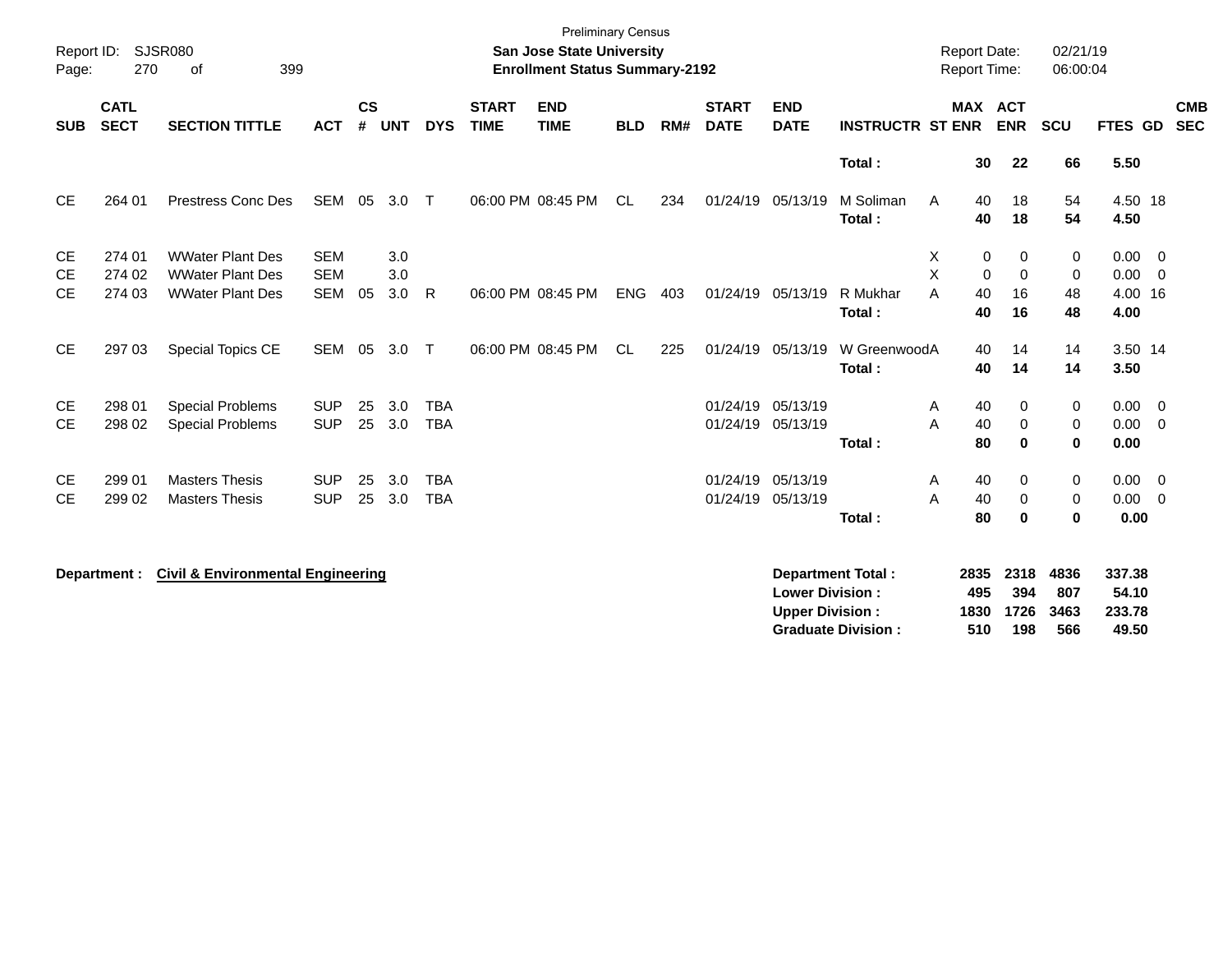| Page:      | Report ID: SJSR080<br>271  | 399<br>οf                            |               |                    |                |              |              | <b>Preliminary Census</b><br><b>San Jose State University</b><br><b>Enrollment Status Summary-2192</b> |            |     |                   |                         |                                                          |        | <b>Report Date:</b><br><b>Report Time:</b> |             | 02/21/19<br>06:00:04 |                            |                         |                |
|------------|----------------------------|--------------------------------------|---------------|--------------------|----------------|--------------|--------------|--------------------------------------------------------------------------------------------------------|------------|-----|-------------------|-------------------------|----------------------------------------------------------|--------|--------------------------------------------|-------------|----------------------|----------------------------|-------------------------|----------------|
|            | <b>CATL</b>                |                                      |               |                    |                |              | <b>START</b> | <b>END</b>                                                                                             |            |     | <b>START</b>      | <b>END</b>              |                                                          |        | MAX ACT                                    |             |                      |                            |                         | <b>CMB</b>     |
| <b>SUB</b> | <b>SECT</b>                | <b>SECTION TITTLE</b>                | <b>ACT</b>    | $\mathsf{cs}$<br># | <b>UNT</b>     | <b>DYS</b>   | <b>TIME</b>  | <b>TIME</b>                                                                                            | <b>BLD</b> | RM# | <b>DATE</b>       | <b>DATE</b>             | <b>INSTRUCTR ST ENR</b>                                  |        |                                            | <b>ENR</b>  | <b>SCU</b>           | FTES GD                    |                         | <b>SEC</b>     |
| College    |                            | <b>Engineering</b>                   |               |                    |                |              |              |                                                                                                        |            |     |                   |                         |                                                          |        |                                            |             |                      |                            |                         |                |
|            | Department :               | <b>Computer Engineering</b>          |               |                    |                |              |              |                                                                                                        |            |     |                   |                         |                                                          |        |                                            |             |                      |                            |                         |                |
|            | CMPE 30 01                 | Programming Concept LEC              |               | 01                 | 3.0            | TR           |              | 08:00 AM 08:50 AM                                                                                      | <b>ENG</b> | 337 | 01/24/19          | 05/13/19                | F Mortezaie                                              | A      | 60                                         | 61          | 122                  | 12.20                      | 0                       |                |
|            | CMPE 30 02                 | Programming Concept LAB              |               | 16                 | 0.0            | R            |              | 05:45 PM 08:35 PM                                                                                      | <b>ENG</b> | 405 | 01/24/19          |                         | 05/13/19 C Abboud                                        | A      | 30                                         | 31          | 31                   | 0.00                       | - 0                     |                |
|            | CMPE 30 03                 | Programming Concept LAB              |               | 16                 | 0.0            | W            |              | 05:45 PM 08:35 PM                                                                                      | <b>ENG</b> | 405 | 01/24/19          | 05/13/19                | C Abboud                                                 | A      | 30                                         | 30          | 30                   | 0.00                       | 0                       |                |
|            | CMPE 30 04                 | Programming Concept LEC              |               | 01                 | 3.0            | МW           |              | 10:00 AM 10:50 AM                                                                                      | <b>ENG</b> | 325 | 01/24/19          | 05/13/19                | J Ghofraniha A                                           |        | 50                                         | 27          | 54                   | 5.40                       | 0                       |                |
|            | CMPE 30 05                 | Programming Concept LAB              |               | 16                 | 0.0            | M            |              | 11:00 AM 01:50 PM                                                                                      | <b>ENG</b> | 405 | 01/24/19          | 05/13/19                | J Ghofraniha A                                           |        | 25                                         | 19          | 19                   | 0.00                       | $\overline{0}$          |                |
|            | CMPE 30 06                 | Programming Concept LAB              |               | 16                 | 0.0            | W            |              | 11:00 AM 01:50 PM                                                                                      | <b>ENG</b> | 405 | 01/24/19          | 05/13/19                | J Ghofraniha A                                           |        | 25                                         | 8           | 8                    | 0.00                       | $\overline{0}$          |                |
|            |                            |                                      |               |                    |                |              |              |                                                                                                        |            |     |                   |                         | Total:                                                   |        | 220                                        | 176         | 264                  | 17.60                      |                         |                |
|            | CMPE 50 01                 | Object Orient Concep LEC             |               | 01                 | 3.0            | TR           |              | 04:30 PM 05:20 PM                                                                                      | <b>ENG</b> | 325 |                   | 01/24/19 05/13/19       | C Tarng                                                  | A      | 60                                         | 26          | 52                   | 5.20                       | 0                       |                |
|            | CMPE 50 02                 | Object Orient Concep LAB             |               | 16                 | 0.0            | T            |              | 01:30 PM 04:20 PM                                                                                      | <b>ENG</b> | 489 | 01/24/19          | 05/13/19                | C Tarng                                                  | A      | 30                                         | 10          | 10                   | 0.00                       | 0                       |                |
|            | CMPE 50 03                 | Object Orient Concep LAB             |               | 16                 | 0.0            | R            |              | 01:30 PM 04:20 PM                                                                                      | <b>ENG</b> | 489 | 01/24/19          | 05/13/19                | C Tarng                                                  | Α      | 30                                         | 16          | 16                   | 0.00                       | $\overline{0}$          |                |
|            | CMPE 50 04                 | Object Orient Concep LAB             |               | 16                 | 0.0            | W            |              | 01:30 PM 04:20 PM                                                                                      | <b>ENG</b> | 489 | 01/24/19 05/13/19 |                         |                                                          | A      | 30                                         | 0           | 0                    | 0.00                       | $\overline{0}$          |                |
|            |                            |                                      |               |                    |                |              |              |                                                                                                        |            |     |                   |                         | Total:                                                   |        | 150                                        | 52          | 78                   | 5.20                       |                         |                |
|            | CMPE 102 01                | Assembly Language PrSEM              |               | 04                 | 3.0            | TR           |              | 09:00 AM 10:15 AM                                                                                      | <b>ENG</b> | 337 | 01/24/19          | 05/13/19                | F Mortezaie                                              | A      | 50                                         | 46          | 138                  | 9.20                       |                         | $0\,C$         |
| SE.        | 102 01                     | Assembly Language PrSEM              |               | 04                 | 3.0            | TR           |              | 09:00 AM 10:15 AM                                                                                      | <b>ENG</b> | 337 | 01/24/19          | 05/13/19                | F Mortezaie                                              | A      | 0                                          | 9           | 27                   | 1.80                       |                         | 0 <sup>C</sup> |
|            | CMPE 102 02                | Assembly Language PrSEM              |               | 04                 | 3.0            | <b>TR</b>    |              | 03:00 PM 04:15 PM                                                                                      | <b>ENG</b> | 337 | 01/24/19          | 05/13/19 H Jeon         |                                                          | A      | 50                                         | 38          | 114                  | 7.60                       |                         | 0 <sup>C</sup> |
| <b>SE</b>  | 102 02                     | Assembly Language PrSEM              |               | 04                 | 3.0            | TR           |              | 03:00 PM 04:15 PM                                                                                      | ENG        | 337 | 01/24/19          | 05/13/19                | H Jeon                                                   | A      | 0                                          | 13          | 39                   | 2.60                       |                         | 0 <sup>C</sup> |
|            |                            |                                      |               |                    |                |              |              |                                                                                                        |            |     |                   |                         | Total:                                                   |        | 100                                        | 106         | 318                  | 21.20                      |                         |                |
|            | CMPE 110 01                | <b>Electronics Comp</b>              | <b>LEC</b>    | 01                 | 3.0            | MW           |              | 12:00 PM 12:50 PM                                                                                      | <b>ENG</b> | 329 | 01/24/19          | 05/13/19                | A Bindal                                                 | A      | 50                                         | 43          | 86                   | 8.60                       | $\overline{\mathbf{0}}$ |                |
|            | CMPE 110 02                | <b>Electronics Comp</b>              | LAB           | 16                 | 0.0            | Τ            |              | 01:30 PM 04:20 PM                                                                                      | <b>ENG</b> | 286 | 01/24/19          | 05/13/19                | A Bindal                                                 | A      | 25                                         | 24          | 24                   | 0.00                       | $\overline{0}$          |                |
|            | CMPE 110 03                | <b>Electronics Comp</b>              | LAB           | 16                 | 0.0            | $\mathsf{T}$ |              | 04:30 PM 07:20 PM                                                                                      | <b>ENG</b> | 286 | 01/24/19          | 05/13/19 A Bindal       |                                                          | A      | 25                                         | 19          | 19                   | 0.00                       | $\overline{0}$          |                |
|            | CMPE 110 04                | <b>Electronics Comp</b>              | <b>LEC</b>    |                    | 3.0            |              |              |                                                                                                        |            |     |                   |                         |                                                          | X      | $\mathbf 0$                                | $\mathbf 0$ | $\mathbf 0$          | 0.00                       | 0                       |                |
|            | CMPE 110 05                | <b>Electronics Comp</b>              | LAB           |                    | 0.0            |              |              |                                                                                                        |            |     |                   |                         |                                                          | X      | 0                                          | 0           | $\mathbf 0$          | 0.00                       | $\overline{0}$          |                |
|            |                            |                                      |               |                    |                |              |              |                                                                                                        |            |     |                   |                         | Total:                                                   |        | 100                                        | 86          | 129                  | 8.60                       |                         |                |
|            | CMPE 120 01                | Computer Org & Arch                  | SEM           |                    | 3.0            |              |              |                                                                                                        |            |     |                   |                         |                                                          | X      | 0                                          | 0           | 0                    | 0.00                       | $\overline{0}$          |                |
| SE         | 120 01                     | Computer Org & Arch SEM              |               |                    | 3.0            |              |              |                                                                                                        |            |     |                   |                         |                                                          | X      | $\Omega$                                   | 0           | 0                    | 0.00                       | $\overline{0}$          |                |
|            | CMPE 120 02                | Computer Org & Arch SEM 04 3.0 TR    |               |                    |                |              |              | 12:00 PM 01:15 PM                                                                                      | ENG 337    |     |                   | 01/24/19 05/13/19 J Sun |                                                          | A      | 50                                         | 34          | 102                  | 6.80 0 C                   |                         |                |
| SE         | 120 02                     | Computer Org & Arch SEM 04 3.0 TR    |               |                    |                |              |              | 12:00 PM 01:15 PM                                                                                      | ENG 337    |     |                   | 01/24/19 05/13/19       | J Sun                                                    | A      | 0                                          | 14          | 42                   | 2.80 0 C                   |                         |                |
|            |                            |                                      |               |                    |                |              |              |                                                                                                        |            |     |                   |                         | Total:                                                   |        | 50                                         | 48          | 144                  | 9.60                       |                         |                |
|            |                            | Digital Design I                     | SEM 01 3.0    |                    |                |              |              | 08:00 AM 08:50 AM                                                                                      | ENG 325    |     |                   |                         |                                                          |        |                                            |             |                      |                            |                         |                |
|            | CMPE 124 01<br>CMPE 124 02 |                                      | LAB           | 16                 |                | MW           |              | 01:30 PM 04:20 PM                                                                                      | ENG 278    |     |                   |                         | 01/24/19 05/13/19 H Ozemek<br>01/24/19 05/13/19 H Ozemek | A      | 40                                         | 31          | 62                   | $6.20 \t 0$                |                         |                |
|            | CMPE 124 03                | Digital Design I<br>Digital Design I | LAB           |                    | 0.0<br>16  0.0 | M<br>W       |              | 01:30 PM 04:20 PM                                                                                      | ENG 278    |     |                   |                         | 01/24/19 05/13/19 H Ozemek                               | A<br>A | 20<br>20                                   | 14<br>17    | 14<br>17             | $0.00 \t 0$<br>$0.00 \t 0$ |                         |                |
|            | CMPE 124 04                | Digital Design I                     | SEM 01 3.0 TR |                    |                |              |              | 12:00 PM 12:50 PM                                                                                      | ENG 325    |     |                   |                         | 01/24/19 05/13/19 A Uludemir                             | A      | 40                                         | 39          | 78                   | 7.80 0                     |                         |                |
|            |                            |                                      |               |                    |                |              |              |                                                                                                        |            |     |                   |                         |                                                          |        |                                            |             |                      |                            |                         |                |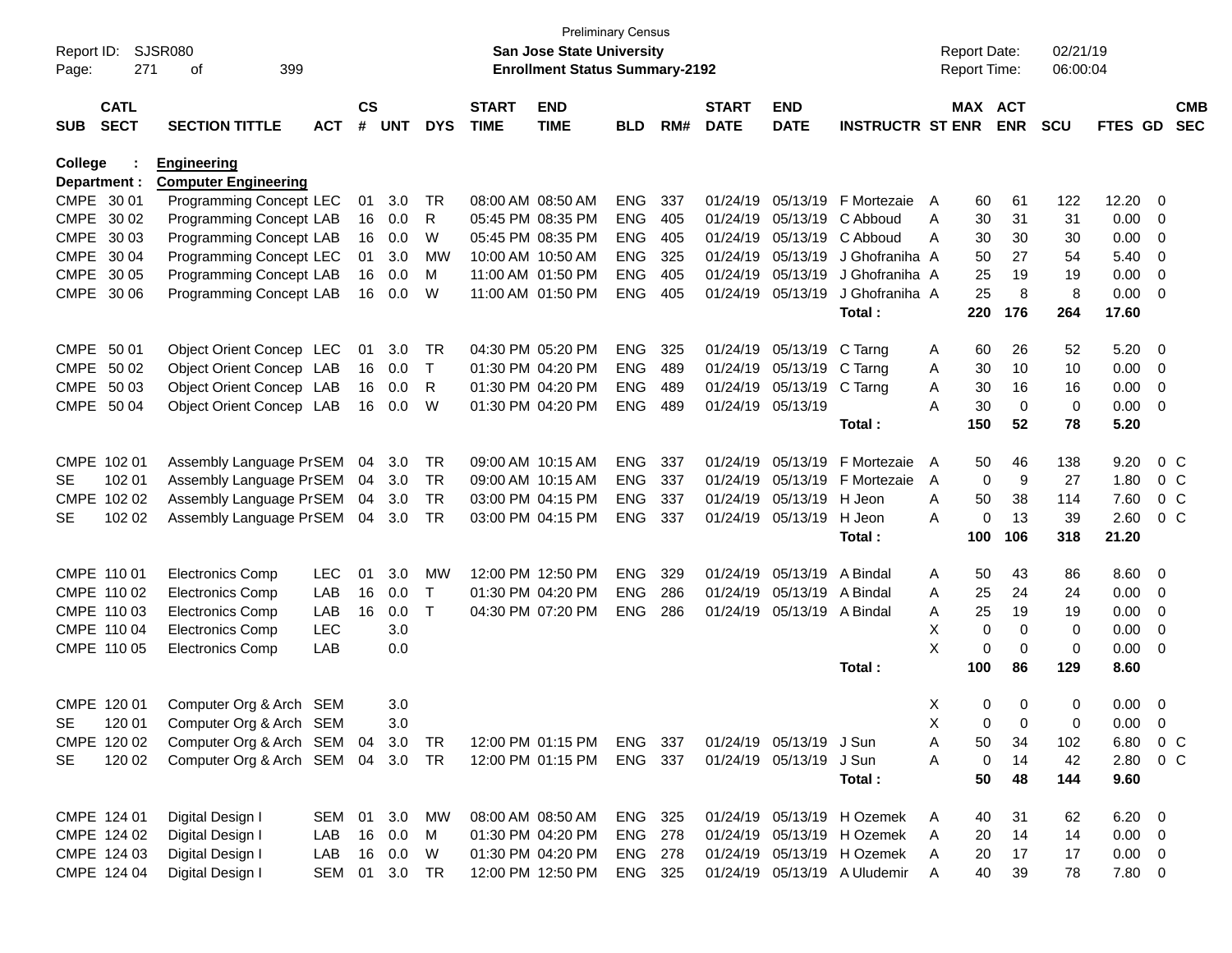| Report ID:<br>Page: | 272                        | <b>SJSR080</b><br>399<br>of |              |                    |            |              |                             | San Jose State University<br><b>Enrollment Status Summary-2192</b> | <b>Preliminary Census</b> |     |                             |                           |                              | <b>Report Date:</b><br><b>Report Time:</b> |                |                       | 02/21/19<br>06:00:04 |               |                          |            |
|---------------------|----------------------------|-----------------------------|--------------|--------------------|------------|--------------|-----------------------------|--------------------------------------------------------------------|---------------------------|-----|-----------------------------|---------------------------|------------------------------|--------------------------------------------|----------------|-----------------------|----------------------|---------------|--------------------------|------------|
| <b>SUB</b>          | <b>CATL</b><br><b>SECT</b> | <b>SECTION TITTLE</b>       | <b>ACT</b>   | $\mathsf{cs}$<br># | <b>UNT</b> | <b>DYS</b>   | <b>START</b><br><b>TIME</b> | <b>END</b><br><b>TIME</b>                                          | <b>BLD</b>                | RM# | <b>START</b><br><b>DATE</b> | <b>END</b><br><b>DATE</b> | <b>INSTRUCTR ST ENR</b>      |                                            |                | MAX ACT<br><b>ENR</b> | <b>SCU</b>           | FTES GD SEC   |                          | <b>CMB</b> |
| CMPE 124 05         |                            | Digital Design I            | LAB          | 16                 | 0.0        | $\mathsf{T}$ |                             | 01:30 PM 04:20 PM                                                  | <b>ENG</b>                | 278 | 01/24/19                    | 05/13/19                  | A Uludemir                   | A                                          | 20             | 20                    | 20                   | 0.00          | - 0                      |            |
| CMPE 124 06         |                            | Digital Design I            | LAB          | 16                 | 0.0        | R            |                             | 01:30 PM 04:20 PM                                                  | <b>ENG</b>                | 278 | 01/24/19                    | 05/13/19                  | A Uludemir                   | A                                          | 20             | 19                    | 19                   | 0.00          | $\overline{\mathbf{0}}$  |            |
| CMPE 124 07         |                            | Digital Design I            | <b>SEM</b>   |                    | 3.0        |              |                             |                                                                    |                           |     |                             |                           |                              | X                                          | 0              | $\mathbf 0$           | 0                    | 0.00          | $\overline{\mathbf{0}}$  |            |
| CMPE 124 08         |                            | Digital Design I            | LAB          |                    | 0.0        |              |                             |                                                                    |                           |     |                             |                           |                              | X                                          | 0              | 0                     | 0                    | 0.00          | $\overline{0}$           |            |
| CMPE 124 09         |                            | Digital Design I            | LAB          |                    | 0.0        |              |                             |                                                                    |                           |     |                             |                           |                              | X                                          | $\mathbf 0$    | 0                     | $\pmb{0}$            | 0.00          | $\overline{\phantom{0}}$ |            |
|                     |                            |                             |              |                    |            |              |                             |                                                                    |                           |     |                             |                           | Total:                       |                                            | 160            | 140                   | 210                  | 14.00         |                          |            |
| CMPE 125 01         |                            | Digital Design 2            | <b>SEM</b>   | 04                 | 3.0        | MW           | 10:30 AM 11:20 AM           |                                                                    | <b>ENG</b>                | 337 |                             | 01/24/19 05/13/19         | D Hung                       | A                                          | 75             | 65                    | 130                  | 13.00         | $\overline{\mathbf{0}}$  |            |
| CMPE 125 02         |                            | Digital Design 2            | LAB          | 16                 | 0.0        | M            |                             | 02:30 PM 05:20 PM                                                  | <b>ENG</b>                | 288 |                             | 01/24/19 05/13/19         | D Hung                       | A                                          | 25             | 24                    | 24                   | $0.00 \t 0$   |                          |            |
| CMPE 125 03         |                            | Digital Design 2            | LAB          | 16                 | 0.0        | м            |                             | 06:00 PM 08:50 PM                                                  | <b>ENG</b>                | 288 | 01/24/19                    | 05/13/19                  | D Hung                       | Α                                          | 25             | 23                    | 23                   | 0.00          | $\overline{0}$           |            |
| CMPE 125 04         |                            | Digital Design 2            | LAB          | 16                 | 0.0        | $\top$       |                             | 02:30 PM 05:20 PM                                                  | <b>ENG</b>                | 288 |                             | 01/24/19 05/13/19         | D Hung                       | A                                          | 25             | 18                    | 18                   | 0.00          | $\overline{\phantom{0}}$ |            |
|                     |                            |                             |              |                    |            |              |                             |                                                                    |                           |     |                             |                           | Total:                       |                                            | 150            | 130                   | 195                  | 13.00         |                          |            |
| CMPE 126 01         |                            | Alg & Data Str Des          | <b>LEC</b>   | 01                 | 3.0        | <b>TR</b>    | 10:30 AM 11:20 AM           |                                                                    | <b>ENG</b>                | 337 | 01/24/19                    | 05/13/19                  | D Anastasiu A                |                                            | 72             | 63                    | 126                  | 12.60         | $\overline{\mathbf{0}}$  |            |
| CMPE 126 02         |                            | Alg & Data Str Des          | LAB          | 16                 | 0.0        | $\mathsf{T}$ |                             | 02:30 PM 05:20 PM                                                  | <b>ENG</b>                | 206 | 01/24/19                    | 05/13/19                  | D Anastasiu                  | A                                          | 24             | 24                    | 24                   | $0.00 \ 0$    |                          |            |
| CMPE 126 03         |                            | Alg & Data Str Des          | LAB          | 16                 | 0.0        | R            |                             | 02:30 PM 05:20 PM                                                  | ENG                       | 206 |                             | 01/24/19 05/13/19         | D Anastasiu                  | A                                          | 24             | 25                    | 25                   | 0.00          | $\overline{\mathbf{0}}$  |            |
| CMPE 126 04         |                            | Alg & Data Str Des          | LAB          |                    | 0.0        |              |                             |                                                                    |                           |     |                             |                           |                              | X                                          | 0              | $\mathbf 0$           | 0                    | 0.00          | $\overline{0}$           |            |
| CMPE 126 05         |                            | Alg & Data Str Des          | LAB          |                    | 0.0        |              |                             |                                                                    |                           |     |                             |                           |                              | X                                          | $\mathbf 0$    | 0                     | 0                    | 0.00          | $\overline{0}$           |            |
| CMPE 126 06         |                            | Alg & Data Str Des          | LAB          | 16                 | 0.0        | M            |                             | 06:00 PM 08:50 PM                                                  | ENG                       | 206 |                             | 01/24/19 05/13/19         | F Lin                        | A                                          | 24             | 14                    | 14                   | 0.00          | $\overline{\phantom{0}}$ |            |
|                     |                            |                             |              |                    |            |              |                             |                                                                    |                           |     |                             |                           | Total:                       |                                            | 144            | 126                   | 189                  | 12.60         |                          |            |
| CMPE 127 01         |                            | Microproc Design 1          | <b>SEM</b>   | 04                 | 3.0        | MW           |                             | 11:30 AM 12:20 PM                                                  | <b>ENG</b>                | 325 | 01/24/19                    | 05/13/19                  | N Karimianba A               |                                            | 48             | 47                    | 94                   | 9.40          | $\overline{\mathbf{0}}$  |            |
| CMPE 127 02         |                            | Microproc Design 1          | LAB          | 16                 | 0.0        | W            |                             | 02:30 PM 05:20 PM                                                  | <b>ENG</b>                | 268 | 01/24/19                    | 05/13/19                  | R Sheth                      | A                                          | 24             | 25                    | 25                   | 0.00          | $\overline{\phantom{0}}$ |            |
| CMPE 127 03         |                            | Microproc Design 1          | LAB          | 16                 | 0.0        | м            |                             | 01:30 PM 04:20 PM                                                  | <b>ENG</b>                | 268 | 01/24/19                    | 05/13/19                  | N Karimianba A               |                                            | 24             | 22                    | 22                   | 0.00          | $\overline{\mathbf{0}}$  |            |
| CMPE 127 04         |                            | Microproc Design 1          | <b>SEM</b>   | 04                 | 3.0        | MW           |                             | 09:00 AM 09:50 AM                                                  | <b>ENG</b>                | 325 | 01/24/19                    | 05/13/19                  | H Ozemek                     | A                                          | 48             | 39                    | 78                   | 7.80          | $\overline{\mathbf{0}}$  |            |
| CMPE 127 05         |                            | Microproc Design 1          | LAB          | 16                 | 0.0        | $\mathsf{T}$ |                             | 01:30 PM 04:20 PM                                                  | ENG                       | 268 | 01/24/19                    |                           | 05/13/19 H Ozemek            | Α                                          | 24             | 19                    | 19                   | 0.00          | $\overline{0}$           |            |
| CMPE 127 06         |                            | Microproc Design 1          | LAB          |                    | 0.0        |              |                             |                                                                    |                           |     |                             |                           |                              | X                                          | 0              | $\mathbf 0$           | 0                    | 0.00          | $\overline{\mathbf{0}}$  |            |
| CMPE 127 07         |                            | Microproc Design 1          | LAB          | 16                 | 0.0        | M            |                             | 01:30 PM 04:20 PM                                                  | <b>ENG</b>                | 286 |                             | 01/24/19 05/13/19         | H Ozemek                     | A                                          | 24             | 20                    | 20                   | 0.00          | $\overline{0}$           |            |
|                     |                            |                             |              |                    |            |              |                             |                                                                    |                           |     |                             |                           | Total:                       |                                            | 192            | 172                   | 258                  | 17.20         |                          |            |
|                     |                            | CMPE 130 01 Adv Alg Des     | LEC          |                    | 3.0        |              |                             |                                                                    |                           |     |                             |                           |                              | X                                          | $\overline{0}$ | $\overline{0}$        | 0                    | $0.00 \t 0$   |                          |            |
| CMPE 130 02         |                            | Adv Alg Des                 | <b>LEC</b>   |                    | 02 3.0     | $\mathsf{R}$ |                             | 06:00 PM 08:45 PM                                                  | <b>BBC</b> 105            |     |                             |                           | 01/24/19 05/13/19 G Saldamli | A                                          | 50             | 36                    | 108                  | $7.20 \t 0$   |                          |            |
| CMPE 130 03         |                            | Adv Alg Des                 | <b>LEC</b>   |                    | 02 3.0 TR  |              |                             | 01:30 PM 02:45 PM                                                  | DMH 227                   |     |                             | 01/24/19 05/13/19 G Guzun |                              | Α                                          | 50             | 34                    | 102                  | 6.80 0        |                          |            |
|                     |                            |                             |              |                    |            |              |                             |                                                                    |                           |     |                             |                           | Total:                       |                                            | 100            | 70                    | 210                  | 14.00         |                          |            |
| CMPE 131 01         |                            | Software Engr I             | SEM 04 3.0   |                    |            | МW           |                             | 03:00 PM 04:15 PM                                                  | ENG 337                   |     |                             | 01/24/19 05/13/19 B Eswar |                              | A                                          | 50             | 48                    | 144                  | 9.60          | $0\,C$                   |            |
| SE.                 | 131 01                     | Software Engr I             | SEM          |                    | 04 3.0     | МW           |                             | 03:00 PM 04:15 PM                                                  | ENG 337                   |     |                             | 01/24/19 05/13/19 B Eswar |                              | Α                                          | 0              | 5                     | 15                   | 1.00          | $0\,$ C                  |            |
| CMPE 131 02         |                            | Software Engr I             | SEM 04 3.0   |                    |            | $\top$       |                             | 06:00 PM 08:45 PM                                                  | CL                        | 117 |                             |                           | 01/24/19 05/13/19 K Nguyen   | A                                          | 50             | 29                    | 87                   | 5.80          | $0\,C$                   |            |
| SE                  | 131 02                     | Software Engr I             | SEM 04 3.0 T |                    |            |              |                             | 06:00 PM 08:45 PM                                                  | CL                        | 117 |                             |                           | 01/24/19 05/13/19 K Nguyen   | A                                          | $\pmb{0}$      | $\pmb{0}$             | 0                    | $0.00 \t 0 C$ |                          |            |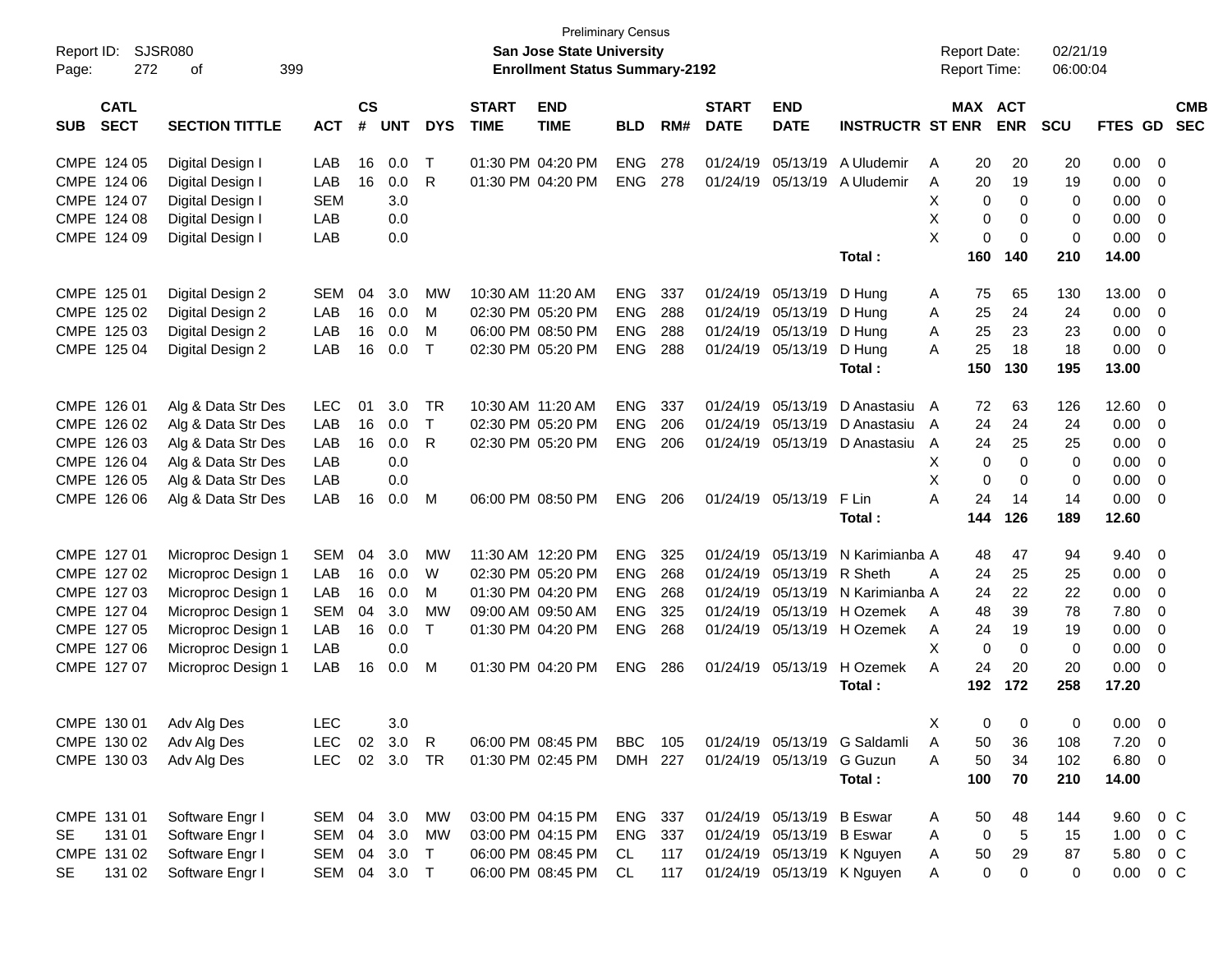| <b>Preliminary Census</b><br>SJSR080<br>Report ID:<br><b>San Jose State University</b> |                            |                          |              |                |            |              |                             |                                       |                |     |                             | <b>Report Date:</b>        |                             | 02/21/19 |                     |                |             |                |                |                          |
|----------------------------------------------------------------------------------------|----------------------------|--------------------------|--------------|----------------|------------|--------------|-----------------------------|---------------------------------------|----------------|-----|-----------------------------|----------------------------|-----------------------------|----------|---------------------|----------------|-------------|----------------|----------------|--------------------------|
| Page:                                                                                  | 273                        | 399<br>οf                |              |                |            |              |                             | <b>Enrollment Status Summary-2192</b> |                |     |                             |                            |                             |          | <b>Report Time:</b> |                | 06:00:04    |                |                |                          |
| <b>SUB</b>                                                                             | <b>CATL</b><br><b>SECT</b> | <b>SECTION TITTLE</b>    | <b>ACT</b>   | <b>CS</b><br># | <b>UNT</b> | <b>DYS</b>   | <b>START</b><br><b>TIME</b> | <b>END</b><br><b>TIME</b>             | <b>BLD</b>     | RM# | <b>START</b><br><b>DATE</b> | <b>END</b><br><b>DATE</b>  | <b>INSTRUCTR ST ENR</b>     |          | MAX ACT             | <b>ENR</b>     | SCU         | <b>FTES GD</b> |                | <b>CMB</b><br><b>SEC</b> |
|                                                                                        | CMPE 131 03                | Software Engr I          | <b>SEM</b>   | 04             | 3.0        | TR           |                             | 01:30 PM 02:45 PM                     | <b>BBC</b>     | 324 | 01/24/19                    | 05/13/19                   | HLi                         | Α        | 50                  | 32             | 96          | 6.40           |                | $0\,C$                   |
| SE                                                                                     | 131 03                     | Software Engr I          | <b>SEM</b>   | 04             | 3.0        | <b>TR</b>    |                             | 01:30 PM 02:45 PM                     | <b>BBC</b>     | 324 | 01/24/19                    | 05/13/19                   | H Li                        | A        | 0                   | 11             | 33          | 2.20           |                | 0 <sup>C</sup>           |
|                                                                                        | CMPE 131 04                | Software Engr I          | <b>SEM</b>   | 04             | 3.0        | R            |                             | 06:00 PM 08:45 PM                     | <b>BBC</b>     | 022 | 01/24/19                    | 05/13/19                   | F Butt                      | A        | 50                  | 29             | 87          | 5.80           |                | $0\,C$                   |
| SE                                                                                     | 131 04                     | Software Engr I          | <b>SEM</b>   | 04             | 3.0        | R            |                             | 06:00 PM 08:45 PM                     | <b>BBC</b>     | 022 | 01/24/19                    | 05/13/19                   | F Butt                      | A        | $\mathbf 0$         | $\overline{1}$ | 3           | 0.20           |                | 0 <sup>C</sup>           |
|                                                                                        |                            |                          |              |                |            |              |                             |                                       |                |     |                             |                            | Total:                      |          | 200                 | 155            | 465         | 31.00          |                |                          |
|                                                                                        | CMPE 132 01                | Inf Security             | SEM          | 04             | 3.0        | <b>MW</b>    |                             | 09:00 AM 10:15 AM                     | ENG            | 337 | 01/24/19                    | 05/13/19                   | Y Park                      | A        | 50                  | 41             | 123         | 8.20           | $\overline{0}$ |                          |
|                                                                                        |                            |                          |              |                |            |              |                             |                                       |                |     |                             |                            | Total:                      |          | 50                  | 41             | 123         | 8.20           |                |                          |
|                                                                                        | CMPE 133 01                | Software Engr II         | <b>SEM</b>   | 04             | 3.0        | M            |                             | 03:00 PM 04:45 PM                     | <b>ENG</b>     | 325 | 01/24/19                    | 05/13/19                   | H Meng                      | A        | 50                  | 30             | 60          | 6.00           |                | 0 <sup>C</sup>           |
| <b>SE</b>                                                                              | 133 01                     | Software Engr II         | <b>SEM</b>   | 04             | 3.0        | м            |                             | 03:00 PM 04:45 PM                     | <b>ENG</b>     | 325 | 01/24/19                    | 05/13/19                   | H Meng                      | Α        | $\mathbf 0$         | 20             | 40          | 4.00           |                | 0 C                      |
|                                                                                        | CMPE 133 02                | Software Engr II         | LAB          | 16             | 0.0        | м            |                             | 10:30 AM 01:20 PM                     | <b>ENG</b>     | 489 | 01/24/19                    | 05/13/19                   | H Meng                      | Α        | 25                  | 15             | 15          | 0.00           |                | 0 C                      |
| SЕ                                                                                     | 133 02                     | Software Engr II         | LAB          | 16             | 0.0        | м            |                             | 10:30 AM 01:20 PM                     | <b>ENG</b>     | 489 | 01/24/19                    | 05/13/19                   | H Meng                      | Α        | 0                   | 10             | 10          | 0.00           |                | $0\,C$                   |
|                                                                                        | CMPE 133 03                | Software Engr II         | LAB          | 16             | 0.0        | W            |                             | 10:30 AM 01:20 PM                     | <b>ENG</b>     | 489 | 01/24/19                    | 05/13/19                   | H Meng                      | Α        | 25                  | 15             | 15          | 0.00           |                | $0\,C$                   |
| SЕ                                                                                     | 133 03                     | Software Engr II         | LAB          | 16             | 0.0        | W            |                             | 10:30 AM 01:20 PM                     | <b>ENG</b>     | 489 | 01/24/19                    | 05/13/19                   | H Meng                      | A        | $\mathbf 0$         | 10             | 10          | 0.00           |                | $0\,C$                   |
|                                                                                        | CMPE 133 04                | Software Engr II         | <b>SEM</b>   | 04             | 3.0        | F            |                             | 03:00 PM 04:45 PM                     | <b>ENG</b>     | 325 | 01/24/19                    | 05/13/19                   | <b>B</b> Eswar              | A        | 40                  | 26             | 52          | 5.20           |                | $0\,C$                   |
| SE                                                                                     | 133 04                     | Software Engr II         | <b>SEM</b>   | 04             | 3.0        | F            |                             | 03:00 PM 04:45 PM                     | <b>ENG</b>     | 325 | 01/24/19                    | 05/13/19                   | <b>B</b> Eswar              | A        | $\mathbf 0$         | 14             | 28          | 2.80           |                | $0\,C$                   |
|                                                                                        | CMPE 133 05                | Software Engr II         | LAB          | 16             | 0.0        | F            |                             | 05:00 PM 07:50 PM                     | <b>ENG</b>     | 325 | 01/24/19                    | 05/13/19                   | C Bhupalacha A              |          | 40                  | 26             | 26          | 0.00           |                | $0\,C$                   |
| SE                                                                                     | 133 05                     | Software Engr II         | LAB          | 16             | 0.0        | F            |                             | 05:00 PM 07:50 PM                     | <b>ENG</b>     | 325 | 01/24/19                    | 05/13/19                   | C Bhupalacha A              |          | 0                   | 14             | 14          | 0.00           |                | 0 C                      |
|                                                                                        |                            |                          |              |                |            |              |                             |                                       |                |     |                             |                            | Total:                      |          | 180                 | 180            | 270         | 18.00          |                |                          |
|                                                                                        | CMPE 135 01                | Obj Orient Anl Des       | <b>SEM</b>   | 04             | 3.0        | TR           |                             | 01:30 PM 02:45 PM                     | <b>ENG</b>     | 337 | 01/24/19                    | 05/13/19                   | R Mak                       | A        | 50                  | 27             | 81          | 5.40           |                | 0 <sup>C</sup>           |
| <b>SE</b>                                                                              | 135 01                     | Obj Orient Anl Des       | SEM          | 04             | 3.0        | <b>TR</b>    |                             | 01:30 PM 02:45 PM                     | <b>ENG</b>     | 337 | 01/24/19                    | 05/13/19                   | R Mak                       | A        | 0                   | $\mathbf 0$    | $\mathbf 0$ | 0.00           |                | 0 C                      |
|                                                                                        |                            |                          |              |                |            |              |                             |                                       |                |     |                             |                            | Total:                      |          | 50                  | 27             | 81          | 5.40           |                |                          |
|                                                                                        | CMPE 137 01                | Mobile Software Engi SEM |              | 05             | 3.0        | W            |                             | 03:00 PM 05:45 PM                     | <b>BBC</b>     | 103 | 01/24/19                    | 05/13/19                   | K Perry                     | A        | 50                  | 40             | 120         | 8.00           |                | 0 <sup>C</sup>           |
| <b>SE</b>                                                                              | 137 01                     | Mobile Software Engi SEM |              | 05             | 3.0        | W            |                             | 03:00 PM 05:45 PM                     | <b>BBC</b>     | 103 |                             | 01/24/19 05/13/19          | K Perry                     | A        | 0                   | $\overline{7}$ | 21          | 1.40           |                | 0 C                      |
|                                                                                        |                            |                          |              |                |            |              |                             |                                       |                |     |                             |                            | Total:                      |          | 50                  | 47             | 141         | 9.40           |                |                          |
|                                                                                        | CMPE 138 01                | Database Systems I       | SEM 04 3.0   |                |            | TR           |                             | 04:30 PM 05:45 PM                     | ENG            | 337 | 01/24/19                    | 05/13/19                   | – K Li                      | A        | 50                  | 40             | 120         | 8.05           | $\overline{1}$ |                          |
|                                                                                        |                            |                          |              |                |            |              |                             |                                       |                |     |                             |                            | Total:                      |          |                     | 50 40          | 120         | 8.05           |                |                          |
|                                                                                        | CMPE 140 01                | Comp Arch & Design       | SEM          |                | 04 3.0     | МW           |                             | 12:00 PM 12:50 PM                     | ENG 337        |     |                             | 01/24/19 05/13/19 D Hung   |                             | A        | 75                  | 78             | 156         | 15.60 0        |                |                          |
|                                                                                        | CMPE 140 02                | Comp Arch & Design       | LAB          |                | 16 0.0     | $\mathsf{R}$ |                             | 04:30 PM 07:20 PM                     | <b>ENG 288</b> |     |                             | 01/24/19 05/13/19 T Wong   |                             | A        | 25                  | 25             | 25          | $0.00 \t 0$    |                |                          |
|                                                                                        | CMPE 140 03                | Comp Arch & Design       | LAB          |                | 16 0.0     | W            |                             | 02:30 PM 05:20 PM                     | <b>ENG 288</b> |     |                             |                            | 01/24/19 05/13/19 I Swanson | A        | 25                  | 27             | 27          | $0.00 \t 0$    |                |                          |
|                                                                                        | CMPE 140 04                | Comp Arch & Design       | LAB          |                | 16 0.0     | R            |                             | 01:00 PM 04:00 PM                     | <b>ENG 288</b> |     |                             |                            | 01/24/19 05/13/19 I Swanson | A        | 25                  | 26             | 26          | $0.00 \t 0$    |                |                          |
|                                                                                        |                            |                          |              |                |            |              |                             |                                       |                |     |                             |                            | Total:                      |          | 150                 | 156            | 234         | 15.60          |                |                          |
|                                                                                        | CMPE 142 01                | <b>Operating Systems</b> | SEM 04 3.0 T |                |            |              |                             | 06:00 PM 08:45 PM                     | ENG 341        |     |                             | 01/24/19 05/13/19 M Larkin |                             | A        | 70                  | 76             | 228         | 15.20 0        |                |                          |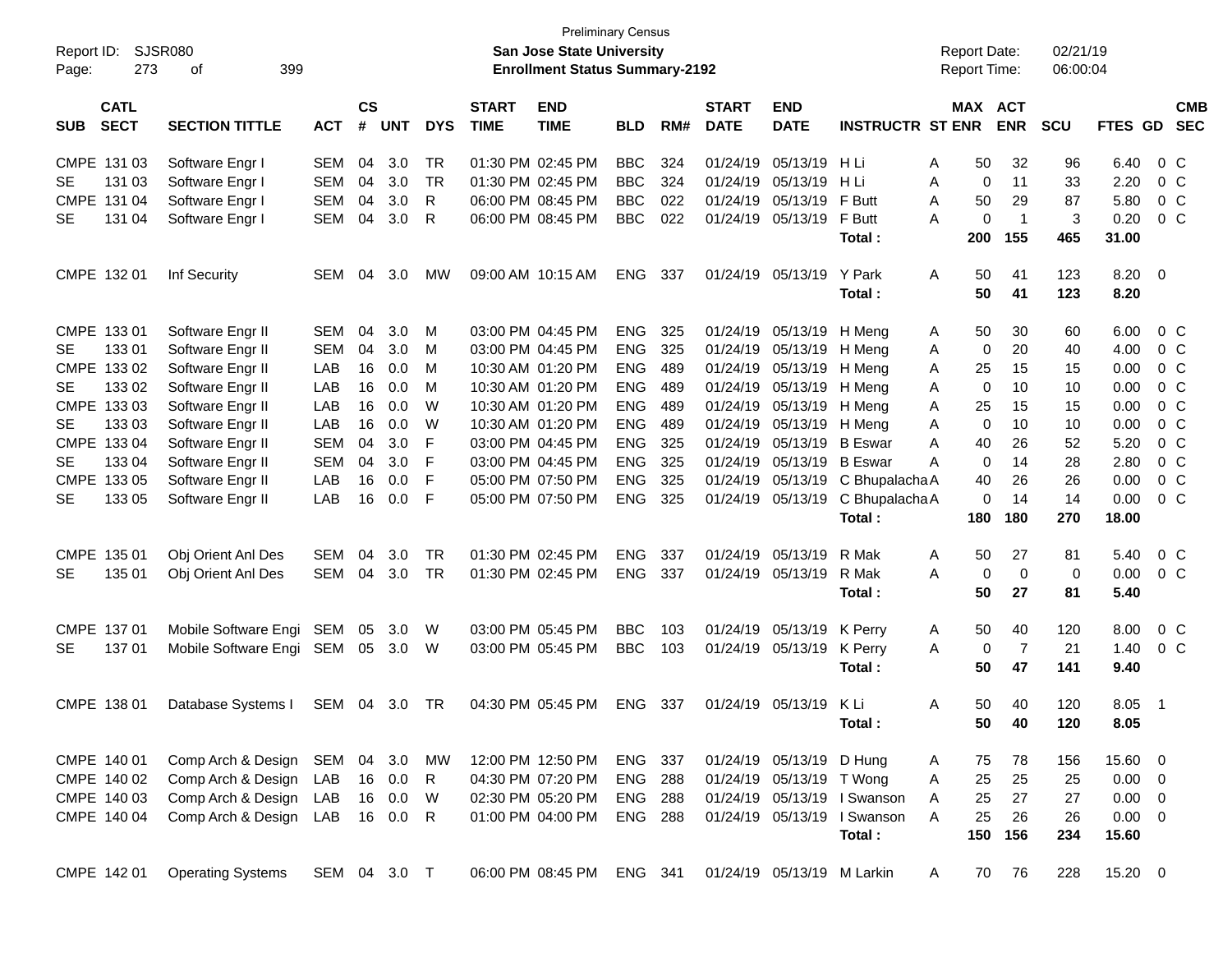| Page:       | <b>SJSR080</b><br>Report ID:<br>274<br>399<br>οf                  |                            |            |                |            |            |                             | <b>San Jose State University</b><br><b>Enrollment Status Summary-2192</b> | <b>Preliminary Census</b> |     |                             |                            |                         |   | <b>Report Date:</b><br><b>Report Time:</b> |             | 02/21/19<br>06:00:04 |               |                         |                          |
|-------------|-------------------------------------------------------------------|----------------------------|------------|----------------|------------|------------|-----------------------------|---------------------------------------------------------------------------|---------------------------|-----|-----------------------------|----------------------------|-------------------------|---|--------------------------------------------|-------------|----------------------|---------------|-------------------------|--------------------------|
| <b>SUB</b>  | <b>CATL</b><br><b>SECT</b><br><b>SECTION TITTLE</b><br><b>ACT</b> |                            |            | <b>CS</b><br># | <b>UNT</b> | <b>DYS</b> | <b>START</b><br><b>TIME</b> | <b>END</b><br><b>TIME</b>                                                 | <b>BLD</b>                | RM# | <b>START</b><br><b>DATE</b> | <b>END</b><br><b>DATE</b>  | <b>INSTRUCTR ST ENR</b> |   | MAX ACT                                    | <b>ENR</b>  | <b>SCU</b>           | FTES GD       |                         | <b>CMB</b><br><b>SEC</b> |
|             |                                                                   |                            |            |                |            |            |                             |                                                                           |                           |     |                             |                            | Total:                  |   | 70                                         | 76          | 228                  | 15.20         |                         |                          |
| CMPE 146 01 |                                                                   | RT Embedded CoDes SEM      |            | 04             | 3.0        | F          |                             | 08:00 AM 09:40 AM                                                         | <b>ENG</b>                | 337 |                             | 01/24/19 05/13/19          | P Kang                  | A | 30                                         | 30          | 60                   | 6.00          | - 0                     |                          |
|             | CMPE 146 02                                                       | RT Embedded CoDes LAB      |            | 16             | 0.0        | м          |                             | 06:00 PM 08:45 PM                                                         | <b>ENG</b>                | 489 |                             | 01/24/19 05/13/19          | P Kang                  | Α | 30                                         | 30          | 30                   | 0.00          | 0                       |                          |
|             | CMPE 146 03                                                       | RT Embedded CoDes SEM      |            | 04             | 3.0        | MW         |                             | 01:30 PM 02:20 PM                                                         | SH.                       | 434 |                             | 01/24/19 05/13/19          | K Liu                   | Α | 48                                         | 44          | 88                   | 8.80          | 0                       |                          |
|             | CMPE 146 04                                                       | RT Embedded CoDes LAB      |            | 16             | 0.0        | M          |                             | 06:00 PM 08:50 PM                                                         | <b>ENG</b>                | 405 | 01/24/19                    | 05/13/19                   | K Liu                   | Α | 24                                         | 23          | 23                   | 0.00          | 0                       |                          |
|             | CMPE 146 05                                                       | RT Embedded CoDes LAB      |            |                | 0.0        |            |                             |                                                                           |                           |     |                             |                            |                         | X | 0                                          | $\mathbf 0$ | 0                    | 0.00          | 0                       |                          |
|             | CMPE 146 06                                                       | RT Embedded CoDes LAB      |            | 16             | 0.0        | Т          |                             | 06:00 PM 08:50 PM                                                         | <b>ENG</b>                | 405 |                             | 01/24/19 05/13/19          | K Liu                   | A | 24                                         | 21          | 21                   | 0.00          | 0                       |                          |
|             |                                                                   |                            |            |                |            |            |                             |                                                                           |                           |     |                             |                            | Total:                  |   | 156                                        | 148         | 222                  | 14.80         |                         |                          |
| CMPE 148 01 |                                                                   | <b>Comptr Networks I</b>   | <b>SEM</b> | 04             | 3.0        | TR         |                             | 10:30 AM 11:45 AM                                                         | <b>ENG</b>                | 325 |                             | 01/24/19 05/13/19          | R Fatoohi               | A | 60                                         | 50          | 150                  | 10.00         |                         | $0\,C$                   |
| <b>SE</b>   | 148 01                                                            | <b>Comptr Networks I</b>   | <b>SEM</b> | 04             | 3.0        | TR         |                             | 10:30 AM 11:45 AM                                                         | <b>ENG</b>                | 325 |                             | 01/24/19 05/13/19          | R Fatoohi               | A | 0                                          | 11          | 33                   | 2.20          |                         | $0\,C$                   |
|             | CMPE 148 02                                                       | Comptr Networks I          | <b>SEM</b> | 04             | 3.0        | МW         |                             | 01:30 PM 02:45 PM                                                         | <b>ENG</b>                | 325 |                             | 01/24/19 05/13/19          | F Lin                   | A | 60                                         | 50          | 150                  | 10.00         |                         | 0 <sup>C</sup>           |
| SE          | 148 02                                                            | Comptr Networks I          | <b>SEM</b> | 04             | 3.0        | MW         |                             | 01:30 PM 02:45 PM                                                         | <b>ENG</b>                | 325 |                             | 01/24/19 05/13/19          | F Lin                   | A | 0                                          | 10          | 30                   | 2.00          |                         | $0\,C$                   |
|             |                                                                   |                            |            |                |            |            |                             |                                                                           |                           |     |                             |                            | Total:                  |   | 120                                        | 121         | 363                  | 24.20         |                         |                          |
| CMPE 152 01 |                                                                   | Compiler Design            | <b>SEM</b> | 04             | 3.0        | TR         |                             | 04:30 PM 05:20 PM                                                         | <b>BBC</b>                | 320 |                             | 01/24/19 05/13/19          | R Mak                   | Α | 60                                         | 60          | 120                  | 12.00         | $\overline{\mathbf{0}}$ |                          |
|             | CMPE 152 02                                                       | Compiler Design            | LAB        | 16             | 0.0        | T          |                             | 06:00 PM 08:50 PM                                                         | <b>ENG</b>                | 206 |                             | 01/24/19 05/13/19          | R Mak                   | A | 30                                         | 31          | 31                   | 0.00          | $\overline{0}$          |                          |
|             | CMPE 152 03                                                       | <b>Compiler Design</b>     | LAB        | 16             | 0.0        | R          |                             | 06:00 PM 08:50 PM                                                         | <b>ENG</b>                | 206 |                             | 01/24/19 05/13/19          | R Mak                   | A | 30                                         | 29          | 29                   | 0.00          | 0                       |                          |
|             |                                                                   |                            |            |                |            |            |                             |                                                                           |                           |     |                             |                            | Total:                  |   | 120                                        | 120         | 180                  | 12.00         |                         |                          |
| CMPE 165 01 |                                                                   | SW Engl Process Mgt SEM    |            | 04             | 3.0        | MW         |                             | 01:30 PM 02:45 PM                                                         | <b>ENG</b>                | 337 |                             | 01/24/19 05/13/19          | H Meng                  | A | 50                                         | 34          | 102                  | 6.80          |                         | $0\,C$                   |
| <b>SE</b>   | 165 01                                                            | SW Engl Process Mgt SEM    |            | 04             | 3.0        | <b>MW</b>  |                             | 01:30 PM 02:45 PM                                                         | <b>ENG</b>                | 337 |                             | 01/24/19 05/13/19          | H Meng                  | A | 0                                          | 16          | 48                   | 3.20          |                         | $0\,C$                   |
| <b>CMPE</b> | 165 02                                                            | SW Engl Process Mgt SEM    |            | 04             | 3.0        | W          |                             | 06:00 PM 08:45 PM                                                         | CL.                       | 117 |                             | 01/24/19 05/13/19          | <b>B</b> Eswar          | A | 50                                         | 18          | 54                   | 3.60          |                         | $0\,C$                   |
| <b>SE</b>   | 165 02                                                            | SW Engl Process Mgt SEM    |            | 04             | 3.0        | W          |                             | 06:00 PM 08:45 PM                                                         | CL                        | 117 |                             | 01/24/19 05/13/19          | <b>B</b> Eswar          | A | 0                                          | 5           | 15                   | 1.00          |                         | $0\,C$                   |
|             |                                                                   |                            |            |                |            |            |                             |                                                                           |                           |     |                             |                            | Total:                  |   | 100                                        | 73          | 219                  | 14.60         |                         |                          |
| CMPE 172 01 |                                                                   | <b>Enterprise Software</b> | <b>LEC</b> | 02             | 3.0        | TR         |                             | 09:00 AM 10:15 AM                                                         | <b>ENG</b>                | 325 |                             | 01/24/19 05/13/19          | A Bond                  | Α | 50                                         | 40          | 120                  | 8.00          |                         | 0 <sup>C</sup>           |
| SE          | 172 01                                                            | <b>Enterprise Software</b> | <b>LEC</b> | 02             | 3.0        | TR         |                             | 09:00 AM 10:15 AM                                                         | <b>ENG</b>                | 325 | 01/24/19                    | 05/13/19                   | A Bond                  | A | 0                                          | 9           | 27                   | 1.80          |                         | 0 <sup>C</sup>           |
|             | CMPE 172 02                                                       | <b>Enterprise Software</b> | <b>LEC</b> | 02             | 3.0        | TR         |                             | 07:30 AM 08:45 AM                                                         | <b>ENG</b>                | 325 |                             | 01/24/19 05/13/19          | A Bond                  | Α | 50                                         | 27          | 81                   | 5.40          |                         | 0 <sup>C</sup>           |
| <b>SE</b>   | 172 02                                                            | <b>Enterprise Software</b> | <b>LEC</b> |                | 02 3.0     | <b>TR</b>  |                             | 07:30 AM 08:45 AM                                                         | <b>ENG</b>                | 325 |                             | 01/24/19 05/13/19 A Bond   |                         | A | $\Omega$                                   | 8           | 24                   | 1.60          |                         | 0 C                      |
|             |                                                                   |                            |            |                |            |            |                             |                                                                           |                           |     |                             |                            | Total:                  |   | 100                                        | 84          | 252                  | 16.80         |                         |                          |
| CMPE 180 01 |                                                                   | <b>Individual Studies</b>  | <b>SUP</b> |                | 36 3.0     | TBA        |                             |                                                                           |                           |     |                             | 01/24/19 05/13/19          |                         | A | 0                                          | 0           | 0                    | $0.00 \t 0 C$ |                         |                          |
| SE          | 180 01                                                            | <b>Individual Studies</b>  | SUP        |                | 36 3.0     | TBA        |                             |                                                                           |                           |     | 01/24/19 05/13/19           |                            |                         | A | 0                                          | 0           | 0                    | 0.00          |                         | 0 C                      |
|             | CMPE 180 02                                                       | <b>Individual Studies</b>  | <b>SUP</b> |                | 36 3.0     | TBA        |                             |                                                                           |                           |     |                             | 01/24/19 05/13/19 S Meldal |                         | A | 15                                         | 6           | 18                   | 1.20          | $0\,$ C                 |                          |
| SE          | 180 02                                                            | <b>Individual Studies</b>  | <b>SUP</b> |                | 36 3.0     | TBA        |                             |                                                                           |                           |     |                             | 01/24/19 05/13/19 S Meldal |                         | A | 0                                          | 0           | 0                    | $0.00 \t 0 C$ |                         |                          |
|             |                                                                   |                            |            |                |            |            |                             |                                                                           |                           |     |                             |                            | Total:                  |   | 15                                         | 6           | 18                   | 1.20          |                         |                          |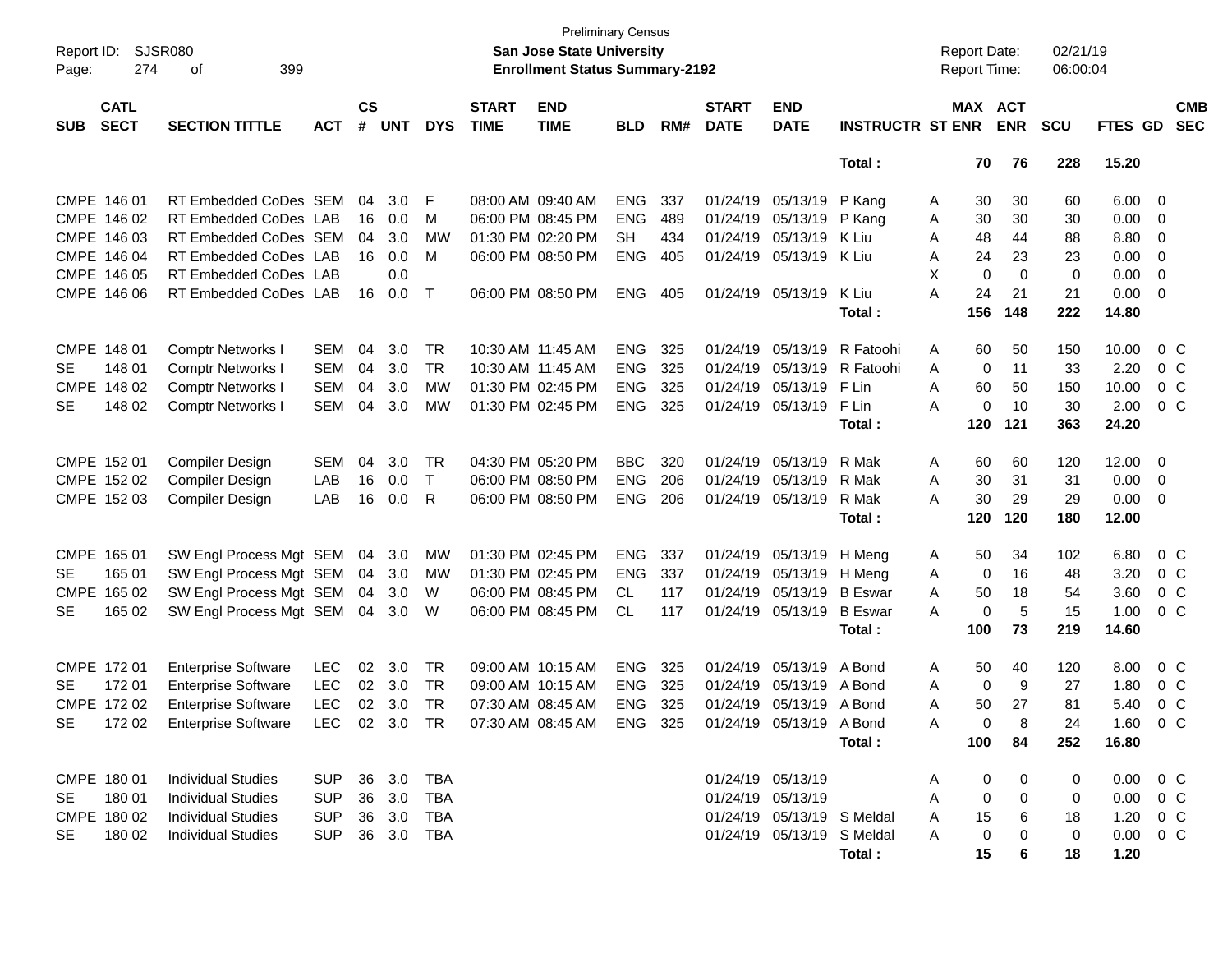| Page:      | Report ID: SJSR080<br>275                                         | 399<br>οf                                                                                |                                        |                |                             |                       |                             | <b>Preliminary Census</b><br>San Jose State University<br><b>Enrollment Status Summary-2192</b> |                                        |                   |                             |                                                             |                                                                      | <b>Report Date:</b><br><b>Report Time:</b> |                           |                          | 02/21/19<br>06:00:04      |                                                        |                                  |                          |
|------------|-------------------------------------------------------------------|------------------------------------------------------------------------------------------|----------------------------------------|----------------|-----------------------------|-----------------------|-----------------------------|-------------------------------------------------------------------------------------------------|----------------------------------------|-------------------|-----------------------------|-------------------------------------------------------------|----------------------------------------------------------------------|--------------------------------------------|---------------------------|--------------------------|---------------------------|--------------------------------------------------------|----------------------------------|--------------------------|
| <b>SUB</b> | <b>CATL</b><br><b>SECT</b><br><b>SECTION TITTLE</b><br><b>ACT</b> |                                                                                          |                                        |                | $\mathsf{cs}$<br><b>UNT</b> | <b>DYS</b>            | <b>START</b><br><b>TIME</b> | <b>END</b><br><b>TIME</b>                                                                       | <b>BLD</b>                             | RM#               | <b>START</b><br><b>DATE</b> | <b>END</b><br><b>DATE</b>                                   | <b>INSTRUCTR ST ENR ENR</b>                                          |                                            |                           | MAX ACT                  | <b>SCU</b>                | <b>FTES GD</b>                                         |                                  | <b>CMB</b><br><b>SEC</b> |
|            | CMPE 180A 01                                                      | Data Struc/Alg C++<br>CMPE 180A 02 Data Struc/Alg C++                                    | <b>LEC</b><br><b>LEC</b>               | 01<br>01       | 3.0<br>3.0                  | R<br>MW               |                             | 06:00 PM 08:45 PM<br>03:00 PM 04:15 PM                                                          | <b>ENG</b><br><b>DMH</b>               | 189<br>234        |                             | 01/24/19 05/13/19<br>01/24/19 05/13/19                      | J Gomez<br>F Lin<br>Total :                                          | A<br>A                                     | 70<br>50<br>120           | 66<br>49<br>115          | 198<br>147<br>345         | 16.50 66<br>12.25 49<br>28.75                          |                                  |                          |
|            |                                                                   | CMPE 180B 01 Database Systems<br>CMPE 180B 02 Database Systems                           | <b>LEC</b><br><b>LEC</b>               | 01             | 3.0<br>3.0                  | TR                    |                             | 04:30 PM 05:45 PM                                                                               | ENG                                    | 337               |                             | 01/24/19 05/13/19                                           | K Li<br>Total :                                                      | X<br>Α                                     | 0<br>50<br>50             | 0<br>39<br>39            | 0<br>117<br>117           | $0.00 \t 0$<br>9.75 39<br>9.75                         |                                  |                          |
|            |                                                                   | CMPE 180C 01 Operating Systems<br>CMPE 180C 02 Operating Systems                         | <b>LEC</b><br><b>LEC</b>               | 01<br>01       | 3.0<br>3.0                  | -F<br>-F              |                             | 01:00 PM 03:45 PM<br>01:00 PM 03:45 PM                                                          | <b>ENG</b><br><b>CL</b>                | 337<br>225        |                             | 01/24/19 05/13/19<br>01/24/19 05/13/19                      | H Li<br>J Ghofraniha A<br>Total :                                    | Α                                          | 70<br>50<br>120           | 64<br>36<br>100          | 192<br>108<br>300         | 16.00 64<br>9.00 36<br>25.00                           |                                  |                          |
|            |                                                                   | CMPE 180D 01 Digital Design                                                              | LEC.                                   | 01             | 3.0                         | M                     |                             | 06:00 PM 08:45 PM                                                                               | CL                                     | 225               |                             | 01/24/19 05/13/19                                           | H Abuzaina<br>Total:                                                 | $\overline{A}$                             | 50<br>50                  | 17<br>17                 | 51<br>51                  | 4.25 17<br>4.25                                        |                                  |                          |
| SE         | CMPE 187 01<br>18701                                              | Soft Quality Engr<br>Soft Quality Engr                                                   | <b>SEM</b><br>SEM                      | 04<br>04       | 3.0<br>3.0                  | M<br>M                |                             | 06:00 PM 08:45 PM<br>06:00 PM 08:45 PM                                                          | <b>ENG</b><br><b>ENG</b>               | 341<br>341        |                             | 01/24/19 05/13/19<br>01/24/19 05/13/19 B Eswar              | <b>B</b> Eswar<br>Total:                                             | A<br>A                                     | 90<br>0<br>90             | 53<br>35<br>88           | 159<br>105<br>264         | 10.65<br>7.00<br>17.65                                 |                                  | 1 C<br>$0\,C$            |
| SE         | CMPE 188 01<br>18801                                              | Mach Learning/BD<br>Mach Learning/BD                                                     | <b>LEC</b><br><b>LEC</b>               | 02             | 3.0<br>02 3.0               | R<br>-R               |                             | 06:00 PM 08:45 PM<br>06:00 PM 08:45 PM                                                          | <b>BBC</b><br><b>BBC</b>               | 107<br>107        |                             | 01/24/19 05/13/19<br>01/24/19 05/13/19                      | V Pendyala<br>V Pendyala<br>Total:                                   | A<br>A                                     | 40<br>0<br>40             | 40<br>5<br>45            | 120<br>15<br>135          | 8.00<br>1.00<br>9.00                                   |                                  | 0 <sup>o</sup><br>$0\,C$ |
|            | CMPE 189 01<br>CMPE 189 02<br>CMPE 189 03<br>CMPE 189 04          | Spcl Topics in CmpE<br>Spcl Topics in CmpE<br>Spcl Topics in CmpE<br>Spcl Topics in CmpE | <b>SEM</b><br>SEM<br><b>SEM</b><br>SEM | 04<br>04<br>04 | 3.0<br>3.0<br>3.0<br>3.0    | TR<br><b>TR</b><br>МW |                             | 01:30 PM 02:45 PM<br>03:00 PM 04:15 PM<br>04:30 PM 05:45 PM                                     | <b>ENG</b><br><b>ENG</b><br><b>ENG</b> | 401<br>329<br>337 |                             | 01/24/19 05/13/19<br>01/24/19 05/13/19<br>01/24/19 05/13/19 | W Wu<br>M Agumbe SurA<br>K Liu<br>Total :                            | X<br>Α<br>Α                                | 0<br>30<br>30<br>30<br>90 | 0<br>32<br>3<br>26<br>61 | 0<br>96<br>9<br>78<br>183 | $0.00 \t 0$<br>$6.40 \quad 0$<br>0.60<br>5.20<br>12.20 | $\overline{0}$<br>$\overline{0}$ |                          |
| SE         | CMPE 195A 01                                                      | Sr Design Project<br>195A 01 Sr Design Project                                           | LAB<br>LAB                             |                | 16 2.0<br>16  2.0  W        | W                     |                             | 06:00 PM 08:45 PM<br>06:00 PM 08:45 PM                                                          | <b>ENG</b><br>ENG 189                  | 189               |                             |                                                             | 01/24/19 05/13/19 R Fatoohi<br>01/24/19 05/13/19 R Fatoohi<br>Total: | Α<br>A                                     | 70<br>$\Omega$<br>70      | 29<br>23<br>52           | 29<br>23<br>52            | 3.87<br>3.07<br>6.93                                   |                                  | $0\,$ C<br>0 C           |
| <b>SE</b>  |                                                                   | CMPE 195B 01 Sr Design Project II<br>195B 01 Sr Design Project II                        | LAB 16 3.0 W<br>LAB 16 3.0 W           |                |                             |                       |                             | 06:00 PM 08:45 PM<br>06:00 PM 08:45 PM                                                          | <b>ENG 189</b><br><b>ENG 189</b>       |                   |                             | 01/24/19 05/13/19                                           | 01/24/19 05/13/19 R Fatoohi<br>R Fatoohi<br>Total:                   | A<br>A                                     | 70<br>0<br>70             | 39<br>21<br>60           | 117<br>63<br>180          | 7.80<br>4.20<br>12.00                                  |                                  | $0\,$ C<br>$0\,C$        |
|            |                                                                   | CMPE 195E 01 Sr Design Project                                                           | LAB 16 1.0 W                           |                |                             |                       |                             | 06:00 PM 08:45 PM ENG 189                                                                       |                                        |                   |                             |                                                             | 01/24/19 05/13/19 R Fatoohi<br>Total:                                | A                                          | 75<br>75                  | 64<br>64                 | 64<br>64                  | 4.27 0<br>4.27                                         |                                  |                          |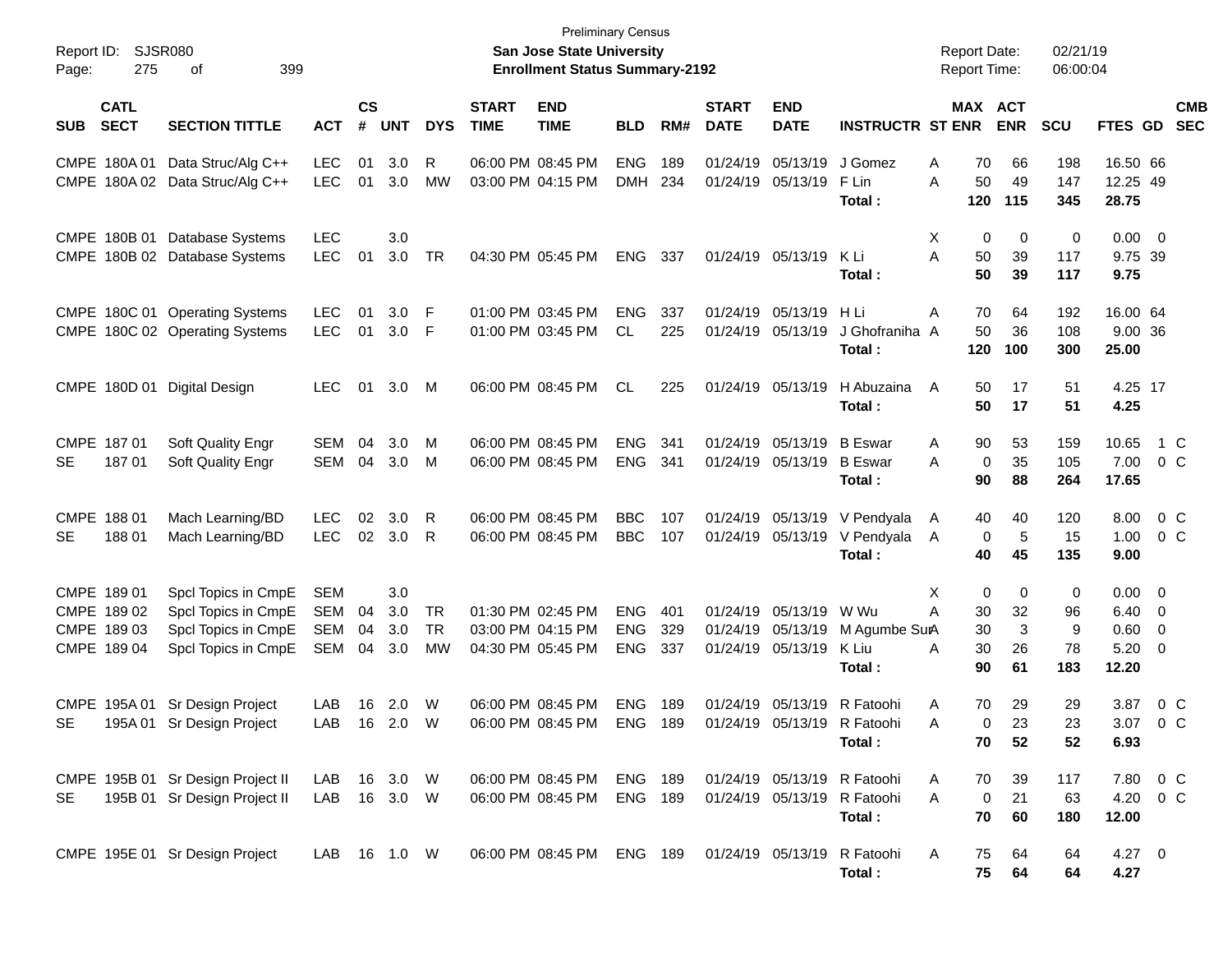| Report ID:<br>Page: | 276                                                           | <b>SJSR080</b><br>399<br>οf                                                                                                         |                                                              |                    |                                 |                                     |                             | <b>Preliminary Census</b><br>San Jose State University<br><b>Enrollment Status Summary-2192</b> |                                        |                   |                             |                                        |                                                      | <b>Report Date:</b><br>Report Time: |                                          |                                        | 02/21/19<br>06:00:04        |                                                                   |                          |
|---------------------|---------------------------------------------------------------|-------------------------------------------------------------------------------------------------------------------------------------|--------------------------------------------------------------|--------------------|---------------------------------|-------------------------------------|-----------------------------|-------------------------------------------------------------------------------------------------|----------------------------------------|-------------------|-----------------------------|----------------------------------------|------------------------------------------------------|-------------------------------------|------------------------------------------|----------------------------------------|-----------------------------|-------------------------------------------------------------------|--------------------------|
| <b>SUB</b>          | <b>CATL</b><br><b>SECT</b>                                    | <b>SECTION TITTLE</b>                                                                                                               | <b>ACT</b>                                                   | $\mathsf{cs}$<br># | <b>UNT</b>                      | <b>DYS</b>                          | <b>START</b><br><b>TIME</b> | <b>END</b><br><b>TIME</b>                                                                       | <b>BLD</b>                             | RM#               | <b>START</b><br><b>DATE</b> | <b>END</b><br><b>DATE</b>              | <b>INSTRUCTR ST ENR</b>                              |                                     |                                          | <b>MAX ACT</b><br><b>ENR</b>           | <b>SCU</b>                  | FTES GD                                                           | <b>CMB</b><br><b>SEC</b> |
|                     |                                                               | CMPE 195F 01 Snr Design Proj II                                                                                                     | LAB                                                          | 16                 | 3.0                             | W                                   |                             | 06:00 PM 08:45 PM                                                                               | <b>ENG</b>                             | 189               |                             | 01/24/19 05/13/19                      | R Fatoohi<br>Total:                                  | A                                   | 75<br>75                                 | 72<br>72                               | 216<br>216                  | $14.40 \quad 0$<br>14.40                                          |                          |
|                     | CMPE 200 01<br>CMPE 200 02                                    | Comp Architecture<br>Comp Architecture                                                                                              | SEM<br><b>SEM</b>                                            | 05<br>05           | 3.0<br>3.0                      | W<br>M                              |                             | 03:00 PM 05:45 PM<br>06:00 PM 08:45 PM                                                          | <b>ENG</b><br><b>ENG</b>               | 325<br>337        |                             | 01/24/19 05/13/19<br>01/24/19 05/13/19 | A Bindal<br><b>B</b> Hartbeck<br>Total:              | A<br>A                              | 50<br>50<br>100                          | 34<br>65<br>99                         | 102<br>195<br>297           | 8.50 34<br>16.25 65<br>24.75                                      |                          |
|                     | CMPE 202 01<br>CMPE 202 02<br>CMPE 202 03<br>CMPE 202 04      | SW Systems Engr<br>SW Systems Engr<br>SW Systems Engr<br>SW Systems Engr                                                            | <b>LEC</b><br><b>LEC</b><br><b>LEC</b><br><b>LEC</b>         | 01<br>01           | 3.0<br>3.0<br>3.0<br>3.0        | S<br>S                              |                             | 12:00 PM 02:45 PM<br>12:00 PM 02:45 PM                                                          | <b>ENG</b><br><b>ENG</b>               | 189<br>337        |                             | 01/24/19 05/13/19<br>01/24/19 05/13/19 | P Nguyen<br>G Vinodh<br>Total:                       | X<br>X<br>A<br>А                    | 0<br>0<br>60<br>60<br>120                | 0<br>$\mathbf 0$<br>56<br>60<br>116    | 0<br>0<br>168<br>180<br>348 | $0.00 \t 0$<br>$0.00 \t 0$<br>14.00 56<br>15.00 60<br>29.00       |                          |
|                     | CMPE 206 01                                                   | Comp Netwrk Design SEM                                                                                                              |                                                              | 05                 | 3.0                             | M                                   |                             | 06:00 PM 08:45 PM                                                                               | CL                                     | 222               |                             | 01/24/19 05/13/19                      | B Vinnakota A<br>Total:                              |                                     | 80<br>80                                 | 27<br>27                               | 81<br>81                    | 6.75 27<br>6.75                                                   |                          |
|                     | CMPE 207 01                                                   | Net Prog & Appl                                                                                                                     | <b>LEC</b>                                                   | 04                 | 3.0                             | W                                   |                             | 06:00 PM 08:45 PM                                                                               | <b>BBC</b>                             | 322               |                             | 01/24/19 05/13/19                      | J Gomez<br>Total:                                    | A                                   | 50<br>50                                 | 11<br>11                               | 33<br>33                    | 2.75 11<br>2.75                                                   |                          |
|                     | CMPE 208 01                                                   | Net Arch & Proto                                                                                                                    | <b>LEC</b>                                                   | 04                 | 3.0                             | R                                   |                             | 06:00 PM 08:45 PM                                                                               | <b>BBC</b>                             | 202               |                             | 01/24/19 05/13/19                      | S Silberman A<br>Total:                              |                                     | 80<br>80                                 | 27<br>27                               | 81<br>81                    | 6.75 27<br>6.75                                                   |                          |
| EE.<br>EE.          | CMPE 209 01<br>209 01<br>CMPE 209 02<br>209 02<br>CMPE 209 03 | <b>Network Security</b><br><b>Network Security</b><br><b>Network Security</b><br><b>Network Security</b><br><b>Network Security</b> | LEC.<br><b>LEC</b><br><b>LEC</b><br><b>LEC</b><br><b>LEC</b> | 01<br>01<br>01     | 3.0<br>3.0<br>3.0<br>3.0<br>3.0 | $\top$<br>$\mathsf{T}$<br><b>TR</b> |                             | 06:00 PM 08:45 PM<br>06:00 PM 08:45 PM<br>03:00 PM 04:15 PM                                     | <b>ENG</b><br><b>ENG</b><br><b>ENG</b> | 325<br>325<br>331 | 01/24/19                    | 05/13/19<br>01/24/19 05/13/19          | G Saldamli<br>01/24/19 05/13/19 G Saldamli<br>J Zhao | A<br>Α<br>х<br>X<br>Α               | 50<br>$\mathbf 0$<br>0<br>$\Omega$<br>55 | 22<br>24<br>$\Omega$<br>$\Omega$<br>18 | 66<br>72<br>0<br>0<br>54    | 5.50 22 C<br>6.00 24 C<br>$0.00 \t 0$<br>$0.00 \t 0$<br>4.50 18 C |                          |
| EE                  | 209 03                                                        | <b>Network Security</b>                                                                                                             | <b>LEC</b>                                                   | 01                 | 3.0                             | <b>TR</b>                           |                             | 03:00 PM 04:15 PM                                                                               | <b>ENG</b>                             | 331               |                             | 01/24/19 05/13/19                      | J Zhao<br>Total:                                     | Α                                   | $\mathbf 0$<br>105                       | 23<br>87                               | 69<br>261                   | 5.70 22 C<br>21.70                                                |                          |
|                     | CMPE 210 01                                                   | SDN and NFV                                                                                                                         | LEC 01 3.0 M                                                 |                    |                                 |                                     |                             | 03:00 PM 05:45 PM BBC 021                                                                       |                                        |                   |                             | 01/24/19 05/13/19 Y Park               | Total:                                               | Α                                   | 45<br>45                                 | 24<br>24                               | 72<br>72                    | 6.00 24<br>6.00                                                   |                          |
|                     | CMPE 214 01                                                   | GPU Arch & Prog                                                                                                                     | LEC 02 3.0 W                                                 |                    |                                 |                                     |                             | 11:30 AM 02:15 PM                                                                               | <b>ENG 288</b>                         |                   |                             | 01/24/19 05/13/19                      | H Jeon<br>Total:                                     | Α                                   | 30<br>30                                 | 30<br>30                               | 90<br>90                    | 7.50 30<br>7.50                                                   |                          |
|                     | CMPE 220 01<br>CMPE 220 02                                    | <b>System Software</b><br><b>System Software</b>                                                                                    | SEM 05 3.0 W<br>SEM 05 3.0 T                                 |                    |                                 |                                     |                             | 06:00 PM 08:45 PM<br>06:00 PM 08:45 PM                                                          | BBC 022<br>DMH 234                     |                   |                             | 01/24/19 05/13/19 W Yu                 | 01/24/19 05/13/19 L Mirtskhula A                     | Α                                   | 50<br>50                                 | 50<br>28                               | 150<br>84                   | 12.50 50<br>7.00 28                                               |                          |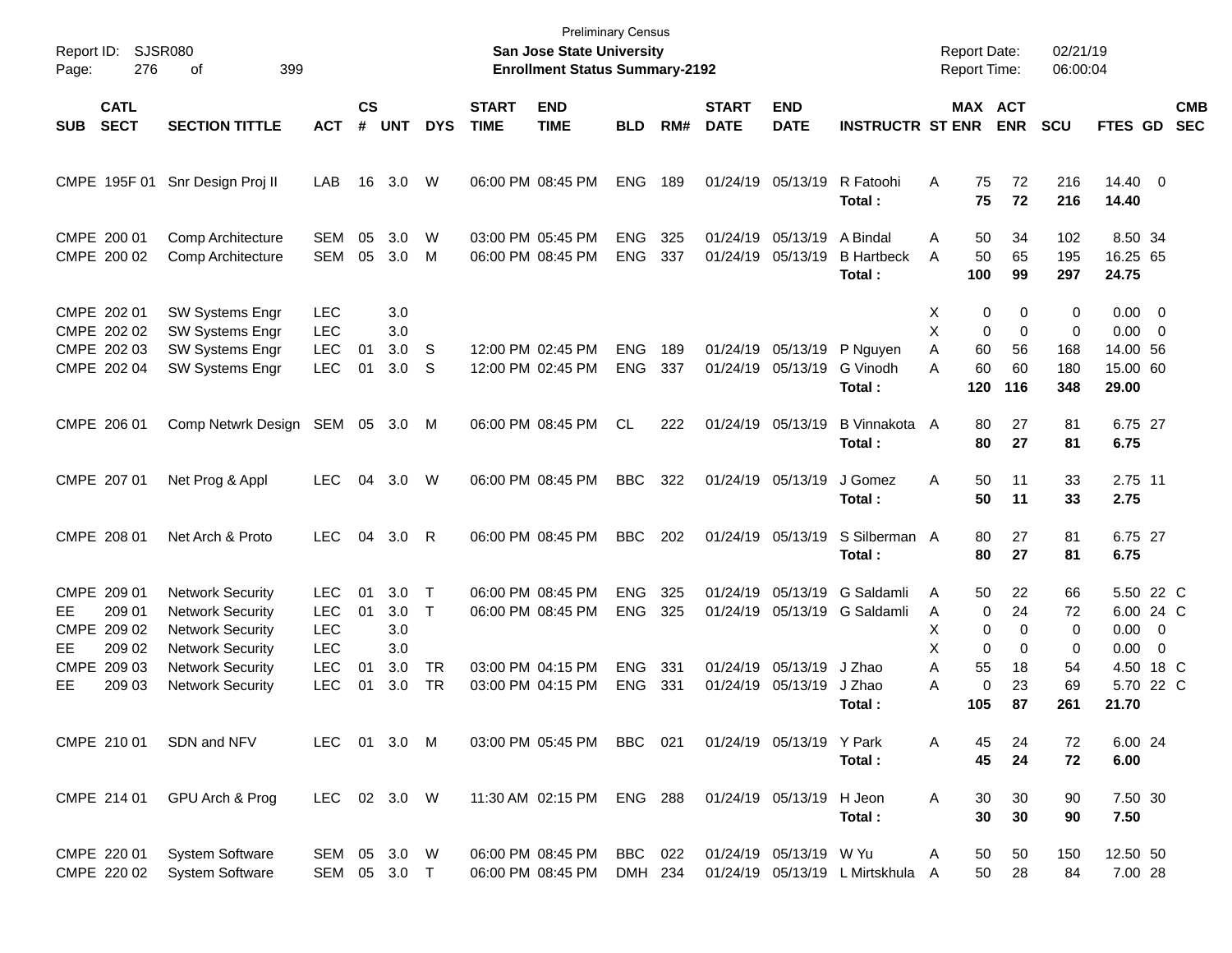| Report ID: SJSR080<br>Page: |                                           |                                                          |                                        |                    |                   | <b>Preliminary Census</b><br>San Jose State University<br><b>Enrollment Status Summary-2192</b> |                             |                                                             |                                        |                   |                             | <b>Report Date:</b><br><b>Report Time:</b>                        |                                                | 02/21/19<br>06:00:04            |                       |                         |                                          |                          |
|-----------------------------|-------------------------------------------|----------------------------------------------------------|----------------------------------------|--------------------|-------------------|-------------------------------------------------------------------------------------------------|-----------------------------|-------------------------------------------------------------|----------------------------------------|-------------------|-----------------------------|-------------------------------------------------------------------|------------------------------------------------|---------------------------------|-----------------------|-------------------------|------------------------------------------|--------------------------|
| <b>SUB</b>                  | <b>CATL</b><br><b>SECT</b>                | <b>SECTION TITTLE</b>                                    | <b>ACT</b>                             | $\mathsf{cs}$<br># | <b>UNT</b>        | <b>DYS</b>                                                                                      | <b>START</b><br><b>TIME</b> | <b>END</b><br><b>TIME</b>                                   | <b>BLD</b>                             | RM#               | <b>START</b><br><b>DATE</b> | <b>END</b><br><b>DATE</b>                                         | <b>INSTRUCTR ST ENR</b>                        | MAX ACT                         | <b>ENR</b>            | <b>SCU</b>              | FTES GD                                  | <b>CMB</b><br><b>SEC</b> |
|                             |                                           |                                                          |                                        |                    |                   |                                                                                                 |                             |                                                             |                                        |                   |                             |                                                                   | Total:                                         | 100                             | 78                    | 234                     | 19.50                                    |                          |
|                             | CMPE 226 01                               | Database Design                                          | <b>LEC</b>                             | 01                 | 3.0               | MW                                                                                              |                             | 01:30 PM 02:45 PM                                           | <b>ENG</b>                             | 303               | 01/24/19 05/13/19           |                                                                   | K Li<br>Total :                                | Α<br>40<br>40                   | 27<br>27              | 81<br>81                | 6.75 27<br>6.75                          |                          |
|                             | CMPE 240 01<br>CMPE 240 02                | Adv Comp Design<br>Adv Comp Design                       | <b>SEM</b><br><b>SEM</b>               | 05<br>05           | 3.0<br>3.0        | M<br>MW                                                                                         |                             | 03:00 PM 05:45 PM<br>03:00 PM 04:15 PM                      | <b>ENG</b><br><b>DMH</b>               | 333<br>150        | 01/24/19 05/13/19           | 01/24/19 05/13/19                                                 | A Bindal<br>H Li<br>Total:                     | Α<br>40<br>A<br>40<br>80        | 35<br>70<br>105       | 105<br>210<br>315       | 8.75 35<br>17.50 70<br>26.25             |                          |
| EE.                         | CMPE 242 01<br>242 01                     | Embedded Hardware D8EM<br>Embedded Hardware DSEM         |                                        | 05<br>05           | 3.0<br>3.0        | МW<br>МW                                                                                        |                             | 01:30 PM 02:45 PM<br>01:30 PM 02:45 PM                      | <b>DMH</b><br><b>DMH</b>               | 150<br>150        | 01/24/19 05/13/19           | 01/24/19 05/13/19                                                 | H Li<br>H Li<br>Total :                        | Α<br>45<br>$\pmb{0}$<br>A<br>45 | 16<br>20<br>36        | 48<br>60<br>108         | 4.00 16 C<br>5.00 20 C<br>9.00           |                          |
|                             | CMPE 243 01                               | Embed Sys Applicatio LEC                                 |                                        | 04                 | 3.0               | $\top$                                                                                          |                             | 06:00 PM 08:45 PM                                           | <b>ENG</b>                             | 337               |                             | 01/24/19 05/13/19                                                 | P Kang<br>Total:                               | 60<br>Α<br>60                   | 61<br>61              | 183<br>183              | 15.25 61<br>15.25                        |                          |
|                             | CMPE 255 01<br>CMPE 255 02                | Data Mining<br>Data Mining                               | LEC.<br><b>LEC</b>                     | 01<br>01           | 3.0<br>3.0        | R<br>$\top$                                                                                     |                             | 06:00 PM 08:45 PM<br>06:30 PM 09:15 PM                      | <b>DMH</b><br><b>BBC</b>               | 160<br>320        | 01/24/19 05/13/19           | 01/24/19 05/13/19                                                 | D Anastasiu<br>S Aung<br>Total:                | A<br>45<br>45<br>A<br>90        | 45<br>61<br>106       | 135<br>183<br>318       | 11.25 45<br>15.25 61<br>26.50            |                          |
|                             | CMPE 256 01<br>CMPE 256 02                | LargeScaleAnalyt<br>LargeScaleAnalyt                     | <b>LEC</b><br><b>LEC</b>               | 01<br>01           | 3.0<br>3.0        | TR<br>TR                                                                                        |                             | 10:30 AM 11:45 AM<br>09:00 AM 10:15 AM                      | <b>ENG</b><br>CL                       | 301<br>222        | 01/24/19 05/13/19           | 01/24/19 05/13/19                                                 | M Eirinaki<br>G Guzun<br>Total:                | Α<br>40<br>A<br>50<br>90        | 40<br>50<br>90        | 120<br>150<br>270       | 10.00 40<br>12.50 50<br>22.50            |                          |
|                             | CMPE 257 01<br>CMPE 257 02<br>CMPE 257 03 | Machine Learning<br>Machine Learning<br>Machine Learning | <b>LEC</b><br><b>LEC</b><br><b>LEC</b> | 01<br>01<br>01     | 3.0<br>3.0<br>3.0 | W<br>TR<br>M                                                                                    |                             | 06:00 PM 08:45 PM<br>04:30 PM 05:45 PM<br>03:00 PM 05:45 PM | <b>ENG</b><br><b>ENG</b><br><b>HGH</b> | 341<br>341<br>122 |                             | 01/24/19 05/13/19 Z Gao<br>01/24/19 05/13/19<br>01/24/19 05/13/19 | M Agumbe SurA<br>S Shim<br>Total :             | Α<br>70<br>50<br>40<br>A<br>160 | 51<br>45<br>16<br>112 | 153<br>135<br>48<br>336 | 12.75 51<br>11.25 45<br>4.00 16<br>28.00 |                          |
|                             | CMPE 258 01                               | Deep Learning                                            | <b>LEC</b>                             | 01                 | 3.0               | W                                                                                               |                             | 06:00 PM 08:45 PM                                           | <b>CL</b>                              | 310               |                             | 01/24/19 05/13/19                                                 | S Chang<br>Total:                              | 45<br>Α<br>45                   | 24<br>24              | 72<br>72                | 6.00 24<br>6.00                          |                          |
|                             | CMPE 266 01                               | Big Data Eng/Analyt LEC 01 3.0 R                         |                                        |                    |                   |                                                                                                 |                             | 06:00 PM 08:45 PM BBC 326                                   |                                        |                   | 01/24/19 05/13/19 W Yu      |                                                                   | Total:                                         | A<br>60<br>60                   | 50<br>50              | 150<br>150              | 12.50 50<br>12.50                        |                          |
|                             | CMPE 272 01<br>CMPE 272 02                | Ent SW Platforms<br>Ent SW Platforms                     | LEC 01 3.0 W<br>LEC 01 3.0 S           |                    |                   |                                                                                                 |                             | 06:00 PM 08:45 PM<br>09:15 AM 12:00 PM                      | WSQ 109<br>ENG 189                     |                   |                             | 01/24/19 05/13/19                                                 | 01/24/19 05/13/19 R Ranjan<br>R Sinn<br>Total: | 90<br>A<br>90<br>A              | 82<br>70<br>180 152   | 246<br>210<br>456       | 20.50 82<br>17.50 70<br>38.00            |                          |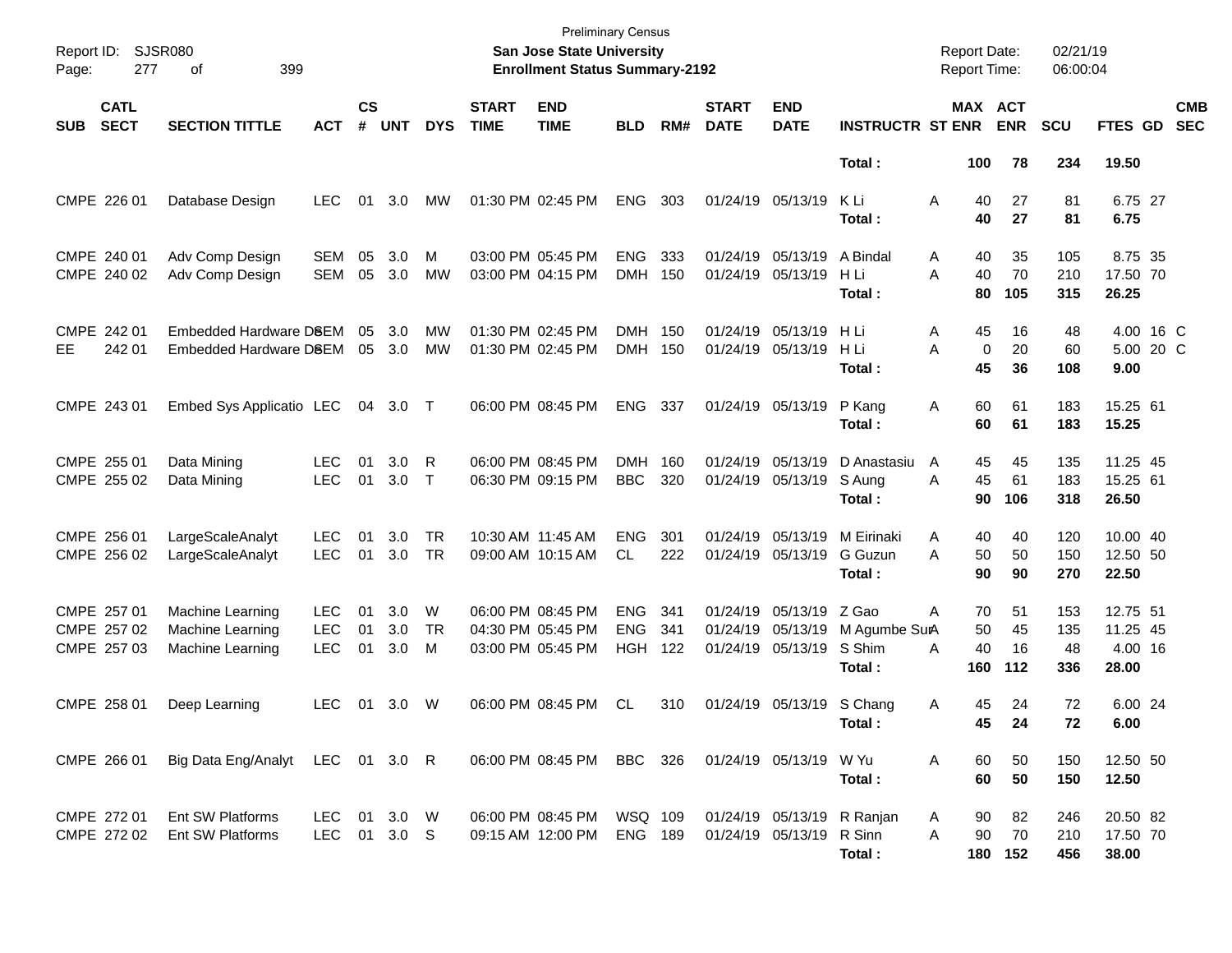| Page:      | Report ID: SJSR080<br>278                                                        | 399<br>of                       |              |    |                             |              |                             | <b>Preliminary Census</b><br>San Jose State University<br><b>Enrollment Status Summary-2192</b> |            |     |                             |                           |                         | <b>Report Date:</b><br><b>Report Time:</b> |             | 02/21/19<br>06:00:04 |                  |            |
|------------|----------------------------------------------------------------------------------|---------------------------------|--------------|----|-----------------------------|--------------|-----------------------------|-------------------------------------------------------------------------------------------------|------------|-----|-----------------------------|---------------------------|-------------------------|--------------------------------------------|-------------|----------------------|------------------|------------|
| <b>SUB</b> | <b>CATL</b><br><b>SECT</b><br><b>SECTION TITTLE</b><br><b>ACT</b><br>CMPE 273 01 |                                 |              |    | $\mathsf{cs}$<br><b>UNT</b> | <b>DYS</b>   | <b>START</b><br><b>TIME</b> | <b>END</b><br><b>TIME</b>                                                                       | <b>BLD</b> | RM# | <b>START</b><br><b>DATE</b> | <b>END</b><br><b>DATE</b> | <b>INSTRUCTR ST ENR</b> | MAX ACT                                    | <b>ENR</b>  | <b>SCU</b>           | FTES GD SEC      | <b>CMB</b> |
|            |                                                                                  | <b>Ent Dist Systems</b>         | <b>LEC</b>   | 01 | 3.0                         | $\mathsf{T}$ |                             | 03:00 PM 05:45 PM                                                                               | <b>ENG</b> | 189 |                             | 01/24/19 05/13/19 S Shim  |                         | 90<br>Α                                    | 71          | 213                  | 17.75 71         |            |
|            | CMPE 273 02                                                                      | Ent Dist Systems                | <b>LEC</b>   |    | 3.0                         |              |                             |                                                                                                 |            |     |                             |                           |                         | X<br>$\Omega$                              | $\mathbf 0$ | 0                    | $0.00 \t 0$      |            |
|            | CMPE 273 03                                                                      | Ent Dist Systems                | <b>LEC</b>   | 01 | 3.0                         | $\top$       |                             | 06:00 PM 08:45 PM                                                                               | <b>BBC</b> | 202 |                             | 01/24/19 05/13/19         | H Li<br>Total:          | A<br>60<br>150                             | 22<br>93    | 66<br>279            | 5.50 22<br>23.25 |            |
|            | CMPE 274 01                                                                      | <b>Bus Intel Tech</b>           | <b>LEC</b>   | 04 | 3.0                         | $\top$       |                             | 06:00 PM 08:45 PM                                                                               | CL         | 226 |                             | 01/24/19 05/13/19         | W Yu                    | 70<br>A                                    | 42          | 126                  | 10.50 42         |            |
|            |                                                                                  |                                 |              |    |                             |              |                             |                                                                                                 |            |     |                             |                           | Total:                  | 70                                         | 42          | 126                  | 10.50            |            |
|            | CMPE 275 01                                                                      | Enterprise App Dev              | <b>LEC</b>   | 04 | 3.0                         | W            |                             | 06:00 PM 08:45 PM                                                                               | <b>ENG</b> | 325 |                             | 01/24/19 05/13/19         | C Zhang                 | 50<br>A                                    | 50          | 150                  | 12.50 50         |            |
|            | CMPE 275 02                                                                      | Enterprise App Dev              | <b>LEC</b>   | 01 | 3.0                         | M            |                             | 06:00 PM 08:45 PM                                                                               | <b>CL</b>  | 117 |                             | 01/24/19 05/13/19         | J Gash                  | A<br>50                                    | 28          | 84                   | 7.00 28          |            |
|            |                                                                                  |                                 |              |    |                             |              |                             |                                                                                                 |            |     |                             |                           | Total:                  | 100                                        | 78          | 234                  | 19.50            |            |
|            | CMPE 277 01                                                                      | Smartphone App Dev LEC          |              | 01 | $3.0 \quad R$               |              |                             | 06:00 PM 08:45 PM                                                                               | <b>ENG</b> | 337 |                             | 01/24/19 05/13/19         | H Li                    | 60<br>Α                                    | 48          | 144                  | 12.00 48         |            |
|            |                                                                                  |                                 |              |    |                             |              |                             |                                                                                                 |            |     |                             |                           | Total:                  | 60                                         | 48          | 144                  | 12.00            |            |
|            | CMPE 279 01                                                                      | SW Security Technolo SEM 04 3.0 |              |    |                             | W            |                             | 06:00 PM 08:45 PM                                                                               | CL         | 226 |                             | 01/24/19 05/13/19         | M Larkin                | 60<br>A                                    | 51          | 153                  | 12.75 51         |            |
|            |                                                                                  |                                 |              |    |                             |              |                             |                                                                                                 |            |     |                             |                           | Total:                  | 60                                         | 51          | 153                  | 12.75            |            |
|            | CMPE 280 01                                                                      | Web UI Design                   | LEC.         | 01 | 3.0                         | R            |                             | 06:00 PM 08:45 PM                                                                               | <b>DMH</b> | 348 |                             | 01/24/19 05/13/19         | C Vuppalapat A          | 48                                         | 26          | 78                   | 6.50 26          |            |
|            | CMPE 280 02                                                                      | Web UI Design                   | <b>LEC</b>   | 01 | 3.0                         | <b>TR</b>    |                             | 10:30 AM 11:45 AM                                                                               | DMH 227    |     |                             | 01/24/19 05/13/19         | R Mak                   | 50<br>Α                                    | 52          | 156                  | 13.00 52         |            |
|            |                                                                                  |                                 |              |    |                             |              |                             |                                                                                                 |            |     |                             |                           | Total:                  | 98                                         | 78          | 234                  | 19.50            |            |
|            | CMPE 281 01                                                                      | Cloud Technologies              | <b>LEC</b>   | 01 | 3.0                         | S            |                             | 09:00 AM 11:45 AM                                                                               | <b>ENG</b> | 337 |                             | 01/24/19 05/13/19         | P Nguyen                | 90<br>A                                    | 45          | 135                  | 11.25 45         |            |
|            | CMPE 281 02                                                                      | Cloud Technologies              | <b>LEC</b>   | 01 | 3.0                         | $\top$       |                             | 06:00 PM 08:45 PM                                                                               | <b>CL</b>  | 222 |                             | 01/24/19 05/13/19         | Z Gao                   | 90<br>A                                    | 83          | 249                  | 20.75 83         |            |
|            |                                                                                  |                                 |              |    |                             |              |                             |                                                                                                 |            |     |                             |                           | Total:                  | 180                                        | 128         | 384                  | 32.00            |            |
|            | CMPE 283 01                                                                      | <b>Virtualization Tec</b>       | <b>LEC</b>   | 01 | 3.0                         | M            |                             | 06:00 PM 08:45 PM                                                                               | <b>BBC</b> | 204 |                             | 01/24/19 05/13/19         | M Larkin                | A<br>80                                    | 75          | 225                  | 18.75 75         |            |
|            |                                                                                  |                                 |              |    |                             |              |                             |                                                                                                 |            |     |                             |                           | Total:                  | 80                                         | 75          | 225                  | 18.75            |            |
|            | CMPE 285 01                                                                      | Sw Engr Processes               | <b>LEC</b>   | 01 | 3.0                         | M            |                             | 06:00 PM 08:45 PM                                                                               | CL         | 226 |                             | 01/24/19 05/13/19 R Sinn  |                         | 60<br>Α                                    | 55          | 165                  | 13.75 55         |            |
|            |                                                                                  |                                 |              |    |                             |              |                             |                                                                                                 |            |     |                             |                           | Total:                  | 60                                         | 55          | 165                  | 13.75            |            |
|            | CMPE 287 01                                                                      | SW Qlty Assur                   | LEC 01 3.0 R |    |                             |              |                             | 06:00 PM 08:45 PM CL                                                                            |            | 226 |                             | 01/24/19 05/13/19 Z Gao   |                         | Α<br>80                                    | 77          | 231                  | 19.25 77         |            |
|            |                                                                                  |                                 |              |    |                             |              |                             |                                                                                                 |            |     |                             |                           | Total:                  | 80                                         | 77          | 231                  | 19.25            |            |
|            | CMPE 294 01                                                                      | <b>CMPE Seminar</b>             | SEM          |    | 04 3.0                      | M            |                             | 06:00 PM 08:45 PM                                                                               | ENG 492    |     |                             | 01/24/19 05/13/19 Y Gao   |                         | 25<br>Α                                    | 25          | 75                   | 6.25 25          |            |
|            | CMPE 294 02                                                                      | <b>CMPE Seminar</b>             | SEM          |    | 04 3.0                      | R            |                             | 12:00 PM 02:45 PM                                                                               | ENG        | 492 |                             | 01/24/19 05/13/19         |                         | 25<br>Α                                    | $\mathbf 0$ | 0                    | $0.00 \t 0$      |            |
|            | CMPE 294 03                                                                      | <b>CMPE Seminar</b>             | SEM          |    | 04 3.0                      | - W          |                             | 06:00 PM 08:45 PM                                                                               | ENG 492    |     |                             | 01/24/19 05/13/19 Y Gao   |                         | 25<br>Α                                    | 25          | 75                   | 6.25 25          |            |
|            | CMPE 294 04                                                                      | <b>CMPE Seminar</b>             | SEM          |    | 04 3.0 T                    |              |                             | 06:30 PM 09:15 PM                                                                               | ENG 492    |     |                             | 01/24/19 05/13/19 R Bruce |                         | 25<br>A                                    | 26          | 78                   | 6.50 26          |            |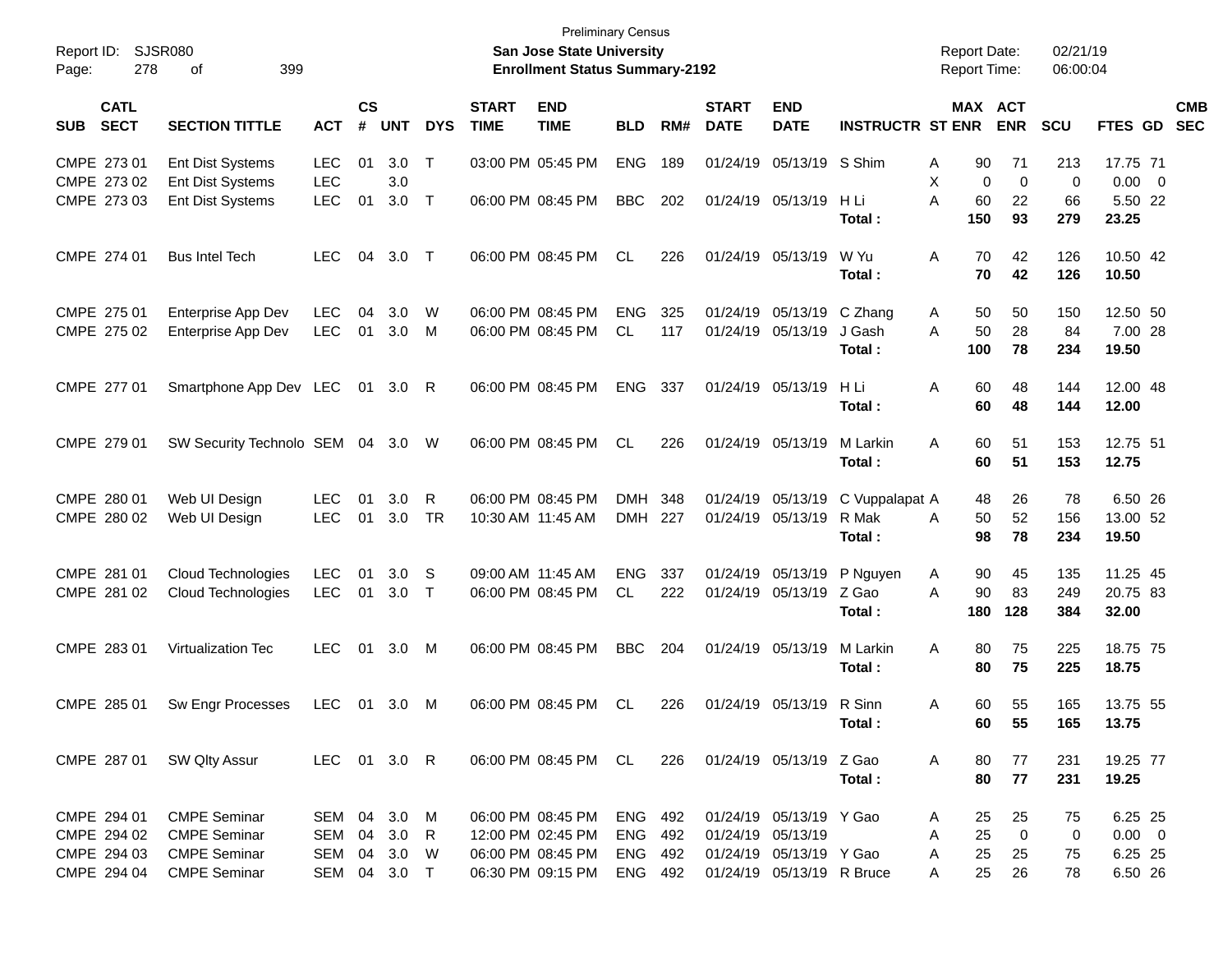| Report ID:<br>279<br>Page:               | SJSR080<br>399<br>οf           |                |                             |            |            |                             | San Jose State University<br><b>Enrollment Status Summary-2192</b> | <b>Preliminary Census</b> |     |                             |                           |                         |   | <b>Report Date:</b><br><b>Report Time:</b> |                | 02/21/19<br>06:00:04 |             |                          |                          |
|------------------------------------------|--------------------------------|----------------|-----------------------------|------------|------------|-----------------------------|--------------------------------------------------------------------|---------------------------|-----|-----------------------------|---------------------------|-------------------------|---|--------------------------------------------|----------------|----------------------|-------------|--------------------------|--------------------------|
| <b>CATL</b><br><b>SECT</b><br><b>SUB</b> | <b>SECTION TITTLE</b>          | <b>ACT</b>     | $\mathbf{c}\mathbf{s}$<br># | <b>UNT</b> | <b>DYS</b> | <b>START</b><br><b>TIME</b> | <b>END</b><br><b>TIME</b>                                          | <b>BLD</b>                | RM# | <b>START</b><br><b>DATE</b> | <b>END</b><br><b>DATE</b> | <b>INSTRUCTR ST ENR</b> |   | MAX ACT                                    | <b>ENR</b>     | <b>SCU</b>           | FTES GD     |                          | <b>CMB</b><br><b>SEC</b> |
| CMPE 294 05                              | <b>CMPE Seminar</b>            | <b>SEM</b>     | 04                          | 3.0        | Т          |                             | 06:00 PM 08:45 PM                                                  | <b>ENG</b>                | 489 | 01/24/19                    | 05/13/19                  | Y Gao                   | A | 25                                         | 20             | 60                   | 5.00 20     |                          |                          |
| CMPE 294 06                              | <b>CMPE Seminar</b>            | <b>SEM</b>     | 04                          | 3.0        | м          |                             | 12:30 PM 03:15 PM                                                  | <b>ENG</b>                | 492 | 01/24/19                    | 05/13/19                  | R Bruce                 | A | 25                                         | 25             | 75                   | 6.25 25     |                          |                          |
| CMPE 294 07                              | <b>CMPE Seminar</b>            | <b>SEM</b>     | 04                          | 3.0        | Т          |                             | 12:30 PM 03:15 PM                                                  | <b>ENG</b>                | 492 | 01/24/19                    | 05/13/19                  | A Megwalu               | A | 25                                         | 26             | 78                   | 6.50 26     |                          |                          |
| CMPE 294 08                              | <b>CMPE Seminar</b>            | <b>SEM</b>     | 04                          | 3.0        | W          |                             | 06:00 PM 08:45 PM                                                  | CL                        | 238 | 01/24/19                    | 05/13/19                  | D Caires                | A | 25                                         | 12             | 36                   | 3.00 12     |                          |                          |
|                                          |                                |                |                             |            |            |                             |                                                                    |                           |     |                             |                           | Total:                  |   | 200                                        | 159            | 477                  | 39.75       |                          |                          |
| CMPE 295A 01                             | Master Project I               | LAB            | 16                          | 3.0        | <b>TBA</b> |                             |                                                                    |                           |     | 01/24/19                    | 05/13/19                  |                         | A | 30                                         | 24             | 72                   | 6.00 24     |                          |                          |
| CMPE 295A 02                             | Master Project I               | LAB            | 16                          | 3.0        | <b>TBA</b> |                             |                                                                    |                           |     | 01/24/19                    | 05/13/19                  |                         | Α | 30                                         | 28             | 84                   | 7.00 28     |                          |                          |
| CMPE 295A03                              | Master Project I               | LAB            | 16                          | 3.0        | <b>TBA</b> |                             |                                                                    |                           |     | 01/24/19                    | 05/13/19                  |                         | Α | 30                                         | 27             | 81                   | 6.75 27     |                          |                          |
|                                          | CMPE 295A 04 Master Project I  | LAB            | 16                          | 3.0        | <b>TBA</b> |                             |                                                                    |                           |     | 01/24/19                    | 05/13/19                  |                         | Α | 30                                         | 0              | 0                    | 0.00        | $\overline{\phantom{0}}$ |                          |
| CMPE 295A 05                             | Master Project I               | LAB            | 16                          | 3.0        | <b>TBA</b> |                             |                                                                    |                           |     | 01/24/19                    | 05/13/19                  |                         | Α | 30                                         | 19             | 57                   | 4.75 19     |                          |                          |
| CMPE 295A 06                             | Master Project I               | LAB            | 16                          | 3.0        | <b>TBA</b> |                             |                                                                    |                           |     | 01/24/19                    | 05/13/19                  |                         | Α | 30                                         | 12             | 36                   | 3.00 12     |                          |                          |
| CMPE 295A 07                             | Master Project I               | LAB            | 16                          | 3.0        | <b>TBA</b> |                             |                                                                    |                           |     | 01/24/19                    | 05/13/19                  |                         | Α | 30                                         | 20             | 60                   | 5.00 20     |                          |                          |
| CMPE 295A 08                             | Master Project I               | LAB            | 16                          | 3.0        | <b>TBA</b> |                             |                                                                    |                           |     | 01/24/19                    | 05/13/19                  |                         | Α | 30                                         | 19             | 57                   | 4.75 19     |                          |                          |
| CMPE 295A 09                             | Master Project I               | LAB            | 16                          | 3.0        | <b>TBA</b> |                             |                                                                    |                           |     | 01/24/19                    | 05/13/19                  |                         | Α | 30                                         | 0              | 0                    | 0.00        | - 0                      |                          |
| CMPE 295A 10                             | Master Project I               | LAB            | 16                          | 3.0        | <b>TBA</b> |                             |                                                                    |                           |     | 01/24/19                    | 05/13/19                  |                         | Α | 30                                         | 0              | 0                    | 0.00        | 0                        |                          |
| CMPE 295A 11                             | Master Project I               | LAB            | 16                          | 3.0        | <b>TBA</b> |                             |                                                                    |                           |     | 01/24/19                    | 05/13/19                  |                         | Α | 30                                         | 0              | 0                    | 0.00        | 0                        |                          |
|                                          | CMPE 295A 12 Master Project I  | LAB            | 16                          | 3.0        | <b>TBA</b> |                             |                                                                    |                           |     |                             | 01/24/19 05/13/19         |                         | A | 30                                         | 0              | 0                    | 0.00        | - 0                      |                          |
|                                          |                                |                |                             |            |            |                             |                                                                    |                           |     |                             |                           | Total:                  |   | 360                                        | 149            | 447                  | 37.25       |                          |                          |
| CMPE 295B 01                             | Master Project II              | LAB            | 16                          | 3.0        | <b>TBA</b> |                             |                                                                    |                           |     |                             | 01/24/19 05/13/19         |                         | A | 30                                         | 30             | 90                   | 7.50 30     |                          |                          |
|                                          | CMPE 295B 02 Master Project II | LAB            | 16                          | 3.0        | <b>TBA</b> |                             |                                                                    |                           |     | 01/24/19                    | 05/13/19                  |                         | Α | 30                                         | 30             | 90                   | 7.50 30     |                          |                          |
|                                          | CMPE 295B 03 Master Project II | LAB            | 16                          | 3.0        | <b>TBA</b> |                             |                                                                    |                           |     | 01/24/19                    | 05/13/19                  |                         | Α | 30                                         | 30             | 90                   | 7.50 30     |                          |                          |
|                                          | CMPE 295B 04 Master Project II | LAB            | 16                          | 3.0        | <b>TBA</b> |                             |                                                                    |                           |     | 01/24/19                    | 05/13/19                  |                         | Α | 30                                         | 30             | 90                   | 7.50 30     |                          |                          |
|                                          | CMPE 295B 05 Master Project II | LAB            | 16                          | 3.0        | <b>TBA</b> |                             |                                                                    |                           |     | 01/24/19                    | 05/13/19                  |                         | Α | 30                                         | 30             | 90                   | 7.50 30     |                          |                          |
|                                          | CMPE 295B 06 Master Project II | LAB            | 16                          | 3.0        | <b>TBA</b> |                             |                                                                    |                           |     | 01/24/19                    | 05/13/19                  |                         | Α | 30                                         | 29             | 87                   | 7.25 29     |                          |                          |
|                                          | CMPE 295B 07 Master Project II | LAB            | 16                          | 3.0        | <b>TBA</b> |                             |                                                                    |                           |     | 01/24/19                    | 05/13/19                  |                         | Α | 30                                         | 15             | 45                   | 3.75 15     |                          |                          |
|                                          | CMPE 295B 08 Master Project II | LAB            | 16                          | 3.0        | <b>TBA</b> |                             |                                                                    |                           |     | 01/24/19                    | 05/13/19                  |                         | Α | 30                                         | 11             | 33                   | 2.75 11     |                          |                          |
|                                          | CMPE 295B 09 Master Project II | LAB            | 16                          | 3.0        | <b>TBA</b> |                             |                                                                    |                           |     | 01/24/19                    | 05/13/19                  |                         | Α | 30                                         | 11             | 33                   | 2.75 11     |                          |                          |
|                                          | CMPE 295B 10 Master Project II | LAB            | 16                          | 3.0        | <b>TBA</b> |                             |                                                                    |                           |     |                             | 01/24/19 05/13/19         |                         | A | 30                                         | 0              | 0                    | 0.00        | 0                        |                          |
|                                          | CMPE 295B 11 Master Project II | LAB            |                             | 16 3.0     | <b>TBA</b> |                             |                                                                    |                           |     |                             | 01/24/19 05/13/19         |                         | Α | 30                                         | 0              | 0                    | 0.00        | 0                        |                          |
|                                          | CMPE 295B 12 Master Project II | LAB 16 3.0 TBA |                             |            |            |                             |                                                                    |                           |     |                             | 01/24/19 05/13/19         |                         | A | 30                                         | $\overline{1}$ | 3                    | $0.25$ 1    |                          |                          |
|                                          |                                |                |                             |            |            |                             |                                                                    |                           |     |                             |                           | Total:                  |   | 360                                        | 217            | 651                  | 54.25       |                          |                          |
| CMPE 297 01                              | <b>Special Topics</b>          | SEM            |                             | 02 3.0     | M          |                             | 06:00 PM 08:45 PM                                                  | DMH 227                   |     |                             | 01/24/19 05/13/19 A Rayes |                         | A | 50                                         | 48             | 144                  | 12.00 48    |                          |                          |
| CMPE 297 02                              | <b>Special Topics</b>          | <b>SEM</b>     | $02\,$                      | 3.0        | R          |                             | 03:00 PM 05:45 PM                                                  | CL                        | 238 |                             | 01/24/19 05/13/19 H Li    |                         | A | 45                                         | 6              | 18                   | $1.50\ 6$   |                          |                          |
| CMPE 297 03                              | <b>Special Topics</b>          | SEM            |                             | 02 3.0     | $\top$     |                             | 06:00 PM 08:45 PM                                                  | CL                        | 310 |                             | 01/24/19 05/13/19 W Wu    |                         | A | 45                                         | 19             | 57                   | 4.75 19     |                          |                          |
| CMPE 297 04                              | <b>Special Topics</b>          | <b>SEM</b>     |                             | 3.0        |            |                             |                                                                    |                           |     |                             |                           |                         | Х | 0                                          | 0              | 0                    | $0.00 \t 0$ |                          |                          |
|                                          |                                |                |                             |            |            |                             |                                                                    |                           |     |                             |                           | Total:                  |   | 140                                        | 73             | 219                  | 18.25       |                          |                          |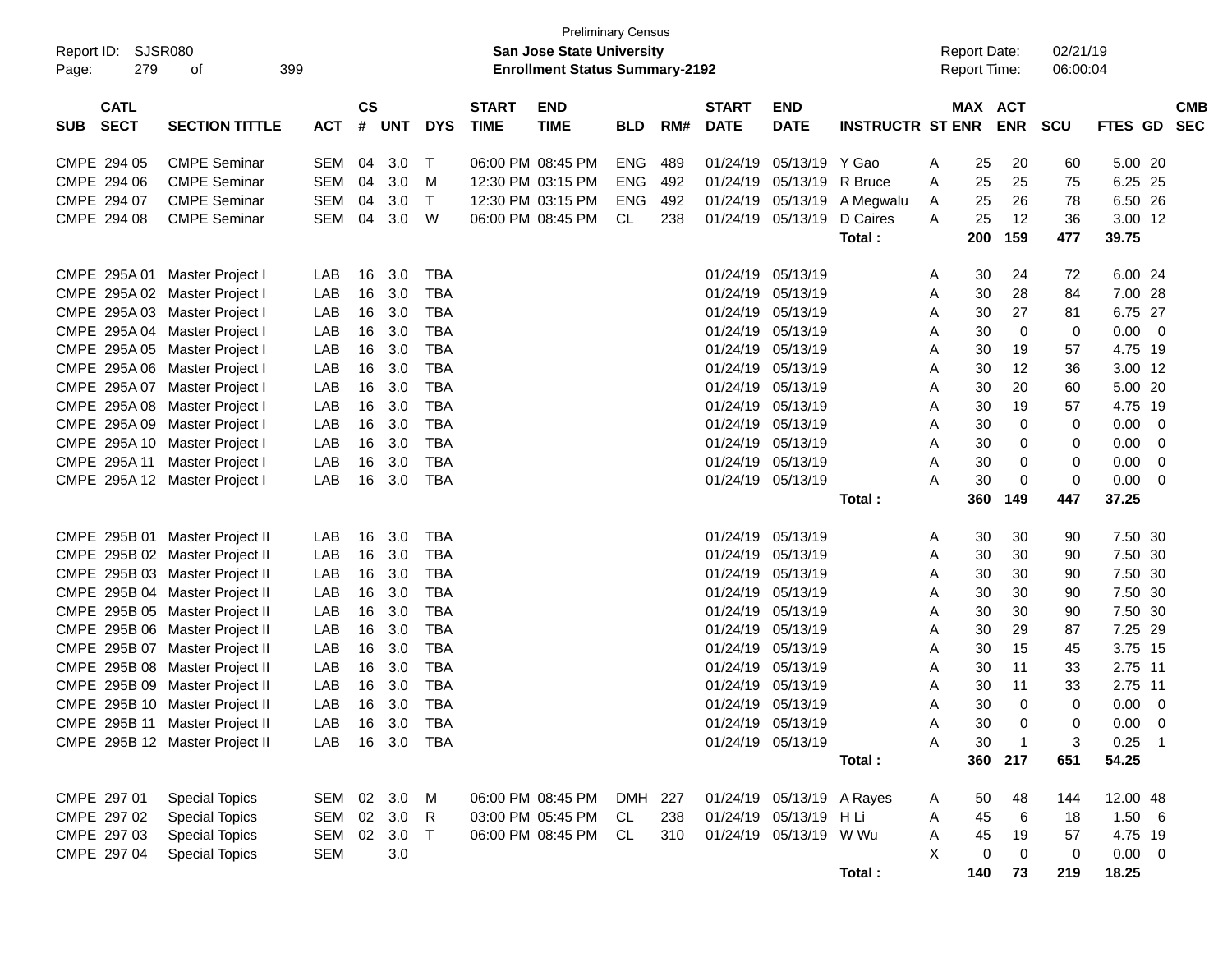| Report ID:<br>Page: | <b>SJSR080</b><br>280      | 399                           |            |                    |            |            | <b>San Jose State University</b><br><b>Enrollment Status Summary-2192</b> | <b>Preliminary Census</b> |            |     |                             |                                                  |                                                | <b>Report Date:</b><br><b>Report Time:</b> |                             | 02/21/19<br>06:00:04 |                                   |                                      |                         |                          |
|---------------------|----------------------------|-------------------------------|------------|--------------------|------------|------------|---------------------------------------------------------------------------|---------------------------|------------|-----|-----------------------------|--------------------------------------------------|------------------------------------------------|--------------------------------------------|-----------------------------|----------------------|-----------------------------------|--------------------------------------|-------------------------|--------------------------|
| <b>SUB</b>          | <b>CATL</b><br><b>SECT</b> | <b>SECTION TITTLE</b>         | <b>ACT</b> | $\mathsf{cs}$<br># | <b>UNT</b> | <b>DYS</b> | <b>START</b><br><b>TIME</b>                                               | <b>END</b><br><b>TIME</b> | <b>BLD</b> | RM# | <b>START</b><br><b>DATE</b> | <b>END</b><br><b>DATE</b>                        | <b>INSTRUCTR ST ENR</b>                        |                                            | <b>MAX ACT</b>              | <b>ENR</b>           | <b>SCU</b>                        | FTES GD                              |                         | <b>CMB</b><br><b>SEC</b> |
|                     | CMPE 298 01                | <b>Special Problems</b>       | <b>SUP</b> | 25                 | 1.0        | <b>TBA</b> |                                                                           |                           |            |     |                             | 01/24/19 05/13/19                                | D Harkey<br>Total:                             | A                                          | 20<br>20                    | 6<br>6               | 6<br>6                            | 0.50 6<br>0.50                       |                         |                          |
|                     | CMPE 298131                | <b>CMPE/SE Internship</b>     | <b>SUP</b> | 48                 | 3.0        | <b>TBA</b> |                                                                           |                           |            |     | 01/24/19                    | 05/13/19 B Eswar                                 |                                                | A                                          | 25                          | 23                   | 69                                | 5.75 23                              |                         |                          |
|                     | CMPE 298132                | <b>CMPE/SE Internship</b>     | <b>SUP</b> | 48                 | 3.0        | <b>TBA</b> |                                                                           |                           |            |     | 01/24/19                    | 05/13/19 B Eswar                                 |                                                | Α                                          | 25                          | 24                   | 72                                | 6.00 24                              |                         |                          |
|                     | CMPE 2981 33               | <b>CMPE/SE Internship</b>     | <b>SUP</b> | 48                 | 3.0        | <b>TBA</b> |                                                                           |                           |            |     | 01/24/19                    | 05/13/19 B Eswar                                 |                                                | A                                          | 25                          | 23                   | 69                                | 5.75 23                              |                         |                          |
|                     | CMPE 298134                | <b>CMPE/SE Internship</b>     | <b>SUP</b> | 48                 | 3.0        | <b>TBA</b> |                                                                           |                           |            |     | 01/24/19                    | 05/13/19 B Eswar                                 |                                                | Α                                          | 25                          | 24                   | 72                                | 6.00 24                              |                         |                          |
|                     | CMPE 2981 35               | <b>CMPE/SE Internship</b>     | <b>SUP</b> | 48                 | 3.0        | <b>TBA</b> |                                                                           |                           |            |     | 01/24/19                    | 05/13/19 B Eswar                                 |                                                | A                                          | 25                          | 23                   | 69                                | 5.75 23                              |                         |                          |
|                     | CMPE 298136                | CMPE/SE Internship            | <b>SUP</b> | 48                 | 3.0        | <b>TBA</b> |                                                                           |                           |            |     | 01/24/19                    | 05/13/19 B Eswar                                 |                                                | A                                          | 25                          | 8                    | 24                                | 2.00                                 | - 8                     |                          |
|                     | CMPE 298137                | CMPE/SE Internship            | <b>SUP</b> | 48                 | 3.0        | <b>TBA</b> |                                                                           |                           |            |     | 01/24/19                    | 05/13/19 B Eswar                                 |                                                | A                                          | 25                          | 0                    | $\mathbf 0$                       | 0.00                                 | $\overline{0}$          |                          |
|                     | CMPE 298138                | CMPE/SE Internship            | <b>SUP</b> | 48                 | 3.0        | <b>TBA</b> |                                                                           |                           |            |     | 01/24/19                    | 05/13/19 B Eswar                                 |                                                | A                                          | 25                          | 0                    | 0                                 | 0.00                                 | 0                       |                          |
|                     | CMPE 298I 39               | <b>CMPE/SE Internship</b>     | <b>SUP</b> | 48                 | 3.0        | <b>TBA</b> |                                                                           |                           |            |     | 01/24/19                    | 05/13/19 B Eswar                                 |                                                | A                                          | 25                          | 0                    | 0                                 | 0.00                                 | - 0                     |                          |
|                     | CMPE 298140                | <b>CMPE/SE Internship</b>     | <b>SUP</b> | 48                 | 3.0        | <b>TBA</b> |                                                                           |                           |            |     | 01/24/19                    | 05/13/19 B Eswar                                 |                                                | A                                          | 25                          | 0                    | 0                                 | 0.00                                 | 0                       |                          |
|                     | CMPE 298I 41               | <b>CMPE/SE Internship</b>     | <b>SUP</b> | 48                 | 3.0        | <b>TBA</b> |                                                                           |                           |            |     | 01/24/19                    | 05/13/19 B Eswar                                 |                                                | A                                          | 25                          | 0                    | $\mathbf 0$                       | 0.00                                 | $\overline{0}$          |                          |
|                     | CMPE 2981 42               | <b>CMPE/SE Internship</b>     | <b>SUP</b> | 48                 | 3.0        | <b>TBA</b> |                                                                           |                           |            |     |                             | 01/24/19 05/13/19 B Eswar                        | Total:                                         | A                                          | 25<br>300                   | $\mathbf 0$<br>125   | $\mathbf 0$<br>375                | 0.00<br>31.25                        | $\overline{\mathbf{0}}$ |                          |
|                     | CMPE 299A 01               | Master Thesis I               | <b>SUP</b> | 25                 | 3.0        | <b>TBA</b> |                                                                           |                           |            |     |                             | 01/24/19 05/13/19                                | D Harkey<br>Total:                             | Α                                          | 15<br>15                    | 5<br>5               | 15<br>15                          | 1.25<br>1.25                         | 5                       |                          |
|                     |                            | CMPE 299B 01 Master Thesis II | <b>SUP</b> | 25                 | 3.0        | TBA        |                                                                           |                           |            |     |                             | 01/24/19 05/13/19                                | D Harkey<br>Total:                             | A                                          | 10<br>10                    | 3<br>3               | 9<br>9                            | $0.75$ 3<br>0.75                     |                         |                          |
|                     | Department :               | <b>Computer Engineering</b>   |            |                    |            |            |                                                                           |                           |            |     |                             | <b>Lower Division:</b><br><b>Upper Division:</b> | Department Total:<br><b>Graduate Division:</b> |                                            | 7530<br>370<br>3357<br>3803 | 228<br>2964<br>2625  | 5817 14978<br>342<br>6773<br>7863 | 1151.60<br>22.80<br>473.60<br>655.20 |                         |                          |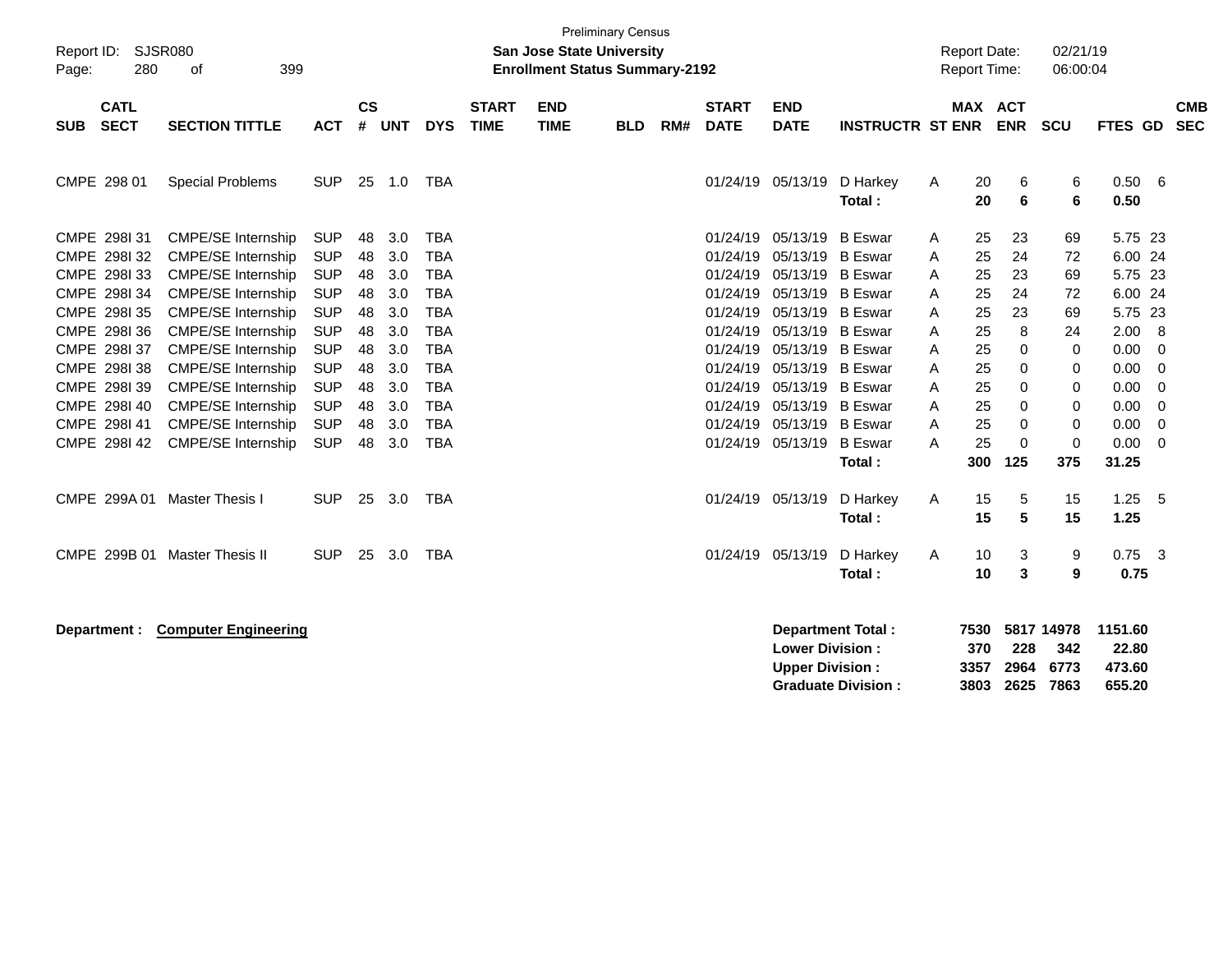| Report ID:<br>Page: | 281                        | <b>SJSR080</b><br>399<br>οf   |                |               |        |            |                             | <b>Preliminary Census</b><br><b>San Jose State University</b><br><b>Enrollment Status Summary-2192</b> |            |     |                             |                           |                                                           |   | <b>Report Date:</b><br><b>Report Time:</b> |            | 02/21/19<br>06:00:04 |                 |                |                          |
|---------------------|----------------------------|-------------------------------|----------------|---------------|--------|------------|-----------------------------|--------------------------------------------------------------------------------------------------------|------------|-----|-----------------------------|---------------------------|-----------------------------------------------------------|---|--------------------------------------------|------------|----------------------|-----------------|----------------|--------------------------|
| <b>SUB</b>          | <b>CATL</b><br><b>SECT</b> | <b>SECTION TITTLE</b>         | <b>ACT</b>     | $\mathsf{cs}$ | # UNT  | <b>DYS</b> | <b>START</b><br><b>TIME</b> | <b>END</b><br><b>TIME</b>                                                                              | <b>BLD</b> | RM# | <b>START</b><br><b>DATE</b> | <b>END</b><br><b>DATE</b> | <b>INSTRUCTR ST ENR</b>                                   |   | MAX ACT                                    | <b>ENR</b> | <b>SCU</b>           | FTES GD         |                | <b>CMB</b><br><b>SEC</b> |
| <b>College</b>      |                            | <b>Engineering</b>            |                |               |        |            |                             |                                                                                                        |            |     |                             |                           |                                                           |   |                                            |            |                      |                 |                |                          |
|                     | Department :               | <b>Biomedical Engineering</b> |                |               |        |            |                             |                                                                                                        |            |     |                             |                           |                                                           |   |                                            |            |                      |                 |                |                          |
| <b>BME</b>          | 115 01                     | Fndtns Biomed Engr            | LEC            | 04            | 4.0    | TR         |                             | 03:00 PM 04:15 PM                                                                                      | CL.        | 222 | 01/24/19                    | 05/13/19                  | F Erogbogbo A                                             |   | 45                                         | 21         | 63                   | 6.20            | - 9            |                          |
| <b>BME</b>          | 115 02                     | Fndtns Biomed Engr            | LAB            | 16            | 0.0    | F          |                             | 01:30 PM 04:30 PM                                                                                      | <b>ENG</b> |     | 233C 01/24/19               | 05/13/19                  |                                                           | A | 16                                         | 0          | 0                    | 0.00            | 0              |                          |
| <b>BME</b>          | 115 03                     | Fndtns Biomed Engr            | LAB            | 16            | 0.0    | W          |                             | 06:00 PM 08:45 PM                                                                                      | <b>ENG</b> |     | 233C 01/24/19               | 05/13/19                  | D Serna                                                   | A | 15                                         | 14         | 14                   | 0.00            | $\overline{7}$ |                          |
| <b>BME</b>          | 115 04                     | <b>Fndtns Biomed Engr</b>     | LAB            |               | 0.0    |            |                             |                                                                                                        |            |     |                             |                           |                                                           | х | 0                                          | $\Omega$   | 0                    | 0.00            | 0              |                          |
| <b>BME</b>          | 115 05                     | Fndtns Biomed Engr            | LAB            | 16            | 0.0    | $\top$     | 09:00 AM 11:45 AM           |                                                                                                        | <b>ENG</b> |     | 233C 01/24/19               | 05/13/19                  | P Chhibber                                                | A | 15                                         | 7          | $\overline{7}$       | 0.00            | 2              |                          |
|                     |                            |                               |                |               |        |            |                             |                                                                                                        |            |     |                             |                           | Total:                                                    |   | 91                                         | 42         | 84                   | 6.20            |                |                          |
| <b>BME</b>          | 117 01                     | <b>Biotransport Phen</b>      | <b>LEC</b>     | 02            | 3.0    | TR         |                             | 01:30 PM 02:45 PM                                                                                      | CL         | 222 | 01/24/19                    | 05/13/19                  | M Simon                                                   | Α | 80                                         | 63         | 189                  | 12.90           | - 6            |                          |
|                     |                            |                               |                |               |        |            |                             |                                                                                                        |            |     |                             |                           | Total:                                                    |   | 80                                         | 63         | 189                  | 12.90           |                |                          |
| <b>BME</b>          | 174 01                     | <b>Biomed Regs</b>            | <b>LEC</b>     | 02            | 3.0    | MW         |                             | 04:30 PM 05:45 PM                                                                                      | CL         | 226 | 01/24/19                    | 05/13/19                  | P Coronado                                                | A | 80                                         | 73         | 219                  | 14.60 0         |                |                          |
|                     |                            |                               |                |               |        |            |                             |                                                                                                        |            |     |                             |                           | Total:                                                    |   | 80                                         | 73         | 219                  | 14.60           |                |                          |
| <b>BME</b>          | 17701                      | Physiol for Engr              | LEC            | 01            | 3.0    | MW         |                             | 03:00 PM 03:50 PM                                                                                      | <b>ENG</b> | 329 | 01/24/19                    | 05/13/19                  | S Salehizade A                                            |   | 60                                         | 49         | 98                   | 10.35 11 C      |                |                          |
| <b>BIOL</b>         | 17701                      | Physiol for Engr              | <b>LEC</b>     | 01            | 3.0    | MW         |                             | 03:00 PM 03:50 PM                                                                                      | <b>ENG</b> | 329 | 01/24/19                    | 05/13/19                  | S Salehizade A                                            |   | 0                                          | 0          | 0                    | 0.00            |                | $0\,C$                   |
| <b>BME</b>          | 17702                      | Physiol for Engr              | LAB            | 16            | 0.0    | T          |                             | 06:00 PM 08:45 PM                                                                                      | <b>ENG</b> | 221 | 01/24/19                    | 05/13/19                  | N Lapnet                                                  | A | 20                                         | 20         | 20                   | 0.00            |                | 1 C                      |
| <b>BIOL</b>         | 17702                      | Physiol for Engr              | LAB            | 16            | 0.0    | T          |                             | 06:00 PM 08:45 PM                                                                                      | <b>ENG</b> | 221 | 01/24/19                    |                           | 05/13/19 N Lapnet                                         | A | 0                                          | 0          | 0                    | 0.00            |                | $0\,C$                   |
| <b>BME</b>          | 177 03                     | Physiol for Engr              | LAB            | 16            | 0.0    | R          |                             | 01:30 PM 04:15 PM                                                                                      | <b>ENG</b> | 221 | 01/24/19                    | 05/13/19                  | C Dodati                                                  | A | 20                                         | 15         | 15                   | 0.00            |                | 6 C                      |
| <b>BIOL</b>         | 177 03                     | Physiol for Engr              | LAB            | 16            | 0.0    | R          | 01:30 PM 04:15 PM           |                                                                                                        | <b>ENG</b> | 221 | 01/24/19                    | 05/13/19                  | C Dodati                                                  | A | 0                                          | 0          | 0                    | 0.00            |                | $0\,C$                   |
| <b>BME</b>          | 177 04                     | Physiol for Engr              | LAB            | 16            | 0.0    | R          |                             | 04:30 PM 07:15 PM                                                                                      | <b>ENG</b> | 221 | 01/24/19                    | 05/13/19                  | M Meshach PoA                                             |   | 20                                         | 14         | 14                   | 0.00            |                | 4 C                      |
| <b>BIOL</b>         | 177 04                     | Physiol for Engr              | LAB            | 16            | 0.0    | R          |                             | 04:30 PM 07:15 PM                                                                                      | <b>ENG</b> | 221 | 01/24/19                    | 05/13/19                  | M Meshach PoA                                             |   | 0                                          | 0          | 0                    | 0.00            |                | $0\,C$                   |
| <b>BME</b>          | 177 05                     | Physiol for Engr              | LAB            | 16            | 0.0    | $\top$     |                             | 03:00 PM 06:00 PM                                                                                      |            |     | 01/24/19                    | 05/13/19                  |                                                           | Α | 20                                         | 0          | 0                    | 0.00            |                | $0\,C$                   |
| <b>BIOL</b>         | 17705                      | Physiol for Engr              | LAB            | 16            | 0.0    | $\top$     | 03:00 PM 06:00 PM           |                                                                                                        |            |     | 01/24/19                    | 05/13/19                  |                                                           | A | 0                                          | 0          | 0                    | 0.00            |                | $0\,C$                   |
|                     |                            |                               |                |               |        |            |                             |                                                                                                        |            |     |                             |                           | Total:                                                    |   | 140                                        | 98         | 147                  | 10.35           |                |                          |
| <b>BME</b>          | 178 01                     | Biomedical Product R LEC      |                |               | 02 3.0 | MW         |                             | 01:30 PM 02:45 PM                                                                                      | CL.        | 222 |                             | 01/24/19 05/13/19         | F Erogbogbo A                                             |   | 75                                         | 64         | 192                  | 12.85           | - 1            |                          |
|                     |                            |                               |                |               |        |            |                             |                                                                                                        |            |     |                             |                           | Total:                                                    |   | 75                                         | 64         | 192                  | 12.85           |                |                          |
| <b>BME</b>          | 180 01                     | <b>Individual Studies</b>     | <b>SUP</b>     |               | 36 1.0 | <b>TBA</b> |                             |                                                                                                        |            |     |                             |                           | 01/24/19 05/13/19 G Selvaduray A                          |   | 30                                         | 6          | 6                    | 0.45            | 3              |                          |
|                     | BME 180 02                 | <b>Individual Studies</b>     | SUP 36 2.0 TBA |               |        |            |                             |                                                                                                        |            |     |                             |                           | 01/24/19 05/13/19 G Selvaduray A                          |   | 30                                         | 0          | 0                    | $0.00 \quad 0$  |                |                          |
|                     |                            |                               |                |               |        |            |                             |                                                                                                        |            |     |                             |                           | Total:                                                    |   | 60                                         | 6          | 6                    | 0.45            |                |                          |
|                     | BME 18201                  | Prosthetics                   | SEM 05 3.0 R   |               |        |            |                             |                                                                                                        |            |     |                             |                           | 06:00 PM 08:45 PM DMH 227 01/24/19 05/13/19 H Rodriguez A |   | 80                                         | 76         | 228                  | 15.75 11        |                |                          |
|                     |                            |                               |                |               |        |            |                             |                                                                                                        |            |     |                             |                           | Total:                                                    |   | 80                                         | 76         | 228                  | 15.75           |                |                          |
| BME                 |                            | 198B 01 Senior Project II     | LEC 02 2.0 F   |               |        |            |                             | 09:30 AM 10:20 AM                                                                                      | ENG 339    |     |                             |                           | 01/24/19 05/13/19 F Erogbogbo A                           |   | 60                                         | 57         | 57                   | 7.60 0          |                |                          |
|                     |                            | BME 198B 02 Senior Project II | LAB 16 0.0 F   |               |        |            |                             | 10:30 AM 01:15 PM                                                                                      | ENG 339    |     |                             |                           | 01/24/19 05/13/19 F Erogbogbo A                           |   | 60                                         | 57         | 57                   | $0.00\quad$ $0$ |                |                          |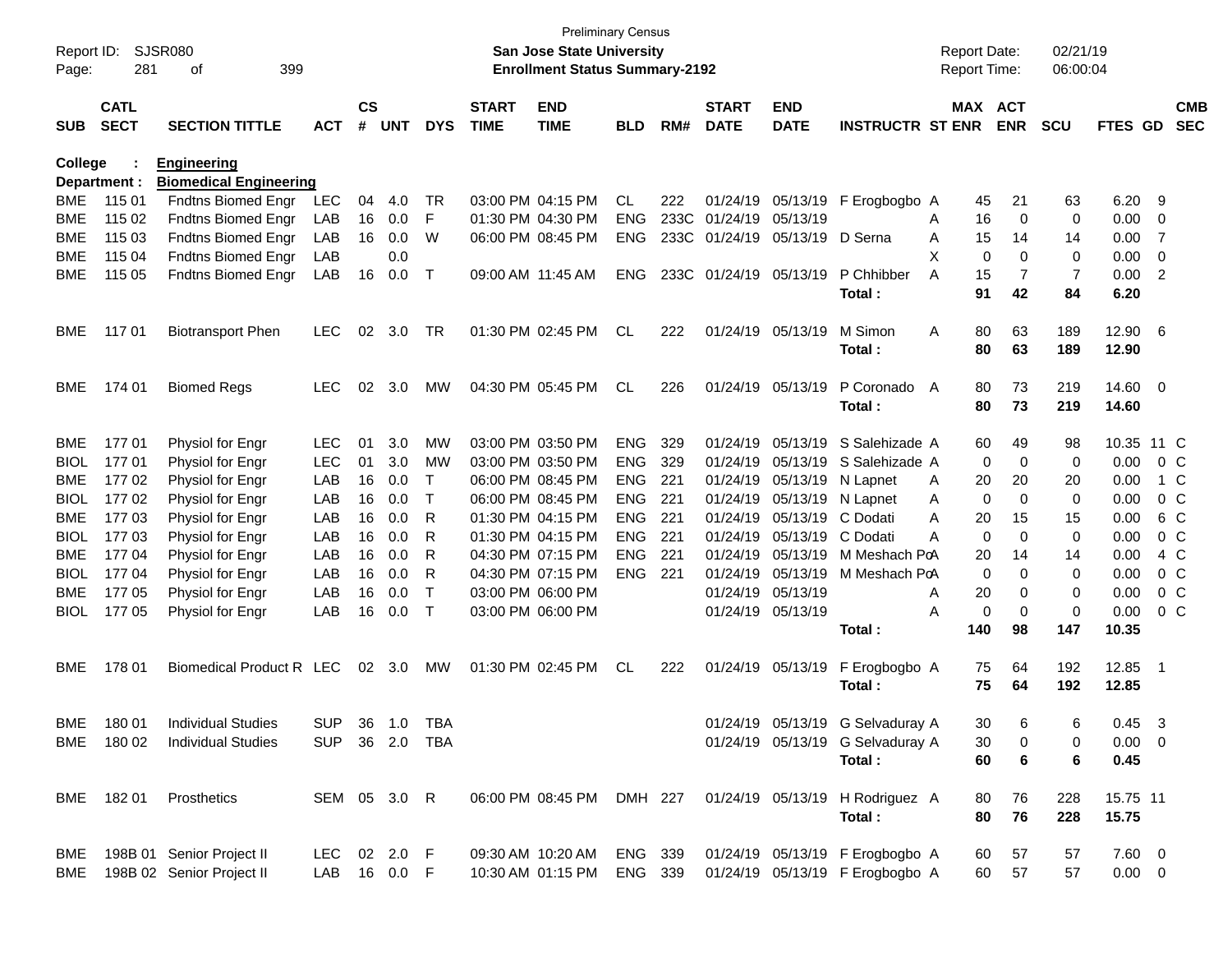| Page:      | Report ID: SJSR080<br>282<br>399<br>οf<br><b>CATL</b> |                          |            |                |            |             |                             | <b>Preliminary Census</b><br><b>San Jose State University</b><br><b>Enrollment Status Summary-2192</b> |            |       |                             |                           |                         | <b>Report Date:</b><br>Report Time: |                | 02/21/19<br>06:00:04 |                |                          |
|------------|-------------------------------------------------------|--------------------------|------------|----------------|------------|-------------|-----------------------------|--------------------------------------------------------------------------------------------------------|------------|-------|-----------------------------|---------------------------|-------------------------|-------------------------------------|----------------|----------------------|----------------|--------------------------|
| <b>SUB</b> | <b>SECT</b>                                           | <b>SECTION TITTLE</b>    | <b>ACT</b> | <b>CS</b><br># | <b>UNT</b> | <b>DYS</b>  | <b>START</b><br><b>TIME</b> | <b>END</b><br><b>TIME</b>                                                                              | <b>BLD</b> | RM#   | <b>START</b><br><b>DATE</b> | <b>END</b><br><b>DATE</b> | <b>INSTRUCTR ST ENR</b> | MAX ACT                             | <b>ENR</b>     | <b>SCU</b>           | FTES GD        | <b>CMB</b><br><b>SEC</b> |
|            |                                                       |                          |            |                |            |             |                             |                                                                                                        |            |       |                             |                           | Total:                  | 120                                 | 114            | 114                  | 7.60           |                          |
| <b>BME</b> | 207 01                                                | <b>Exper Methods BME</b> | <b>LEC</b> | 02             | 3.0        |             |                             |                                                                                                        |            |       |                             | 01/24/19 05/13/19         |                         | X<br>0                              | $\Omega$       | 0                    | $0.00 \quad 0$ |                          |
| <b>BME</b> | 207 02                                                | <b>Exper Methods BME</b> | LAB        |                | 0.0        |             |                             |                                                                                                        |            |       |                             |                           |                         | X<br>0                              | $\mathbf 0$    | 0                    | 0.00           | $\overline{\mathbf{0}}$  |
| <b>BME</b> | 207 03                                                | Exper Methods BME        | LAB        |                | 0.0        |             |                             |                                                                                                        |            |       |                             |                           |                         | X<br>$\Omega$                       | $\Omega$       | 0                    | 0.00           | $\overline{\mathbf{0}}$  |
| <b>BME</b> | 207 04                                                | <b>Exper Methods BME</b> | <b>LEC</b> | 02             | 3.0        | M           |                             | 04:30 PM 06:20 PM                                                                                      | WSQ 109    |       |                             | 01/24/19 05/13/19         | G Selvaduray A          | 70                                  | 35             | 70                   | 8.35 27        |                          |
| <b>BME</b> | 207 05                                                | Exper Methods BME        | <b>LAB</b> | 16             | 0.0        | M           |                             | 06:30 PM 09:20 PM                                                                                      | <b>ENG</b> | 221   |                             | 01/24/19 05/13/19         | J Tam                   | 35<br>Α                             | 28             | 28                   | 0.0021         |                          |
| <b>BME</b> | 207 06                                                | <b>Exper Methods BME</b> | LAB        |                | 0.0        |             |                             |                                                                                                        |            |       |                             |                           |                         | X<br>$\Omega$                       | $\Omega$       | $\mathbf 0$          | 0.00           | $\overline{\mathbf{0}}$  |
| BME        | 207 07                                                | Exper Methods BME        | LAB        | 16             | 0.0        | S           |                             | 12:00 PM 02:50 PM                                                                                      | ENG.       | 221   |                             | 01/24/19 05/13/19         | D Lopez                 | A<br>20                             | $\overline{7}$ | $\overline{7}$       | 0.00           | - 6                      |
|            |                                                       |                          |            |                |            |             |                             |                                                                                                        |            |       |                             |                           | Total:                  | 125                                 | 70             | 105                  | 8.35           |                          |
| <b>BME</b> | 210 01                                                | Mathematics in BME       | <b>LEC</b> | 02             | 3.0        |             |                             |                                                                                                        |            |       |                             | 01/24/19 05/13/19         |                         | X<br>$\mathbf 0$                    | $\Omega$       | 0                    | 0.00           | $\overline{\mathbf{0}}$  |
| <b>BME</b> | 210 02                                                | Mathematics in BME       | <b>LEC</b> | 02             | 3.0        | W           |                             | 06:00 PM 08:45 PM                                                                                      | DMH 227    |       |                             | 01/24/19 05/13/19         | M Leineweber A          | 70                                  | 35             | 105                  | 8.65 33        |                          |
|            |                                                       |                          |            |                |            |             |                             |                                                                                                        |            |       |                             |                           | Total:                  | 70                                  | 35             | 105                  | 8.65           |                          |
| <b>BME</b> | 254 01                                                | <b>BME Microsystems</b>  | LEC        |                | 3.0        |             |                             |                                                                                                        |            |       |                             |                           |                         | х<br>0                              | 0              | $\pmb{0}$            | 0.00           | $\overline{\phantom{0}}$ |
| <b>BME</b> | 254 02                                                | <b>BME Microsystems</b>  | <b>LEC</b> | 02             | 3.0        | $\top$      |                             | 06:00 PM 08:45 PM                                                                                      | ENG.       | 333   |                             | 01/24/19 05/13/19         | M Simon                 | A<br>50                             | 39             | 117                  | 9.55 35        |                          |
|            |                                                       |                          |            |                |            |             |                             |                                                                                                        |            |       |                             |                           | Total:                  | 50                                  | 39             | 117                  | 9.55           |                          |
| <b>BME</b> | 258 01                                                | Medical Imaging          | <b>LEC</b> | 02             | 3.0        | R           |                             | 06:00 PM 07:50 PM                                                                                      | <b>DMH</b> | - 162 |                             | 01/24/19 05/13/19         | S Salehizade A          | 30                                  | 19             | 38                   | 4.75 19        |                          |
| <b>BME</b> | 258 02                                                | Medical Imaging          | LAB        | 16             | 0.0        | $\mathbb S$ |                             | 09:00 AM 11:45 AM                                                                                      | <b>ENG</b> | 333   |                             | 01/24/19 05/13/19         | S Salehizade A          | 30                                  | 19             | 19                   | $0.00$ 19      |                          |
| BME        | 258 03                                                | Medical Imaging          | LAB        | 16             | 0.0        | <b>TBA</b>  |                             |                                                                                                        |            |       |                             | 01/24/19 05/13/19         |                         | 30<br>A                             | $\mathbf 0$    | $\mathbf 0$          | $0.00 \t 0$    |                          |
|            |                                                       |                          |            |                |            |             |                             |                                                                                                        |            |       |                             |                           | Total:                  | 90                                  | 38             | 57                   | 4.75           |                          |
| BME        | 291 01                                                | Thesis Proj Prep         | LAB        | 16             | 1.0        | F           |                             | 03:00 PM 05:45 PM                                                                                      | <b>ENG</b> | 339   |                             | 01/24/19 05/13/19         | C Rappleye A            | 30                                  | 13             | 13                   | 1.08 13        |                          |
|            |                                                       |                          |            |                |            |             |                             |                                                                                                        |            |       |                             |                           | Total:                  | 30                                  | 13             | 13                   | 1.08           |                          |
| <b>BME</b> | 298 01                                                | <b>MS Project</b>        | LEC        | 02             | 2.0        | <b>TBA</b>  |                             |                                                                                                        |            |       |                             | 01/24/19 05/13/19         | G Selvaduray A          | 20                                  | 1              | $\overline{c}$       | $0.17 \quad 1$ |                          |
| <b>BME</b> | 298 02                                                | <b>MS Project</b>        | LEC        |                | 2.0        |             |                             |                                                                                                        |            |       |                             |                           |                         | $\mathbf 0$<br>X                    | $\mathbf 0$    | $\mathbf 0$          | 0.00           | $\overline{\phantom{0}}$ |
| <b>BME</b> | 298 03                                                | <b>MS Project</b>        | LEC        | 02             | 2.0        | F           |                             | 06:00 PM 07:30 PM                                                                                      | <b>ENG</b> | 340   |                             | 01/24/19 05/13/19         | G Selvaduray A          | 40                                  | 20             | 40                   | 3.33 20        |                          |
|            |                                                       |                          |            |                |            |             |                             |                                                                                                        |            |       |                             |                           | Total:                  | 60                                  | 21             | 42                   | 3.50           |                          |
| <b>BME</b> | 299 01                                                | <b>MS Thesis</b>         | LEC        | 02             | 3.0        | <b>TBA</b>  |                             |                                                                                                        |            |       |                             | 01/24/19 05/13/19         | G Selvaduray A          | 20                                  | $\Omega$       | 0                    | 0.00           | $\overline{\mathbf{0}}$  |
| <b>BME</b> | 299 02                                                | <b>MS Thesis</b>         | LEC        | 02             | 3.0        | <b>TBA</b>  |                             |                                                                                                        |            |       |                             | 01/24/19 05/13/19         | G Selvaduray A          | 20                                  | 0              | 0                    | 0.00           | $\overline{0}$           |
| <b>BME</b> | 299 03                                                | <b>MS Thesis</b>         | LEC        | 02             | 3.0        | F           |                             | 06:00 PM 07:30 PM                                                                                      | ENG.       | -340  |                             | 01/24/19 05/13/19         | G Selvaduray A          | 20                                  | 1              | 3                    | 0.25           | $\overline{1}$           |
|            |                                                       |                          |            |                |            |             |                             |                                                                                                        |            |       |                             |                           | <b>Total</b> :          | 60                                  | 1              | 3                    | 0.25           |                          |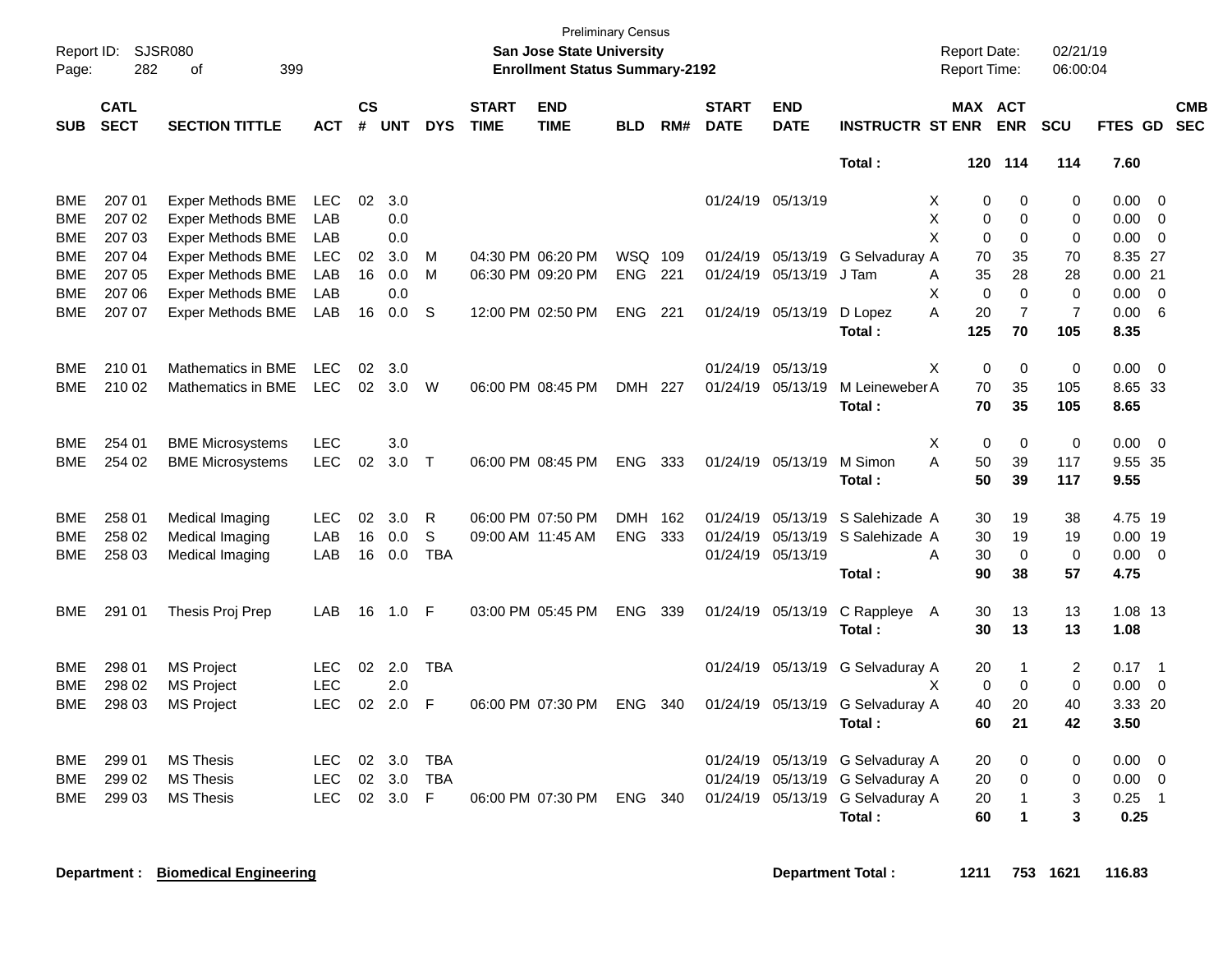| Report ID:<br>Page: | 283                        | SJSR080<br>399<br>of  |            |                |            |                             | <b>San Jose State University</b><br><b>Enrollment Status Summary-2192</b> | <b>Preliminary Census</b> |     |                             |                                                  |                           | Report Date:<br><b>Report Time:</b> |                          | 02/21/19<br>06:00:04    |                        |            |
|---------------------|----------------------------|-----------------------|------------|----------------|------------|-----------------------------|---------------------------------------------------------------------------|---------------------------|-----|-----------------------------|--------------------------------------------------|---------------------------|-------------------------------------|--------------------------|-------------------------|------------------------|------------|
| <b>SUB</b>          | <b>CATL</b><br><b>SECT</b> | <b>SECTION TITTLE</b> | <b>ACT</b> | CS<br>UNT<br># | <b>DYS</b> | <b>START</b><br><b>TIME</b> | <b>END</b><br><b>TIME</b>                                                 | <b>BLD</b>                | RM# | <b>START</b><br><b>DATE</b> | <b>END</b><br><b>DATE</b>                        | <b>INSTRUCTR ST ENR</b>   | <b>MAX</b>                          | <b>ACT</b><br><b>ENR</b> | <b>SCU</b>              | FTES GD SEC            | <b>CMB</b> |
|                     |                            |                       |            |                |            |                             |                                                                           |                           |     |                             | <b>Lower Division:</b><br><b>Upper Division:</b> | <b>Graduate Division:</b> | 0<br>726<br>485                     | 0<br>536<br>217          | $\bf{0}$<br>1179<br>442 | 0.00<br>80.70<br>36.13 |            |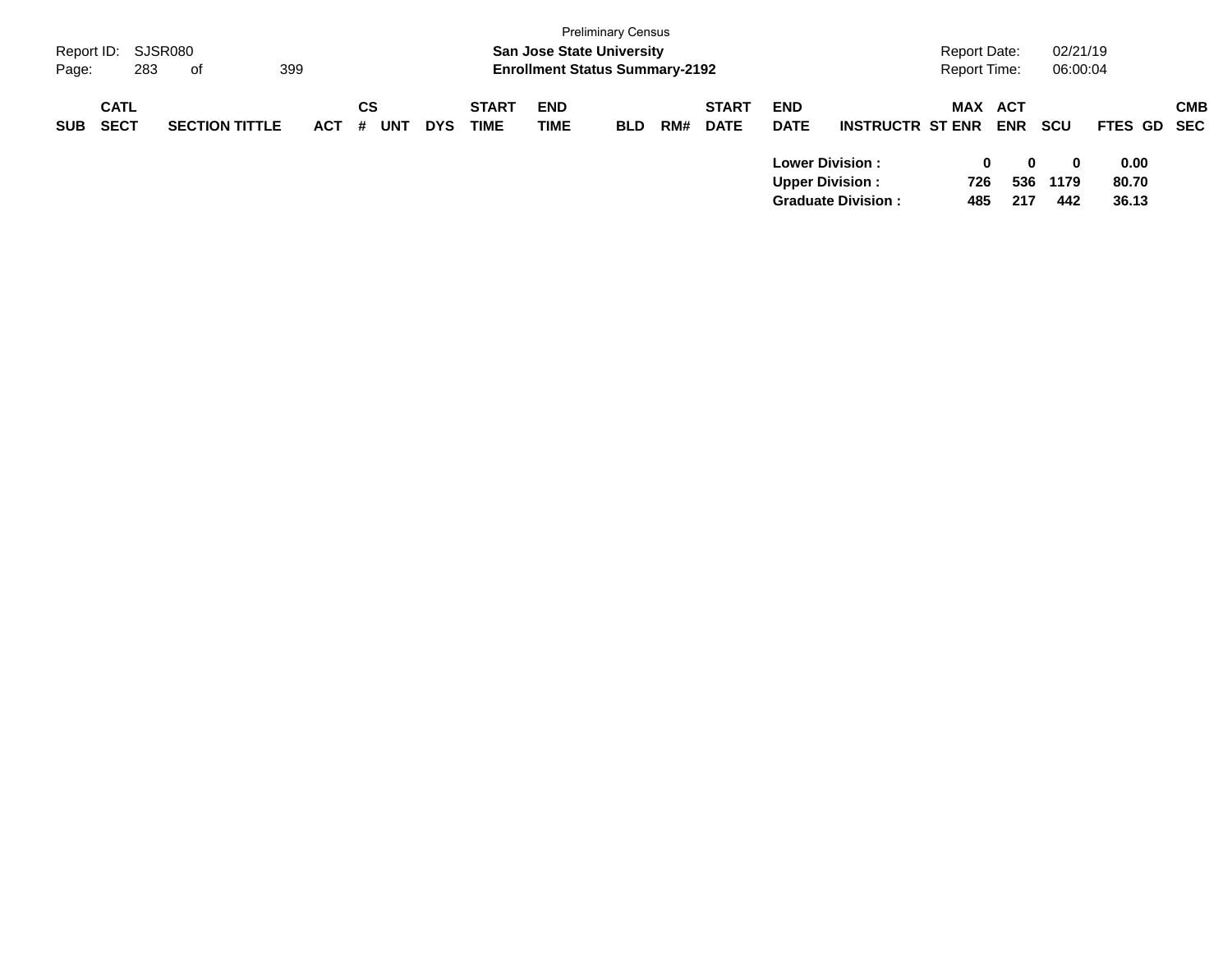| Report ID:     |                            | SJSR080                                             |               |                    |            |              |                             | <b>Preliminary Census</b><br><b>San Jose State University</b> |                |     |                             |                            |                              |   | <b>Report Date:</b> |            | 02/21/19   |             |                          |                          |
|----------------|----------------------------|-----------------------------------------------------|---------------|--------------------|------------|--------------|-----------------------------|---------------------------------------------------------------|----------------|-----|-----------------------------|----------------------------|------------------------------|---|---------------------|------------|------------|-------------|--------------------------|--------------------------|
| Page:          | 284                        | 399<br>οf                                           |               |                    |            |              |                             | <b>Enrollment Status Summary-2192</b>                         |                |     |                             |                            |                              |   | <b>Report Time:</b> |            | 06:00:04   |             |                          |                          |
| <b>SUB</b>     | <b>CATL</b><br><b>SECT</b> | <b>SECTION TITTLE</b>                               | <b>ACT</b>    | $\mathsf{cs}$<br># | <b>UNT</b> | <b>DYS</b>   | <b>START</b><br><b>TIME</b> | <b>END</b><br><b>TIME</b>                                     | <b>BLD</b>     | RM# | <b>START</b><br><b>DATE</b> | <b>END</b><br><b>DATE</b>  | <b>INSTRUCTR ST ENR</b>      |   | MAX ACT             | <b>ENR</b> | <b>SCU</b> | FTES GD     |                          | <b>CMB</b><br><b>SEC</b> |
| <b>College</b> | Department :               | <b>Engineering</b><br><b>Electrical Engineering</b> |               |                    |            |              |                             |                                                               |                |     |                             |                            |                              |   |                     |            |            |             |                          |                          |
| EE             | 30 01                      | Intr PRGM MC EE                                     | <b>LEC</b>    | 01                 | 3.0        | <b>TR</b>    |                             | 12:00 PM 12:50 PM                                             | <b>ENG</b>     | 345 | 01/24/19                    | 05/13/19                   | <b>B</b> Harsh               | A | 40                  | 24         | 48         | 4.80        | $\overline{\phantom{0}}$ |                          |
| EE             | 30 02                      | Intr PRGM MC EE                                     | LAB           | 16                 | 0.0        | $\mathsf{T}$ |                             | 06:00 PM 08:45 PM                                             | <b>ENG</b>     | 307 | 01/24/19                    | 05/13/19                   | <b>B</b> Harsh               | Α | 40                  | 24         | 24         | 0.00        | $\overline{\mathbf{0}}$  |                          |
|                |                            |                                                     |               |                    |            |              |                             |                                                               |                |     |                             |                            | Total:                       |   | 80                  | 48         | 72         | 4.80        |                          |                          |
| EE             | 97 01                      | Intro EE Lab                                        | LAB           | 17                 | 1.0        | $\top$       |                             | 09:00 AM 11:45 AM                                             | <b>ENG</b>     | 249 | 01/24/19                    | 05/13/19                   | K Ghadiri                    | A | 20                  | 19         | 19         | 1.27        | $\overline{\mathbf{0}}$  |                          |
| EE             | 97 02                      | Intro EE Lab                                        | LAB           | 17                 | 1.0        | R            | 09:00 AM 11:45 AM           |                                                               | <b>ENG</b>     | 249 | 01/24/19                    | 05/13/19                   | K Ghadiri                    | A | 20                  | 17         | 17         | 1.13        | 0                        |                          |
| EE             | 97 03                      | Intro EE Lab                                        | LAB           | 17                 | 1.0        | T            |                             | 01:30 PM 04:15 PM                                             | <b>ENG</b>     | 249 | 01/24/19                    | 05/13/19                   | K Ghadiri                    | A | 20                  | 20         | 20         | 1.33        | 0                        |                          |
| EE             | 97 04                      | Intro EE Lab                                        | LAB           | 17                 | 1.0        | R            |                             | 01:30 PM 04:15 PM                                             | <b>ENG</b>     | 249 | 01/24/19                    | 05/13/19                   | K Ghadiri                    | Α | 20                  | 19         | 19         | 1.27        | $\overline{\mathbf{0}}$  |                          |
| EE             | 97 05                      | Intro EE Lab                                        | LAB           | 17                 | 1.0        | F            |                             | 09:00 AM 11:45 AM                                             | <b>ENG</b>     | 249 | 01/24/19                    | 05/13/19                   | K Ghadiri                    | Α | 20                  | 16         | 16         | 1.07        | $\overline{\phantom{0}}$ |                          |
|                |                            |                                                     |               |                    |            |              |                             |                                                               |                |     |                             |                            | Total:                       |   | 100                 | 91         | 91         | 6.07        |                          |                          |
| EE             | 98 01                      | Intro Ckt Analysis                                  | <b>SEM</b>    | 04                 | 3.0        | <b>MW</b>    |                             | 01:30 PM 02:45 PM                                             | <b>ENG</b>     | 341 | 01/24/19                    | 05/13/19                   | M Zand                       | Α | 65                  | 62         | 186        | 12.40       | $\overline{\phantom{0}}$ |                          |
| EE             | 98 02                      | Intro Ckt Analysis                                  | <b>SEM</b>    | 04                 | 3.0        | <b>TR</b>    |                             | 01:30 PM 02:45 PM                                             | <b>ENG</b>     | 345 | 01/24/19                    | 05/13/19                   | <b>B</b> Mantha              | A | 65                  | 63         | 189        | 12.65       | $\overline{1}$           |                          |
| EE             | 98 03                      | Intro Ckt Analysis                                  | <b>SEM</b>    | 04                 | 3.0        | <b>MW</b>    |                             | 12:00 PM 01:15 PM                                             | <b>ENG</b>     | 345 | 01/24/19                    | 05/13/19                   | E Bellegarda A               |   | 65                  | 66         | 198        | 13.20       | 0                        |                          |
| EE             | 98 04                      | Intro Ckt Analysis                                  | <b>SEM</b>    | 04                 | 3.0        | <b>TR</b>    |                             | 10:30 AM 11:45 AM                                             | <b>ENG</b>     | 303 | 01/24/19                    | 05/13/19                   | S Hamedi-HagA                |   | 25                  | 22         | 66         | 4.40        | - 0                      |                          |
|                |                            |                                                     |               |                    |            |              |                             |                                                               |                |     |                             |                            | Total:                       |   | 220                 | 213        | 639        | 42.65       |                          |                          |
| EE             | 98H 01                     | <b>Honors Intro Circuit</b>                         | <b>LEC</b>    |                    | 3.0        |              |                             |                                                               |                |     |                             |                            |                              | Χ | 0                   | 0          | 0          | 0.00        | $\overline{\phantom{0}}$ |                          |
| EE             | 98H 02                     | <b>Honors Intro Circuit</b>                         | <b>LEC</b>    |                    | 3.0        |              |                             |                                                               |                |     |                             |                            |                              | X | 0                   | 0          | 0          | 0.00        | $\overline{\phantom{0}}$ |                          |
|                |                            |                                                     |               |                    |            |              |                             |                                                               |                |     |                             |                            | Total:                       |   | 0                   | 0          | 0          | 0.00        |                          |                          |
|                |                            |                                                     |               |                    |            |              |                             |                                                               |                |     |                             |                            |                              |   |                     |            |            |             |                          |                          |
| EE             | 101 01                     | Cir/Conc & Prob So                                  | <b>ACT</b>    | 13                 | 1.0        | $\mathsf{R}$ |                             | 12:00 PM 02:00 PM                                             | <b>ENG</b>     | 339 |                             | 01/24/19 05/13/19          | D Parent                     | Α | 35                  | 17         | 17         | 1.15        | $\overline{\phantom{0}}$ |                          |
|                |                            |                                                     |               |                    |            |              |                             |                                                               |                |     |                             |                            | Total:                       |   | 35                  | 17         | 17         | 1.15        |                          |                          |
| EE             | 102 01                     | Prob/Stat in EE                                     | <b>LEC</b>    | 04                 | 3.0        | MW           |                             | 09:00 AM 10:15 AM                                             | <b>ENG</b>     | 345 | 01/24/19                    | 05/13/19                   | J Zhao                       | A | 50                  | 33         | 99         | 6.60        | $\overline{\phantom{0}}$ |                          |
| EE             | 102 02                     | Prob/Stat in EE                                     | <b>LEC</b>    | 04                 | 3.0        | MW           |                             | 09:00 AM 10:15 AM                                             | <b>BBC</b>     | 103 |                             | 01/24/19 05/13/19          | E Bellegarda A               |   | 50                  | 21         | 63         | 4.25        | $\overline{1}$           |                          |
|                |                            |                                                     |               |                    |            |              |                             |                                                               |                |     |                             |                            | Total:                       |   | 100                 | 54         | 162        | 10.85       |                          |                          |
| EE             | 104 01                     | Num Methods in EE                                   | SEM 04 3.0 MW |                    |            |              |                             | 04:30 PM 05:45 PM                                             | ENG 401        |     |                             | 01/24/19 05/13/19 M Jones  |                              | A | 35.                 | 15         | 45         | $3.00 \t 0$ |                          |                          |
|                |                            |                                                     |               |                    |            |              |                             |                                                               |                |     |                             |                            | Total:                       |   | 35                  | 15         | 45         | 3.00        |                          |                          |
|                |                            |                                                     |               |                    |            |              |                             |                                                               |                |     |                             |                            |                              |   |                     |            |            |             |                          |                          |
| EE             | 110 01                     | Circuits and Systems SEM 04 3.0 MW                  |               |                    |            |              |                             | 03:00 PM 04:15 PM                                             | <b>ENG 189</b> |     |                             | 01/24/19 05/13/19 D Parent |                              | A | 120                 | 74         | 222        | 14.85 1     |                          |                          |
|                |                            |                                                     |               |                    |            |              |                             |                                                               |                |     |                             |                            | Total:                       |   | 120                 | 74         | 222        | 14.85       |                          |                          |
| EE             |                            | 110L 01 C and D Sys Lab                             | LAB           |                    | 16 1.0 F   |              |                             | 09:00 AM 11:45 AM                                             | ENG 290        |     |                             | 01/24/19 05/13/19 K Huynh  |                              | A | 20                  | 20         | 20         | $1.33 \ 0$  |                          |                          |
| EE             |                            | 110L 02 C and D Sys Lab                             | LAB           | 16                 | 1.0        | -F           |                             | 09:00 AM 11:45 AM                                             | ENG            | 258 |                             |                            | 01/24/19 05/13/19 S Kadiyam  | A | 20                  | 21         | 21         | $1.40 \ 0$  |                          |                          |
| EE.            |                            | 110L 03 C and D Sys Lab                             | LAB           |                    | 16  1.0  F |              |                             | 01:30 PM 04:15 PM                                             | ENG 290        |     |                             |                            | 01/24/19 05/13/19 S Kulkarni | A | 20                  | 22         | 22         | $1.47 \t 0$ |                          |                          |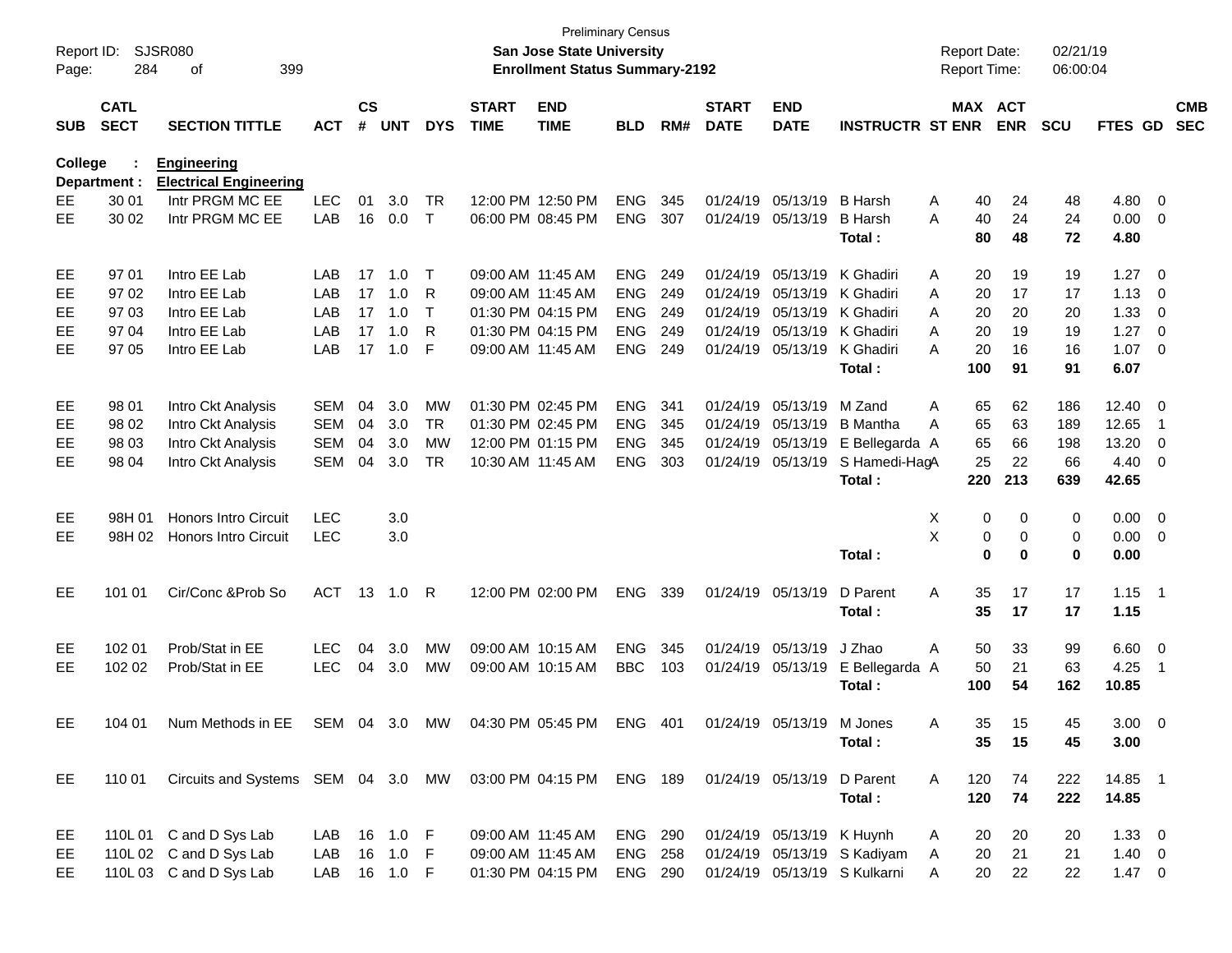| Page:      | Report ID:<br><b>SJSR080</b><br>285<br>399<br>οf |                                      |            |                    |            |              |                             | <b>Preliminary Census</b><br>San Jose State University<br><b>Enrollment Status Summary-2192</b>     |            |     |                             |                           |                                                            | <b>Report Date:</b><br><b>Report Time:</b> |             | 02/21/19<br>06:00:04 |                 |                          |                          |
|------------|--------------------------------------------------|--------------------------------------|------------|--------------------|------------|--------------|-----------------------------|-----------------------------------------------------------------------------------------------------|------------|-----|-----------------------------|---------------------------|------------------------------------------------------------|--------------------------------------------|-------------|----------------------|-----------------|--------------------------|--------------------------|
| <b>SUB</b> | <b>CATL</b><br><b>SECT</b>                       | <b>SECTION TITTLE</b>                | <b>ACT</b> | $\mathsf{cs}$<br># | <b>UNT</b> | <b>DYS</b>   | <b>START</b><br><b>TIME</b> | <b>END</b><br><b>TIME</b>                                                                           | <b>BLD</b> | RM# | <b>START</b><br><b>DATE</b> | <b>END</b><br><b>DATE</b> | <b>INSTRUCTR ST ENR</b>                                    | MAX ACT                                    | <b>ENR</b>  | <b>SCU</b>           | <b>FTES GD</b>  |                          | <b>CMB</b><br><b>SEC</b> |
|            |                                                  |                                      |            |                    |            |              |                             |                                                                                                     |            |     |                             |                           | Total:                                                     | 60                                         | 63          | 63                   | 4.20            |                          |                          |
| EE         | 11201                                            | Signal Processing                    | <b>SEM</b> | 04                 | 3.0        | MW           |                             | 04:30 PM 05:45 PM                                                                                   | <b>ENG</b> | 345 |                             | 01/24/19 05/13/19         | J Ponniah                                                  | 50<br>A                                    | 34          | 102                  | 6.85            | $\overline{\phantom{1}}$ |                          |
| EE.        | 112 02                                           | Signal Processing                    | <b>SEM</b> | 04                 | 3.0        | <b>MW</b>    |                             | 04:30 PM 05:45 PM                                                                                   | <b>BBC</b> | 022 |                             | 01/24/19 05/13/19         | T Nguyen<br>Total:                                         | 50<br>A<br>100                             | 34<br>68    | 102<br>204           | 6.90 2<br>13.75 |                          |                          |
| EE         | 11801                                            | Dig Lgc Crt Dsgn                     | <b>SEM</b> | 04                 | 4.0        | MW           |                             | 10:30 AM 11:45 AM                                                                                   | <b>ENG</b> | 345 |                             | 01/24/19 05/13/19         | C Choo                                                     | A<br>80                                    | 52          | 156                  | 14.07 3         |                          |                          |
| EE         | 118 02                                           | Dig Lgc Crt Dsgn                     | LAB        | 16                 | 0.0        | $\top$       |                             | 01:30 PM 04:15 PM                                                                                   | <b>ENG</b> | 305 |                             | 01/24/19 05/13/19         | R Pawar                                                    | 20<br>Α                                    | 17          | 17                   | 0.00            | -3                       |                          |
| EE         | 118 03                                           | Dig Lgc Crt Dsgn                     | LAB        | 16                 | 0.0        | R            |                             | 01:30 PM 04:15 PM                                                                                   | <b>ENG</b> | 305 |                             | 01/24/19 05/13/19         | N Shiva Murt A                                             | 20                                         | 22          | 22                   | 0.00            | $\overline{\phantom{0}}$ |                          |
| EE.        | 118 04                                           | Dig Lgc Crt Dsgn                     | LAB        | 16                 | 0.0        | R            |                             | 06:00 PM 08:45 PM                                                                                   | <b>ENG</b> | 305 |                             | 01/24/19 05/13/19         | M Kothale                                                  | 20<br>A                                    | 13          | 13                   | $0.00 \t 0$     |                          |                          |
|            |                                                  |                                      |            |                    |            |              |                             |                                                                                                     |            |     |                             |                           | Total:                                                     | 140                                        | 104         | 208                  | 14.07           |                          |                          |
| EE         | 120 01                                           | Microp Sys Design                    | <b>SEM</b> | 04                 | 4.0        | <b>MW</b>    |                             | 01:30 PM 02:45 PM                                                                                   | <b>ENG</b> | 345 |                             | 01/24/19 05/13/19         | T Caohuu                                                   | Α<br>80                                    | 63          | 189                  | 16.80 0         |                          |                          |
| EE         | 120 02                                           | Microp Sys Design                    | LAB        | 16                 | 0.0        | $\mathsf{T}$ |                             | 01:30 PM 04:15 PM                                                                                   | <b>ENG</b> | 307 |                             | 01/24/19 05/13/19         | T Chadzynski A                                             | 20                                         | 18          | 18                   | $0.00 \t 0$     |                          |                          |
| EE         | 120 03                                           | Microp Sys Design                    | LAB        | 16                 | 0.0        | R            |                             | 01:30 PM 04:15 PM                                                                                   | <b>ENG</b> | 307 |                             | 01/24/19 05/13/19         | N Shah                                                     | 20<br>A                                    | 17          | 17                   | 0.00            | $\overline{\phantom{0}}$ |                          |
| EE         | 120 04                                           | Microp Sys Design                    | LAB        | 16                 | 0.0        | M            |                             | 06:00 PM 08:45 PM                                                                                   | <b>ENG</b> | 307 |                             | 01/24/19 05/13/19         | T Chadzynski A                                             | 20                                         | 14          | 14                   | 0.00            | $\overline{\phantom{0}}$ |                          |
| EE         | 120 05                                           | Microp Sys Design                    | LAB        | 16                 | 0.0        |              |                             |                                                                                                     |            |     |                             | 01/24/19 05/13/19         |                                                            | $\mathbf 0$<br>X                           | $\mathbf 0$ | 0                    | 0.00            | $\overline{\phantom{0}}$ |                          |
| EE         | 120 06                                           | Microp Sys Design                    | LAB        | 16                 | 0.0        | M            |                             | 10:30 AM 01:15 PM                                                                                   | <b>ENG</b> | 307 |                             | 01/24/19 05/13/19         | <b>B</b> Pandit                                            | 20<br>A                                    | 14          | 14                   | $0.00 \t 0$     |                          |                          |
|            |                                                  |                                      |            |                    |            |              |                             |                                                                                                     |            |     |                             |                           | Total:                                                     | 160                                        | 126         | 252                  | 16.80           |                          |                          |
| EE         | 122 01                                           | Electr Design I                      | <b>SEM</b> | 04                 | 4.0        | TR           |                             | 09:00 AM 10:15 AM                                                                                   | <b>ENG</b> | 345 |                             | 01/24/19 05/13/19         | S Hamedi-HagA                                              | 80                                         | 63          | 189                  | 16.87 1         |                          |                          |
| EE         | 122 02                                           | Electr Design I                      | LAB        | 16                 | 0.0        | $\top$       |                             | 10:30 AM 01:15 PM                                                                                   | <b>ENG</b> | 290 |                             | 01/24/19 05/13/19         | H Nguyen                                                   | 20<br>A                                    | 19          | 19                   | 0.00            | $\overline{\phantom{1}}$ |                          |
| EE         | 122 03                                           | Electr Design I                      | LAB        |                    | 0.0        |              |                             |                                                                                                     |            |     |                             |                           |                                                            | X<br>0                                     | $\mathbf 0$ | 0                    | 0.00            | $\overline{\phantom{0}}$ |                          |
| EE         | 122 04                                           | Electr Design I                      | LAB        | 16                 | 0.0        | $\top$       |                             | 01:30 PM 04:15 PM                                                                                   | <b>ENG</b> | 290 |                             | 01/24/19 05/13/19 Y Lin   |                                                            | Α<br>20                                    | 20          | 20                   | 0.00            | $\overline{\phantom{0}}$ |                          |
| EE         | 122 05                                           | Electr Design I                      | LAB        | 16                 | 0.0        | R            |                             | 01:30 PM 04:15 PM                                                                                   | <b>ENG</b> | 290 |                             | 01/24/19 05/13/19         | L Bangalore                                                | 20<br>A                                    | 15          | 15                   | 0.00            | $\overline{\phantom{0}}$ |                          |
| EE         | 122 06                                           | Electr Design I                      | LAB        | 16                 | 0.0        | W            |                             | 10:30 AM 01:15 PM                                                                                   | <b>ENG</b> | 290 |                             | 01/24/19 05/13/19         | C Dao                                                      | 20<br>A                                    | 9           | 9                    | $0.00 \t 0$     |                          |                          |
|            |                                                  |                                      |            |                    |            |              |                             |                                                                                                     |            |     |                             |                           | Total:                                                     | 160                                        | 126         | 252                  | 16.87           |                          |                          |
|            |                                                  |                                      |            |                    |            |              |                             | 10:30 AM 11:45 AM                                                                                   |            |     |                             |                           |                                                            |                                            |             |                      |                 |                          |                          |
| EE         | 124 01                                           | Electr Design II                     | <b>SEM</b> | 04                 | 4.0        | MW           |                             | 10:30 AM 01:15 PM                                                                                   | <b>ENG</b> | 341 |                             | 01/24/19 05/13/19         | H Wong<br>E Anchlia                                        | 60<br>A                                    | 58          | 174                  | 15.47 0         |                          |                          |
| EE         | 124 02                                           | Electr Design II                     | LAB        | 16                 | 0.0        | $\mathsf T$  |                             |                                                                                                     | <b>ENG</b> | 258 |                             | 01/24/19 05/13/19         |                                                            | 20<br>Α                                    | 21          | 21                   | 0.00            | $\overline{\phantom{0}}$ |                          |
| <b>EE</b>  | 124 03                                           | Electr Design II                     | LAB        |                    | 16 0.0     | $\top$       |                             | 01:30 PM 04:15 PM                                                                                   | ENG        | 258 |                             | 01/24/19 05/13/19         | . Ajay Mysor A                                             | 20                                         | 20          | 20                   | $0.00 \quad 0$  |                          |                          |
| EE         |                                                  | 124 04 Electr Design II LAB 16 0.0 R |            |                    |            |              |                             |                                                                                                     |            |     |                             |                           | 01:30 PM 04:15 PM ENG 258 01/24/19 05/13/19 . Rakshith A A |                                            | 20 17       | 17                   | $0.00 \t 0$     |                          |                          |
|            |                                                  |                                      |            |                    |            |              |                             |                                                                                                     |            |     |                             |                           | Total:                                                     |                                            | 120 116     | 232                  | 15.47           |                          |                          |
| EE         |                                                  | 127 01 Elec Biomed Appl              |            |                    |            |              |                             |                                                                                                     |            |     |                             |                           |                                                            | $\mathsf{A}$<br>40                         | 33          | 99                   | 6.90 6          |                          |                          |
|            |                                                  |                                      |            |                    |            |              |                             |                                                                                                     |            |     |                             |                           | Total:                                                     | 40                                         | 33          | 99                   | 6.90            |                          |                          |
| EE         |                                                  | 128 01 Phys Electronics              |            |                    |            |              |                             | SEM 04 3.0 TR              10:30 AM              11:45 AM    ENG    345    01/24/19    05/13/19 LHe |            |     |                             |                           |                                                            | A<br>80                                    | 57          | 171                  | $11.40 \t 0$    |                          |                          |
|            |                                                  |                                      |            |                    |            |              |                             |                                                                                                     |            |     |                             |                           | Total:                                                     |                                            | 80 57       | 171                  | 11.40           |                          |                          |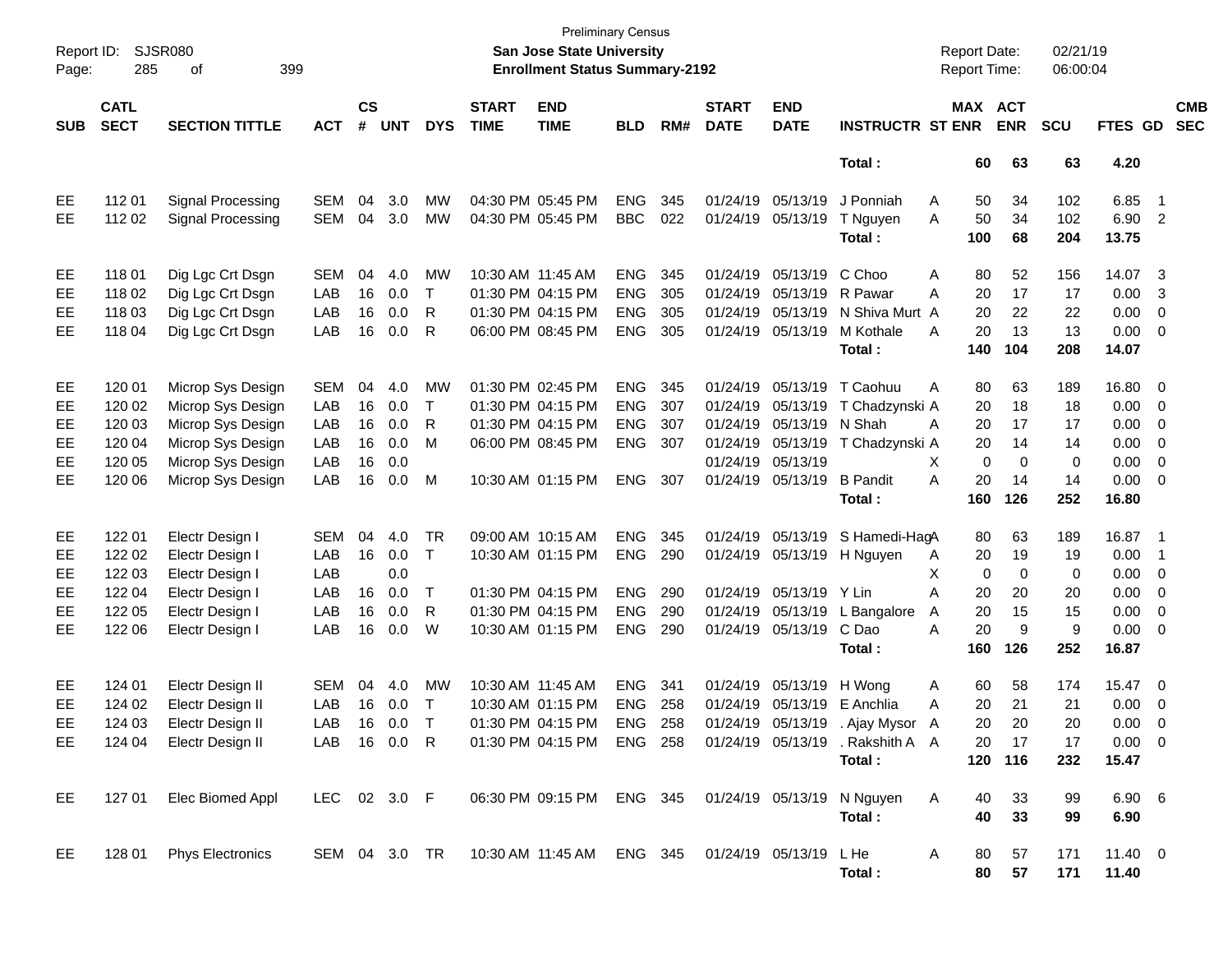| Page:           | Report ID: SJSR080<br>286  | 399<br>οf                                                                              |                          |                |                                    |            |                             | <b>Preliminary Census</b><br>San Jose State University<br><b>Enrollment Status Summary-2192</b> |                               |     |                             |                                                                               |                          | <b>Report Date:</b><br><b>Report Time:</b> |                                                  | 02/21/19<br>06:00:04    |                                         |                          |            |
|-----------------|----------------------------|----------------------------------------------------------------------------------------|--------------------------|----------------|------------------------------------|------------|-----------------------------|-------------------------------------------------------------------------------------------------|-------------------------------|-----|-----------------------------|-------------------------------------------------------------------------------|--------------------------|--------------------------------------------|--------------------------------------------------|-------------------------|-----------------------------------------|--------------------------|------------|
| <b>SUB</b>      | <b>CATL</b><br><b>SECT</b> | <b>SECTION TITTLE</b>                                                                  | <b>ACT</b>               | <b>CS</b><br># | <b>UNT</b>                         | <b>DYS</b> | <b>START</b><br><b>TIME</b> | <b>END</b><br><b>TIME</b>                                                                       | <b>BLD</b>                    | RM# | <b>START</b><br><b>DATE</b> | <b>END</b><br><b>DATE</b>                                                     | <b>INSTRUCTR ST ENR</b>  |                                            | <b>MAX ACT</b><br><b>ENR</b>                     | <b>SCU</b>              | FTES GD SEC                             |                          | <b>CMB</b> |
| EE              | 130 01                     | Elec. Mach. Drv.                                                                       | SEM 04 3.0 F             |                |                                    |            |                             | 03:30 PM 06:15 PM                                                                               | ENG                           | 345 |                             | 01/24/19 05/13/19                                                             | A Shahsiah<br>Total:     | 55<br>A<br>55                              | 17<br>17                                         | 51<br>51                | $3.40 \ 0$<br>3.40                      |                          |            |
| EE<br><b>EE</b> | 132 01<br>132 02           | <b>Theo Auto Controls</b><br>Theo Auto Controls                                        | <b>SEM</b><br>SEM        | 04<br>04       | 3.0<br>3.0                         | TR         |                             | 03:00 PM 04:15 PM                                                                               | CL                            | 226 |                             | 01/24/19 05/13/19<br>01/24/19 05/13/19                                        | A Bhattachar A<br>Total: | 0<br>X<br>65<br>65                         | 0<br>31<br>31                                    | $\mathbf 0$<br>93<br>93 | $0.00 \t 0$<br>$6.20 \quad 0$<br>6.20   |                          |            |
| EE<br>EE        | 136 02<br>136 03           | <b>Power Electronics</b><br><b>Power Electronics</b>                                   | <b>LEC</b><br><b>LEC</b> | 04             | 3.0<br>3.0                         | MW         |                             | 07:30 PM 08:45 PM                                                                               | <b>BBC</b>                    | 226 |                             | 01/24/19 05/13/19                                                             | S Tian<br>Total:         | X<br>0<br>A<br>35<br>35                    | 0<br>36<br>36                                    | 0<br>108<br>108         | $0.00 \t 0$<br>7.25<br>7.25             | $\overline{\phantom{1}}$ |            |
| EE              | 138 01                     | Embd Cntrl Sys Des                                                                     | SEM 05 3.0 TR            |                |                                    |            |                             | 06:00 PM 07:15 PM                                                                               | ENG                           | 301 |                             | 01/24/19 05/13/19                                                             | C Pham<br>Total:         | 35<br>A<br>35                              | 12<br>12                                         | 36<br>36                | $2.45$ 1<br>2.45                        |                          |            |
| EE              | 140 01                     | Prin E & M Fields                                                                      | <b>LEC</b>               | 04             | 3.0                                | TR         |                             | 09:00 AM 10:15 AM                                                                               | ENG                           | 341 |                             | 01/24/19 05/13/19                                                             | R Kwok<br>Total:         | 80<br>A<br>80                              | 53<br>53                                         | 159<br>159              | $10.60 \t 0$<br>10.60                   |                          |            |
| EE              | 161 01                     | Digital Comm Sys                                                                       | <b>LEC</b>               | 02             | 3.0                                | TR         |                             | 04:30 PM 05:45 PM                                                                               | ENG                           | 303 |                             | 01/24/19 05/13/19                                                             | R Morelos-Za A<br>Total: | 35<br>35                                   | 23<br>23                                         | 69<br>69                | $4.60 \ 0$<br>4.60                      |                          |            |
| EE              | 166 01                     | <b>CMOS Dgtl Circuits</b>                                                              | <b>SEM</b>               |                | 3.0                                |            |                             |                                                                                                 |                               |     |                             |                                                                               | Total:                   | X<br>$\bf{0}$                              | 0<br>0<br>$\bf{0}$                               | 0<br>0                  | $0.00 \t 0$<br>0.00                     |                          |            |
| EE              | 17201                      | Intr Microwave Eng                                                                     | <b>LEC</b>               | 04             | 3.0                                | MW         |                             | 09:00 AM 10:15 AM                                                                               | ENG                           | 301 |                             | 01/24/19 05/13/19                                                             | R Kwok<br>Total:         | 35<br>A<br>35                              | 20<br>20                                         | 60<br>60                | $4.00 \ 0$<br>4.00                      |                          |            |
| EE              | 174 01                     | INT ALG PR EBD SYS SEM 04 3.0                                                          |                          |                |                                    | MW         |                             | 06:00 PM 07:15 PM                                                                               | <b>BBC</b>                    | 224 |                             | 01/24/19 05/13/19                                                             | T Nguyen<br>Total:       | Α<br>45<br>45                              | 37<br>37                                         | 111<br>111              | $7.45$ 1<br>7.45                        |                          |            |
| EE              | 178 01                     | Dig Design w FPGAS SEM 04 3.0 TR 07:30 PM 08:45 PM ENG 343 01/24/19 05/13/19 E Crabill |                          |                |                                    |            |                             |                                                                                                 |                               |     |                             |                                                                               | Total:                   | Α<br>55<br>55                              | 34<br>34                                         | 102<br>102              | $6.85$ 1<br>6.85                        |                          |            |
| EE              | 180 01                     | <b>Indiv Studies</b>                                                                   | SUP 36 3.0 TBA           |                |                                    |            |                             |                                                                                                 |                               |     |                             | 01/24/19 05/13/19 TLe                                                         | Total:                   | A                                          | 5<br>1<br>$\overline{5}$<br>$\blacktriangleleft$ | 3<br>3                  | $0.20 \ 0$<br>0.20                      |                          |            |
| EE<br>EE<br>EE  |                            | 198A 01 EE Sr Dsgn Proj I<br>198A 02 EE Sr Dsgn Proj I<br>198A 03 EE Sr Dsgn Proj I    | LAB<br>LAB<br>LAB        |                | 16 1.0 F<br>16 1.0 F<br>16  1.0  F |            |                             | 10:00 AM 12:45 PM<br>10:00 AM 12:45 PM<br>10:00 AM 12:45 PM                                     | ENG 244<br>ENG 386<br>ENG 387 |     |                             | 01/24/19 05/13/19 P Hsu<br>01/24/19 05/13/19 P Hsu<br>01/24/19 05/13/19 P Hsu |                          | 20<br>A<br>20<br>Α<br>20<br>A              | 20<br>20<br>$\overline{4}$                       | 20<br>20<br>4           | $1.33 \ 0$<br>$1.33 \ 0$<br>$0.27 \t 0$ |                          |            |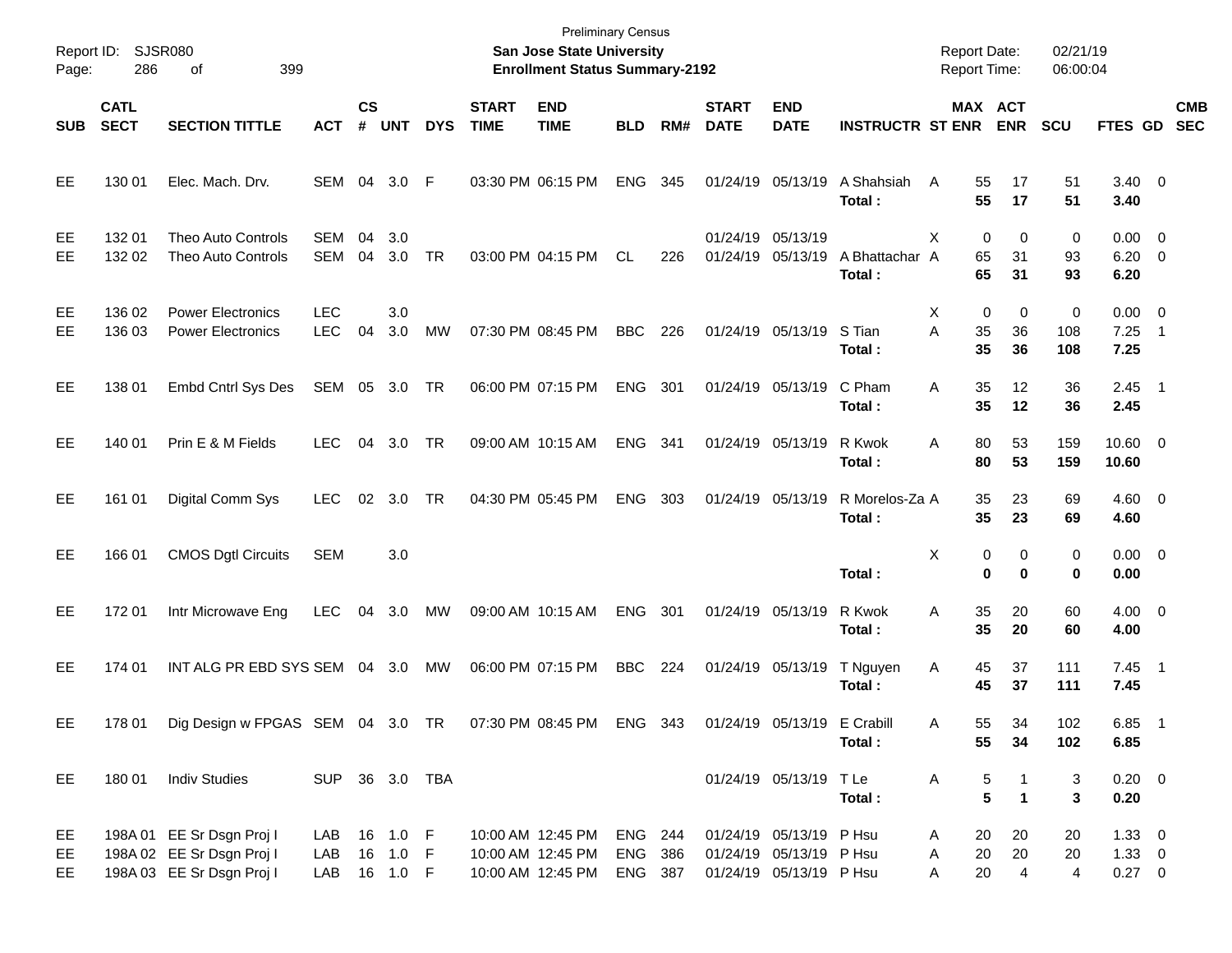| Report ID:<br>Page:   | 287                        | SJSR080<br>399<br>οf                                                                                                 |                          |                      |                          |                      |                             | <b>Preliminary Census</b><br><b>San Jose State University</b><br><b>Enrollment Status Summary-2192</b> |                                                      |                          |                                              |                                              |                                                                                    | <b>Report Date:</b><br><b>Report Time:</b>     |                            | 02/21/19<br>06:00:04        |                                                          |                         |                          |
|-----------------------|----------------------------|----------------------------------------------------------------------------------------------------------------------|--------------------------|----------------------|--------------------------|----------------------|-----------------------------|--------------------------------------------------------------------------------------------------------|------------------------------------------------------|--------------------------|----------------------------------------------|----------------------------------------------|------------------------------------------------------------------------------------|------------------------------------------------|----------------------------|-----------------------------|----------------------------------------------------------|-------------------------|--------------------------|
| <b>SUB</b>            | <b>CATL</b><br><b>SECT</b> | <b>SECTION TITTLE</b>                                                                                                | <b>ACT</b>               | $\mathsf{cs}$<br>#   | <b>UNT</b>               | <b>DYS</b>           | <b>START</b><br><b>TIME</b> | <b>END</b><br><b>TIME</b>                                                                              | <b>BLD</b>                                           | RM#                      | <b>START</b><br><b>DATE</b>                  | <b>END</b><br><b>DATE</b>                    | <b>INSTRUCTR ST ENR</b>                                                            |                                                | MAX ACT<br><b>ENR</b>      | <b>SCU</b>                  | FTES GD                                                  |                         | <b>CMB</b><br><b>SEC</b> |
| EE<br>EE.             |                            | 198A 04 EE Sr Dsgn Proj I<br>198A 05 EE Sr Dsgn Proj I                                                               | LAB<br>LAB               | 16<br>16             | 1.0<br>1.0               | F<br>-F              |                             | 10:00 AM 12:45 PM<br>10:00 AM 12:45 PM                                                                 | <b>ENG</b><br><b>ENG</b>                             | 389<br>321               | 01/24/19<br>01/24/19                         | 05/13/19<br>05/13/19                         | P Hsu<br>P Hsu<br>Total :                                                          | Α<br>20<br>A<br>20<br>100                      | 4<br>4<br>52               | 4<br>4<br>52                | $0.27$ 0<br>$0.27$ 0<br>3.47                             |                         |                          |
| EE<br>EE<br>EE<br>EE. |                            | 198B 01 EE Sr Dsgn Proj II<br>198B 02 EE Sr Dsgn Proj II<br>198B 03 EE Sr Dsgn Proj II<br>198B 04 EE Sr Dsgn Proj II | LAB<br>LAB<br>LAB<br>LAB | 16<br>16<br>16<br>16 | 3.0<br>3.0<br>3.0<br>3.0 | -S<br>-S<br>-S<br>-S |                             | 09:00 AM 06:00 PM<br>09:00 AM 06:00 PM<br>09:00 AM 06:00 PM<br>09:00 AM 06:00 PM                       | <b>ENG</b><br><b>ENG</b><br><b>ENG</b><br><b>ENG</b> | 244<br>376<br>376<br>386 | 01/24/19<br>01/24/19<br>01/24/19<br>01/24/19 | 05/13/19<br>05/13/19<br>05/13/19<br>05/13/19 | P Hsu<br>P Hsu<br>P Hsu<br>P Hsu<br>Total :                                        | 15<br>Α<br>A<br>15<br>A<br>15<br>A<br>15<br>60 | 15<br>15<br>15<br>11<br>56 | 45<br>45<br>45<br>33<br>168 | $3.00 \ 0$<br>$3.00 \ 0$<br>3.00<br>$2.20 \t 0$<br>11.20 | $\overline{\mathbf{0}}$ |                          |
| EE.                   | 210 01                     | <b>Linear Systems</b>                                                                                                | SEM                      | 05                   | 3.0                      | <b>TR</b>            |                             | 04:30 PM 05:45 PM                                                                                      | <b>ENG</b>                                           | 345                      |                                              | 01/24/19 05/13/19                            | J Kim<br>Total :                                                                   | 65<br>A<br>65                                  | 54<br>54                   | 162<br>162                  | 13.50 54<br>13.50                                        |                         |                          |
| EE.                   | 220 01                     | RFIC Design I                                                                                                        | <b>LEC</b>               | 03                   | 3.0                      | MW                   |                             | 07:30 PM 08:45 PM                                                                                      | <b>ENG</b>                                           | 331                      |                                              | 01/24/19 05/13/19                            | S Lee<br>Total :                                                                   | 65<br>A<br>65                                  | 21<br>21                   | 63<br>63                    | 5.20 20<br>5.20                                          |                         |                          |
| EE.                   | 221 01                     | Prin of Semi Dev I                                                                                                   | SEM                      | 05                   | 3.0                      | <b>TR</b>            |                             | 03:00 PM 04:15 PM                                                                                      | ENG                                                  | 345                      |                                              | 01/24/19 05/13/19                            | L He<br>Total :                                                                    | 65<br>A<br>65                                  | 48<br>48                   | 144<br>144                  | 12.00 48<br>12.00                                        |                         |                          |
| EE.                   | 222 01                     | Prin of Semi Dev 2                                                                                                   | SEM                      | 05                   | 3.0                      | MW                   |                             | 03:00 PM 04:15 PM                                                                                      | ENG                                                  | 301                      |                                              | 01/24/19 05/13/19                            | H Wong<br>Total:                                                                   | 35<br>A<br>35                                  | 13<br>13                   | 39<br>39                    | 3.15 11<br>3.15                                          |                         |                          |
| EE.                   | 237 01                     | Ctrl of AC Machine                                                                                                   | SEM                      | 05                   | 3.0                      | <b>TR</b>            |                             | 03:00 PM 04:15 PM                                                                                      | <b>ENG</b>                                           | 303                      |                                              | 01/24/19 05/13/19                            | P Hsu<br>Total:                                                                    | A<br>35<br>35                                  | 13<br>13                   | 39<br>39                    | 3.25 13<br>3.25                                          |                         |                          |
| EE.<br>EE.            | 238 01<br>238 02           | Adv. Pwr. Electrncs.<br>Adv. Pwr. Electrncs.                                                                         | <b>SEM</b><br><b>SEM</b> | 05<br>05             | 3.0<br>3.0               | <b>TR</b>            |                             | 06:00 PM 07:15 PM                                                                                      | <b>ENG</b>                                           | 329                      |                                              | 01/24/19 05/13/19<br>01/24/19 05/13/19       | A Abou-Alfot A<br>Total:                                                           | X<br>0<br>55<br>55                             | $\mathbf 0$<br>26<br>26    | $\mathbf 0$<br>78<br>78     | $0.00 \t 0$<br>6.30 22<br>6.30                           |                         |                          |
| EE.                   | 250 01                     | Prob Ran Vari & St P                                                                                                 | SEM                      | 05                   | 3.0                      | МW                   |                             | 01:30 PM 02:45 PM                                                                                      | <b>ENG</b>                                           | 331                      |                                              | 01/24/19 05/13/19                            | N Mir<br>Total:                                                                    | 65<br>A<br>65                                  | 62<br>62                   | 186<br>186                  | 15.50 62<br>15.50                                        |                         |                          |
| EE                    | 252 01                     | Adv. Comm Systems LEC 02 3.0 MW 04:30 PM 05:45 PM ENG 301 01/24/19 05/13/19 R Morelos-Za A                           |                          |                      |                          |                      |                             |                                                                                                        |                                                      |                          |                                              |                                              | Total:                                                                             | 35<br>35                                       | 7<br>$\overline{7}$        | 21<br>21                    | $1.75$ 7<br>1.75                                         |                         |                          |
| EE                    | 253 01                     | Dig Signal Process                                                                                                   |                          |                      |                          |                      |                             |                                                                                                        |                                                      |                          |                                              |                                              | SEM 05 3.0 MW 06:00 PM 07:15 PM ENG 401 01/24/19 05/13/19 R Morelos-Za A<br>Total: | 35<br>35                                       | 16<br>16                   | 48<br>48                    | 4.00 16<br>4.00                                          |                         |                          |
| EE                    | 257 01                     | Machine Learning                                                                                                     |                          |                      |                          |                      |                             | SEM 05 3.0 MW 03:00 PM 04:15 PM ENG 331 01/24/19 05/13/19 B Sirkeci                                    |                                                      |                          |                                              |                                              |                                                                                    | 80<br>A                                        | 65                         | 195                         | 15.90 58                                                 |                         |                          |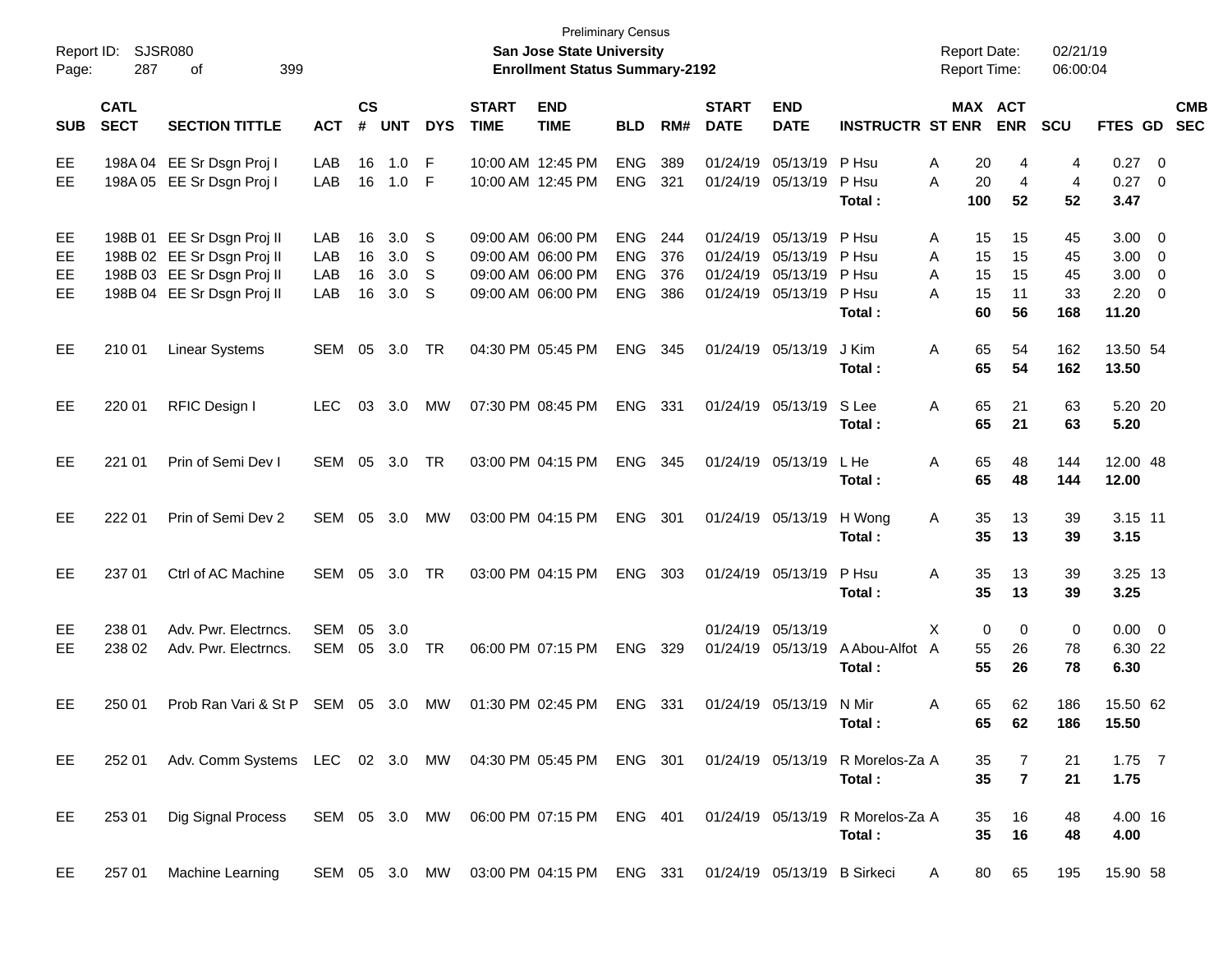| Page:                | Report ID: SJSR080<br>288  | 399<br>οf                                                                                                           |                          |                    |                                            |            |                             | <b>Preliminary Census</b><br><b>San Jose State University</b><br><b>Enrollment Status Summary-2192</b> |                                          |     |                             |                                                                                                                          |                                                                    | <b>Report Date:</b><br>Report Time:            |                                  | 02/21/19<br>06:00:04        |                                                  |                          |
|----------------------|----------------------------|---------------------------------------------------------------------------------------------------------------------|--------------------------|--------------------|--------------------------------------------|------------|-----------------------------|--------------------------------------------------------------------------------------------------------|------------------------------------------|-----|-----------------------------|--------------------------------------------------------------------------------------------------------------------------|--------------------------------------------------------------------|------------------------------------------------|----------------------------------|-----------------------------|--------------------------------------------------|--------------------------|
| <b>SUB</b>           | <b>CATL</b><br><b>SECT</b> | <b>SECTION TITTLE</b>                                                                                               | <b>ACT</b>               | $\mathsf{cs}$<br># | <b>UNT</b>                                 | <b>DYS</b> | <b>START</b><br><b>TIME</b> | <b>END</b><br><b>TIME</b>                                                                              | <b>BLD</b>                               | RM# | <b>START</b><br><b>DATE</b> | <b>END</b><br><b>DATE</b>                                                                                                | <b>INSTRUCTR ST ENR</b>                                            | MAX ACT                                        | <b>ENR</b>                       | <b>SCU</b>                  | FTES GD                                          | <b>CMB</b><br><b>SEC</b> |
|                      |                            |                                                                                                                     |                          |                    |                                            |            |                             |                                                                                                        |                                          |     |                             |                                                                                                                          | Total:                                                             | 80                                             | 65                               | 195                         | 15.90                                            |                          |
| EE                   | 270 01                     | Adv Logic Design                                                                                                    | SEM                      | 05                 | 3.0                                        | <b>TR</b>  |                             | 06:00 PM 07:15 PM                                                                                      | <b>ENG</b>                               | 343 | 01/24/19 05/13/19           |                                                                                                                          | T Caohuu<br>Total:                                                 | 55<br>A<br>55                                  | $\overline{7}$<br>$\overline{7}$ | 21<br>21                    | $1.75$ 7<br>1.75                                 |                          |
| EE                   | 271 01                     | Digital Sys Design                                                                                                  | SEM                      | 05                 | 3.0                                        | MW         |                             | 07:30 PM 08:45 PM                                                                                      | <b>ENG</b>                               | 345 | 01/24/19 05/13/19           |                                                                                                                          | J Kim<br>Total:                                                    | 55<br>A<br>55                                  | 30<br>30                         | 90<br>90                    | 7.50 30<br>7.50                                  |                          |
| EE                   | 273 01                     | Log Verif UVM                                                                                                       | SEM 05                   |                    | 3.0                                        | <b>TR</b>  |                             | 06:00 PM 07:15 PM                                                                                      | <b>ENG</b>                               | 339 | 01/24/19 05/13/19           |                                                                                                                          | M Jones<br>Total:                                                  | 60<br>A<br>60                                  | 21<br>21                         | 63<br>63                    | 5.25 21<br>5.25                                  |                          |
| EE                   | 275 01                     | Adv Comp Architect                                                                                                  | SEM                      | 05                 | 3.0                                        | МW         |                             | 06:00 PM 07:15 PM                                                                                      | <b>ENG</b>                               | 345 | 01/24/19 05/13/19           |                                                                                                                          | C Choo<br>Total:                                                   | 55<br>A<br>55                                  | 56<br>56                         | 168<br>168                  | 14.00 56<br>14.00                                |                          |
| EE                   | 281 01                     | Internetworking                                                                                                     | SEM                      | 04                 | 3.0                                        | <b>TR</b>  |                             | 04:30 PM 05:45 PM                                                                                      | <b>ENG</b>                               | 301 | 01/24/19 05/13/19           |                                                                                                                          | J Ponniah<br>Total:                                                | 40<br>A<br>40                                  | 34<br>34                         | 102<br>102                  | 8.45 33<br>8.45                                  |                          |
| EE                   | 283 01                     | Broadband Comm NtwKSEM                                                                                              |                          | 05                 | 3.0                                        | МW         |                             | 04:30 PM 05:45 PM                                                                                      | <b>ENG</b>                               | 343 | 01/24/19 05/13/19           |                                                                                                                          | N Mir<br>Total:                                                    | 80<br>A<br>80                                  | 65<br>65                         | 195<br>195                  | 16.15 63<br>16.15                                |                          |
| EE<br>EE             | 286 01<br>286 02           | Mob/Wireless Net<br>Mob/Wireless Net                                                                                | <b>SEM</b><br>SEM        | 05                 | 3.0<br>3.0                                 | MW         |                             | 06:00 PM 07:15 PM                                                                                      | <b>ENG</b>                               | 331 | 01/24/19 05/13/19           |                                                                                                                          | C Tarng<br>Total:                                                  | 0<br>Х<br>A<br>55<br>55                        | 0<br>24<br>24                    | 0<br>72<br>72               | $0.00 \t 0$<br>5.95 23<br>5.95                   |                          |
| EE                   | 287 01                     | <b>ASIC CMOS Design</b>                                                                                             | SEM 05 3.0 TR            |                    |                                            |            |                             | 07:30 PM 08:45 PM                                                                                      | <b>ENG</b>                               | 345 | 01/24/19 05/13/19           |                                                                                                                          | M Jones<br>Total:                                                  | 60<br>A<br>60                                  | 32<br>32                         | 96<br>96                    | 8.00 32<br>8.00                                  |                          |
| EE                   | 288 01                     | Data Conv for AMS                                                                                                   | <b>LEC</b>               | 02                 | 3.0                                        | MW         |                             | 06:00 PM 07:15 PM                                                                                      | DMH 357                                  |     |                             | 01/24/19 05/13/19                                                                                                        | S Lee<br>Total:                                                    | 35<br>Α<br>35                                  | 23<br>23                         | 69<br>69                    | 5.70 22<br>5.70                                  |                          |
| EE<br>EE             | 295 01<br>295 02           | <b>Technical Writing</b><br><b>Technical Writing</b>                                                                | <b>LEC</b><br><b>LEC</b> |                    | 03 3.0<br>03 3.0 TR                        | TR         |                             | 04:30 PM 05:45 PM<br>07:30 PM 08:45 PM                                                                 | ENG 343<br>ENG 301                       |     |                             |                                                                                                                          | 01/24/19 05/13/19 T Wrappe<br>01/24/19 05/13/19 T Wrappe<br>Total: | 55<br>A<br>40<br>Α<br>95                       | 49<br>29<br>78                   | 147<br>87<br>234            | 12.25 49<br>7.25 29<br>19.50                     |                          |
| EE<br>EE<br>EE<br>EE | 297A 01                    | <b>MSEE Proj Proposal</b><br>297A 02 MSEE Proj Proposal<br>297A 03 MSEE Proj Proposal<br>297A 04 MSEE Proj Proposal | LAB<br>LAB<br>LAB<br>LAB |                    | 16 3.0 S<br>16 3.0<br>16 3.0 S<br>16 3.0 S | <b>S</b>   |                             | 09:00 AM 06:00 PM<br>09:00 AM 06:00 PM<br>09:00 AM 06:00 PM<br>09:00 AM 06:00 PM                       | ENG 238<br>ENG 238<br>ENG 289<br>ENG 289 |     |                             | 01/24/19 05/13/19 B Sirkeci<br>01/24/19 05/13/19 B Sirkeci<br>01/24/19 05/13/19 B Sirkeci<br>01/24/19 05/13/19 B Sirkeci | Total:                                                             | 15<br>A<br>15<br>Α<br>15<br>A<br>15<br>A<br>60 | 11<br>9<br>10<br>8<br>38         | 33<br>27<br>30<br>24<br>114 | 2.75 11<br>$2.25$ 9<br>2.50 10<br>2.00 8<br>9.50 |                          |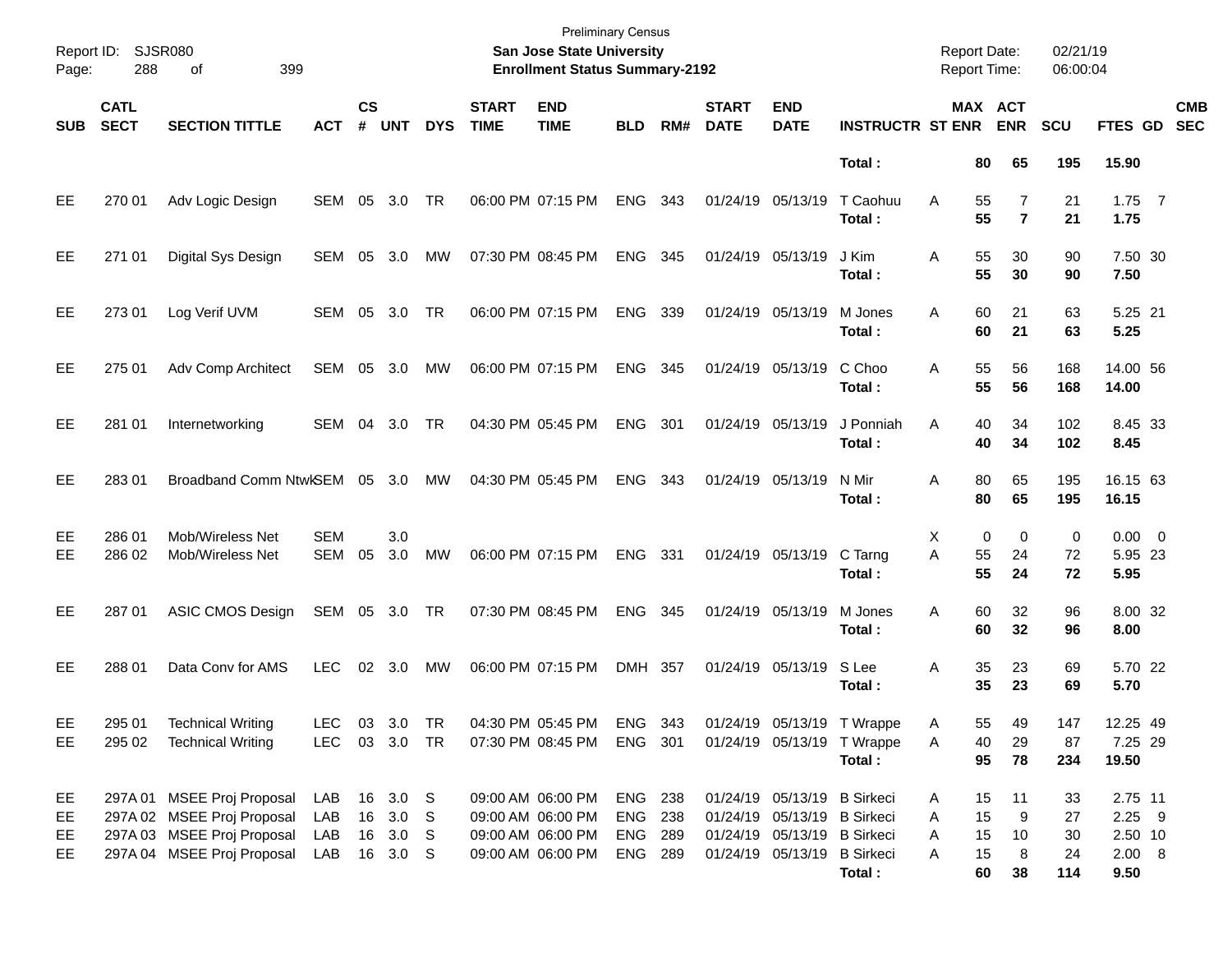| Report ID:<br>Page:                            | 289                        | <b>SJSR080</b><br>of<br>399                                                                                                                                                                  |                                                      |                                              |                                                      |                                        |                             | <b>Preliminary Census</b><br>San Jose State University<br><b>Enrollment Status Summary-2192</b>                                                                      |                                                                                                       |                                                      |                                                                                              |                                                                                                                  |                                                                                                                      |                                      | <b>Report Date:</b><br><b>Report Time:</b>   |                                              | 02/21/19<br>06:00:04                         |                                                                                      |                                  |                          |
|------------------------------------------------|----------------------------|----------------------------------------------------------------------------------------------------------------------------------------------------------------------------------------------|------------------------------------------------------|----------------------------------------------|------------------------------------------------------|----------------------------------------|-----------------------------|----------------------------------------------------------------------------------------------------------------------------------------------------------------------|-------------------------------------------------------------------------------------------------------|------------------------------------------------------|----------------------------------------------------------------------------------------------|------------------------------------------------------------------------------------------------------------------|----------------------------------------------------------------------------------------------------------------------|--------------------------------------|----------------------------------------------|----------------------------------------------|----------------------------------------------|--------------------------------------------------------------------------------------|----------------------------------|--------------------------|
| <b>SUB</b>                                     | <b>CATL</b><br><b>SECT</b> | <b>SECTION TITTLE</b>                                                                                                                                                                        | <b>ACT</b>                                           | $\mathsf{cs}$<br>#                           | <b>UNT</b>                                           | <b>DYS</b>                             | <b>START</b><br><b>TIME</b> | <b>END</b><br><b>TIME</b>                                                                                                                                            | <b>BLD</b>                                                                                            | RM#                                                  | <b>START</b><br><b>DATE</b>                                                                  | <b>END</b><br><b>DATE</b>                                                                                        | <b>INSTRUCTR ST ENR</b>                                                                                              |                                      | <b>MAX ACT</b>                               | <b>ENR</b>                                   | SCU                                          | <b>FTES GD</b>                                                                       |                                  | <b>CMB</b><br><b>SEC</b> |
| EE<br>EE<br>EE.<br>EE<br>EE<br>EE<br>EE<br>EE. |                            | 297B 01 MSEE Project<br>297B 02 MSEE Project<br>297B 03 MSEE Project<br>297B 04 MSEE Project<br>297B 05 MSEE Project<br>297B 06 MSEE Project<br>297B 07 MSEE Project<br>297B 08 MSEE Project | LAB<br>LAB<br>LAB<br>LAB<br>LAB<br>LAB<br>LAB<br>LAB | 16<br>16<br>16<br>16<br>16<br>16<br>16<br>16 | 3.0<br>3.0<br>3.0<br>3.0<br>3.0<br>3.0<br>3.0<br>3.0 | S<br>S<br>S<br>S<br>S<br>S<br>S<br>S   |                             | 09:00 AM 06:00 PM<br>09:00 AM 06:00 PM<br>09:00 AM 06:00 PM<br>09:00 AM 06:00 PM<br>09:00 AM 06:00 PM<br>09:00 AM 06:00 PM<br>09:00 AM 06:00 PM<br>09:00 AM 06:00 PM | <b>ENG</b><br><b>ENG</b><br><b>ENG</b><br><b>ENG</b><br><b>ENG</b><br><b>ENG</b><br><b>ENG</b><br>ENG | 291<br>291<br>295<br>295<br>317<br>317<br>319<br>319 | 01/24/19<br>01/24/19<br>01/24/19<br>01/24/19<br>01/24/19<br>01/24/19<br>01/24/19<br>01/24/19 | 05/13/19<br>05/13/19<br>05/13/19<br>05/13/19<br>05/13/19<br>05/13/19 B Sirkeci<br>05/13/19 B Sirkeci<br>05/13/19 | <b>B</b> Sirkeci<br><b>B</b> Sirkeci<br><b>B</b> Sirkeci<br><b>B</b> Sirkeci<br><b>B</b> Sirkeci<br><b>B</b> Sirkeci | A<br>A<br>A<br>A<br>A<br>A<br>A<br>A | 15<br>15<br>15<br>15<br>15<br>15<br>15<br>15 | 15<br>16<br>15<br>15<br>14<br>13<br>12<br>12 | 45<br>48<br>45<br>45<br>42<br>39<br>36<br>36 | 3.75 15<br>4.00 16<br>3.75 15<br>3.75 15<br>3.50 14<br>3.25 13<br>3.00 12<br>3.00 12 |                                  |                          |
| EE.                                            | 298 01                     | Spec Prob                                                                                                                                                                                    | <b>SUP</b>                                           |                                              | 25 6.0                                               | TBA                                    |                             |                                                                                                                                                                      |                                                                                                       |                                                      |                                                                                              | 01/24/19 05/13/19                                                                                                | Total:<br>T Le<br>Total:                                                                                             | A                                    | 120<br>0<br>0                                | 112<br>0<br>$\bf{0}$                         | 336<br>0<br>0                                | 28.00<br>0.00<br>0.00                                                                | $\overline{0}$                   |                          |
| EE<br>EE<br>EE.                                | 298I01<br>298102<br>298103 | <b>EE Internship Experi</b><br>EE Internship Experi<br>EE Internship Experi                                                                                                                  | <b>SUP</b><br><b>SUP</b><br><b>SUP</b>               | 48<br>48<br>48                               | 1.0<br>2.0<br>3.0                                    | <b>TBA</b><br><b>TBA</b><br><b>TBA</b> |                             |                                                                                                                                                                      |                                                                                                       |                                                      | 01/24/19<br>01/24/19                                                                         | 05/13/19<br>05/13/19<br>01/24/19 05/13/19                                                                        | TLe<br>TLe<br>T Le<br>Total:                                                                                         | Α<br>A<br>A                          | 5<br>5<br>60<br>70                           | 0<br>$\mathbf{1}$<br>32<br>33                | 0<br>$\overline{2}$<br>96<br>98              | 0.00<br>0.17<br>7.95 31<br>8.12                                                      | $\overline{0}$<br>$\overline{1}$ |                          |
| EE.                                            |                            | 299A 01 MSEE Thesis Proposal SUP                                                                                                                                                             |                                                      |                                              | 25 3.0                                               | TBA                                    |                             |                                                                                                                                                                      |                                                                                                       |                                                      |                                                                                              | 01/24/19 05/13/19                                                                                                | <b>B</b> Sirkeci<br>Total:                                                                                           | A                                    | 5<br>5                                       | $\overline{c}$<br>$\mathbf{2}$               | 6<br>6                                       | 0.50<br>0.50                                                                         | $\overline{\phantom{0}}^2$       |                          |
| EE.                                            |                            | 299B 01 MSEE Thesis                                                                                                                                                                          | <b>SUP</b>                                           | 25                                           | 3.0                                                  | <b>TBA</b>                             |                             |                                                                                                                                                                      |                                                                                                       |                                                      |                                                                                              | 01/24/19 05/13/19                                                                                                | <b>B</b> Sirkeci<br>Total:                                                                                           | A                                    | 5<br>5                                       | 7<br>$\overline{7}$                          | 21<br>21                                     | 1.75<br>1.75                                                                         | $\overline{7}$                   |                          |
|                                                | Department :               | <b>Electrical Engineering</b>                                                                                                                                                                |                                                      |                                              |                                                      |                                        |                             |                                                                                                                                                                      |                                                                                                       |                                                      |                                                                                              | <b>Lower Division:</b><br><b>Upper Division:</b>                                                                 | <b>Department Total:</b><br><b>Graduate Division:</b>                                                                |                                      | 3540<br>400<br>1755<br>1385                  | 2464<br>352<br>1225<br>887                   | 6401<br>802<br>2939<br>2660                  | 471.15<br>53.52<br>196.97<br>220.67                                                  |                                  |                          |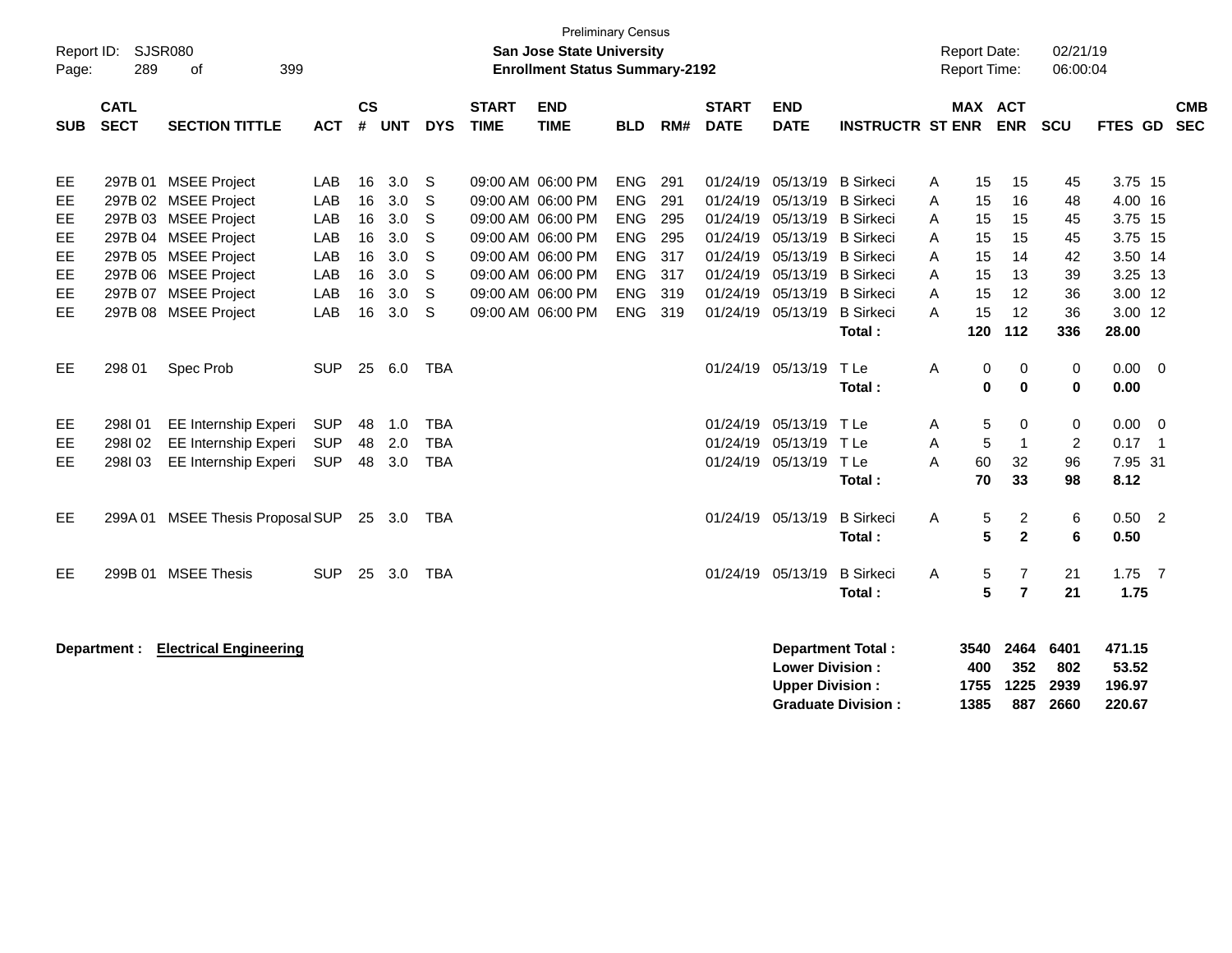| Report ID:     | SJSR080            |                            |               |               |            |              |                   | <b>Preliminary Census</b><br><b>San Jose State University</b> |            |     |                   |                           |                             |   | <b>Report Date:</b> |             | 02/21/19   |             |                          |            |
|----------------|--------------------|----------------------------|---------------|---------------|------------|--------------|-------------------|---------------------------------------------------------------|------------|-----|-------------------|---------------------------|-----------------------------|---|---------------------|-------------|------------|-------------|--------------------------|------------|
| Page:          | 290                | 399<br>of                  |               |               |            |              |                   | <b>Enrollment Status Summary-2192</b>                         |            |     |                   |                           |                             |   | <b>Report Time:</b> |             | 06:00:04   |             |                          |            |
|                | <b>CATL</b>        |                            |               | $\mathsf{cs}$ |            |              | <b>START</b>      | <b>END</b>                                                    |            |     | <b>START</b>      | <b>END</b>                |                             |   | MAX ACT             |             |            |             |                          | <b>CMB</b> |
| <b>SUB</b>     | <b>SECT</b>        | <b>SECTION TITTLE</b>      | <b>ACT</b>    | #             | <b>UNT</b> | <b>DYS</b>   | <b>TIME</b>       | <b>TIME</b>                                                   | <b>BLD</b> | RM# | <b>DATE</b>       | <b>DATE</b>               | <b>INSTRUCTR ST ENR</b>     |   |                     | <b>ENR</b>  | <b>SCU</b> | FTES GD     |                          | <b>SEC</b> |
| <b>College</b> |                    | <b>Engineering</b>         |               |               |            |              |                   |                                                               |            |     |                   |                           |                             |   |                     |             |            |             |                          |            |
| Department :   |                    | <b>General Engineering</b> |               |               |            |              |                   |                                                               |            |     |                   |                           |                             |   |                     |             |            |             |                          |            |
| ENGR 1001      |                    | Intro to Engr              | <b>SEM</b>    | 05            | 3.0        | MW           | 12:00 PM 12:50 PM |                                                               | MD.        | 101 | 01/24/19          | 05/13/19                  | J Warecki                   | A | 250                 | 162         | 324        | 32.40       | 0                        |            |
| ENGR 1002      |                    | Intro to Engr              | <b>SEM</b>    | 05            | 3.0        | MW           | 01:30 PM 02:20 PM |                                                               | MD.        | 101 | 01/24/19          |                           | 05/13/19 K Youssefi         | A | 250                 | 197         | 394        | 39.40       | 0                        |            |
| ENGR 1003      |                    | Intro to Engr              | LAB           | 16            | 0.0        | R            | 09:00 AM 11:45 AM |                                                               | <b>ENG</b> | 391 | 01/24/19          | 05/13/19                  | S Duorah                    | A | 22                  | 24          | 24         | 0.00        | 0                        |            |
| ENGR 1004      |                    | Intro to Engr              | LAB           | 16            | 0.0        | Т            | 03:00 PM 05:45 PM |                                                               | <b>ENG</b> | 391 | 01/24/19          |                           | 05/13/19 F Marbouti         | A | 22                  | 24          | 24         | 0.00        | 0                        |            |
| ENGR 1005      |                    | Intro to Engr              | LAB           | 16            | 0.0        | R            | 03:00 PM 05:45 PM |                                                               | <b>ENG</b> | 391 | 01/24/19          |                           | 05/13/19 F Marbouti         | A | 22                  | 24          | 24         | 0.00        | 0                        |            |
| ENGR 1006      |                    | Intro to Engr              | LAB           | 16            | 0.0        | W            | 09:00 AM 11:45 AM |                                                               | <b>ENG</b> | 391 | 01/24/19          |                           | 05/13/19 S Duorah           | A | 22                  | 24          | 24         | 0.00        | 0                        |            |
| ENGR 1007      |                    | Intro to Engr              | LAB           | 16            | 0.0        | W            | 03:00 PM 05:45 PM |                                                               | <b>ENG</b> | 391 | 01/24/19          | 05/13/19 S Rafati         |                             | A | 22                  | 24          | 24         | 0.00        | 0                        |            |
| ENGR 1008      |                    | Intro to Engr              | LAB           | 16            | 0.0        | F            | 09:00 AM 11:45 AM |                                                               | <b>ENG</b> | 391 | 01/24/19          | 05/13/19 A Banafa         |                             | A | 22                  | 25          | 25         | 0.00        | 0                        |            |
| ENGR 10 09     |                    | Intro to Engr              | LAB           | 16            | 0.0        | F            | 12:30 PM 03:15 PM |                                                               | <b>ENG</b> | 391 | 01/24/19          | 05/13/19                  | K Youssefi                  | A | 22                  | 25          | 25         | 0.00        | 0                        |            |
| ENGR 1010      |                    | Intro to Engr              | LAB           | 16            | 0.0        | $\mathsf T$  | 12:00 PM 02:45 PM |                                                               | <b>ENG</b> | 391 | 01/24/19          | 05/13/19                  | M Hambaba A                 |   | 22                  | 24          | 24         | 0.00        | 0                        |            |
| ENGR 10 11     |                    | Intro to Engr              | LAB           | 16            | 0.0        | $\mathsf{T}$ | 06:00 PM 08:45 PM |                                                               | <b>ENG</b> | 391 | 01/24/19          | 05/13/19                  | S Sepka                     | A | 22                  | 23          | 23         | 0.00        | 0                        |            |
| ENGR 1012      |                    | Intro to Engr              | LAB           | 16            | 0.0        | R            | 12:00 PM 02:45 PM |                                                               | <b>ENG</b> | 391 | 01/24/19          | 05/13/19                  | S Ananthaiah A              |   | 22                  | 24          | 24         | 0.00        | 0                        |            |
| ENGR 1013      |                    | Intro to Engr              | LAB           | 16            | 0.0        | W            | 03:00 PM 05:45 PM |                                                               | <b>ENG</b> | 393 | 01/24/19          | 05/13/19                  | C Foster                    | A | 22                  | 24          | 24         | 0.00        | 0                        |            |
| ENGR 1014      |                    | Intro to Engr              | LAB           | 16            | 0.0        | $\mathsf{T}$ | 09:00 AM 11:45 AM |                                                               | <b>ENG</b> | 391 | 01/24/19          | 05/13/19 A Banafa         |                             | A | 22                  | 24          | 24         | 0.00        | 0                        |            |
| ENGR 1015      |                    | Intro to Engr              | LAB           | 16            | 0.0        | W            | 09:00 AM 11:45 AM |                                                               | <b>ENG</b> | 393 | 01/24/19          | 05/13/19 C Foster         |                             | A | 22                  | 23          | 23         | 0.00        | 0                        |            |
| ENGR 1016      |                    | Intro to Engr              | LAB           | 16            | 0.0        | R            | 06:00 PM 08:45 PM |                                                               | <b>ENG</b> | 391 | 01/24/19          |                           | 05/13/19 J Valencia         | A | 22                  | 24          | 24         | 0.00        | 0                        |            |
| ENGR 1017      |                    | Intro to Engr              | LAB           |               | 0.0        |              |                   |                                                               |            |     |                   |                           |                             | X | 0                   | 0           | 0          | 0.00        | 0                        |            |
| ENGR 1018      |                    | Intro to Engr              | LAB           |               | 0.0        |              |                   |                                                               |            |     |                   |                           |                             | X | 0                   | $\mathbf 0$ | 0          | 0.00        | 0                        |            |
| ENGR 1019      |                    | Intro to Engr              | LAB           | 16            | 0.0        | W            | 06:00 PM 08:45 PM |                                                               | <b>ENG</b> | 391 | 01/24/19          | 05/13/19                  | J Valencia                  | Α | 24                  | 23          | 23         | 0.00        | $\mathbf 0$              |            |
|                |                    |                            |               |               |            |              |                   |                                                               |            |     |                   |                           | Total :                     |   | 832                 | 718         | 1077       | 71.80       |                          |            |
| <b>ENGR</b>    | 25 01              | Digital World              | <b>LEC</b>    | 02            | 3.0        | F            | 01:00 PM 03:45 PM |                                                               | <b>ENG</b> | 232 | 01/24/19          | 05/13/19                  | <b>B</b> Wei                | A | 25                  | 10          | 30         | 2.00        | 0 <sup>C</sup>           |            |
| CS.            | 25 01              | Digital World              | <b>LEC</b>    | 02            | 3.0        | F            | 01:00 PM 03:45 PM |                                                               | <b>ENG</b> | 232 | 01/24/19          | 05/13/19                  | <b>B</b> Wei                | A | 0                   | 9           | 27         | 1.80        | 0 <sup>o</sup>           |            |
|                |                    |                            |               |               |            |              |                   |                                                               |            |     |                   |                           | Total :                     |   | 25                  | 19          | 57         | 3.80        |                          |            |
|                | ENGR 60SL 03 EPICS |                            | LAB           |               | 1.0        |              |                   |                                                               |            |     |                   |                           |                             | X | 0                   | 0           | 0          | 0.00        | 0                        |            |
|                |                    |                            |               |               |            |              |                   |                                                               |            |     |                   |                           | Total:                      |   | 0                   | 0           | 0          | 0.00        |                          |            |
|                |                    | ENGR 100W 01 Engr Reports  | <b>SFM</b>    |               | 05 3.0     | MW           |                   | 07:30 AM 08:20 AM                                             | <b>ENG</b> | 392 | 01/24/19          | 05/13/19 B Hsia           |                             | A | 22                  | 16          | 32         | 3.20        | $\Omega$                 |            |
|                |                    | ENGR 100W 02 Engr Reports  | LAB           |               | 16  0.0    | W            |                   | 12:00 PM 01:15 PM                                             |            |     |                   | 01/24/19 05/13/19         |                             | A | 22                  | 16          | 16         | 0.00        | 0                        |            |
|                |                    | ENGR 100W 03 Engr Reports  | SEM           |               | 3.0        |              |                   |                                                               |            |     |                   |                           |                             | X | 0                   | 0           | 0          | 0.00        | $\overline{0}$           |            |
|                |                    | ENGR 100W 04 Engr Reports  | LAB           |               | 0.0        |              |                   |                                                               |            |     |                   |                           |                             | X | 0                   | 0           | 0          | 0.00        | 0                        |            |
|                |                    | ENGR 100W 05 Engr Reports  | SEM           | 05            | 3.0        | МW           |                   | 09:30 AM 10:20 AM ENG 394                                     |            |     |                   | 01/24/19 05/13/19 D Haley |                             | A | 22                  | 25          | 50         | 5.00        | $\overline{0}$           |            |
|                |                    | ENGR 100W 06 Engr Reports  | LAB           |               | 16 0.0     | W            | 12:00 PM 01:15 PM |                                                               |            |     | 01/24/19 05/13/19 |                           |                             | A | 22                  | 25          | 25         | $0.00 \t 0$ |                          |            |
|                |                    | ENGR 100W 07 Engr Reports  | SEM           | 05            | 3.0        | МW           |                   | 09:30 AM 10:20 AM                                             | ENG 392    |     |                   | 01/24/19 05/13/19 B Hsia  |                             | A | 22                  | 17          | 34         | 3.45        | $\overline{\phantom{1}}$ |            |
|                |                    | ENGR 100W 08 Engr Reports  | LAB           |               | 16 0.0     | W            | 12:00 PM 01:15 PM |                                                               |            |     | 01/24/19 05/13/19 |                           |                             | A | 22                  | 17          | 17         | $0.00$ 1    |                          |            |
|                |                    | ENGR 100W 09 Engr Reports  | SEM 05 3.0 MW |               |            |              |                   | 09:30 AM 10:20 AM ENG 388                                     |            |     |                   |                           | 01/24/19 05/13/19 C Cordero | A | 22                  | 21          | 42         | $4.20 \ 0$  |                          |            |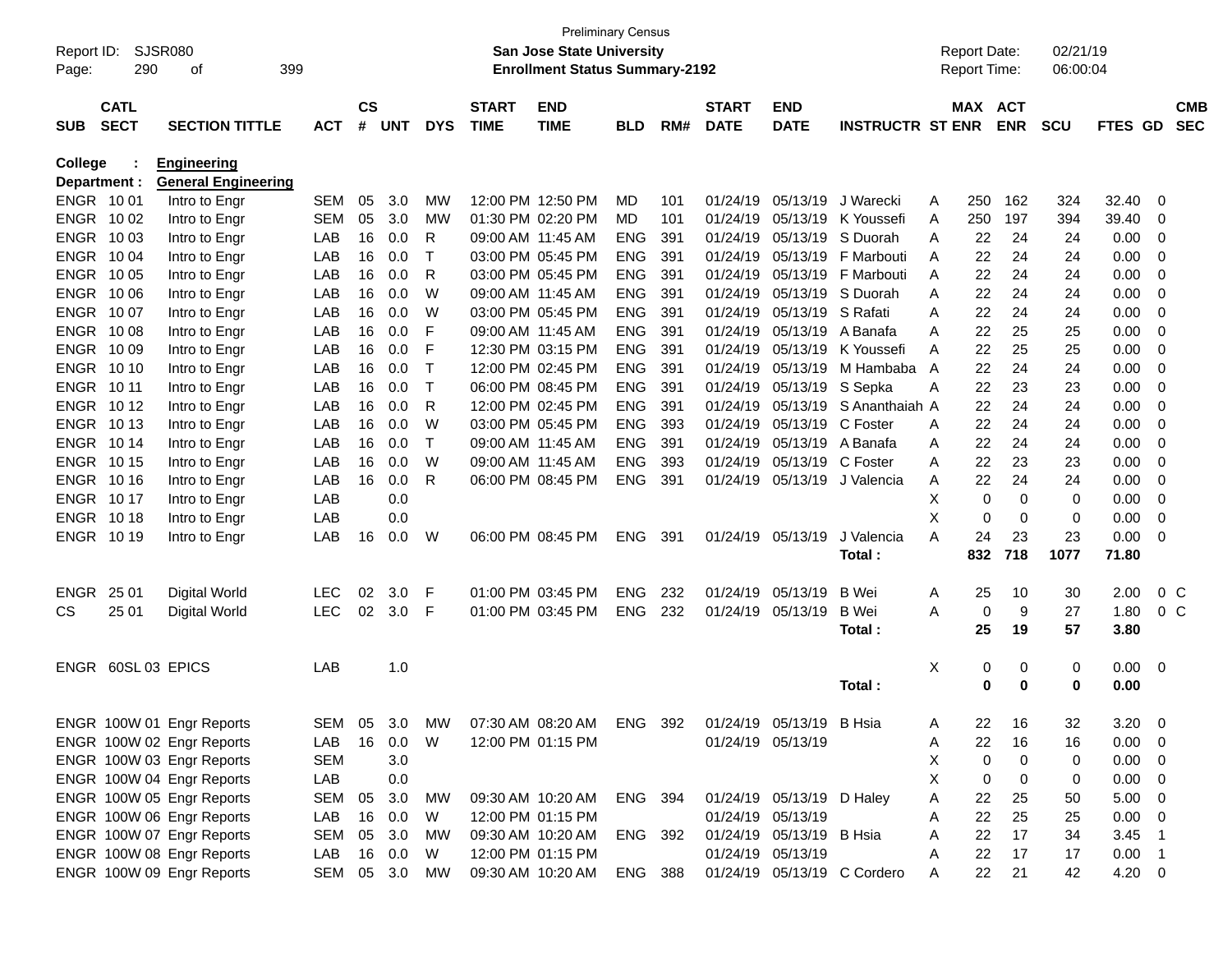|                           |                       |            |               |            |            |                   | <b>Preliminary Census</b>             |                |      |                   |                            |                                 |   |                     |             |            |             |             |
|---------------------------|-----------------------|------------|---------------|------------|------------|-------------------|---------------------------------------|----------------|------|-------------------|----------------------------|---------------------------------|---|---------------------|-------------|------------|-------------|-------------|
| SJSR080<br>Report ID:     |                       |            |               |            |            |                   | San Jose State University             |                |      |                   |                            |                                 |   | <b>Report Date:</b> |             | 02/21/19   |             |             |
| 291<br>Page:              | 399<br>οf             |            |               |            |            |                   | <b>Enrollment Status Summary-2192</b> |                |      |                   |                            |                                 |   | <b>Report Time:</b> |             | 06:00:04   |             |             |
|                           |                       |            |               |            |            |                   |                                       |                |      |                   |                            |                                 |   |                     |             |            |             |             |
| <b>CATL</b>               |                       |            | $\mathsf{cs}$ |            |            | <b>START</b>      | <b>END</b>                            |                |      | <b>START</b>      | <b>END</b>                 |                                 |   | MAX ACT             |             |            |             | <b>CMB</b>  |
| <b>SECT</b><br><b>SUB</b> | <b>SECTION TITTLE</b> | <b>ACT</b> | #             | <b>UNT</b> | <b>DYS</b> | <b>TIME</b>       | <b>TIME</b>                           | <b>BLD</b>     | RM#  | <b>DATE</b>       | <b>DATE</b>                | <b>INSTRUCTR ST ENR ENR</b>     |   |                     |             | <b>SCU</b> | FTES GD SEC |             |
|                           |                       |            |               |            |            |                   |                                       |                |      |                   |                            |                                 |   |                     |             |            |             |             |
| ENGR 100W 10 Engr Reports |                       | LAB        | 16            | 0.0        | W          | 12:00 PM 01:15 PM |                                       |                |      | 01/24/19          | 05/13/19                   |                                 | A | 22                  | 21          | 21         | 0.00        | 0           |
| ENGR 100W 11 Engr Reports |                       | <b>SEM</b> | 05            | 3.0        | MW         | 01:30 PM 02:20 PM |                                       | <b>ENG</b>     | 392  | 01/24/19          |                            | 05/13/19 V Sansome              | A | 22                  | 20          | 40         | 4.00        | 0           |
| ENGR 100W 12 Engr Reports |                       | LAB        | 16            | 0.0        | W          | 12:00 PM 01:15 PM |                                       |                |      | 01/24/19          | 05/13/19                   |                                 | A | 22                  | 20          | 20         | 0.00        | 0           |
| ENGR 100W 13 Engr Reports |                       | <b>SEM</b> | 05            | 3.0        | MW         | 01:30 PM 02:20 PM |                                       | ENG            | 394  | 01/24/19          | 05/13/19                   | J Melvin                        | A | 22                  | 23          | 46         | 4.60        | 0           |
| ENGR 100W 14 Engr Reports |                       | LAB        | 16            | 0.0        | W          | 12:00 PM 01:15 PM |                                       |                |      | 01/24/19          | 05/13/19                   |                                 | A | 22                  | 23          | 23         | 0.00        | 0           |
| ENGR 100W 15 Engr Reports |                       | <b>SEM</b> | 05            | 3.0        | МW         | 01:30 PM 02:20 PM |                                       | ENG            | 388  | 01/24/19          |                            | 05/13/19 C Cordero              | A | 22                  | 21          | 42         | 4.20        | 0           |
| ENGR 100W 16 Engr Reports |                       | LAB        | 16            | 0.0        | W          | 12:00 PM 01:15 PM |                                       |                |      | 01/24/19          | 05/13/19                   |                                 | A | 22                  | 22          | 22         | 0.00        | -1          |
| ENGR 100W 17 Engr Reports |                       | <b>SEM</b> | 05            | 3.0        | MW         | 03:30 PM 04:20 PM |                                       | ENG            | 392  | 01/24/19          |                            | 05/13/19 V Sansome              | A | 22                  | 22          | 44         | 4.40        | 0           |
| ENGR 100W 18 Engr Reports |                       | LAB        | 16            | 0.0        | W          | 12:00 PM 01:15 PM |                                       |                |      | 01/24/19          | 05/13/19                   |                                 | A | 22                  | 22          | 22         | 0.00        | 0           |
| ENGR 100W 19 Engr Reports |                       | <b>SEM</b> | 05            | 3.0        | МW         | 03:30 PM 04:20 PM |                                       | ENG            | 394  | 01/24/19          | 05/13/19                   | J Melvin                        | A | 22                  | 22          | 44         | 4.40        | 0           |
| ENGR 100W 20 Engr Reports |                       | LAB        | 16            | 0.0        | W          | 12:00 PM 01:15 PM |                                       |                |      | 01/24/19 05/13/19 |                            |                                 | A | 22                  | 22          | 22         | 0.00        | 0           |
| ENGR 100W 21 Engr Reports |                       | <b>SEM</b> |               | 3.0        |            |                   |                                       |                |      |                   |                            |                                 | X | 0                   | 0           | 0          | 0.00        | 0           |
| ENGR 100W 22 Engr Reports |                       | LAB        |               | 0.0        |            |                   |                                       |                |      |                   |                            |                                 | х | 0                   | 0           | 0          | 0.00        | 0           |
| ENGR 100W 27 Engr Reports |                       | <b>SEM</b> | 05            | 3.0        | TR.        | 08:00 AM 08:50 AM |                                       | <b>ENG</b>     | 392  | 01/24/19          | 05/13/19                   | S Tran                          | A | 22                  | 20          | 40         | 4.00        | 0           |
| ENGR 100W 28 Engr Reports |                       | LAB        | 16            | 0.0        | TR         | 08:50 AM 10:20 AM |                                       | ENG            | 392  | 01/24/19          | 05/13/19                   | S Tran                          | Α | 22                  | 20          | 20         | 0.00        | 0           |
| ENGR 100W 29 Engr Reports |                       | <b>SEM</b> | 05            | 3.0        | $\top$     | 11:00 AM 12:50 PM |                                       |                |      | 01/24/19          | 05/13/19 S Knapp           |                                 | Α | 22                  | 22          | 44         | 4.40        | 0           |
| ENGR 100W 30 Engr Reports |                       | LAB        | 16            | 0.0        | R          | 11:00 AM 01:50 PM |                                       | ENG 392        |      | 01/24/19          | 05/13/19 S Knapp           |                                 | Α | 22                  | 22          | 22         | 0.00        | 0           |
| ENGR 100W 31 Engr Reports |                       | <b>SEM</b> | 05            | 3.0        | R          | 11:00 AM 12:50 PM |                                       |                |      | 01/24/19          | 05/13/19                   | L Zou                           | A | 22                  | 22          | 44         | 4.40        | 0           |
| ENGR 100W 32 Engr Reports |                       | LAB        | 16            | 0.0        | Т          | 11:00 AM 01:50 PM |                                       | ENG 392        |      | 01/24/19          | 05/13/19                   | L Zou                           | Α | 22                  | 22          | 22         | 0.00        | 0           |
| ENGR 100W 33 Engr Reports |                       | <b>SEM</b> | 05            | 3.0        | $\top$     | 02:00 PM 03:50 PM |                                       |                |      | 01/24/19          | 05/13/19 S Knapp           |                                 | A | 22                  | 22          | 44         | 4.40        | 0           |
| ENGR 100W 34 Engr Reports |                       | LAB        | 16            | 0.0        | R          |                   | 02:00 PM 04:50 PM                     | ENG            | -392 | 01/24/19          | 05/13/19 S Knapp           |                                 | Α | 22                  | 22          | 22         | 0.00        | 0           |
| ENGR 100W 35 Engr Reports |                       | <b>SEM</b> | 05            | 3.0        | R          | 02:00 PM 03:50 PM |                                       |                |      | 01/24/19          | 05/13/19                   | L Zou                           | A | 22                  | 25          | 50         | 5.00        | 0           |
| ENGR 100W 36 Engr Reports |                       | LAB        | 16            | 0.0        | Т          |                   | 02:00 PM 04:50 PM                     | ENG            | 392  | 01/24/19          | 05/13/19                   | L Zou                           | A | 22                  | 25          | 25         | 0.00        | 0           |
| ENGR 100W 37 Engr Reports |                       | <b>SEM</b> | 05            | 3.0        | <b>TR</b>  |                   | 05:00 PM 05:50 PM                     | <b>ENG</b>     | 392  | 01/24/19          | 05/13/19                   | B Murphy-WesA                   |   | 22                  | 27          | 54         | 5.40        | 0           |
| ENGR 100W 38 Engr Reports |                       | LAB        | 16            | 0.0        | <b>TR</b>  |                   | 05:50 PM 07:20 PM                     | <b>ENG</b>     | 392  | 01/24/19          | 05/13/19                   | B Murphy-WesA                   |   | 22                  | 27          | 27         | 0.00        | 0           |
| ENGR 100W 39 Engr Reports |                       | <b>SEM</b> | 05            | 3.0        | <b>TR</b>  |                   | 06:00 PM 06:50 PM                     | <b>ENG</b>     | 394  | 01/24/19          | 05/13/19                   | S Evans-WemA                    |   | 22                  | 25          | 50         | 5.00        | 0           |
| ENGR 100W 40 Engr Reports |                       | LAB        | 16            | 0.0        | <b>TR</b>  | 06:50 PM 08:20 PM |                                       | <b>ENG</b>     | 394  | 01/24/19          | 05/13/19                   | S Evans-WemA                    |   | 22                  | 25          | 25         | 0.00        | 0           |
| ENGR 100W 41 Engr Reports |                       | <b>SEM</b> | 05            | 3.0        | F          | 09:30 AM 11:20 AM |                                       | <b>ENG</b>     | 394  | 01/24/19          |                            | 05/13/19 A Petrosyan A          |   | 22                  | 25          | 50         | 5.00        | 0           |
| ENGR 100W 42 Engr Reports |                       | LAB        | 16            | 0.0        | F          | 01:00 PM 02:50 PM |                                       |                |      | 01/24/19          | 05/13/19                   |                                 | A | 22                  | 25          | 25         | 0.00        | 0           |
| ENGR 100W 43 Engr Reports |                       | <b>SEM</b> | 05            | 3.0        | F          | 09:30 AM 11:20 AM |                                       | ENG            | 392  |                   | 01/24/19 05/13/19 A Medina |                                 | A | 22                  | 21          | 42         | 4.20        | 0           |
| ENGR 100W 44 Engr Reports |                       | LAB        |               | 16 0.0     | -F         |                   | 01:00 PM 02:50 PM                     |                |      |                   | 01/24/19 05/13/19          |                                 | Α | 22                  | 21          | 21         | 0.00        | $\mathbf 0$ |
| ENGR 100W 45 Engr Reports |                       | SEM        | 05            | 3.0        | -TR        |                   | 03:00 PM 03:50 PM                     | ENG 394        |      |                   | 01/24/19 05/13/19 C Peters |                                 | Α | 22                  | 24          | 48         | 4.80        | 0           |
| ENGR 100W 46 Engr Reports |                       | LAB        |               | 16 0.0     | TR         |                   | 03:50 PM 05:20 PM                     | ENG 394        |      |                   | 01/24/19 05/13/19 C Peters |                                 | A | 22                  | 24          | 24         | 0.00        | 0           |
| ENGR 100W 47 Engr Reports |                       | <b>SEM</b> | 05            | 3.0        | F.         |                   | 09:30 AM 11:20 AM                     | <b>ENG 388</b> |      |                   |                            | 01/24/19 05/13/19 B Murphy-WesA |   | 22                  | 27          | 54         | 5.40        | 0           |
| ENGR 100W 48 Engr Reports |                       | LAB        |               | 16 0.0     | F.         |                   | 01:00 PM 02:50 PM                     |                |      | 01/24/19 05/13/19 |                            |                                 | A | 22                  | 27          | 27         | 0.00        | 0           |
| ENGR 100W 51 Engr Reports |                       | <b>SEM</b> |               | 3.0        |            |                   |                                       |                |      |                   |                            |                                 | Χ | 0                   | $\mathbf 0$ | 0          | 0.00        | 0           |
| ENGR 100W 52 Engr Reports |                       | LAB        |               | 0.0        |            |                   |                                       |                |      |                   |                            |                                 | X | 0                   | 0           | 0          | 0.00        | 0           |
| ENGR 100W 53 Engr Reports |                       | SEM        | 05            | 3.0        | МW         |                   | 06:00 PM 06:50 PM ENG 392             |                |      |                   |                            | 01/24/19 05/13/19 V Sansome     | A | 22                  | 20          | 40         | 4.00        | 0           |
| ENGR 100W 54 Engr Reports |                       | LAB        |               | 16 0.0     | MW         |                   | 06:50 PM 08:20 PM ENG 392             |                |      |                   |                            | 01/24/19 05/13/19 V Sansome A   |   | 22                  | 20          | 20         | $0.00 \t 0$ |             |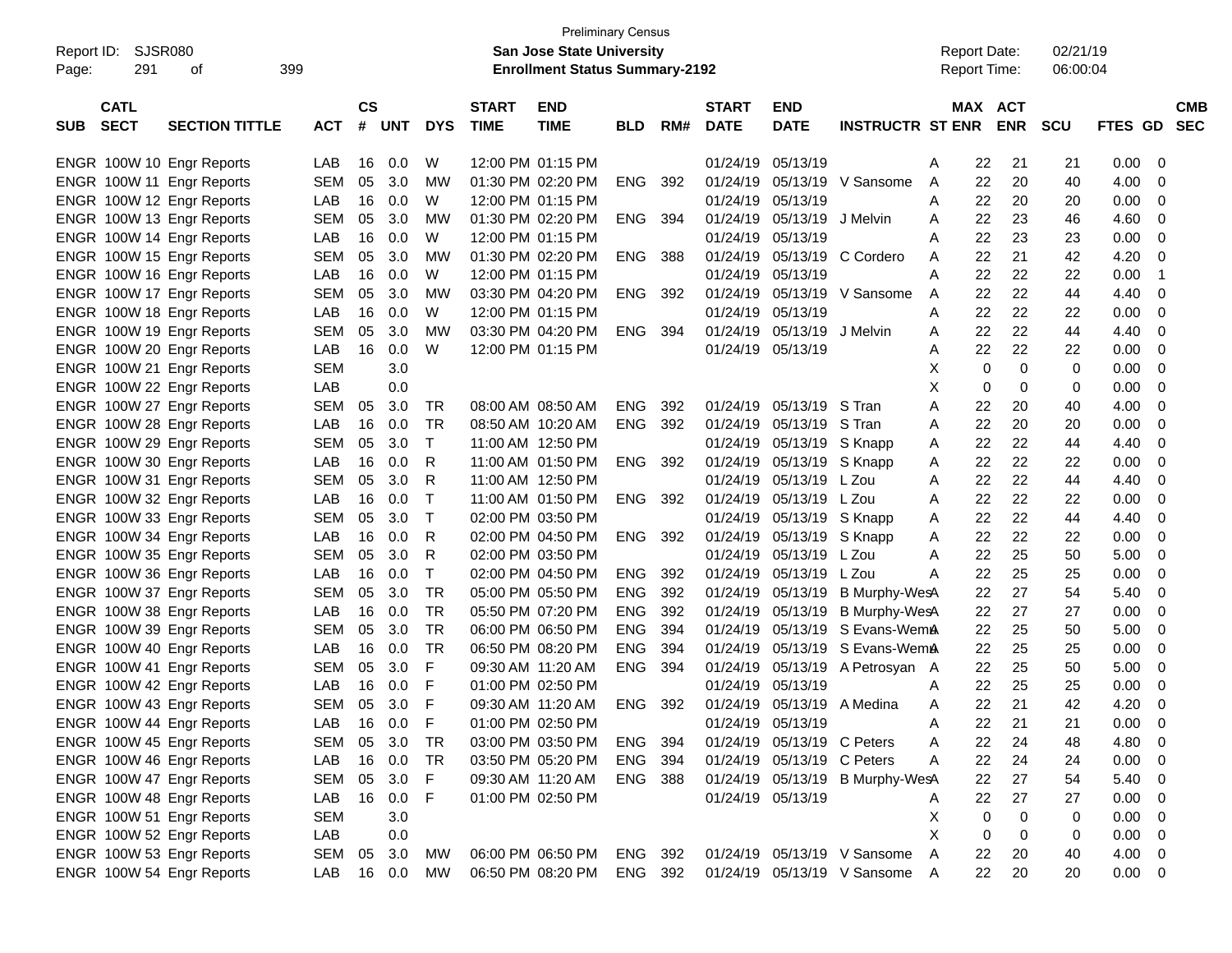| Report ID:<br>Page: | SJSR080<br>292             | 399<br>оf                                              |                   |                    |                |            |                             | <b>Preliminary Census</b><br>San Jose State University<br><b>Enrollment Status Summary-2192</b> |                          |            |                             |                               |                                                        |              | <b>Report Date:</b><br>Report Time: |                       | 02/21/19<br>06:00:04 |                   |                          |                          |
|---------------------|----------------------------|--------------------------------------------------------|-------------------|--------------------|----------------|------------|-----------------------------|-------------------------------------------------------------------------------------------------|--------------------------|------------|-----------------------------|-------------------------------|--------------------------------------------------------|--------------|-------------------------------------|-----------------------|----------------------|-------------------|--------------------------|--------------------------|
| SUB                 | <b>CATL</b><br><b>SECT</b> | <b>SECTION TITTLE</b>                                  | <b>ACT</b>        | $\mathsf{cs}$<br># | <b>UNT</b>     | <b>DYS</b> | <b>START</b><br><b>TIME</b> | <b>END</b><br><b>TIME</b>                                                                       | <b>BLD</b>               | RM#        | <b>START</b><br><b>DATE</b> | <b>END</b><br><b>DATE</b>     | <b>INSTRUCTR ST ENR</b>                                |              |                                     | MAX ACT<br><b>ENR</b> | <b>SCU</b>           | FTES GD           |                          | <b>CMB</b><br><b>SEC</b> |
|                     |                            | ENGR 100W 55 Engr Reports<br>ENGR 100W 56 Engr Reports | <b>SEM</b><br>LAB | 05<br>16           | 3.0<br>0.0     | MW<br>МW   |                             | 06:00 PM 06:50 PM<br>06:50 PM 08:20 PM                                                          | <b>ENG</b><br><b>ENG</b> | 394<br>394 | 01/24/19                    | 01/24/19 05/13/19<br>05/13/19 | J Melvin<br>J Melvin                                   | A<br>Α       | 22<br>22                            | 24<br>24              | 48<br>24             | $4.80\ 0$<br>0.00 | $\overline{\phantom{0}}$ |                          |
|                     |                            | ENGR 100W 57 Engr Reports                              | <b>SEM</b>        | 05                 | 3.0            | МW         |                             | 06:00 PM 06:50 PM                                                                               | ENG                      | 388        | 01/24/19                    | 05/13/19                      | S Evans-WemA                                           |              | 22                                  | 24                    | 48                   | 4.80              | $\overline{\mathbf{0}}$  |                          |
|                     |                            | ENGR 100W 58 Engr Reports                              | LAB               | 16                 | 0.0            | <b>MW</b>  |                             | 06:50 PM 08:20 PM                                                                               | <b>ENG</b>               | 388        | 01/24/19                    | 05/13/19                      | S Evans-WemA<br>Total:                                 |              | 22                                  | 24<br>1012 1031       | 24<br>1546           | 0.00<br>103.05    | $\overline{\phantom{0}}$ |                          |
|                     | ENGR 120 01                | Prog for Soc Sci                                       | <b>LEC</b>        | 02                 | 3.0            | TR         |                             | 12:00 PM 01:15 PM                                                                               | ENG                      | 331        |                             | 01/24/19 05/13/19             | V Carr<br>Total:                                       | A            | 40<br>40                            | 34<br>34              | 102<br>102           | 7.40 12<br>7.40   |                          |                          |
|                     | ENGR 121 01                | Algo. for Soc Sci                                      | <b>LEC</b>        | 02                 | 3.0            | TR         |                             | 12:00 PM 01:15 PM                                                                               | ENG                      | 329        |                             | 01/24/19 05/13/19             | F Marbouti<br>Total:                                   | A            | 40<br>40                            | 22<br>22              | 66<br>66             | 4.60 4<br>4.60    |                          |                          |
|                     | ENGR 122 01                | R for Soc Sci                                          | <b>LEC</b>        |                    | $02 \quad 3.0$ | <b>TR</b>  |                             | 03:00 PM 04:15 PM                                                                               | ENG                      | 327        |                             | 01/24/19 05/13/19             | M Jones<br>Total:                                      | A            | 30<br>30                            | 13<br>13              | 39<br>39             | $2.75$ 3<br>2.75  |                          |                          |
|                     |                            | ENGR 160SL 02 EPICS UD                                 | LAB               | 15                 | 1.0            | W          |                             | 06:00 PM 08:45 PM                                                                               | <b>ENG</b>               | 329        |                             | 01/24/19 05/13/19             | K Perry                                                | A            | 10                                  | 9                     | 9                    | 0.60              | $\overline{\phantom{0}}$ |                          |
|                     |                            | ENGR 160SL 03 EPICS UD                                 | LAB               | 15                 | 1.0            | W          |                             | 06:00 PM 08:45 PM                                                                               | <b>ENG</b>               | 329        |                             | 01/24/19 05/13/19             | J Thompson A                                           |              | 10                                  | 8                     | 8                    | 0.53 0            |                          |                          |
|                     |                            |                                                        |                   |                    |                |            |                             |                                                                                                 |                          |            |                             |                               | Total:                                                 |              | 20                                  | 17                    | 17                   | 1.13              |                          |                          |
|                     | ENGR 180 01                | <b>Indiv Studies</b>                                   | <b>SUP</b>        | 36                 | 1.0            | F          |                             | 08:00 AM 08:50 AM                                                                               | <b>ENG</b>               | -340       |                             | 01/24/19 05/13/19             | P Backer                                               | Α            | 10                                  | 8                     | 8                    | 0.53              | $\overline{\phantom{0}}$ |                          |
|                     | ENGR 180 02                | <b>Indiv Studies</b>                                   | <b>SUP</b>        | 36                 | 2.0            | <b>TBA</b> |                             |                                                                                                 |                          |            |                             | 01/24/19 05/13/19             |                                                        | Α            | 15                                  | 0                     | 0                    | 0.00              | $\overline{\phantom{0}}$ |                          |
|                     | ENGR 180 03                | <b>Indiv Studies</b>                                   | <b>SUP</b>        | 36                 | 3.0            | <b>TBA</b> |                             |                                                                                                 |                          |            |                             | 01/24/19 05/13/19             |                                                        | A            | 15                                  | 0                     | 0                    | 0.00              | $\overline{\phantom{0}}$ |                          |
|                     | ENGR 180 04                | <b>Indiv Studies</b>                                   | <b>SUP</b>        | 36                 | 1.0            | <b>TBA</b> |                             |                                                                                                 |                          |            |                             | 01/24/19 05/13/19             |                                                        | А            | 20                                  | 0                     | 0                    | 0.00              | $\overline{\phantom{0}}$ |                          |
|                     |                            |                                                        |                   |                    |                |            |                             |                                                                                                 |                          |            |                             |                               | Total:                                                 |              | 60                                  | 8                     | 8                    | 0.53              |                          |                          |
|                     |                            | ENGR 195A 01 Glob/Soc Iss Engr                         | <b>LEC</b>        |                    | 01 1.0 F       |            |                             | 01:00 PM 02:15 PM                                                                               | WSQ 109                  |            |                             | 01/24/19 05/13/19             | L Zou                                                  | A            | 150                                 | 98                    | 98                   | $6.53 \quad 0$    |                          |                          |
|                     |                            |                                                        |                   |                    |                |            |                             |                                                                                                 |                          |            |                             |                               | Total:                                                 |              | 150                                 | 98                    | 98                   | 6.53              |                          |                          |
|                     |                            | ENGR 195B 01 Glob/Soc Iss Engr                         | <b>LEC</b>        | 01                 | 1.0            | -F         |                             | 10:30 AM 11:45 AM                                                                               | <b>ENG</b>               | 189        |                             | 01/24/19 05/13/19             | K Yrigoyen                                             | A            | 150                                 | 153                   | 153                  | 10.20             | $\overline{\phantom{0}}$ |                          |
|                     |                            | ENGR 195B 02 Glob/Soc Iss Engr                         | <b>LEC</b>        |                    | 01 1.0         | F          |                             | 12:00 PM 01:15 PM                                                                               | <b>ENG</b>               | 189        |                             | 01/24/19 05/13/19             | K Yrigoyen                                             | A            | 150                                 | 169                   | 169                  | 11.27             | $\overline{\phantom{0}}$ |                          |
|                     |                            | ENGR 195B 03 Glob/Soc Iss Engr                         | LEC 01 1.0 F      |                    |                |            |                             |                                                                                                 |                          |            |                             |                               | 01:30 PM 02:45 PM ENG 189 01/24/19 05/13/19 K Yrigoyen | <sub>A</sub> |                                     | 150 123               | 123                  | 8.20 0            |                          |                          |
|                     |                            |                                                        |                   |                    |                |            |                             |                                                                                                 |                          |            |                             |                               | Total :                                                |              |                                     | 450 445               | 445                  | 29.67             |                          |                          |
|                     |                            | ENGR 195D 01 Inter Sr Proj II                          | SEM 05 3.0 W      |                    |                |            |                             | 06:00 PM 08:45 PM ENG 329                                                                       |                          |            |                             | 01/24/19 05/13/19 K Perry     |                                                        | A            | 30                                  | 15                    | 45                   | $3.00 \ 0$        |                          |                          |
|                     |                            | ENGR 195D 02 Inter Sr Proj II                          | SEM 05 3.0 W      |                    |                |            |                             | 06:00 PM 08:45 PM ENG 329                                                                       |                          |            |                             |                               | 01/24/19 05/13/19 J Thompson A                         |              | 30                                  | 6                     | 18                   | $1.20 \t 0$       |                          |                          |
|                     |                            |                                                        |                   |                    |                |            |                             |                                                                                                 |                          |            |                             |                               | Total:                                                 |              | 60                                  | 21                    | 63                   | 4.20              |                          |                          |
|                     |                            | ENGR 195E 01 Inter. Computing Pro LEC 02 3.0 F         |                   |                    |                |            |                             | 10:00 AM 12:45 PM ENG 327 01/24/19 05/13/19                                                     |                          |            |                             |                               | B Wei<br>Total:                                        | A            | 30<br>30                            | 27<br>27              | 81<br>81             | 5.40 0<br>5.40    |                          |                          |
|                     |                            |                                                        |                   |                    |                |            |                             |                                                                                                 |                          |            |                             |                               |                                                        |              |                                     |                       |                      |                   |                          |                          |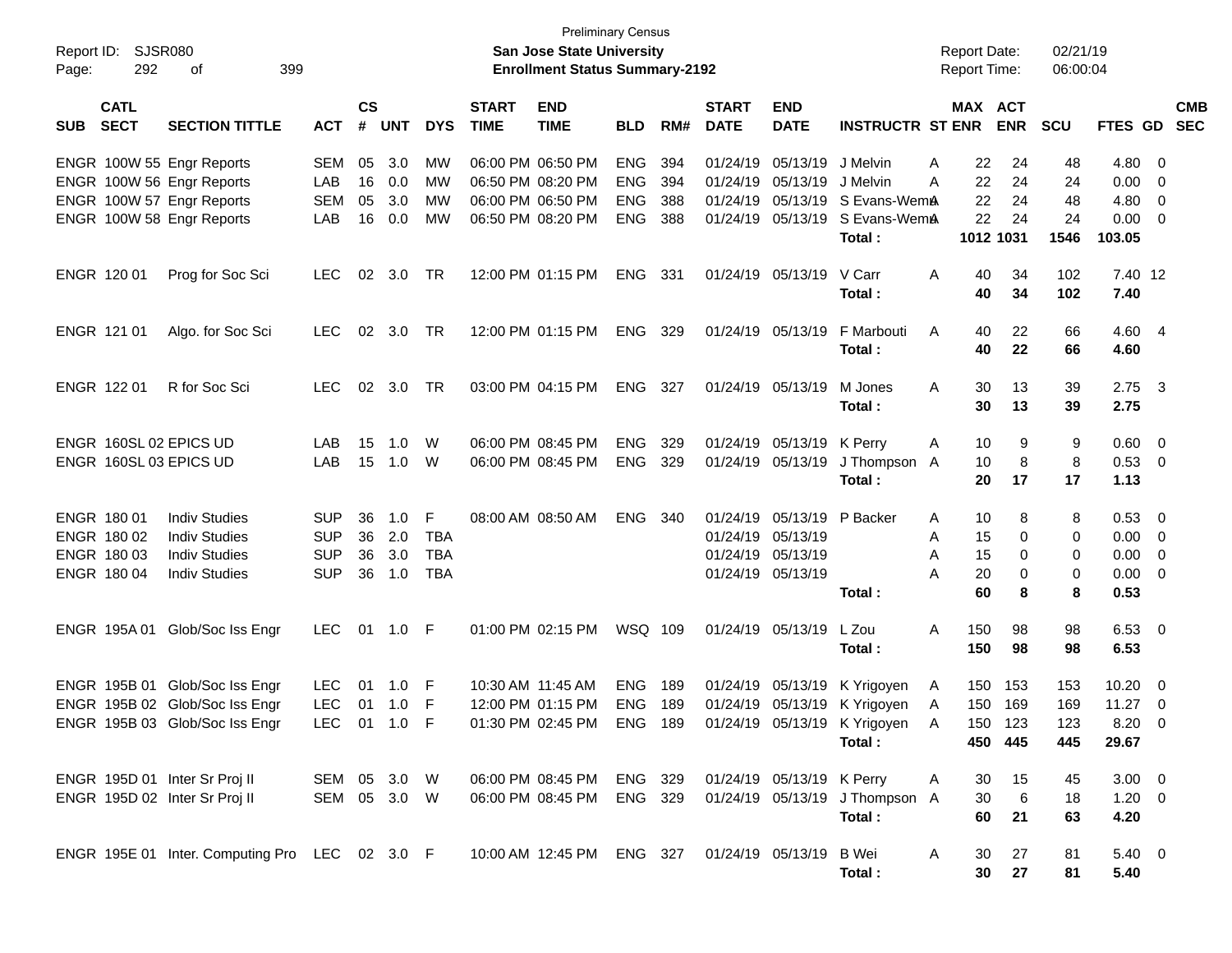| Report ID:<br>Page: | 293                        | SJSR080<br>399<br>οf             |                |                |            |            |                             | <b>Preliminary Census</b><br>San Jose State University<br><b>Enrollment Status Summary-2192</b> |            |     |                             |                           |                          |                | <b>Report Date:</b><br><b>Report Time:</b> |                | 02/21/19<br>06:00:04 |                 |                          |            |
|---------------------|----------------------------|----------------------------------|----------------|----------------|------------|------------|-----------------------------|-------------------------------------------------------------------------------------------------|------------|-----|-----------------------------|---------------------------|--------------------------|----------------|--------------------------------------------|----------------|----------------------|-----------------|--------------------------|------------|
| <b>SUB</b>          | <b>CATL</b><br><b>SECT</b> | <b>SECTION TITTLE</b>            | <b>ACT</b>     | <b>CS</b><br># | <b>UNT</b> | <b>DYS</b> | <b>START</b><br><b>TIME</b> | <b>END</b><br><b>TIME</b>                                                                       | <b>BLD</b> | RM# | <b>START</b><br><b>DATE</b> | <b>END</b><br><b>DATE</b> | <b>INSTRUCTR ST ENR</b>  |                | MAX ACT                                    | <b>ENR</b>     | <b>SCU</b>           | FTES GD SEC     |                          | <b>CMB</b> |
|                     |                            |                                  |                |                |            |            |                             |                                                                                                 |            |     |                             |                           |                          |                |                                            |                |                      |                 |                          |            |
|                     |                            | ENGR 200W 02 Engr Grad Reports   | <b>LEC</b>     | 02             | 3.0        | $\top$     | 07:30 AM 10:15 AM           |                                                                                                 | ENG        | 388 |                             | 01/24/19 05/13/19         | M Highby                 | A              | 25                                         | 25             | 75                   | 6.25 25         |                          |            |
|                     |                            | ENGR 200W 03 Engr Grad Reports   | LEC            |                | 02 3.0     | $\top$     | 07:00 PM 09:45 PM           |                                                                                                 | <b>ENG</b> | 395 |                             | 01/24/19 05/13/19         | J Melvin                 | Α              | 24                                         | 25             | 75                   | 6.25 25         |                          |            |
|                     |                            |                                  |                |                |            |            |                             |                                                                                                 |            |     |                             |                           | Total:                   |                | 49                                         | 50             | 150                  | 12.50           |                          |            |
|                     | ENGR 261 01                | Bat. Tech. I                     | <b>LEC</b>     |                | 3.0        |            |                             |                                                                                                 |            |     |                             |                           |                          | X              | 0                                          | 0              | 0                    | $0.00 \t 0$     |                          |            |
|                     | ENGR 261 02                | Bat. Tech. I                     | <b>LEC</b>     | 02             | 3.0        | W          | 06:00 PM 08:45 PM           |                                                                                                 | <b>ENG</b> | 395 |                             | 01/24/19 05/13/19         | S Bashash                | A              | 25                                         | 15             | 45                   | 3.60 12         |                          |            |
|                     |                            |                                  |                |                |            |            |                             |                                                                                                 |            |     |                             |                           | Total:                   |                | 25                                         | 15             | 45                   | 3.60            |                          |            |
|                     | ENGR 281 01                | Master's Project                 | LAB            | 16             | 1.0 F      |            | 06:00 PM 08:45 PM           |                                                                                                 | ENG        | 388 |                             | 01/24/19 05/13/19         | M Hambaba A              |                | 25                                         | 3              | 3                    | $0.25$ 3        |                          |            |
|                     |                            |                                  |                |                |            |            |                             |                                                                                                 |            |     |                             |                           | Total:                   |                | 25                                         | 3              | 3                    | 0.25            |                          |            |
|                     |                            | ENGR 297C 01 Spec Tpcs Sys Engr  | SEM            |                | 3.0        |            |                             |                                                                                                 |            |     |                             |                           |                          | Χ              | 0                                          | 0              | 0                    | $0.00 \t 0$     |                          |            |
|                     |                            |                                  |                |                |            |            |                             |                                                                                                 |            |     |                             |                           | Total:                   |                | $\bf{0}$                                   | $\bf{0}$       | 0                    | 0.00            |                          |            |
|                     |                            | ENGR 297D 01 Topics Emerge Tech  | <b>LEC</b>     |                | 2.0        |            |                             |                                                                                                 |            |     |                             |                           |                          | X              | 0                                          | 0              | 0                    | $0.00 \t 0$     |                          |            |
|                     |                            | ENGR 297D 02 Topics Emerge Tech  | <b>LEC</b>     |                | 1.0        |            |                             |                                                                                                 |            |     |                             |                           |                          | X              | 0                                          | 0              | 0                    | $0.00 \t 0$     |                          |            |
|                     |                            | ENGR 297D 03 Topics Emerge Tech  | LEC            | 02             | 3.0        | $\top$     | 04:30 PM 07:15 PM           |                                                                                                 | <b>ENG</b> | 388 |                             | 01/24/19 05/13/19         | M Hambaba                | $\overline{A}$ | 20                                         | 4              | 12                   | 1.004           |                          |            |
|                     |                            |                                  |                |                |            |            |                             |                                                                                                 |            |     |                             |                           | Total:                   |                | 20                                         | 4              | 12                   | 1.00            |                          |            |
|                     | ENGR 298 01                | Master's Project                 | LAB            | 16             | 2.0        | -S         | 09:00 AM 12:15 PM           |                                                                                                 | <b>ENG</b> | 388 |                             | 01/24/19 05/13/19         |                          | Α              | 30                                         | 4              | 8                    | 0.674           |                          |            |
|                     |                            |                                  |                |                |            |            |                             |                                                                                                 |            |     |                             |                           | Total:                   |                | 30                                         | 4              | 8                    | 0.67            |                          |            |
|                     | ENGR 298101                | MSE Internship Exper SUP         |                | 48             | 1.0        | TBA        |                             |                                                                                                 |            |     |                             | 01/24/19 05/13/19         | P Hsu                    | Α              | 30                                         | 0              | 0                    | $0.00 \t 0$     |                          |            |
|                     | ENGR 298102                | MSE Internship Exper SUP         |                | 48             | 2.0        | TBA        |                             |                                                                                                 |            |     |                             | 01/24/19 05/13/19         | P Hsu                    | Α              | 30                                         | 0              | 0                    | $0.00 \t 0$     |                          |            |
|                     | ENGR 298103                | MSE Internship Exper SUP         |                | 48             | 3.0        | TBA        |                             |                                                                                                 |            |     |                             | 01/24/19 05/13/19         | P Hsu                    | A              | 30                                         | 0              | 0                    | $0.00 \t 0$     |                          |            |
|                     |                            |                                  |                |                |            |            |                             |                                                                                                 |            |     |                             |                           | Total:                   |                | 90                                         | 0              | 0                    | 0.00            |                          |            |
|                     | ENGR 299 01                | <b>Masters Thesis</b>            | <b>SUP</b>     | 25             | 1.0        | TBA        |                             |                                                                                                 |            |     |                             | 01/24/19 05/13/19         | P Hsu                    | Α              | 30                                         | 0              | 0                    | $0.00 \t 0$     |                          |            |
|                     | ENGR 299 02                | <b>Masters Thesis</b>            | <b>SUP</b>     |                | 25 2.0     | <b>TBA</b> |                             |                                                                                                 |            |     |                             | 01/24/19 05/13/19 P Hsu   |                          | Α              | 25                                         | 0              | 0                    | 0.00            | $\overline{\phantom{0}}$ |            |
|                     | ENGR 299 03                | Masters Thesis                   | <b>SUP</b>     |                | 25 3.0 TBA |            |                             |                                                                                                 |            |     |                             | 01/24/19 05/13/19 PHsu    |                          | Α              | 25                                         | 0              | 0                    | $0.00 \t 0$     |                          |            |
|                     | ENGR 299 04                | <b>Masters Thesis</b>            | <b>SUP</b>     |                | 25 4.0     | TBA        |                             |                                                                                                 |            |     |                             | 01/24/19 05/13/19 PHsu    |                          | A              | 25                                         | 0              | 0                    | $0.00 \quad 0$  |                          |            |
|                     | ENGR 299 05                | <b>Masters Thesis</b>            | SUP 25 5.0 TBA |                |            |            |                             |                                                                                                 |            |     |                             | 01/24/19 05/13/19 P Hsu   |                          | A              | 25                                         | 0              | 0                    | $0.00 \quad 0$  |                          |            |
|                     |                            |                                  |                |                |            |            |                             |                                                                                                 |            |     |                             |                           | Total:                   |                | 130                                        | 0              | 0                    | 0.00            |                          |            |
|                     |                            | Department : General Engineering |                |                |            |            |                             |                                                                                                 |            |     |                             | <b>Lower Division:</b>    | <b>Department Total:</b> |                | 857                                        | 3118 2529      | 3817<br>737 1134     | 258.88<br>75.60 |                          |            |
|                     |                            |                                  |                |                |            |            |                             |                                                                                                 |            |     |                             | <b>Upper Division:</b>    |                          |                |                                            | 1941 1766 2615 |                      | 177.77          |                          |            |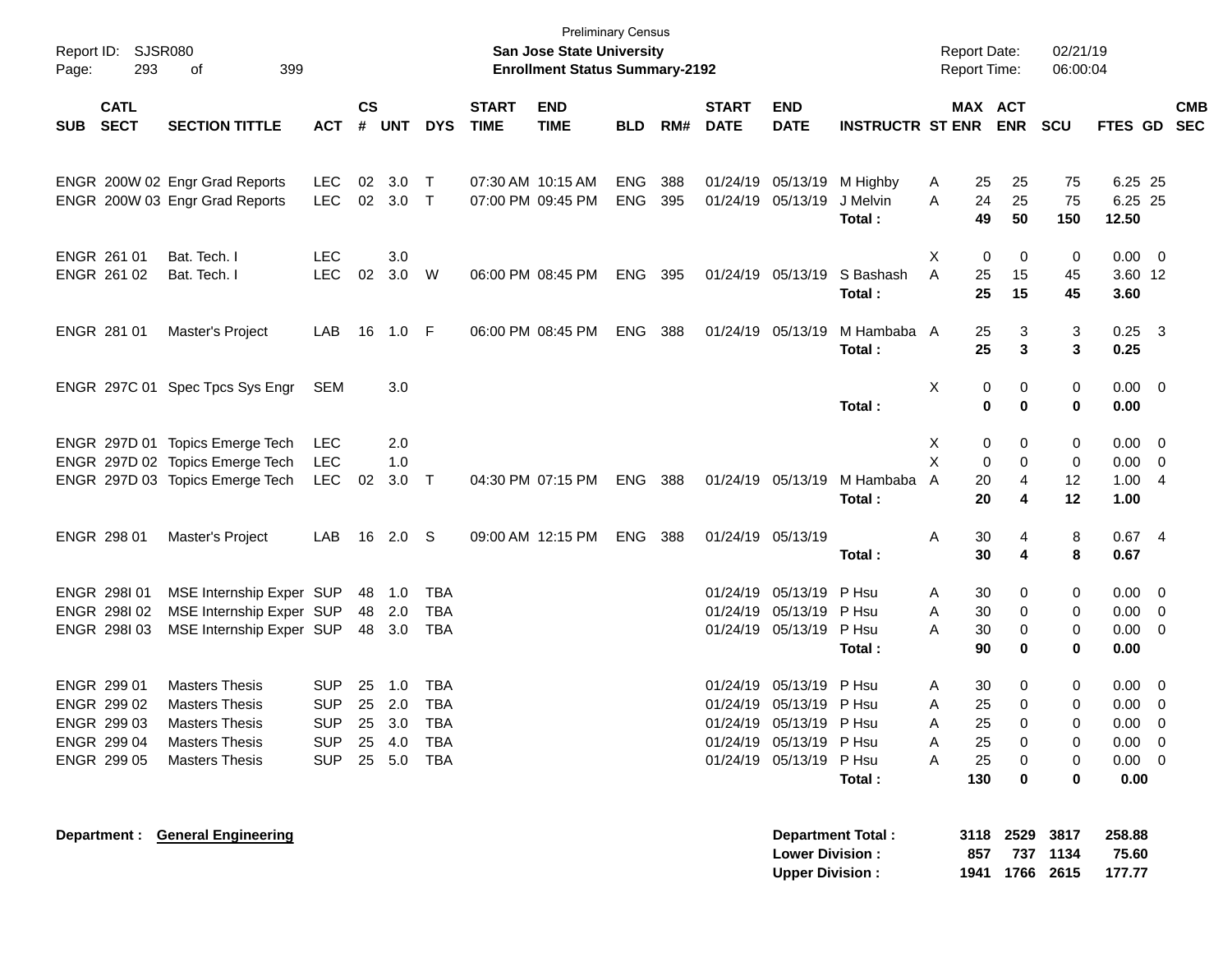| Page:      | Report ID: SJSR080<br>294  | . of                  | 399   |                  |            |                      |                           | <b>Preliminary Census</b><br><b>San Jose State University</b><br><b>Enrollment Status Summary-2192</b> |     |                             |                           |                         | <b>Report Date:</b><br><b>Report Time:</b> |                   | 02/21/19<br>06:00:04 |             |            |
|------------|----------------------------|-----------------------|-------|------------------|------------|----------------------|---------------------------|--------------------------------------------------------------------------------------------------------|-----|-----------------------------|---------------------------|-------------------------|--------------------------------------------|-------------------|----------------------|-------------|------------|
| <b>SUB</b> | <b>CATL</b><br><b>SECT</b> | <b>SECTION TITTLE</b> | ACT # | СS<br><b>UNT</b> | <b>DYS</b> | <b>START</b><br>TIME | <b>END</b><br><b>TIME</b> | <b>BLD</b>                                                                                             | RM# | <b>START</b><br><b>DATE</b> | <b>END</b><br><b>DATE</b> | <b>INSTRUCTR ST ENR</b> | MAX                                        | ACT<br><b>ENR</b> | <b>SCU</b>           | FTES GD SEC | <b>CMB</b> |

**Graduate Division : 320 26 68 5.52**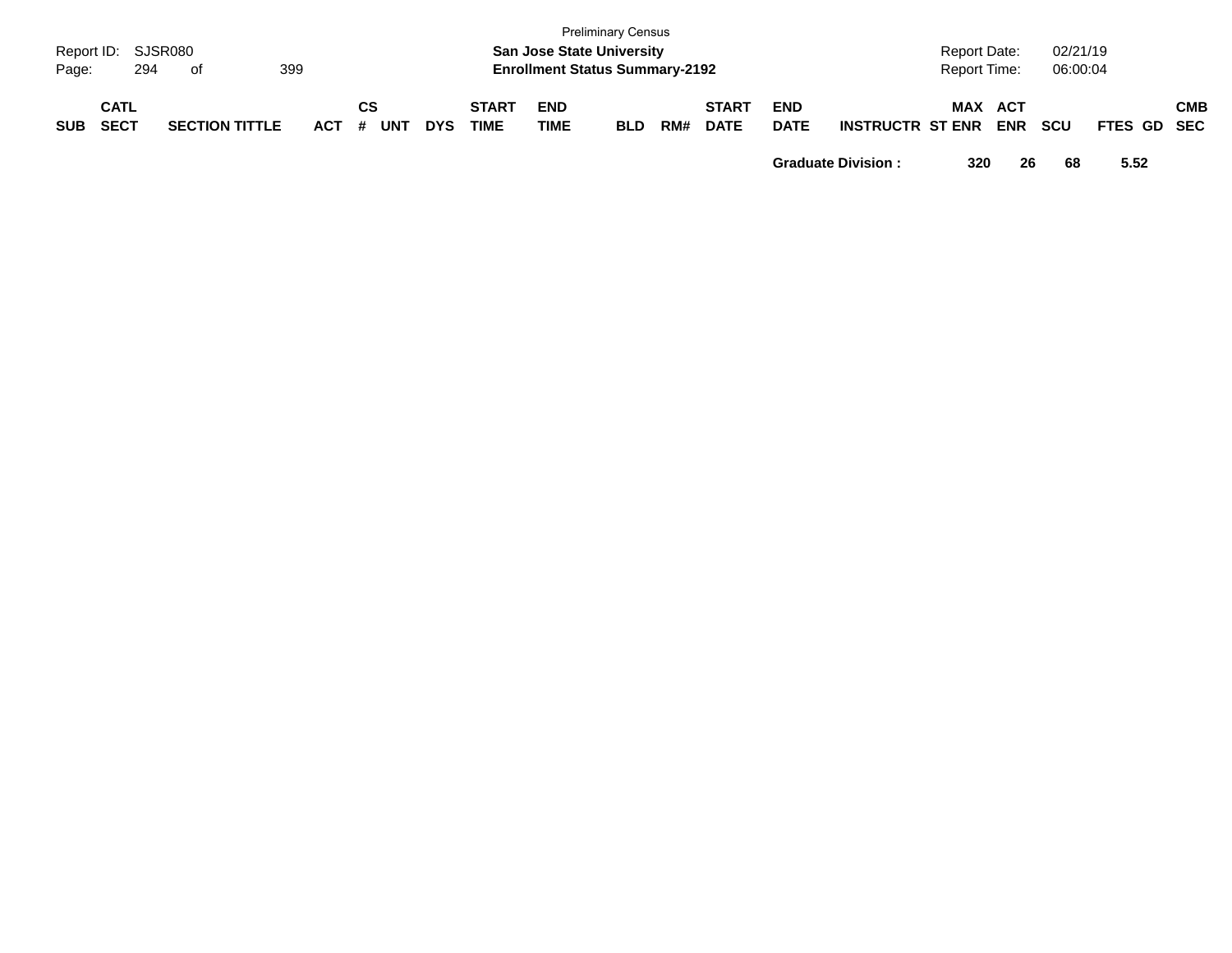| Report ID:<br>Page:                                  | 295                                  | SJSR080<br>399<br>οf                                                 |                                 |                      |                          |                             |                             | <b>San Jose State University</b><br><b>Enrollment Status Summary-2192</b>        | <b>Preliminary Census</b>                     |                          |                             |                                                                                  |                                                           | <b>Report Date:</b><br>Report Time:             |                             | 02/21/19<br>06:00:04         |                                          |                                                                      |                          |
|------------------------------------------------------|--------------------------------------|----------------------------------------------------------------------|---------------------------------|----------------------|--------------------------|-----------------------------|-----------------------------|----------------------------------------------------------------------------------|-----------------------------------------------|--------------------------|-----------------------------|----------------------------------------------------------------------------------|-----------------------------------------------------------|-------------------------------------------------|-----------------------------|------------------------------|------------------------------------------|----------------------------------------------------------------------|--------------------------|
| <b>SUB</b>                                           | <b>CATL</b><br><b>SECT</b>           | <b>SECTION TITTLE</b>                                                | <b>ACT</b>                      | $\mathsf{cs}$<br>#   | <b>UNT</b>               | <b>DYS</b>                  | <b>START</b><br><b>TIME</b> | <b>END</b><br><b>TIME</b>                                                        | <b>BLD</b>                                    | RM#                      | <b>START</b><br><b>DATE</b> | <b>END</b><br><b>DATE</b>                                                        | <b>INSTRUCTR ST ENR</b>                                   |                                                 | MAX ACT<br><b>ENR</b>       | <b>SCU</b>                   | FTES GD                                  |                                                                      | <b>CMB</b><br><b>SEC</b> |
| <b>College</b>                                       | Department :                         | <b>Engineering</b><br><b>Industrial &amp; Systems Engineering</b>    |                                 |                      |                          |                             |                             |                                                                                  |                                               |                          |                             |                                                                                  |                                                           |                                                 |                             |                              |                                          |                                                                      |                          |
| ISE.                                                 | 103 01                               | Life Cycle Engr                                                      | LEC.                            |                      | 02 3.0                   | TR                          |                             | 04:30 PM 05:45 PM                                                                | <b>BBC</b>                                    | 022                      |                             | 01/24/19 05/13/19                                                                | J Flahaux<br>Total:                                       | Α<br>50<br>50                                   | 40<br>40                    | 120<br>120                   | $8.00 \t 0$<br>8.00                      |                                                                      |                          |
| <b>ISE</b>                                           | 105 01                               | Intr Syst Engr                                                       | <b>SEM</b>                      | 04                   | 3.0                      | MW                          |                             | 10:30 AM 11:45 AM                                                                | <b>ENG</b>                                    | 331                      |                             | 01/24/19 05/13/19                                                                | R Srinivasan A<br>Total:                                  | 90<br>90                                        | 73<br>73                    | 219<br>219                   | 14.60 0<br>14.60                         |                                                                      |                          |
| <b>ISE</b><br><b>ISE</b><br><b>ISE</b><br><b>ISE</b> | 115 05<br>115 06<br>115 07<br>115 08 | Lean Intgr Mfg<br>Lean Intgr Mfg<br>Lean Intgr Mfg<br>Lean Intgr Mfg | <b>SEM</b><br>LAB<br>LAB<br>LAB | 04<br>16<br>16<br>16 | 3.0<br>0.0<br>0.0<br>0.0 | M<br>м<br>$\mathsf{T}$<br>W |                             | 12:00 PM 01:40 PM<br>06:00 PM 08:45 PM<br>06:00 PM 08:45 PM<br>03:00 PM 06:00 PM | DMH<br><b>ENG</b><br><b>ENG</b><br><b>ENG</b> | 227<br>194<br>194<br>194 |                             | 01/24/19 05/13/19<br>01/24/19 05/13/19<br>01/24/19 05/13/19<br>01/24/19 05/13/19 | A Kumar<br>T Pham<br>T Pham<br>T Pham<br>Total:           | 70<br>Α<br>21<br>A<br>A<br>22<br>22<br>А<br>135 | 68<br>23<br>22<br>23<br>136 | 136<br>23<br>22<br>23<br>204 | 13.60 0<br>0.00<br>0.00<br>0.00<br>13.60 | $\overline{\mathbf{0}}$<br>$\overline{0}$<br>$\overline{\mathbf{0}}$ |                          |
| <b>ISE</b><br><b>ISE</b><br><b>ISE</b>               | 120 01<br>120 02<br>120 03           | Methods Design<br>Methods Design<br>Methods Design                   | <b>LEC</b><br>LAB<br>LAB        | 01<br>16<br>16       | 3.0<br>0.0<br>0.0        | TR<br>$\mathsf{T}$<br>R     |                             | 03:00 PM 03:50 PM<br>04:00 PM 06:45 PM<br>04:00 PM 06:45 PM                      | <b>ENG</b><br><b>ENG</b><br><b>ENG</b>        | 341<br>488<br>488        |                             | 01/24/19 05/13/19<br>01/24/19 05/13/19<br>01/24/19 05/13/19                      | D Nathan-RobA<br>D Nathan-RobA<br>D Nathan-RobA<br>Total: | 90<br>45<br>45<br>180                           | 77<br>42<br>35<br>154       | 154<br>42<br>35<br>231       | 15.45<br>0.00<br>0.00<br>15.45           | - 1<br>$\overline{\phantom{0}}$<br>-1                                |                          |
| <b>ISE</b>                                           | 130 01                               | <b>Engr Statistics</b>                                               | <b>LEC</b>                      | 04                   | 3.0                      | TR                          |                             | 09:00 AM 10:15 AM                                                                | <b>ENG</b>                                    | 189                      |                             | 01/24/19 05/13/19                                                                | N Patel<br>Total:                                         | Α<br>150<br>150                                 | 131<br>131                  | 393<br>393                   | 27.45 25<br>27.45                        |                                                                      |                          |
| <b>ISE</b>                                           | 131 01                               | <b>Statistical Proc Con</b>                                          | <b>SEM</b>                      | 04                   | 3.0                      | МW                          |                             | 03:00 PM 04:15 PM                                                                | CL.                                           | 222                      |                             | 01/24/19 05/13/19                                                                | H Tsao<br>Total:                                          | Α<br>90<br>90                                   | 63<br>63                    | 189<br>189                   | $12.60$ 0<br>12.60                       |                                                                      |                          |
| <b>ISE</b><br><b>ISE</b>                             | 155 01<br>155 02                     | Supply Chain Engr<br>Supply Chain Engr                               | <b>SEM</b><br><b>SEM</b>        | 04                   | 3.0<br>3.0               | TR                          |                             | 10:30 AM 11:45 AM                                                                | SCI                                           | 164                      |                             | 01/24/19 05/13/19                                                                | H Liu<br>Total:                                           | X<br>0<br>A<br>70<br>70                         | 0<br>71<br>71               | 0<br>213<br>213              | 0.00<br>14.20<br>14.20                   | $\overline{\phantom{0}}$<br>$\overline{\mathbf{0}}$                  |                          |
| <b>ISE</b>                                           | 160 01                               | <b>Healthcare Del Sys</b>                                            | <b>LEC</b>                      | 02                   | 3.0                      | $\top$                      |                             | 06:00 PM 08:45 PM                                                                | <b>DMH</b>                                    | 150                      |                             | 01/24/19 05/13/19                                                                | A James<br>Total :                                        | 20<br>Α<br>20                                   | 9<br>q                      | 27<br>27                     | 1.80 0<br>1.80                           |                                                                      |                          |
| ISE.                                                 | 164 01                               | Comp & Hum Interact SEM 04 3.0 T                                     |                                 |                      |                          |                             |                             | 06:00 PM 08:45 PM ENG 331                                                        |                                               |                          |                             |                                                                                  | 01/24/19 05/13/19 A Moallem<br>Total:                     | 80<br>A<br>80                                   | 79<br>79                    | 237<br>237                   | 15.80 0<br>15.80                         |                                                                      |                          |
| <b>ISE</b>                                           | 170 01                               | Operation Research SEM 04 3.0 TR 01:30 PM 02:45 PM ENG 331           |                                 |                      |                          |                             |                             |                                                                                  |                                               |                          |                             |                                                                                  | 01/24/19 05/13/19 S Erdogan<br>Total:                     | A<br>90<br>90                                   | 85<br>85                    | 255<br>255                   | 17.00 0<br>17.00                         |                                                                      |                          |
| <b>ISE</b>                                           | 180 01                               | <b>Individ Studies</b>                                               |                                 |                      |                          | SUP 36 1.0 TBA              |                             |                                                                                  |                                               |                          |                             | 01/24/19 05/13/19                                                                |                                                           | A<br>40                                         | 0                           | 0                            | $0.00 \t 0$                              |                                                                      |                          |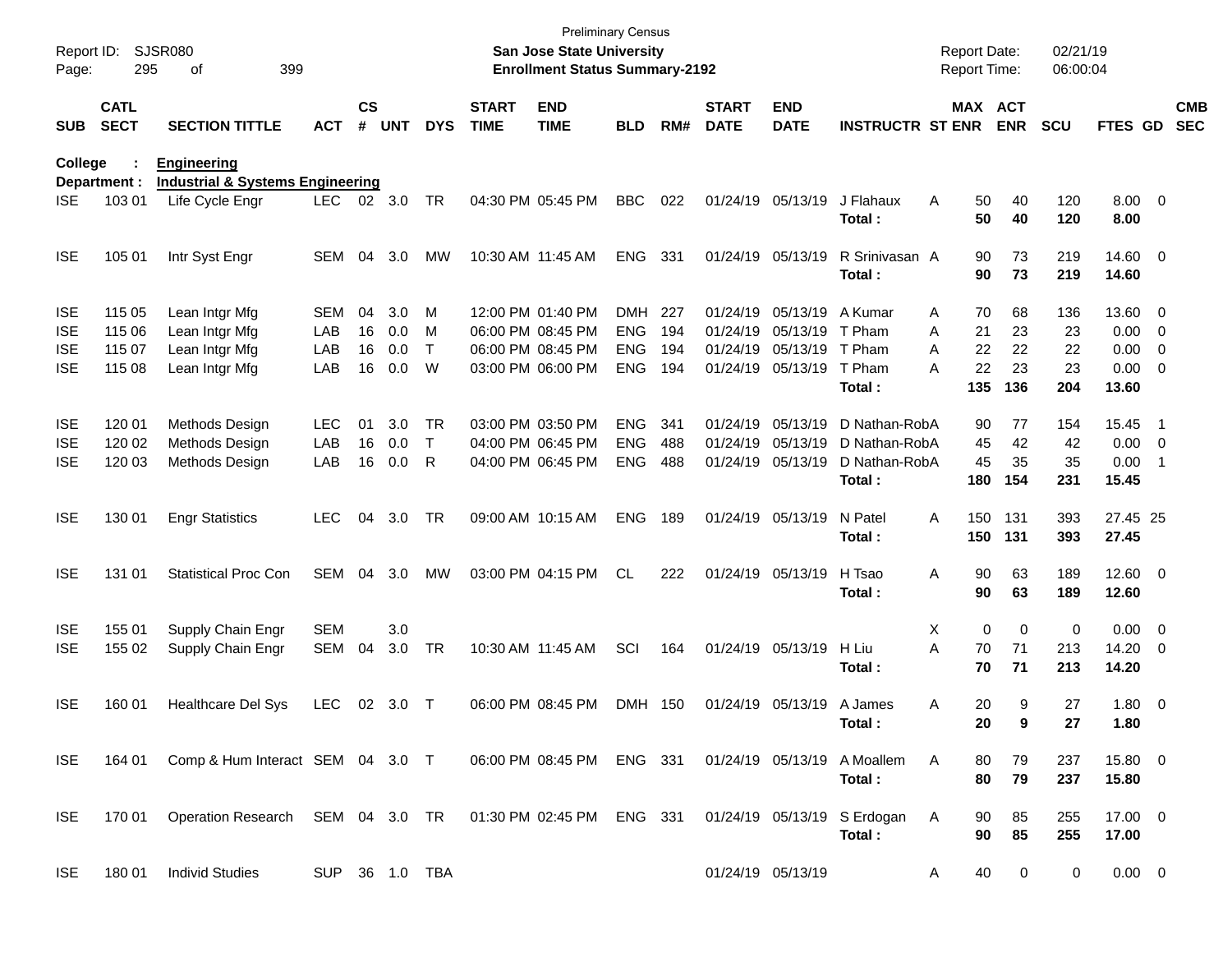| Report ID:<br>Page:      | 296                                 | SJSR080<br>399<br>οf                                              |                                        |                |            |                          |                             | <b>Preliminary Census</b><br>San Jose State University<br><b>Enrollment Status Summary-2192</b> |                 |                   |                             |                                        |                                                                                                     | <b>Report Date:</b><br><b>Report Time:</b> |                    | 02/21/19<br>06:00:04  |                                                          |                                                    |                          |
|--------------------------|-------------------------------------|-------------------------------------------------------------------|----------------------------------------|----------------|------------|--------------------------|-----------------------------|-------------------------------------------------------------------------------------------------|-----------------|-------------------|-----------------------------|----------------------------------------|-----------------------------------------------------------------------------------------------------|--------------------------------------------|--------------------|-----------------------|----------------------------------------------------------|----------------------------------------------------|--------------------------|
| <b>SUB</b>               | <b>CATL</b><br><b>SECT</b>          | <b>SECTION TITTLE</b>                                             | <b>ACT</b>                             | <b>CS</b><br># | <b>UNT</b> | <b>DYS</b>               | <b>START</b><br><b>TIME</b> | <b>END</b><br><b>TIME</b>                                                                       | <b>BLD</b>      | RM#               | <b>START</b><br><b>DATE</b> | <b>END</b><br><b>DATE</b>              | <b>INSTRUCTR ST ENR</b>                                                                             | MAX ACT                                    | <b>ENR</b>         | SCU                   | FTES GD                                                  |                                                    | <b>CMB</b><br><b>SEC</b> |
| <b>ISE</b><br><b>ISE</b> | 180 02<br>180 03                    | <b>Individ Studies</b><br><b>Individ Studies</b>                  | <b>SUP</b><br><b>SUP</b>               | 36<br>36       | 2.0<br>3.0 | <b>TBA</b><br><b>TBA</b> |                             |                                                                                                 |                 |                   |                             | 01/24/19 05/13/19<br>01/24/19 05/13/19 | Total:                                                                                              | Α<br>40<br>Α<br>40<br>120                  | 0<br>0<br>0        | 0<br>0<br>0           | 0.00<br>0.00<br>0.00                                     | $\overline{\mathbf{0}}$<br>$\overline{\mathbf{0}}$ |                          |
| <b>ISE</b>               | 194 01                              | <b>Analytics Workshop</b>                                         | LAB                                    | 16             | 1.0        | W                        |                             | 10:30 AM 01:15 PM                                                                               | <b>ENG</b>      | 488               |                             | 01/24/19 05/13/19                      | <b>B</b> Saeed<br>Total:                                                                            | Α<br>50<br>50                              | 47<br>47           | 47<br>47              | $3.15$ 1<br>3.15                                         |                                                    |                          |
| <b>ISE</b>               |                                     | 195A 01 Sr ISE Design I                                           | LAB                                    | 16             | 1.0 F      |                          |                             | 09:30 AM 12:15 PM                                                                               | <b>ENG</b>      | 488               |                             | 01/24/19 05/13/19                      | <b>B</b> Saeed<br>Total:                                                                            | Α<br>50<br>50                              | 32<br>32           | 32<br>32              | $2.13 \quad 0$<br>2.13                                   |                                                    |                          |
| <b>ISE</b>               |                                     | 195B 01 Sr ISE Design II                                          | LAB                                    | 16             | 3.0        | - F                      |                             | 01:00 PM 03:45 PM                                                                               | <b>ENG</b>      | 488               |                             | 01/24/19 05/13/19                      | <b>B</b> Saeed<br>Total:                                                                            | Α<br>50<br>50                              | 42<br>42           | 126<br>126            | 8.40 0<br>8.40                                           |                                                    |                          |
| <b>ISE</b>               | 200 01                              | <b>Fincl Mthds Engr</b>                                           | SEM                                    | 05             | 3.0        | R                        |                             | 06:00 PM 08:45 PM                                                                               | <b>ENG</b>      | 331               | 01/24/19 05/13/19           |                                        | W Wei<br>Total:                                                                                     | 80<br>Α<br>80                              | 80<br>80           | 240<br>240            | 20.00 80<br>20.00                                        |                                                    |                          |
| <b>ISE</b>               | 201 01                              | Engr Stat                                                         | SEM                                    | 04             | 3.0        | R                        |                             | 06:00 PM 08:45 PM                                                                               | <b>ENG</b>      | 341               |                             | 01/24/19 05/13/19                      | S Amin<br>Total:                                                                                    | Α<br>60<br>60                              | 15<br>15           | 45<br>45              | 3.70 14<br>3.70                                          |                                                    |                          |
| <b>ISE</b>               | 202 01                              | Des Ana Engr Exp                                                  | SEM                                    | 05             | 3.0        | W                        |                             | 06:00 PM 08:45 PM                                                                               | <b>ENG</b>      | 343               |                             | 01/24/19 05/13/19                      | S Amin<br>Total:                                                                                    | Α<br>70<br>70                              | 65<br>65           | 195<br>195            | 16.25 65<br>16.25                                        |                                                    |                          |
| <b>ISE</b>               | 21301                               | Princip of Engr Mgmt LEC                                          |                                        |                | 02 3.0 M   |                          |                             | 06:00 PM 08:45 PM                                                                               | <b>ENG</b>      | 343               |                             | 01/24/19 05/13/19                      | A Kumar<br>Total:                                                                                   | Α<br>70<br>70                              | 75<br>75           | 225<br>225            | 18.70 74<br>18.70                                        |                                                    |                          |
| <b>ISE</b>               | 215 01                              | <b>Usability Testing</b>                                          | SEM                                    | 04             | 3.0        | R                        |                             | 03:00 PM 05:45 PM                                                                               | <b>ENG</b>      | 339               |                             | 01/24/19 05/13/19                      | A Andre<br>Total:                                                                                   | 50<br>Α<br>50                              | 29<br>29           | 87<br>87              | 7.25 29<br>7.25                                          |                                                    |                          |
| <b>ISE</b><br><b>ISE</b> | 218 01<br>218 02                    | Int. Design I<br>Int. Design I                                    | <b>LEC</b><br><b>LEC</b>               | 02             | 3.0<br>3.0 | R                        |                             | 06:00 PM 08:45 PM                                                                               |                 | DMH 226B          | 01/24/19 05/13/19           |                                        | D Rosenberg A<br>Total:                                                                             | Χ<br>0<br>30<br>30                         | 0<br>24<br>24      | 0<br>72<br>72         | $0.00 \t 0$<br>6.00 24<br>6.00                           |                                                    |                          |
| ISE.                     | 219 01<br>CMPE 219 01<br>PSYC 21901 | <b>HCI</b> Security<br><b>HCI</b> Security<br><b>HCI</b> Security | SEM 04 3.0 R<br>SEM 04<br>SEM 04 3.0 R |                | 3.0        | R                        |                             | 06:00 PM 08:45 PM<br>06:00 PM 08:45 PM<br>06:00 PM 08:45 PM                                     | CL.<br>CL<br>CL | 225<br>225<br>225 |                             |                                        | 01/24/19 05/13/19 A Moallem<br>01/24/19 05/13/19 A Moallem<br>01/24/19 05/13/19 A Moallem<br>Total: | 50<br>A<br>0<br>A<br>0<br>A<br>50          | 4<br>48<br>0<br>52 | 12<br>144<br>0<br>156 | $1.00 \t 4 \t C$<br>12.00 48 C<br>$0.00 \t 0 C$<br>13.00 |                                                    |                          |
| ISE.                     | 223 01                              | Dec Model Sus Dev LEC 02 3.0 T                                    |                                        |                |            |                          |                             | 03:00 PM 05:45 PM SH                                                                            |                 | 413               |                             | 01/24/19 05/13/19                      | R Srinivasan A<br>Total:                                                                            | 40<br>40                                   | 28<br>28           | 84<br>84              | 7.00 28<br>7.00                                          |                                                    |                          |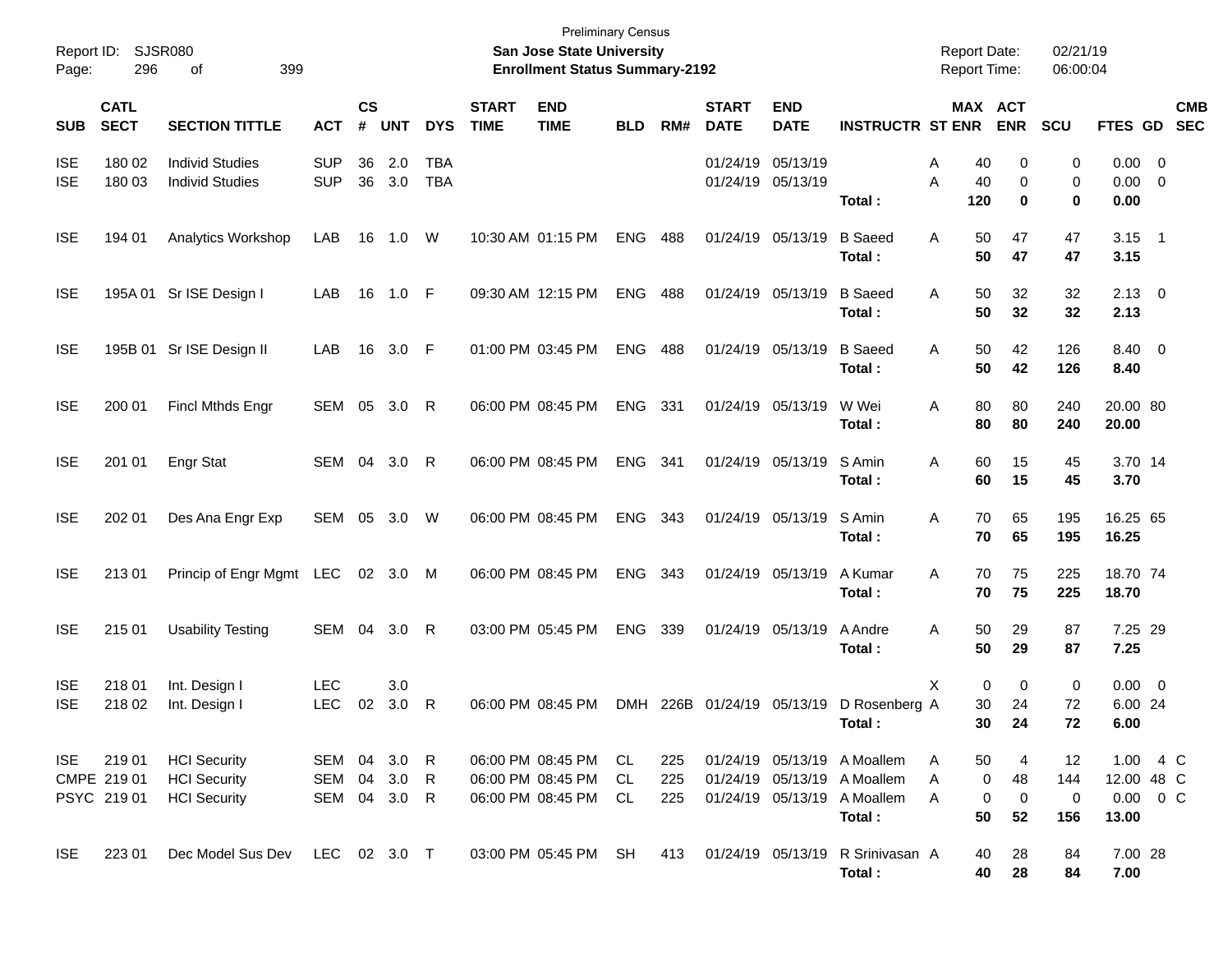| Page:                                                | Report ID: SJSR080<br>297            | 399<br>of                                                                                        |                                                                      |                    |                             |                                        |                             | <b>Preliminary Census</b><br>San Jose State University<br><b>Enrollment Status Summary-2192</b> |            |     |                                        |                                                                                          |                                                       |                  |                             | <b>Report Date:</b><br><b>Report Time:</b>                                       | 02/21/19<br>06:00:04                        |                                                                        |                          |            |
|------------------------------------------------------|--------------------------------------|--------------------------------------------------------------------------------------------------|----------------------------------------------------------------------|--------------------|-----------------------------|----------------------------------------|-----------------------------|-------------------------------------------------------------------------------------------------|------------|-----|----------------------------------------|------------------------------------------------------------------------------------------|-------------------------------------------------------|------------------|-----------------------------|----------------------------------------------------------------------------------|---------------------------------------------|------------------------------------------------------------------------|--------------------------|------------|
| <b>SUB</b>                                           | <b>CATL</b><br><b>SECT</b>           | <b>SECTION TITTLE</b>                                                                            | <b>ACT</b>                                                           | $\mathsf{cs}$<br># | <b>UNT</b>                  | <b>DYS</b>                             | <b>START</b><br><b>TIME</b> | <b>END</b><br><b>TIME</b>                                                                       | <b>BLD</b> | RM# | <b>START</b><br><b>DATE</b>            | <b>END</b><br><b>DATE</b>                                                                | <b>INSTRUCTR ST ENR</b>                               |                  |                             | MAX ACT<br><b>ENR</b>                                                            | <b>SCU</b>                                  | FTES GD SEC                                                            |                          | <b>CMB</b> |
| <b>ISE</b>                                           | 240 01                               | Analytics Sys Engr                                                                               | SEM 05 3.0                                                           |                    |                             | W                                      |                             | 03:00 PM 05:45 PM                                                                               | ENG        | 488 |                                        | 01/24/19 05/13/19                                                                        | S Erdogan<br>Total:                                   | A                | 60<br>60                    | 44<br>44                                                                         | 132<br>132                                  | 11.00 44<br>11.00                                                      |                          |            |
| <b>ISE</b>                                           | 242 01                               | Adv Scv Sys Engrg & SEM 04 3.0 W                                                                 |                                                                      |                    |                             |                                        |                             | 06:00 PM 08:45 PM                                                                               | <b>ENG</b> | 488 |                                        | 01/24/19 05/13/19                                                                        | P Tam<br>Total:                                       | Α                | 40<br>40                    | 7<br>$\overline{7}$                                                              | 21<br>21                                    | $1.75$ 7<br>1.75                                                       |                          |            |
| <b>ISE</b>                                           | 247 01                               | Logistics Supl Chn                                                                               | SEM 04 3.0                                                           |                    |                             | M                                      |                             | 06:00 PM 08:45 PM                                                                               | <b>ENG</b> | 488 |                                        | 01/24/19 05/13/19                                                                        | H Liu<br>Total:                                       | Α                | 50<br>50                    | 44<br>44                                                                         | 132<br>132                                  | 11.00 44<br>11.00                                                      |                          |            |
| <b>ISE</b>                                           | 250 01                               | Leading 6Sigma Impro SEM 04 3.0 T                                                                |                                                                      |                    |                             |                                        |                             | 06:00 PM 08:45 PM                                                                               | <b>ENG</b> | 189 |                                        | 01/24/19 05/13/19                                                                        | D Steele<br>Total:                                    | Α                | 150<br>150                  | 138<br>138                                                                       | 414<br>414                                  | 33.50118<br>33.50                                                      |                          |            |
| <b>ISE</b>                                           | 260 01                               | Healthcare Del Sys                                                                               | <b>LEC</b>                                                           |                    | 02 3.0 T                    |                                        |                             | 06:00 PM 08:45 PM                                                                               | DMH 150    |     |                                        | 01/24/19 05/13/19                                                                        | A James<br>Total:                                     | Α                | 60<br>60                    | 42<br>42                                                                         | 126<br>126                                  | 10.50 42<br>10.50                                                      |                          |            |
| <b>ISE</b>                                           | 265 01                               | Adv Sys Simul                                                                                    | SEM 05                                                               |                    | 3.0                         | M                                      |                             | 03:00 PM 05:45 PM                                                                               | <b>ENG</b> | 488 |                                        | 01/24/19 05/13/19                                                                        | K Mabrouk<br>Total:                                   | A                | 40<br>40                    | 6<br>6                                                                           | 18<br>18                                    | $1.45$ 5<br>1.45                                                       |                          |            |
| <b>ISE</b>                                           | 270 01<br>CMPE 270 01                | Info Sys<br>Info Sys                                                                             | <b>SEM</b><br><b>SEM</b>                                             |                    | 3.0<br>3.0                  |                                        |                             |                                                                                                 |            |     |                                        |                                                                                          | Total:                                                | Х<br>X           | 0<br>0<br>$\mathbf 0$       | 0<br>0<br>0                                                                      | 0<br>0<br>0                                 | $0.00 \t 0$<br>$0.00 \t 0$<br>0.00                                     |                          |            |
| <b>ISE</b><br><b>ISE</b><br><b>ISE</b>               | 297 01<br>297 02<br>297 03           | Sp Topics IE<br>Sp Topics IE<br>Sp Topics IE                                                     | SEM<br><b>SEM</b><br><b>SEM</b>                                      | 05<br>05<br>05     | 1.0<br>2.0<br>3.0           | <b>TBA</b><br><b>TBA</b><br><b>TBA</b> |                             |                                                                                                 |            |     | 01/24/19 05/13/19<br>01/24/19 05/13/19 | 01/24/19 05/13/19                                                                        | Y Dessouky<br>Total:                                  | A<br>A<br>A      | 15<br>15<br>15<br>45        | 0<br>0<br>1<br>1                                                                 | 0<br>0<br>1<br>1                            | $0.00 \t 0$<br>$0.00 \t 0$<br>0.25<br>0.25                             | $\overline{\phantom{1}}$ |            |
| <b>ISE</b><br><b>ISE</b><br><b>ISE</b><br><b>ISE</b> | 298 01<br>298 02<br>298 03           | Spec Prob<br>Spec Prob<br>Spec Prob<br>298 04 Spec Prob                                          | <b>SUP</b><br><b>SUP</b><br>SUP<br>SUP 25 4.0 TBA                    | 25                 | 1.0<br>25 2.0<br>25 3.0 TBA | TBA<br><b>TBA</b>                      |                             |                                                                                                 |            |     |                                        | 01/24/19 05/13/19<br>01/24/19 05/13/19 L Freund<br>01/24/19 05/13/19 L Freund            | L Freund<br>01/24/19 05/13/19 D Nathan-RobA<br>Total: | Α<br>Α<br>Α      | 50<br>30<br>50<br>30        | 30<br>13<br>55<br>$6\overline{6}$<br>160 104                                     | 30<br>26<br>165<br>24<br>245                | 2.50 30<br>2.17 13<br>13.75 55<br>$2.00\quad 6$<br>20.42               |                          |            |
| <b>ISE</b><br><b>ISE</b><br><b>ISE</b><br><b>ISE</b> | 299 01<br>299 02<br>299 03<br>299 04 | <b>Masters Thesis</b><br><b>Masters Thesis</b><br><b>Masters Thesis</b><br><b>Masters Thesis</b> | SUP 25 1.0 TBA<br>SUP 25 2.0 TBA<br>SUP 25 3.0 TBA<br>SUP 25 4.0 TBA |                    |                             |                                        |                             |                                                                                                 |            |     |                                        | 01/24/19 05/13/19<br>01/24/19 05/13/19<br>01/24/19 05/13/19<br>01/24/19 05/13/19 A Andre | Total:                                                | A<br>A<br>A<br>A | 25<br>25<br>25<br>25<br>100 | $\overline{\mathbf{0}}$<br>$\overline{0}$<br>$\overline{0}$<br>$\mathbf{1}$<br>1 | $\mathbf{0}$<br>$\mathbf{0}$<br>0<br>4<br>4 | $0.00 \quad 0$<br>$0.00 \quad 0$<br>$0.00 \quad 0$<br>$0.33$ 1<br>0.33 |                          |            |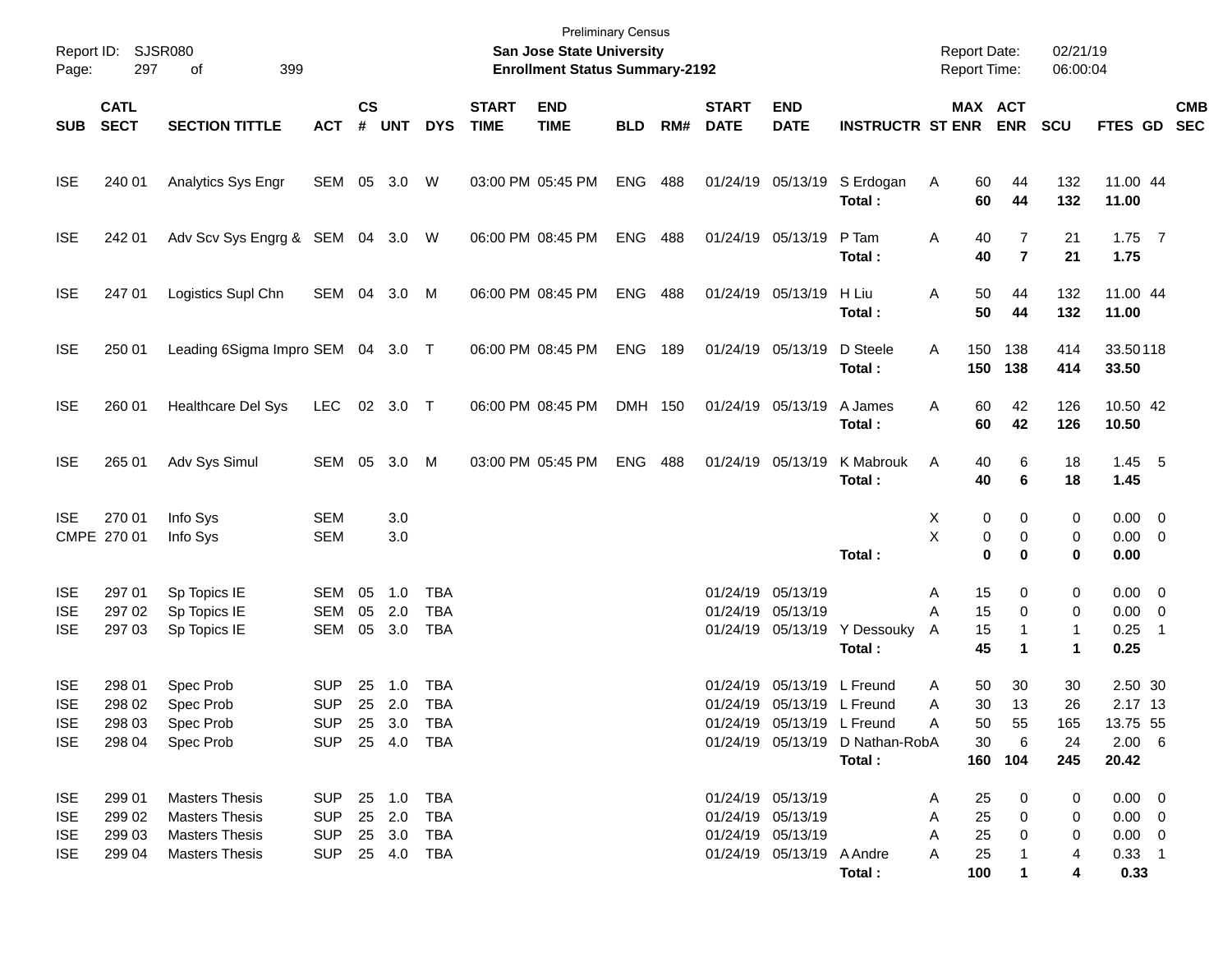| Page:      | Report ID: SJSR080         | 298 | of                    | 399 |         |           |            |                      | <b>San Jose State University</b><br><b>Enrollment Status Summary-2192</b> | <b>Preliminary Census</b> |     |                             |                           |                         | <b>Report Date:</b><br><b>Report Time:</b> |                   | 02/21/19<br>06:00:04 |             |            |
|------------|----------------------------|-----|-----------------------|-----|---------|-----------|------------|----------------------|---------------------------------------------------------------------------|---------------------------|-----|-----------------------------|---------------------------|-------------------------|--------------------------------------------|-------------------|----------------------|-------------|------------|
| <b>SUB</b> | <b>CATL</b><br><b>SECT</b> |     | <b>SECTION TITTLE</b> |     | $ACT$ # | CS<br>UNT | <b>DYS</b> | <b>START</b><br>TIME | <b>END</b><br><b>TIME</b>                                                 | <b>BLD</b>                | RM# | <b>START</b><br><b>DATE</b> | <b>END</b><br><b>DATE</b> | <b>INSTRUCTR ST ENR</b> | <b>MAX</b>                                 | ACT<br><b>ENR</b> | <b>SCU</b>           | FTES GD SEC | <b>CMB</b> |

**Department : Industrial & Systems Engineering** 

| Department Total:         |      |                |          | 2380 1717 4490 336.28 |
|---------------------------|------|----------------|----------|-----------------------|
| <b>Lower Division:</b>    | -0   | $\mathbf{u}$   | o        | 0.00                  |
| Upper Division:           |      | 1305 1042 2533 |          | 174.18                |
| <b>Graduate Division:</b> | 1075 |                | 675 1957 | 162.10                |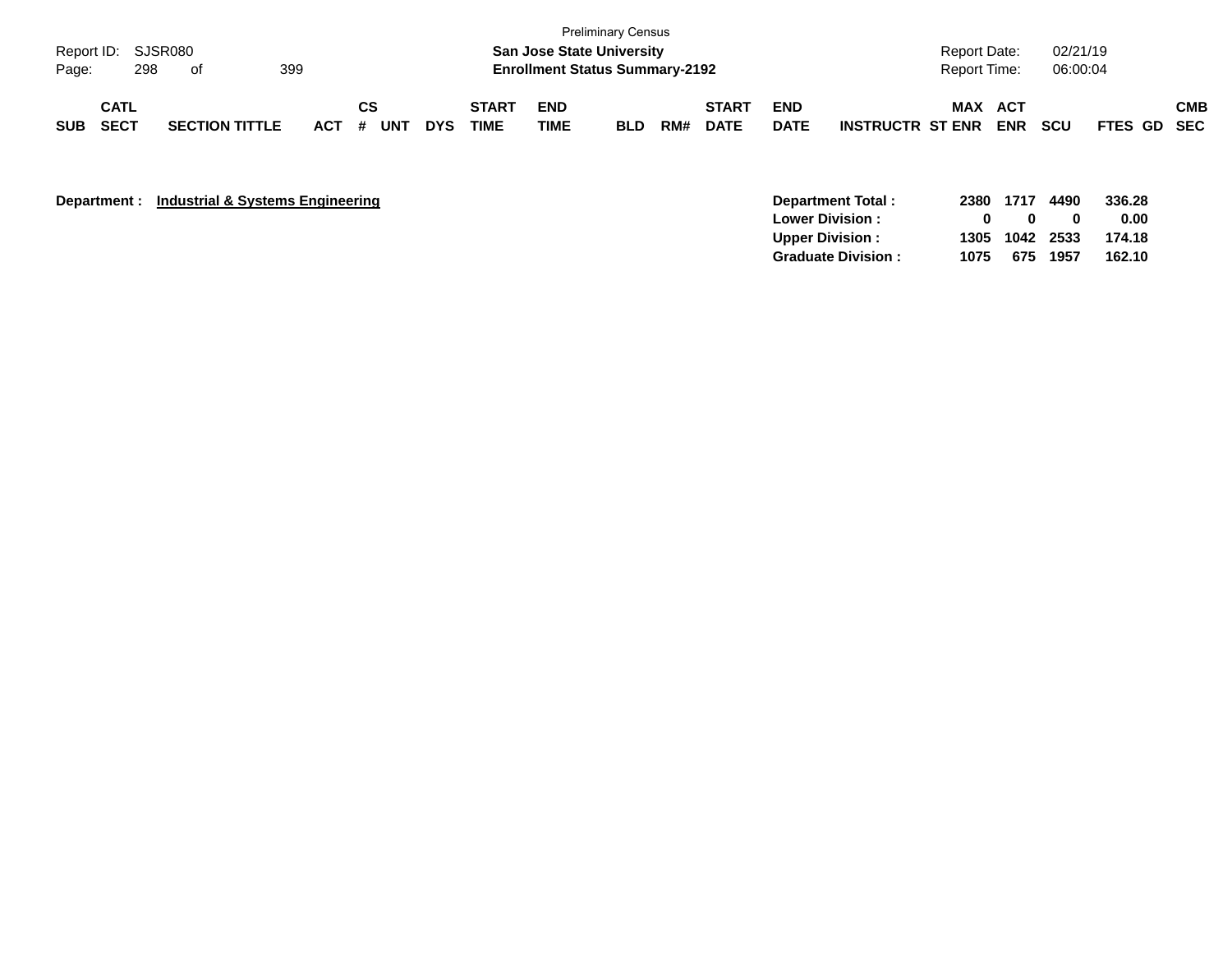| Report ID:<br>Page: | 299                        | <b>SJSR080</b><br>399<br>οf            |            |                               |            |            |                             | <b>Preliminary Census</b><br><b>San Jose State University</b><br><b>Enrollment Status Summary-2192</b> |            |     |                             |                           |                                  | <b>Report Date:</b><br><b>Report Time:</b> |                     |                       | 02/21/19<br>06:00:04 |              |                         |                          |
|---------------------|----------------------------|----------------------------------------|------------|-------------------------------|------------|------------|-----------------------------|--------------------------------------------------------------------------------------------------------|------------|-----|-----------------------------|---------------------------|----------------------------------|--------------------------------------------|---------------------|-----------------------|----------------------|--------------|-------------------------|--------------------------|
| <b>SUB</b>          | <b>CATL</b><br><b>SECT</b> | <b>SECTION TITTLE</b>                  | <b>ACT</b> | $\mathsf{CS}\phantom{0}$<br># | <b>UNT</b> | <b>DYS</b> | <b>START</b><br><b>TIME</b> | <b>END</b><br><b>TIME</b>                                                                              | <b>BLD</b> | RM# | <b>START</b><br><b>DATE</b> | <b>END</b><br><b>DATE</b> | <b>INSTRUCTR ST ENR</b>          |                                            |                     | MAX ACT<br><b>ENR</b> | <b>SCU</b>           | FTES GD      |                         | <b>CMB</b><br><b>SEC</b> |
| <b>College</b>      | Department :               | <b>Engineering</b>                     |            |                               |            |            |                             |                                                                                                        |            |     |                             |                           |                                  |                                            |                     |                       |                      |              |                         |                          |
| <b>TECH</b>         | 20A 01                     | <b>Technology</b><br>Comp Aid Graphics | LEC        | 02                            | 2.0        | $\top$     |                             | 12:00 PM 12:50 PM                                                                                      | <b>ENG</b> | 103 | 01/24/19                    | 05/13/19                  | S Effati                         | Α                                          | 30                  | 11                    | 11                   | 1.47         | $\overline{\mathbf{0}}$ |                          |
| <b>TECH</b>         | 20A 11                     | Comp Aid Graphics                      | LAB        | 16                            | 0.0        | R          |                             | 12:00 PM 02:45 PM                                                                                      | <b>ENG</b> | 103 | 01/24/19                    | 05/13/19                  | S Effati                         | A                                          | 30                  | 11                    | 11                   | 0.00         | $\overline{\mathbf{0}}$ |                          |
|                     |                            |                                        |            |                               |            |            |                             |                                                                                                        |            |     |                             |                           | Total:                           |                                            | 60                  | 22                    | 22                   | 1.47         |                         |                          |
| <b>TECH</b>         | 25 01                      | Intro Materials Tech                   | <b>LEC</b> | 02                            | 3.0        | R          |                             | 06:00 PM 07:45 PM                                                                                      | <b>ENG</b> | 103 | 01/24/19                    | 05/13/19                  | D Yan                            | Α                                          | 30                  | 24                    | 48                   | 4.80         | 0                       |                          |
| <b>TECH</b>         | 25 11                      | Intro Materials Tech                   | LAB        | 16                            | 0.0        | R          |                             | 01:30 PM 04:15 PM                                                                                      | <b>ENG</b> | 105 | 01/24/19                    | 05/13/19                  | D Yan                            | A                                          | 15                  | 16                    | 16                   | 0.00         | $\overline{0}$          |                          |
| <b>TECH</b>         | 25 12                      | Intro Materials Tech                   | LAB        | 16                            | 0.0        | W          | 09:00 AM 11:45 AM           |                                                                                                        | <b>ENG</b> | 105 | 01/24/19                    | 05/13/19                  | D Yan                            | A                                          | 15                  | 8                     | 8                    | 0.00         | 0                       |                          |
|                     |                            |                                        |            |                               |            |            |                             |                                                                                                        |            |     |                             |                           | Total:                           |                                            | 60                  | 48                    | 72                   | 4.80         |                         |                          |
| TECH 31 01          |                            | Qual Assur & Control                   | <b>LEC</b> | 02                            | 3.0        | MW         |                             | 09:00 AM 10:15 AM                                                                                      | <b>ENG</b> | 103 | 01/24/19                    | 05/13/19                  | F Davoudi Ka A                   |                                            | 40                  | 40                    | 80                   | 8.00         | $\overline{\mathbf{0}}$ |                          |
|                     |                            |                                        |            |                               |            |            |                             |                                                                                                        |            |     |                             |                           | Total:                           |                                            | 40                  | 40                    | 80                   | 8.00         |                         |                          |
| <b>TECH</b>         | 41 11                      | Mach Shop Safety                       | LAB        | 16                            | 1.0        | <b>TBA</b> |                             |                                                                                                        | IS         | 120 | 01/24/19                    | 05/13/19                  | D Muntz                          | A                                          | 22                  | 4                     | 4                    | 0.27         |                         | $0\,C$                   |
| ME                  | 41 11                      | Mach Shop Safety                       | LAB        | 16                            | 1.0        | <b>TBA</b> |                             |                                                                                                        | IS         | 120 | 01/24/19                    | 05/13/19                  | D Muntz                          | A                                          | 0                   | 19                    | 19                   | 1.27         |                         | $0\,C$                   |
| <b>TECH</b>         | 41 12                      | Mach Shop Safety                       | LAB        | 16                            | 1.0        | <b>TBA</b> |                             |                                                                                                        | IS         | 120 | 01/24/19                    | 05/13/19                  |                                  | A                                          | 22                  | 4                     | 4                    | 0.27         |                         | 0 <sup>C</sup>           |
| ME                  | 41 12                      | Mach Shop Safety                       | LAB        | 16                            | 1.0        | <b>TBA</b> |                             |                                                                                                        | IS         | 120 | 01/24/19                    | 05/13/19                  |                                  | A                                          | 0                   | 18                    | 18                   | 1.20         |                         | 0 <sup>C</sup>           |
| <b>TECH</b>         | 41 13                      | Mach Shop Safety                       | LAB        | 16                            | 1.0        | <b>TBA</b> |                             |                                                                                                        | IS         | 120 | 01/24/19                    | 05/13/19                  | D Muntz                          | Α                                          | 22                  | $\overline{2}$        | 2                    | 0.13         |                         | $0\,C$                   |
| ME                  | 41 13                      | Mach Shop Safety                       | LAB        | 16                            | 1.0        | <b>TBA</b> |                             |                                                                                                        | IS         | 120 | 01/24/19                    | 05/13/19                  | D Muntz                          | A                                          | 0                   | 22                    | 22                   | 1.47         |                         | 0 <sup>C</sup>           |
| <b>TECH</b>         | 41 14                      | Mach Shop Safety                       | LAB        | 16                            | 1.0        | <b>TBA</b> |                             |                                                                                                        | IS         | 120 | 01/24/19                    | 05/13/19                  |                                  | A                                          | 22                  | $\overline{4}$        | 4                    | 0.27         |                         | 0 <sup>C</sup>           |
| ME                  | 41 14                      | Mach Shop Safety                       | LAB        | 16                            | 1.0        | <b>TBA</b> |                             |                                                                                                        | IS         | 120 | 01/24/19                    | 05/13/19                  |                                  | A                                          | 0                   | 16                    | 16                   | 1.07         |                         | 0 <sup>C</sup>           |
| <b>TECH</b>         | 41 15                      | Mach Shop Safety                       | LAB        | 16                            | 1.0        | <b>TBA</b> |                             |                                                                                                        | IS         | 120 | 01/24/19                    | 05/13/19                  | C March                          | A                                          | 22                  | 3                     | 3                    | 0.20         |                         | 0 <sup>C</sup>           |
| ME                  | 41 15                      | Mach Shop Safety                       | LAB        | 16                            | 1.0        | <b>TBA</b> |                             |                                                                                                        | IS         | 120 | 01/24/19                    | 05/13/19                  | C March<br>Total:                | A                                          | 0<br>110            | 18<br>110             | 18<br>110            | 1.20<br>7.33 |                         | 0 <sup>C</sup>           |
| <b>TECH</b>         | 42 11                      | Mfg Mach Shop Proj                     | LAB        | 16                            | 1.0        | <b>TBA</b> |                             |                                                                                                        | IS         | 120 | 01/24/19                    | 05/13/19                  | D Muntz                          | Α                                          | 24                  | 2                     | 2                    | 0.13         |                         | $0\,C$                   |
| ME                  | 42 11                      | Mfg Mach Shop Proj                     | LAB        | 16                            | 1.0        | <b>TBA</b> |                             |                                                                                                        | IS         | 120 | 01/24/19                    | 05/13/19                  | D Muntz                          | A                                          | 0                   | 9                     | 9                    | 0.60         |                         | 0 <sup>C</sup>           |
|                     |                            |                                        |            |                               |            |            |                             |                                                                                                        |            |     |                             |                           | Total:                           |                                            | 24                  | 11                    | 11                   | 0.73         |                         |                          |
| <b>TECH</b>         | 45 01                      | Sus Facilities Pln                     | LEC        |                               | 02 3.0     | W          |                             | 04:30 PM 07:15 PM                                                                                      | ENG 490    |     |                             |                           | 01/24/19 05/13/19 F Davoudi Ka A |                                            | 30.                 | 27                    | 81                   | 5.40 0       |                         |                          |
|                     |                            |                                        |            |                               |            |            |                             |                                                                                                        |            |     |                             |                           | Total:                           |                                            | 30                  | 27                    | 81                   | 5.40         |                         |                          |
| TECH 46 01          |                            | Mach Oper & Mgmt                       | <b>LEC</b> |                               | 3.0        |            |                             |                                                                                                        |            |     |                             |                           |                                  | X                                          | 0                   | 0                     | 0                    | $0.00 \t 0$  |                         |                          |
| TECH 46 11          |                            | Mach Oper & Mgmt                       | LAB        |                               | 0.0        |            |                             |                                                                                                        |            |     |                             |                           |                                  | X                                          | 0                   | $\pmb{0}$             | 0                    | $0.00 \t 0$  |                         |                          |
|                     |                            |                                        |            |                               |            |            |                             |                                                                                                        |            |     |                             |                           | Total:                           |                                            | $\bf{0}$            | 0                     | $\bf{0}$             | 0.00         |                         |                          |
| TECH 60 01          |                            | Intro Electronics                      | <b>LEC</b> |                               | 3.0        |            |                             |                                                                                                        |            |     |                             |                           |                                  | X                                          | 0                   | 0                     | 0                    | $0.00 \t 0$  |                         |                          |
|                     | TECH 60 02                 | Intro Electronics                      | LEC        |                               | $3.0\,$    |            |                             |                                                                                                        |            |     |                             |                           |                                  | X                                          | $\mathsf{O}\xspace$ | $\pmb{0}$             | 0                    | $0.00 \t 0$  |                         |                          |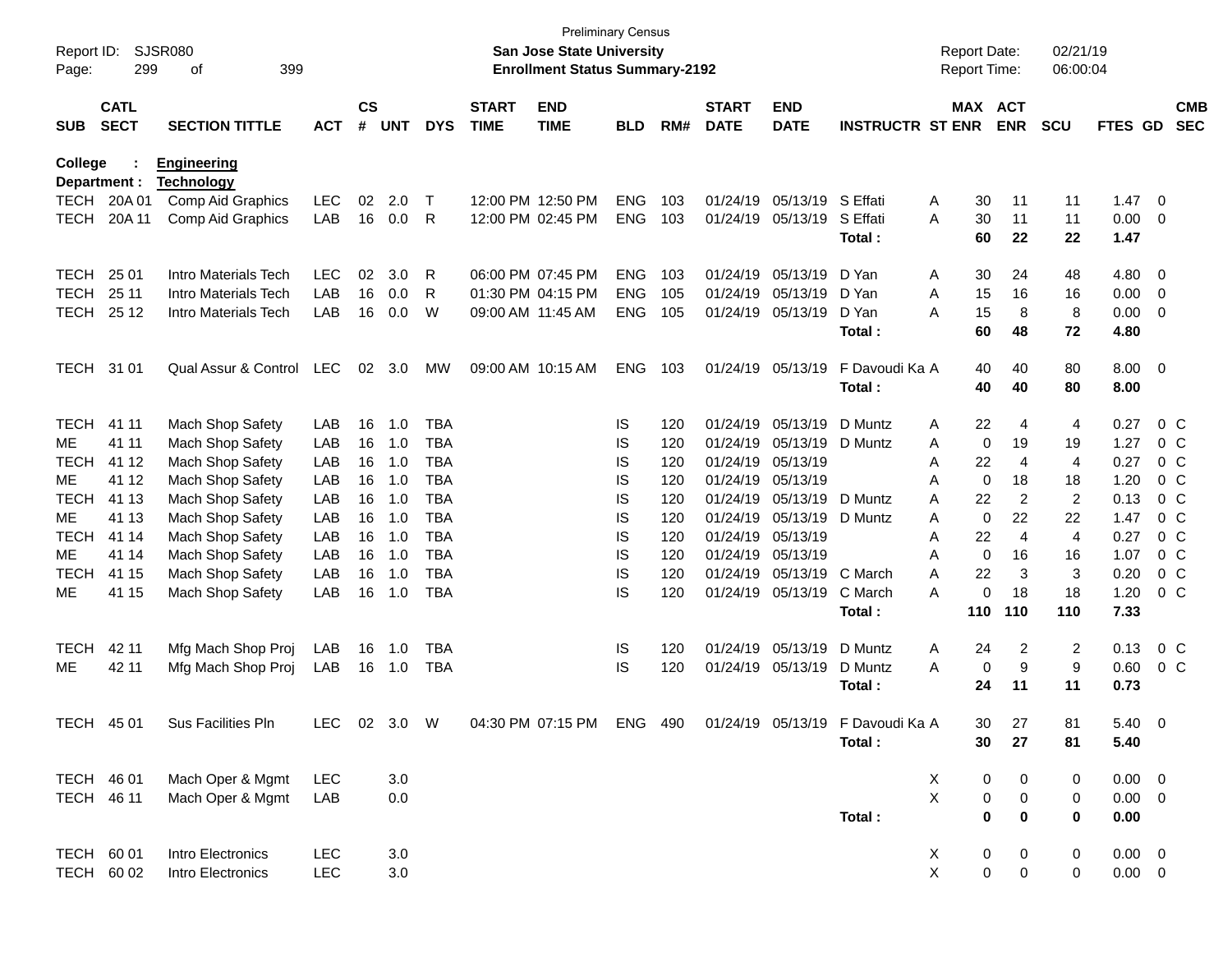| Report ID:  |                            | <b>SJSR080</b>         |            |                |            |            |                             | <b>Preliminary Census</b><br><b>San Jose State University</b> |            |     |                             |                           |                                  | <b>Report Date:</b> |           |                       | 02/21/19   |                 |                |                          |
|-------------|----------------------------|------------------------|------------|----------------|------------|------------|-----------------------------|---------------------------------------------------------------|------------|-----|-----------------------------|---------------------------|----------------------------------|---------------------|-----------|-----------------------|------------|-----------------|----------------|--------------------------|
| Page:       | 300                        | 399<br>of              |            |                |            |            |                             | <b>Enrollment Status Summary-2192</b>                         |            |     |                             |                           |                                  | Report Time:        |           |                       | 06:00:04   |                 |                |                          |
| <b>SUB</b>  | <b>CATL</b><br><b>SECT</b> | <b>SECTION TITTLE</b>  | <b>ACT</b> | <b>CS</b><br># | <b>UNT</b> | <b>DYS</b> | <b>START</b><br><b>TIME</b> | <b>END</b><br><b>TIME</b>                                     | <b>BLD</b> | RM# | <b>START</b><br><b>DATE</b> | <b>END</b><br><b>DATE</b> | <b>INSTRUCTR ST ENR</b>          |                     |           | MAX ACT<br><b>ENR</b> | <b>SCU</b> | <b>FTES GD</b>  |                | <b>CMB</b><br><b>SEC</b> |
| <b>TECH</b> | 60 03                      | Intro Electronics      | <b>LEC</b> | 02             | 3.0        | MW         |                             | 12:00 PM 12:50 PM                                             | IS.        | 216 | 01/24/19                    | 05/13/19                  | M Zand                           | Α                   | 50        | 49                    | 98         | 9.80            | - 0            |                          |
| <b>TECH</b> | 60 11                      | Intro Electronics      | LAB        |                | 0.0        |            |                             |                                                               |            |     |                             |                           |                                  | X                   | 0         | 0                     | 0          | 0.00            | 0              |                          |
| <b>TECH</b> | 60 12                      | Intro Electronics      | LAB        |                | 0.0        |            |                             |                                                               |            |     |                             |                           |                                  | X                   | 0         | 0                     | 0          | 0.00            | 0              |                          |
| <b>TECH</b> | 60 13                      | Intro Electronics      | LAB        | 16             | 0.0        | F          |                             | 12:00 PM 02:45 PM                                             | IS         | 117 | 01/24/19                    | 05/13/19                  | M Zand                           | A                   | 25        | 24                    | 24         | 0.00            | $\mathbf 0$    |                          |
| <b>TECH</b> | 60 14                      | Intro Electronics      | LAB        | 16             | 0.0        | F          |                             | 03:00 PM 05:45 PM                                             | IS         | 117 | 01/24/19                    | 05/13/19                  | M Zand                           | A                   | 25        | 25                    | 25         | 0.00            | $\overline{0}$ |                          |
|             |                            |                        |            |                |            |            |                             |                                                               |            |     |                             |                           | Total:                           |                     | 100       | 98                    | 147        | 9.80            |                |                          |
| <b>TECH</b> | 62 01                      | <b>Analog Circuits</b> | <b>LEC</b> | 02             | 3.0        | TR         |                             | 03:00 PM 03:50 PM                                             | IS         | 216 | 01/24/19                    | 05/13/19                  | M Mortezaie                      | A                   | 30        | 20                    | 40         | 4.00            | - 0            |                          |
| <b>TECH</b> | 62 11                      | <b>Analog Circuits</b> | LAB        | 16             | 0.0        | R          |                             | 04:30 PM 07:15 PM                                             | IS         | 117 | 01/24/19                    | 05/13/19                  | S Kharat                         | A                   | 30        | 20                    | 20         | 0.00            | - 0            |                          |
|             |                            |                        |            |                |            |            |                             |                                                               |            |     |                             |                           | Total:                           |                     | 60        | 40                    | 60         | 4.00            |                |                          |
| <b>TECH</b> | 6301                       | Analog Digital Circ    | <b>LEC</b> | 02             | 3.0        | MW         |                             | 09:00 AM 09:50 AM                                             | IS         | 216 | 01/24/19                    | 05/13/19                  | T Brown Jr.                      | A                   | 30        | 42                    | 84         | 8.40            | - 0            |                          |
| <b>TECH</b> | 63 11                      | Analog Digital Circ    | LAB        | 16             | 0.0        | W          |                             | 10:30 AM 01:15 PM                                             | IS         | 117 | 01/24/19                    | 05/13/19                  | T Brown Jr.                      | A                   | 30        | 32                    | 32         | 0.00            | 0              |                          |
| <b>TECH</b> | 63 12                      | Analog Digital Circ    | LAB        | 16             | 0.0        | M          |                             | 04:30 PM 07:15 PM                                             | IS         | 117 | 01/24/19                    | 05/13/19                  | T Brown Jr.                      | A                   | 30        | 10                    | 10         | 0.00            | $\overline{0}$ |                          |
|             |                            |                        |            |                |            |            |                             |                                                               |            |     |                             |                           | Total:                           |                     | 90        | 84                    | 126        | 8.40            |                |                          |
| <b>TECH</b> | 65 01                      | Netwrk Theory/Appl     | <b>LEC</b> | 02             | 3.0        | TR         | 10:30 AM 11:20 AM           |                                                               | ENG        | 490 | 01/24/19                    | 05/13/19                  | R Grotegut                       | A                   | 30        | 35                    | 70         | 7.00            | 0              |                          |
| <b>TECH</b> | 65 02                      | Netwrk Theory/Appl     | LEC        | 02             | 3.0        | МW         | 10:30 AM 11:20 AM           |                                                               | <b>ENG</b> | 490 | 01/24/19                    | 05/13/19                  | R Grotegut                       | A                   | 30        | 35                    | 70         | 7.00            | 0              |                          |
| <b>TECH</b> | 65 11                      | Netwrk Theory/Appl     | LAB        | 16             | 0.0        | R          |                             | 03:00 PM 05:45 PM                                             | <b>ENG</b> | 103 | 01/24/19                    | 05/13/19                  | R Grotegut                       | A                   | 40        | 35                    | 35         | 0.00            | $\overline{0}$ |                          |
| TECH        | 65 12                      | Netwrk Theory/Appl     | LAB        | 16             | 0.0        | M          |                             | 01:30 PM 04:15 PM                                             | <b>ENG</b> | 490 | 01/24/19                    | 05/13/19                  | R Grotegut                       | Α                   | 30        | 35                    | 35         | 0.00            | 0              |                          |
|             |                            |                        |            |                |            |            |                             |                                                               |            |     |                             |                           | Total:                           |                     | 130       | 140                   | 210        | 14.00           |                |                          |
| <b>TECH</b> | 66 01                      | Network Admin          | <b>LEC</b> |                | 3.0        |            |                             |                                                               |            |     |                             |                           |                                  | Х                   | 0         | 0                     | 0          | 0.00            | - 0            |                          |
| <b>TECH</b> | 66 02                      | Network Admin          | <b>LEC</b> |                | 3.0        |            |                             |                                                               |            |     |                             |                           |                                  | Χ                   | 0         | 0                     | 0          | 0.00            | 0              |                          |
| <b>TECH</b> | 66 03                      | Network Admin          | <b>LEC</b> |                | 3.0        |            |                             |                                                               |            |     |                             |                           |                                  | X                   | 0         | 0                     | 0          | 0.00            | $\mathbf 0$    |                          |
| <b>TECH</b> | 66 04                      | Network Admin          | LEC        | 02             | 3.0        | <b>TR</b>  |                             | 12:00 PM 12:50 PM                                             | <b>ENG</b> | 490 | 01/24/19                    | 05/13/19                  | W Abdeljabba A                   |                     | 30        | 18                    | 36         | 3.60            | 0              |                          |
| <b>TECH</b> | 66 11                      | Network Admin          | LAB        |                | 0.0        |            |                             |                                                               |            |     |                             |                           |                                  | X                   | 0         | 0                     | 0          | 0.00            | 0              |                          |
| <b>TECH</b> | 66 12                      | Network Admin          | LAB        |                | 0.0        |            |                             |                                                               |            |     |                             |                           |                                  | Χ                   | 0         | 0                     | 0          | 0.00            | 0              |                          |
| <b>TECH</b> | 66 13                      | Network Admin          | LAB        |                | 0.0        |            |                             |                                                               |            |     |                             |                           |                                  | X                   | 0         | 0                     | 0          | 0.00            | $\mathbf 0$    |                          |
| <b>TECH</b> | 66 14                      | Network Admin          | LAB        | 16             | 0.0        | F          | 09:00 AM 11:45 AM           |                                                               | <b>ENG</b> | 490 |                             |                           | 01/24/19 05/13/19 W Abdeljabba A |                     | 30        | 18                    | 18         | 0.00            | $\mathbf 0$    |                          |
|             |                            |                        |            |                |            |            |                             |                                                               |            |     |                             |                           | Total:                           |                     | 60        | 36                    | 54         | 3.60            |                |                          |
| TECH 67 01  |                            | Intro to IoT           | LEC.       |                | 02 3.0     | TR         |                             | 04:30 PM 05:20 PM                                             | ENG 490    |     |                             | 01/24/19 05/13/19         | D Frezzo                         | A                   | 30        | 18                    | 36         | 3.60 0          |                |                          |
| TECH 67 11  |                            | Intro to IoT           | LAB        |                | 16 0.0     | R          |                             | 06:00 PM 08:45 PM                                             | ENG 490    |     |                             | 01/24/19 05/13/19         | D Frezzo                         | A                   | 30        | 18                    | 18         | $0.00 \t 0$     |                |                          |
|             |                            |                        |            |                |            |            |                             |                                                               |            |     |                             |                           | Total:                           |                     | 60        | 36                    | 54         | 3.60            |                |                          |
| TECH 68 01  |                            | <b>IoT Systems</b>     | <b>LEC</b> |                | 3.0        |            |                             |                                                               |            |     |                             |                           |                                  | X                   | 0         | 0                     | 0          | 0.00 0          |                |                          |
|             | TECH 68 02                 | <b>IoT Systems</b>     | <b>LEC</b> | 02             | 3.0        | <b>TR</b>  |                             | 01:30 PM 02:20 PM                                             | ENG 490    |     |                             |                           | 01/24/19 05/13/19 W Abdeljabba A |                     | 30        | 15                    | 30         | $3.00 \ 0$      |                |                          |
|             | TECH 68 11                 | <b>IoT Systems</b>     | LAB        |                | 0.0        |            |                             |                                                               |            |     |                             |                           |                                  | X.                  | $\pmb{0}$ | $\mathbf 0$           | $\pmb{0}$  | $0.00\quad$ $0$ |                |                          |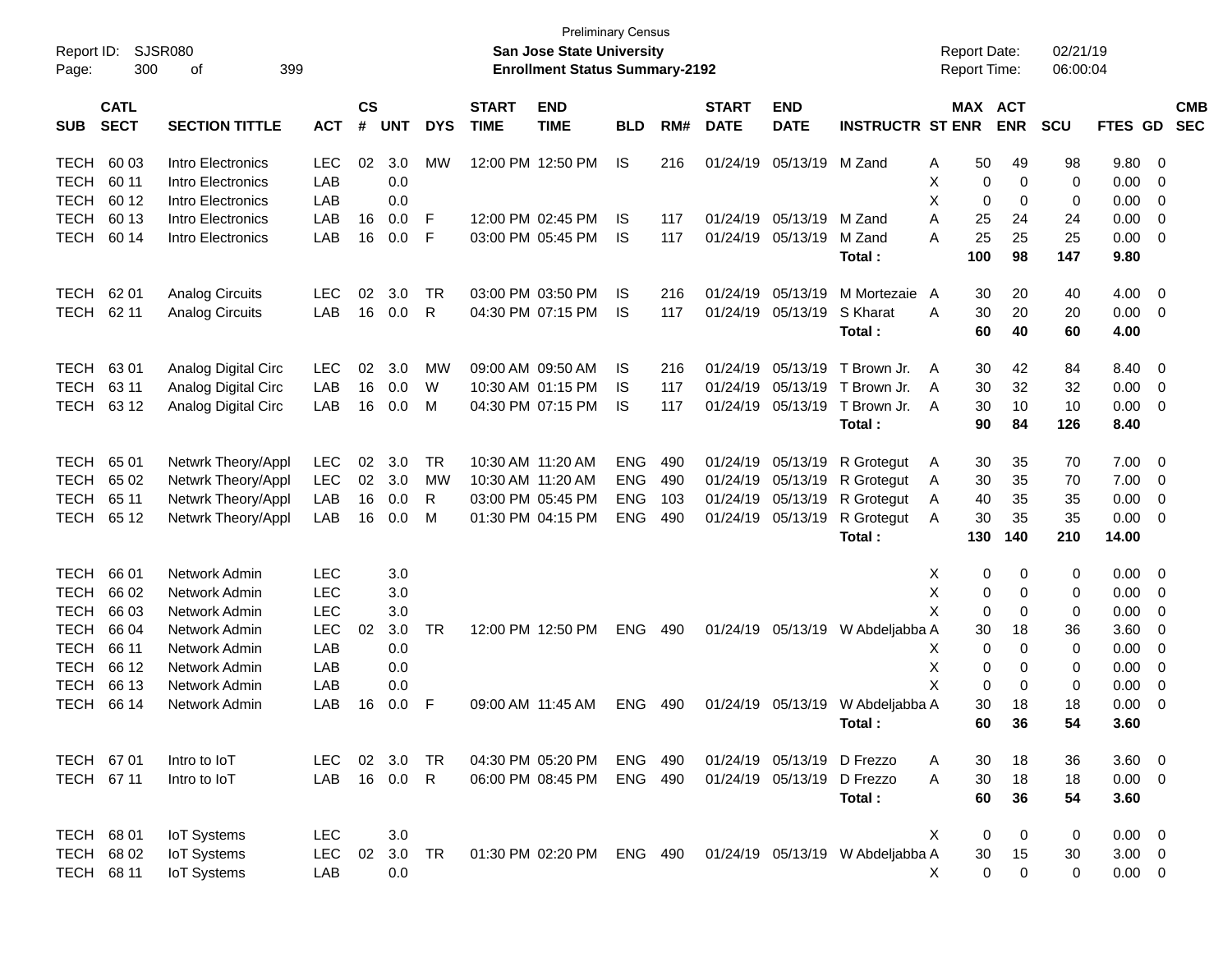| Report ID:<br>Page:                       | SJSR080<br>301<br>399<br>οf                                                   |                          |                |                                  |                   |                             | San Jose State University<br><b>Enrollment Status Summary-2192</b> | <b>Preliminary Census</b>       |                   |                             |                                                             |                                                                    | <b>Report Date:</b><br><b>Report Time:</b> |                       | 02/21/19<br>06:00:04  |                                                      |                          |
|-------------------------------------------|-------------------------------------------------------------------------------|--------------------------|----------------|----------------------------------|-------------------|-----------------------------|--------------------------------------------------------------------|---------------------------------|-------------------|-----------------------------|-------------------------------------------------------------|--------------------------------------------------------------------|--------------------------------------------|-----------------------|-----------------------|------------------------------------------------------|--------------------------|
| <b>CATL</b><br><b>SECT</b><br><b>SUB</b>  | <b>SECTION TITTLE</b>                                                         | <b>ACT</b>               | <b>CS</b><br># | <b>UNT</b>                       | <b>DYS</b>        | <b>START</b><br><b>TIME</b> | <b>END</b><br><b>TIME</b>                                          | <b>BLD</b>                      | RM#               | <b>START</b><br><b>DATE</b> | <b>END</b><br><b>DATE</b>                                   | <b>INSTRUCTR ST ENR</b>                                            |                                            | MAX ACT<br><b>ENR</b> | <b>SCU</b>            | <b>FTES GD</b>                                       | <b>CMB</b><br><b>SEC</b> |
| TECH 68 12                                | <b>IoT</b> Systems                                                            | LAB                      | 16             | $0.0\,$                          | F                 |                             | 03:00 PM 05:45 PM                                                  | <b>ENG</b>                      | 490               |                             | 01/24/19 05/13/19                                           | W Abdeljabba A<br>Total:                                           | 30<br>60                                   | 15<br>30              | 15<br>45              | $0.00 \t 0$<br>3.00                                  |                          |
| TECH 115 01<br>TECH 115 11                | <b>Automation &amp; Cntrl</b><br><b>Automation &amp; Cntrl</b>                | <b>LEC</b><br>LAB        | 02             | 3.0<br>16 0.0                    | M<br>$\top$       |                             | 06:00 PM 07:45 PM<br>07:30 AM 10:15 AM                             | <b>ENG</b><br><b>IS</b>         | 103<br>117        |                             | 01/24/19 05/13/19<br>01/24/19 05/13/19                      | R Werkman A<br>R Werkman A<br>Total:                               | 30<br>30<br>60                             | 32<br>32<br>64        | 64<br>32<br>96        | $6.40 \quad 0$<br>$0.00 \t 0$<br>6.40                |                          |
| TECH 143 01                               | Poly & Comp Fab Tech ACT 13 3.0 W                                             |                          |                |                                  |                   |                             | 06:00 PM 08:45 PM                                                  | <b>ENG</b>                      | 340               |                             | 01/24/19 05/13/19                                           | Y Schneider A<br>Total:                                            | 20<br>20                                   | 4<br>4                | 12<br>12              | $0.80 \ 0$<br>0.80                                   |                          |
| TECH 145 01                               | Lean Manufacturing                                                            | <b>LEC</b>               |                | 03 3.0                           | TR                |                             | 07:30 PM 08:45 PM                                                  | <b>ENG</b>                      | 339               |                             | 01/24/19 05/13/19                                           | K Suleman<br>Total:                                                | A<br>50<br>50                              | 53<br>53              | 159<br>159            | $10.60 \t 0$<br>10.60                                |                          |
| TECH 146 01                               | 3D Printing & App                                                             | <b>LEC</b>               | 04             | 3.0                              | TBA               |                             |                                                                    | <b>ENG</b>                      | 101               |                             | 01/24/19 05/13/19                                           | R Benz<br>Total :                                                  | A<br>35<br>35                              | 33<br>33              | 99<br>99              | $6.60$ 0<br>6.60                                     |                          |
| TECH 149 01<br>TECH 149 11                | <b>CIM Systems</b><br><b>CIM Systems</b>                                      | <b>LEC</b><br>LAB        | 02             | 3.0<br>16 0.0                    | TBA<br><b>TBA</b> |                             |                                                                    | IS<br>IS                        | 119<br>119        |                             | 01/24/19 05/13/19<br>01/24/19 05/13/19                      | Total :                                                            | 24<br>A<br>24<br>Α<br>48                   | 26<br>26<br>52        | 52<br>26<br>78        | $5.20 \ 0$<br>$0.00 \t 0$<br>5.20                    |                          |
| TECH 160 01<br>TECH 160 11<br>TECH 160 12 | Mcropro Theory & AP LEC<br>Mcropro Theory & AP LAB<br>Mcropro Theory & AP LAB |                          | 16             | $02 \quad 3.0$<br>0.0<br>16  0.0 | M<br>F<br>F       |                             | 03:00 PM 04:45 PM<br>09:00 AM 11:45 AM<br>06:00 PM 08:45 PM        | IS.<br><b>ENG</b><br><b>ENG</b> | 216<br>103<br>490 |                             | 01/24/19 05/13/19<br>01/24/19 05/13/19<br>01/24/19 05/13/19 | M Zand<br>M Zand<br>M Zand<br>Total:                               | 60<br>A<br>20<br>A<br>30<br>А<br>110       | 37<br>22<br>15<br>74  | 74<br>22<br>15<br>111 | $7.40 \quad 0$<br>$0.00 \t 0$<br>$0.00 \t 0$<br>7.40 |                          |
| TECH 163 01<br>TECH 163 02                | <b>Telecomm Systems</b><br><b>Telecomm Systems</b>                            | <b>LEC</b><br><b>LEC</b> | 02             | 3.0<br>3.0                       | TR                |                             | 06:00 PM 07:15 PM                                                  | <b>BBC</b>                      | 125               |                             | 01/24/19 05/13/19                                           | A Sanei<br>Total:                                                  | Х<br>A<br>40<br>40                         | 0<br>0<br>36<br>36    | 0<br>108<br>108       | $0.00 \t 0$<br>$7.20 \t 0$<br>7.20                   |                          |
| TECH 165 01<br>TECH 165 11                | Wireless Comm Tech LEC<br>Wireless Comm Tech LAB 16 0.0 M                     |                          |                | 02 3.0                           | TR                |                             | 10:30 AM 11:20 AM<br>10:30 AM 01:15 PM                             | <b>ENG</b>                      | 103<br>ENG 103    |                             |                                                             | 01/24/19 05/13/19 O Rashel<br>01/24/19 05/13/19 O Rashel<br>Total: | 30<br>Α<br>A<br>60                         | 37<br>30<br>37<br>74  | 74<br>37<br>111       | $7.40 \quad 0$<br>$0.00 \quad 0$<br>7.40             |                          |
| TECH 167 01<br>TECH 167 11                | <b>Control Systems</b><br><b>Control Systems</b>                              | LEC<br>LAB               |                | 02 3.0 T<br>16  0.0  R           |                   |                             | 12:00 PM 01:45 PM<br>12:00 PM 02:45 PM                             | IS.<br><b>IS</b>                | 117<br>117        |                             | 01/24/19 05/13/19                                           | 01/24/19 05/13/19 T Brown Jr.<br>T Brown Jr.<br>Total:             | A<br>30<br>30<br>A<br>60                   | 28<br>28<br>56        | 56<br>28<br>84        | $5.60$ 0<br>$0.00 \t 0$<br>5.60                      |                          |
| TECH 169 01<br>TECH 169 11                | Applied Elec Desgn<br>Applied Elec Desgn                                      | <b>LEC</b><br>LAB        |                | 02 3.0<br>16  0.0  W             | M                 |                             | 06:00 PM 07:45 PM<br>06:00 PM 08:45 PM                             | IS.<br>IS.                      | 216<br>117        |                             |                                                             | 01/24/19 05/13/19 F Koushan<br>01/24/19 05/13/19 F Koushan         | 60<br>A<br>30<br>Α                         | 66<br>39              | 132<br>39             | 13.20 0<br>$0.00 \t 0$                               |                          |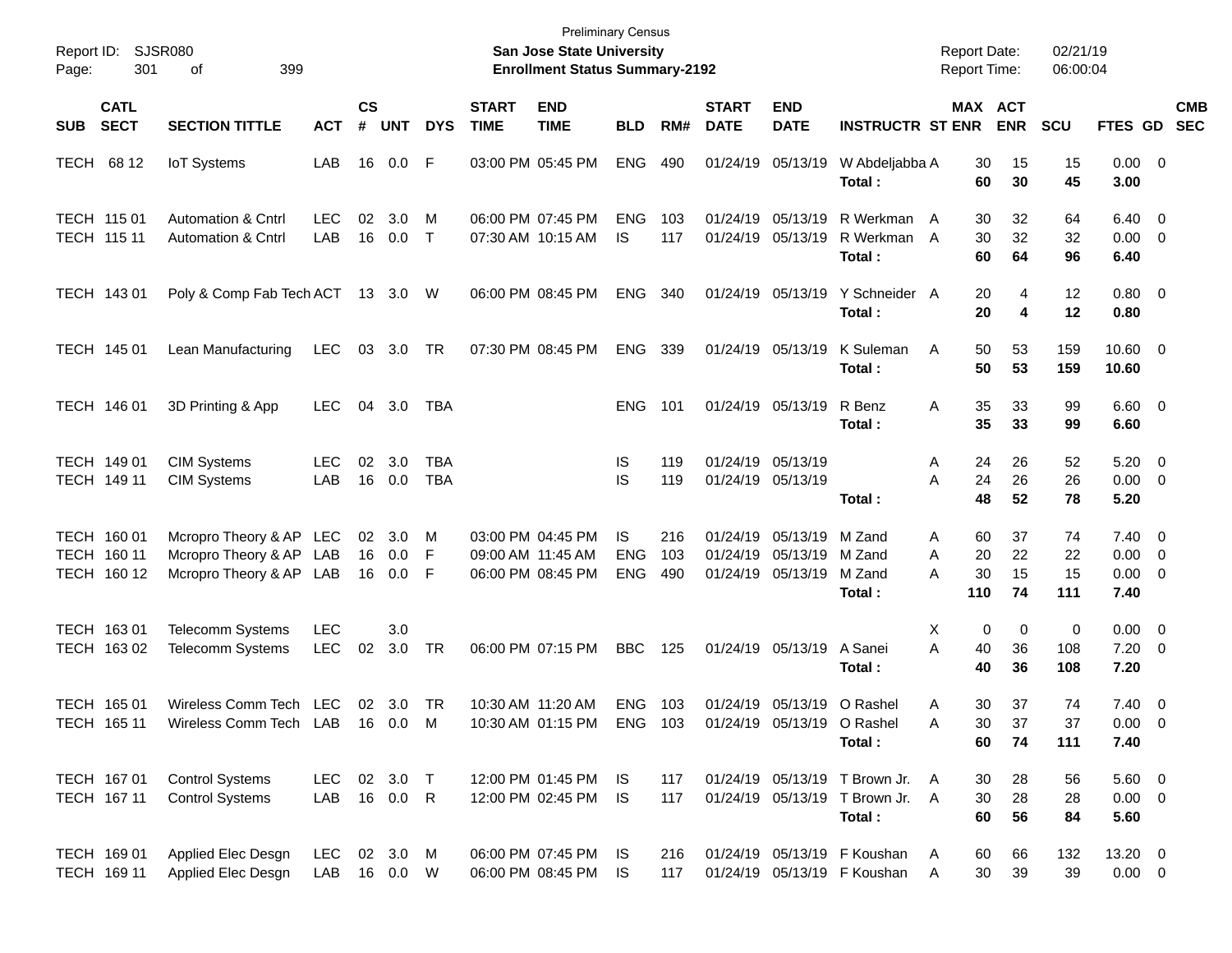| Report ID:<br>302<br>Page:                                 | SJSR080<br>399<br>οf                                                                                                                 |                                                      |                      |                                            |                                        |                             | <b>Preliminary Census</b><br>San Jose State University<br><b>Enrollment Status Summary-2192</b> |                                               |                          |                                  |                                                                                                          |                                                              | <b>Report Date:</b><br><b>Report Time:</b>      |                                                       | 02/21/19<br>06:00:04        |                                                             |                                                     |            |
|------------------------------------------------------------|--------------------------------------------------------------------------------------------------------------------------------------|------------------------------------------------------|----------------------|--------------------------------------------|----------------------------------------|-----------------------------|-------------------------------------------------------------------------------------------------|-----------------------------------------------|--------------------------|----------------------------------|----------------------------------------------------------------------------------------------------------|--------------------------------------------------------------|-------------------------------------------------|-------------------------------------------------------|-----------------------------|-------------------------------------------------------------|-----------------------------------------------------|------------|
| <b>CATL</b><br><b>SECT</b><br><b>SUB</b>                   | <b>SECTION TITTLE</b>                                                                                                                | <b>ACT</b>                                           | <b>CS</b><br>#       | <b>UNT</b>                                 | <b>DYS</b>                             | <b>START</b><br><b>TIME</b> | <b>END</b><br><b>TIME</b>                                                                       | <b>BLD</b>                                    | RM#                      | <b>START</b><br><b>DATE</b>      | <b>END</b><br><b>DATE</b>                                                                                | <b>INSTRUCTR ST ENR</b>                                      |                                                 | MAX ACT<br><b>ENR</b>                                 | <b>SCU</b>                  | FTES GD SEC                                                 |                                                     | <b>CMB</b> |
| TECH 169 12                                                | Applied Elec Desgn                                                                                                                   | LAB                                                  | 16                   | 0.0 F                                      |                                        |                             | 06:00 PM 08:45 PM                                                                               | IS.                                           | 117                      |                                  | 01/24/19 05/13/19                                                                                        | F Koushan<br>Total:                                          | 30<br>A<br>120                                  | 27<br>132                                             | 27<br>198                   | $0.00 \t 0$<br>13.20                                        |                                                     |            |
| TECH 170 01<br>TECH 170 11                                 | Conn Products Apps<br>Conn Products Apps                                                                                             | LEC<br>LAB                                           | 02                   | 3.0<br>16 0.0                              | TR<br>$\top$                           |                             | 03:00 PM 03:50 PM<br>06:00 PM 08:45 PM                                                          | <b>ENG</b><br><b>ENG</b>                      | 490<br>490               |                                  | 01/24/19 05/13/19 D Frezzo<br>01/24/19 05/13/19 D Frezzo                                                 | Total:                                                       | 30<br>Α<br>30<br>A<br>60                        | 10<br>10<br>20                                        | 20<br>30<br>50              | $2.00 \t 0$<br>$0.00 \t 0$<br>2.00                          |                                                     |            |
| TECH 171 01<br>TECH 171 11                                 | Netwk Sec & Prev<br>Netwk Sec & Prev                                                                                                 | <b>LEC</b><br>LAB                                    | 02<br>16             | 3.0<br>0.0                                 | МW<br><b>TBA</b>                       |                             | 06:00 PM 07:15 PM                                                                               | <b>DMH 161</b>                                |                          |                                  | 01/24/19 05/13/19                                                                                        | 01/24/19 05/13/19 B Venkatrama A<br>B Venkatrama A<br>Total: | 30<br>30<br>60                                  | 31<br>31<br>62                                        | 62<br>93<br>155             | $6.20 \quad 0$<br>$0.00 \t 0$<br>6.20                       |                                                     |            |
| TECH 179 01                                                | <b>Cyber Security</b>                                                                                                                | <b>LEC</b>                                           |                      | $02 \quad 3.0$                             | МW                                     |                             | 07:30 PM 08:45 PM                                                                               | DMH 161                                       |                          |                                  | 01/24/19 05/13/19                                                                                        | <b>B</b> Venkatrama A<br>Total:                              | 30<br>30                                        | 29<br>29                                              | 87<br>87                    | 5.80 0<br>5.80                                              |                                                     |            |
|                                                            | TECH 180A 03 Indiv St El Comtec                                                                                                      | <b>SUP</b>                                           | 36                   | 3.0                                        | TBA                                    |                             |                                                                                                 |                                               |                          |                                  | 01/24/19 05/13/19                                                                                        | Total:                                                       | 20<br>Α<br>20                                   | 0<br>$\bf{0}$                                         | 0<br>0                      | $0.00 \t 0$<br>0.00                                         |                                                     |            |
|                                                            | TECH 180B 01 Indiv St Manufactg<br>TECH 180B 03 Indiv St Manufactg<br>TECH 180B 04 Indiv St Manufactg                                | <b>SUP</b><br><b>SUP</b><br><b>SUP</b>               | 36<br>36<br>36       | 1.0<br>3.0<br>4.0                          | <b>TBA</b><br><b>TBA</b><br><b>TBA</b> |                             |                                                                                                 |                                               |                          |                                  | 01/24/19 05/13/19<br>01/24/19 05/13/19<br>01/24/19 05/13/19                                              | Total:                                                       | 20<br>Α<br>20<br>Α<br>A<br>20<br>60             | 0<br>0<br>0<br>$\bf{0}$                               | 0<br>0<br>0<br>0            | $0.00 \t 0$<br>$0.00 \t 0$<br>$0.00 \t 0$<br>0.00           |                                                     |            |
|                                                            | TECH 180J 03 Indiv St Tech Issu                                                                                                      | <b>SUP</b>                                           | 36                   | 3.0                                        | TBA                                    |                             |                                                                                                 |                                               |                          |                                  | 01/24/19 05/13/19                                                                                        | Total:                                                       | Α<br>10<br>10                                   | 0<br>$\bf{0}$                                         | 0<br>0                      | $0.00 \t 0$<br>0.00                                         |                                                     |            |
|                                                            | TECH 190B 01 Senior Project II<br>TECH 190B 02 Senior Project II<br>TECH 190B 03 Senior Project II<br>TECH 190B 04 Senior Project II | SEM<br>SEM<br>SEM<br><b>SEM</b>                      | 05<br>05<br>05<br>05 | 3.0<br>3.0<br>3.0<br>3.0                   | W<br>W<br><b>TBA</b><br>W              |                             | 01:30 PM 04:15 PM<br>01:30 PM 04:15 PM<br>01:30 PM 04:15 PM                                     | <b>ENG</b><br><b>ENG</b><br>IS.<br><b>ENG</b> | 103<br>490<br>119<br>213 | 01/24/19<br>01/24/19<br>01/24/19 | 05/13/19 D Yan<br>05/13/19 S Obi<br>01/24/19 05/13/19                                                    | 05/13/19 P Ostovari<br>E Cydzik<br>Total:                    | 30<br>A<br>30<br>Α<br>30<br>Α<br>30<br>Α<br>120 | 28<br>25<br>26<br>29<br>108                           | 84<br>75<br>78<br>87<br>324 | $5.60 \quad 0$<br>$5.00 \t 0$<br>5.20<br>5.80<br>21.60      | $\overline{\mathbf{0}}$<br>$\overline{\phantom{0}}$ |            |
| TECH 195 01<br>TECH 195 02                                 | Cooperative Intern<br>Cooperative Intern                                                                                             | <b>SUP</b><br><b>SUP</b>                             | 36                   | 3.0<br>36 1.0                              | <b>TBA</b><br>TBA                      |                             |                                                                                                 |                                               |                          |                                  | 01/24/19 05/13/19 S Obi<br>01/24/19 05/13/19 S Obi                                                       | Total:                                                       | 36<br>A<br>20<br>A<br>56                        | $\mathbf{1}$<br>$\mathbf{2}$                          | 3<br>$\mathbf{1}$<br>4      | $0.20 \ 0$<br>$0.07$ 0<br>0.27                              |                                                     |            |
| TECH 198 01<br>CMPE 198 01<br>198 01<br>ME.<br>ENGR 198 01 | Technology & Civil<br>Technology & Civil<br>Technology & Civil<br>Technology & Civil                                                 | <b>LEC</b><br><b>LEC</b><br><b>LEC</b><br><b>LEC</b> |                      | 02 3.0 M<br>02 3.0<br>02 3.0 M<br>02 3.0 M | M                                      |                             | 06:00 PM 08:45 PM<br>06:00 PM 08:45 PM<br>06:00 PM 08:45 PM<br>06:00 PM 08:45 PM                | CL<br>CL<br>CL<br>CL                          | 310<br>310<br>310<br>310 |                                  | 01/24/19 05/13/19 L Zou<br>01/24/19 05/13/19 L Zou<br>01/24/19 05/13/19 L Zou<br>01/24/19 05/13/19 L Zou |                                                              | 40<br>A<br>Α<br>Α<br>Α                          | 19<br>$\overline{2}$<br>$\pmb{0}$<br>0<br>1<br>0<br>4 | 57<br>6<br>3<br>12          | 3.80 0 C<br>$0.40 \quad 0 \quad C$<br>0.20<br>$0.80 \t 0 C$ | $0\,$ C                                             |            |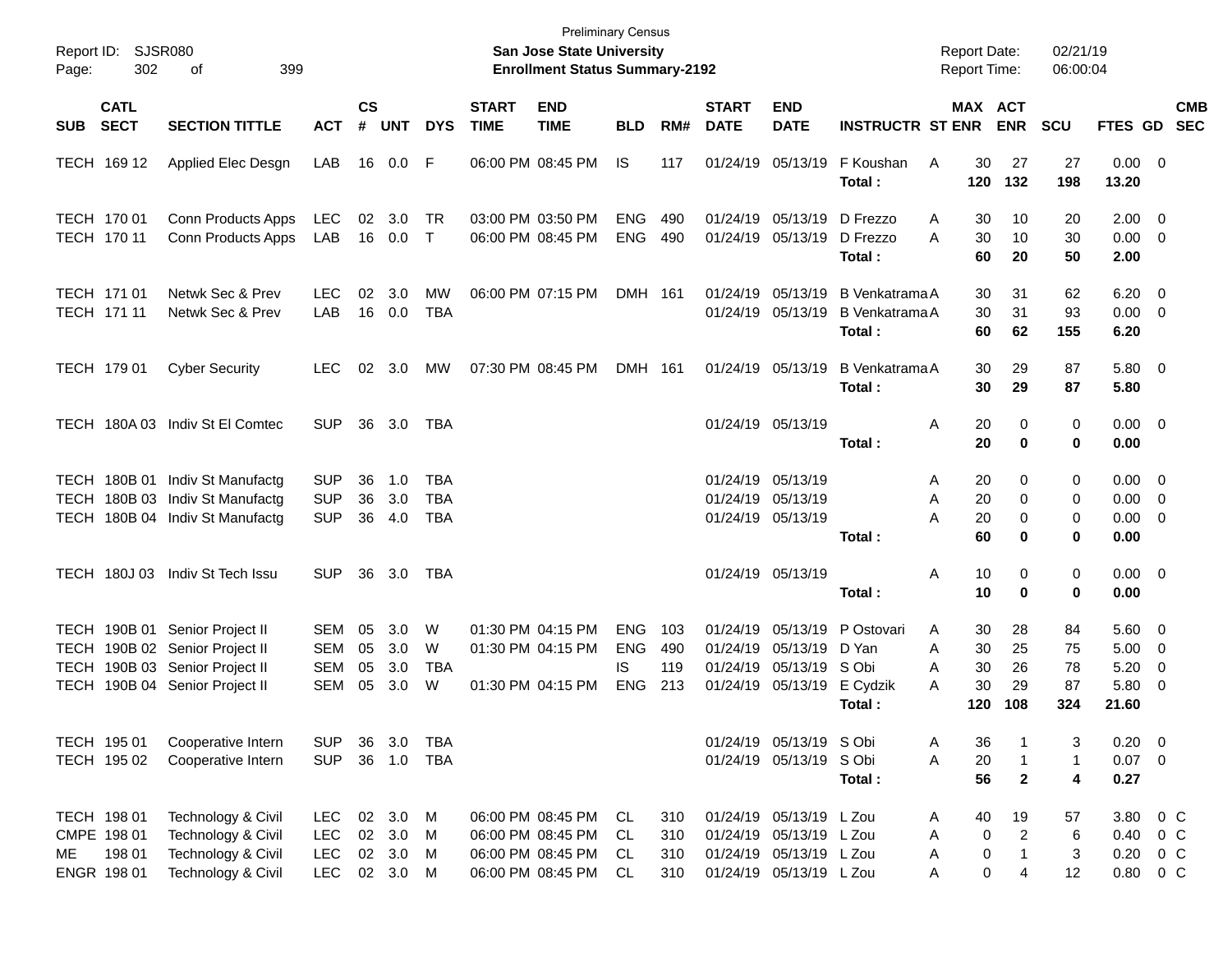| Report ID:<br>303<br>Page:                                                                                            | <b>Preliminary Census</b><br><b>SJSR080</b><br><b>San Jose State University</b><br><b>Enrollment Status Summary-2192</b><br>399<br>of<br><b>CS</b><br><b>START</b><br><b>END</b><br><b>START</b><br><b>END</b> |                                                                                                |                          |                                                      |                                                      |             |                                                             |                                 |                   |                   |                                                                         |                                                       |                                      |                                                                 | <b>Report Date:</b><br>Report Time:                                                            | 02/21/19<br>06:00:04                                                            |                                                              |                                                                                                                |  |
|-----------------------------------------------------------------------------------------------------------------------|----------------------------------------------------------------------------------------------------------------------------------------------------------------------------------------------------------------|------------------------------------------------------------------------------------------------|--------------------------|------------------------------------------------------|------------------------------------------------------|-------------|-------------------------------------------------------------|---------------------------------|-------------------|-------------------|-------------------------------------------------------------------------|-------------------------------------------------------|--------------------------------------|-----------------------------------------------------------------|------------------------------------------------------------------------------------------------|---------------------------------------------------------------------------------|--------------------------------------------------------------|----------------------------------------------------------------------------------------------------------------|--|
| <b>CATL</b><br><b>SECT</b><br><b>SUB</b>                                                                              | <b>SECTION TITTLE</b>                                                                                                                                                                                          | <b>ACT</b>                                                                                     | #                        | <b>UNT</b>                                           | <b>DYS</b>                                           | <b>TIME</b> | <b>TIME</b>                                                 | <b>BLD</b>                      | RM#               | <b>DATE</b>       | <b>DATE</b>                                                             | <b>INSTRUCTR ST ENR</b>                               |                                      | MAX ACT                                                         | <b>ENR</b>                                                                                     | SCU                                                                             | FTES GD SEC                                                  | <b>CMB</b>                                                                                                     |  |
| TECH 198 80<br>CMPE 198 80<br>198 80<br>ME<br>ENGR 198 80<br>TECH 198 81<br>CMPE 198 81<br>19881<br>ME<br>ENGR 198 81 | Technology & Civil<br>Technology & Civil<br>Technology & Civil<br>Technology & Civil<br>Technology & Civil<br>Technology & Civil<br>Technology & Civil<br>Technology & Civil                                   | <b>LEC</b><br><b>LEC</b><br><b>LEC</b><br><b>LEC</b><br>LEC<br>LEC<br><b>LEC</b><br><b>LEC</b> | 02<br>02<br>$02\,$<br>02 | 3.0<br>3.0<br>3.0<br>3.0<br>3.0<br>3.0<br>3.0<br>3.0 | <b>TBA</b><br><b>TBA</b><br><b>TBA</b><br><b>TBA</b> |             |                                                             |                                 |                   | 01/24/19          | 05/13/19<br>01/24/19 05/13/19<br>01/24/19 05/13/19<br>01/24/19 05/13/19 | L Zou<br>L Zou<br>L Zou<br>L Zou                      | X<br>Χ<br>X<br>X<br>A<br>A<br>A<br>A | 0<br>$\pmb{0}$<br>$\mathbf 0$<br>0<br>40<br>$\pmb{0}$<br>0<br>0 | 0<br>0<br>$\mathbf 0$<br>$\mathbf 0$<br>37<br>$\overline{c}$<br>$\mathbf{1}$<br>$\overline{2}$ | 0<br>$\mathbf 0$<br>$\Omega$<br>$\mathbf 0$<br>111<br>6<br>3<br>$6\phantom{1}6$ | 0.00<br>0.00<br>0.00<br>0.00<br>7.40<br>0.40<br>0.20<br>0.40 | - 0<br>$\overline{0}$<br>$\overline{0}$<br>$\mathbf 0$<br>$0\,C$<br>$0\,C$<br>0 <sup>C</sup><br>0 <sup>C</sup> |  |
| TECH 199A 01                                                                                                          | SpecialTopics CNSM SEM<br>TECH 199A 02 SpecialTopics CNSM SEM 05 3.0<br>TECH 199B 01 Special Topics Mfg S SEM 05 3.0 TR                                                                                        |                                                                                                | 05                       | 3.0                                                  | TR<br>$\mathsf{R}$                                   |             | 09:00 AM 10:15 AM<br>03:00 PM 05:45 PM<br>04:30 PM 05:45 PM | <b>ENG</b><br><b>ENG</b><br>IS. | 103<br>403<br>215 |                   | 01/24/19 05/13/19<br>01/24/19 05/13/19<br>01/24/19 05/13/19             | Total:<br>P Ostovari<br>F Barez<br>Total:<br>A Banafa | Α<br>A<br>A                          | 80<br>40<br>25<br>65<br>30                                      | 68<br>41<br>25<br>66<br>7                                                                      | 204<br>123<br>75<br>198<br>21                                                   | 13.60<br>8.20<br>5.10 2<br>13.30<br>$1.40 \ 0$               | $\overline{\mathbf{0}}$                                                                                        |  |
| TECH 290 03                                                                                                           | <b>Grad Prob</b>                                                                                                                                                                                               | <b>SUP</b>                                                                                     |                          | 25 3.0                                               | TBA                                                  |             |                                                             |                                 |                   | 01/24/19 05/13/19 |                                                                         | Total:<br>Total:                                      | A                                    | 30<br>20<br>20                                                  | $\overline{7}$<br>0<br>$\bf{0}$                                                                | 21<br>0<br>0                                                                    | 1.40<br>$0.00 \t 0$<br>0.00                                  |                                                                                                                |  |
| TECH 298 01<br>TECH 299 03                                                                                            | <b>Grad Spec Study</b><br><b>Masters Thesis</b>                                                                                                                                                                | <b>SUP</b><br><b>SUP</b>                                                                       | 25<br>25                 | 3.0<br>3.0                                           | TBA<br>TBA                                           |             |                                                             |                                 |                   | 01/24/19 05/13/19 | 01/24/19 05/13/19                                                       | S Obi<br>Total:<br>Total:                             | A<br>A                               | 0<br>$\bf{0}$<br>20<br>20                                       | 0<br>$\bf{0}$<br>0<br>0                                                                        | $\pmb{0}$<br>0<br>$\,0\,$<br>0                                                  | $0.00 \t 0$<br>0.00<br>0.00 0<br>0.00                        |                                                                                                                |  |
| Department :                                                                                                          | Technology                                                                                                                                                                                                     |                                                                                                |                          |                                                      |                                                      |             |                                                             |                                 |                   |                   | <b>Lower Division:</b><br><b>Upper Division:</b>                        | <b>Department Total:</b><br><b>Graduate Division:</b> |                                      | 2118<br>884<br>1194<br>40                                       | 1662<br>722<br>940<br>0                                                                        | 3171<br>1072<br>2099<br>0                                                       | 208.70<br>74.13<br>134.57<br>0.00                            |                                                                                                                |  |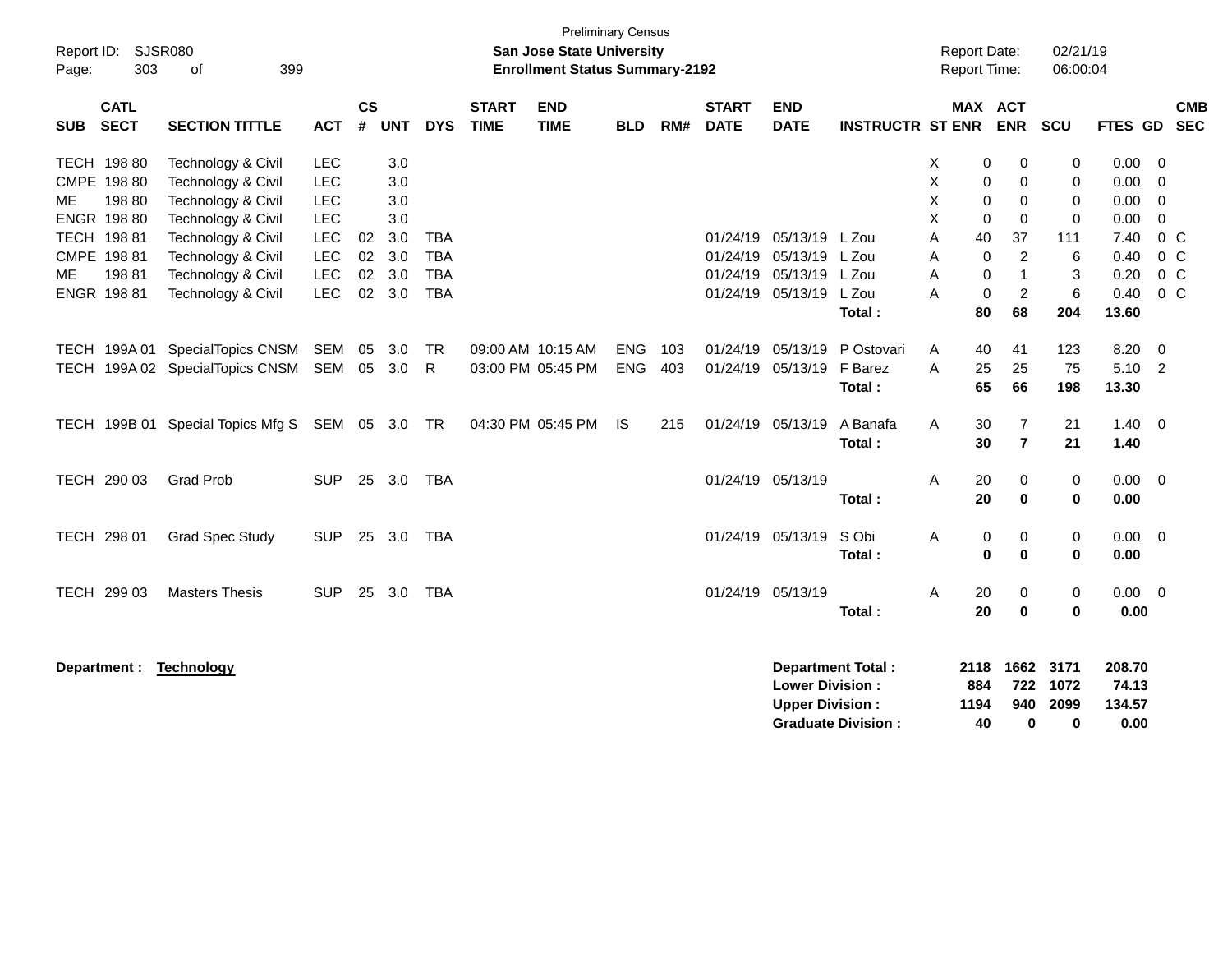| Report ID:  | 304                        | SJSR080<br>399<br>οf         |               |                    |            |              |                             | <b>San Jose State University</b><br><b>Enrollment Status Summary-2192</b> | <b>Preliminary Census</b> |     |                             |                            |                         | <b>Report Date:</b><br><b>Report Time:</b> |                       | 02/21/19<br>06:00:04 |                |                         |                          |
|-------------|----------------------------|------------------------------|---------------|--------------------|------------|--------------|-----------------------------|---------------------------------------------------------------------------|---------------------------|-----|-----------------------------|----------------------------|-------------------------|--------------------------------------------|-----------------------|----------------------|----------------|-------------------------|--------------------------|
| Page:       |                            |                              |               |                    |            |              |                             |                                                                           |                           |     |                             |                            |                         |                                            |                       |                      |                |                         |                          |
| <b>SUB</b>  | <b>CATL</b><br><b>SECT</b> | <b>SECTION TITTLE</b>        | <b>ACT</b>    | $\mathsf{cs}$<br># | <b>UNT</b> | <b>DYS</b>   | <b>START</b><br><b>TIME</b> | <b>END</b><br><b>TIME</b>                                                 | <b>BLD</b>                | RM# | <b>START</b><br><b>DATE</b> | <b>END</b><br><b>DATE</b>  | <b>INSTRUCTR ST ENR</b> |                                            | MAX ACT<br><b>ENR</b> | <b>SCU</b>           | <b>FTES GD</b> |                         | <b>CMB</b><br><b>SEC</b> |
| College     |                            | <b>Engineering</b>           |               |                    |            |              |                             |                                                                           |                           |     |                             |                            |                         |                                            |                       |                      |                |                         |                          |
|             | Department :               | <b>Materials Engineering</b> |               |                    |            |              |                             |                                                                           |                           |     |                             |                            |                         |                                            |                       |                      |                |                         |                          |
| MATE        | 25 01                      | Intro to Materials           | <b>LEC</b>    | 02                 | 3.0        | <b>MW</b>    |                             | 04:30 PM 05:45 PM                                                         | <b>ENG</b>                | 331 | 01/24/19                    | 05/13/19                   | M Ove                   | Α<br>85                                    | 78                    | 156                  | 15.65          | -1                      |                          |
| <b>MATE</b> | 25 02                      | Intro to Materials           | <b>LEC</b>    | 01                 | 3.0        | <b>MW</b>    |                             | 09:00 AM 10:15 AM                                                         | <b>ENG</b>                | 331 | 01/24/19                    | 05/13/19                   | O Keles                 | 75<br>A                                    | 77                    | 231                  | 15.65          | 5                       |                          |
| <b>MATE</b> | 25 03                      | Intro to Materials           | <b>LEC</b>    | 01                 | 3.0        | <b>TR</b>    |                             | 04:30 PM 05:45 PM                                                         | CL                        | 222 | 01/24/19                    | 05/13/19                   | A Golpayegan A          | 75                                         | 39                    | 117                  | 7.85           | $\overline{1}$          |                          |
| <b>MATE</b> | 25 04                      | Intro to Materials           | <b>LEC</b>    |                    | 3.0        |              |                             |                                                                           |                           |     |                             |                            |                         | X<br>0                                     | $\mathbf 0$           | 0                    | 0.00           | $\overline{0}$          |                          |
|             |                            |                              |               |                    |            |              |                             |                                                                           |                           |     |                             |                            | Total:                  | 235                                        | 194                   | 504                  | 39.15          |                         |                          |
|             | MATE 115 01                | Struc/Prop Solids            | <b>LEC</b>    | 02                 | 3.0        | MW           |                             | 04:30 PM 05:45 PM                                                         | <b>ENG</b>                | 303 | 01/24/19                    | 05/13/19                   | O Keles                 | A<br>40                                    | 17                    | 51                   | 3.65           | $-5$                    |                          |
|             |                            |                              |               |                    |            |              |                             |                                                                           |                           |     |                             |                            | Total:                  | 40                                         | 17                    | 51                   | 3.65           |                         |                          |
| <b>MATE</b> | 129 01                     | Intro IC Proc Desgn          | <b>SEM</b>    | 04                 | 3.0        | $\mathsf T$  |                             | 06:00 PM 07:45 PM                                                         | <b>CL</b>                 | 303 | 01/24/19                    | 05/13/19                   | E Lucow                 | Α<br>40                                    | 21                    | 42                   | 4.20           |                         | 0 <sup>C</sup>           |
| EE          | 129 01                     | Intro IC Proc Desgn          | <b>SEM</b>    | 04                 | 3.0        | $\mathsf{T}$ |                             | 06:00 PM 07:45 PM                                                         | <b>CL</b>                 | 303 | 01/24/19                    | 05/13/19                   | E Lucow                 | A<br>0                                     | $\overline{4}$        | 8                    | 0.85           |                         | 1 C                      |
| <b>MATE</b> | 129 02                     | Intro IC Proc Desgn          | LAB           | 16                 | 0.0        | W            |                             | 06:00 PM 08:45 PM                                                         | <b>ENG</b>                | 311 | 01/24/19                    | 05/13/19                   | N Peters                | 20<br>A                                    | 15                    | 15                   | 0.00           |                         | 0 <sup>C</sup>           |
| EE          | 129 02                     | Intro IC Proc Desgn          | LAB           | 16                 | 0.0        | W            |                             | 06:00 PM 08:45 PM                                                         | <b>ENG</b>                | 311 | 01/24/19                    | 05/13/19                   | N Peters                | $\mathbf 0$<br>A                           | $\overline{2}$        | 2                    | 0.00           |                         | 1 C                      |
| <b>MATE</b> | 129 03                     | Intro IC Proc Desgn          | LAB           | 16                 | 0.0        | R            |                             | 06:00 PM 08:45 PM                                                         | <b>ENG</b>                | 311 | 01/24/19                    | 05/13/19                   | E Lucow                 | 20<br>A                                    | 6                     | 6                    | 0.00           |                         | 0 <sup>C</sup>           |
| EE          | 129 03                     | Intro IC Proc Desgn          | LAB           | 16                 | 0.0        | R            |                             | 06:00 PM 08:45 PM                                                         | <b>ENG</b>                | 311 | 01/24/19                    | 05/13/19                   | E Lucow                 | $\mathbf 0$<br>Α                           | $\overline{2}$        | $\overline{c}$       | 0.00           |                         | 0 <sup>C</sup>           |
|             |                            |                              |               |                    |            |              |                             |                                                                           |                           |     |                             |                            | Total:                  | 80                                         | 50                    | 75                   | 5.05           |                         |                          |
| <b>MATE</b> | 135 01                     | Intro Composite Matl         | <b>SEM</b>    | 05                 | 3.0        | <b>TR</b>    |                             | 01:30 PM 02:45 PM                                                         | <b>ENG</b>                | 341 | 01/24/19                    | 05/13/19                   | T Pan                   | Α<br>60                                    | 17                    | 51                   | 3.60           |                         | 4 C                      |
| ME.         | 135 01                     | Intro Composite Matl         | <b>SEM</b>    | 05                 | 3.0        | <b>TR</b>    |                             | 01:30 PM 02:45 PM                                                         | <b>ENG</b>                | 341 | 01/24/19                    | 05/13/19                   | T Pan                   | A<br>0                                     | 11                    | 33                   | 2.30           |                         | 2 C                      |
| AE          | 135 01                     | Intro Composite Matl         | <b>SEM</b>    | 05                 | 3.0        | <b>TR</b>    |                             | 01:30 PM 02:45 PM                                                         | <b>ENG</b>                | 341 | 01/24/19                    | 05/13/19                   | T Pan                   | A<br>$\Omega$                              | 3                     | 9                    | 0.60           |                         | 0 <sup>C</sup>           |
|             |                            |                              |               |                    |            |              |                             |                                                                           |                           |     |                             |                            | Total:                  | 60                                         | 31                    | 93                   | 6.50           |                         |                          |
|             | MATE 141 01                | <b>Strctr Analys Matls</b>   | <b>SEM</b>    | 05                 | 3.0        | <b>TR</b>    |                             | 01:30 PM 02:45 PM                                                         | <b>ENG</b>                | 327 | 01/24/19                    | 05/13/19                   | C England               | 30<br>A                                    | 24                    | 72                   | 4.80           | $\overline{\mathbf{0}}$ |                          |
|             |                            |                              |               |                    |            |              |                             |                                                                           |                           |     |                             |                            | Total:                  | 30                                         | 24                    | 72                   | 4.80           |                         |                          |
|             | MATE 143 01                | Prin Scng Micrscpy           | LAB           |                    | 1.0        |              |                             |                                                                           |                           |     |                             |                            |                         | Χ                                          | 0<br>0                | 0                    | 0.00           | $\overline{0}$          |                          |
|             | MATE 143 02                | Prin Scng Micrscpy           | LAB           | 16                 | 1.0        | $\top$       |                             | 10:30 AM 01:15 PM                                                         | <b>ENG</b>                | 223 | 01/24/19                    | 05/13/19                   | C Peters                | A<br>15                                    | 15                    | 15                   | 1.02           | $\overline{1}$          |                          |
|             |                            |                              |               |                    |            |              |                             |                                                                           |                           |     |                             |                            | Total:                  | 15                                         | 15                    | 15                   | 1.02           |                         |                          |
|             | MATE 144 01                | XRD Lab                      | LAB 16 1.0 F  |                    |            |              |                             | 01:30 PM 04:15 PM ENG 223                                                 |                           |     |                             | 01/24/19 05/13/19 C Peters |                         | 15<br>Α                                    | 14                    | 14                   | 0.93 0         |                         |                          |
|             |                            |                              |               |                    |            |              |                             |                                                                           |                           |     |                             |                            | Total:                  | 15                                         | 14                    | 14                   | 0.93           |                         |                          |
|             | MATE 145 01                | <b>Princ Scnng Probes</b>    | LAB           |                    | 1.0        |              |                             |                                                                           |                           |     |                             |                            |                         | X                                          | 0<br>0                | 0                    | $0.00 \quad 0$ |                         |                          |
|             | MATE 145 02                | Princ Scnng Probes           | LAB           |                    | 1.0        |              |                             |                                                                           |                           |     |                             |                            |                         | X                                          | 0<br>$\pmb{0}$        | 0                    | $0.00 \t 0$    |                         |                          |
|             |                            |                              |               |                    |            |              |                             |                                                                           |                           |     |                             |                            | Total:                  |                                            | 0<br>$\mathbf 0$      | 0                    | 0.00           |                         |                          |
|             | MATE 151 01                | Solid State Thermo           | LEC 04 3.0 MW |                    |            |              |                             | 10:30 AM 11:45 AM                                                         | ENG 303                   |     |                             | 01/24/19 05/13/19          | D Oh                    | 30<br>A                                    | 24                    | 72                   | 4.80 0         |                         |                          |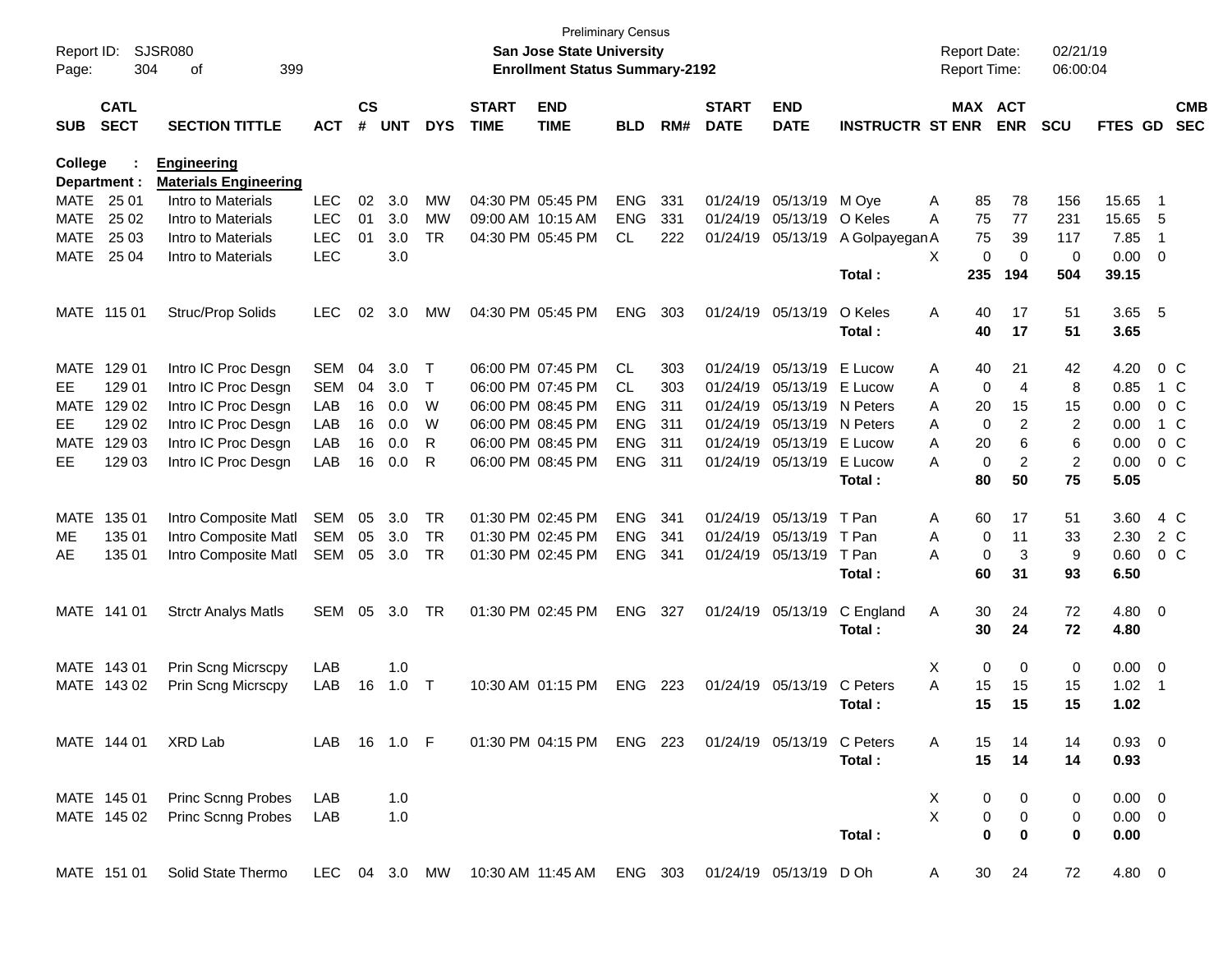| Page:       | Report ID: SJSR080<br>305  | 399<br>of                    |              |                    |            |            |                             | <b>Preliminary Census</b><br>San Jose State University<br><b>Enrollment Status Summary-2192</b> |            |     |                             |                           |                         |    | <b>Report Date:</b><br><b>Report Time:</b> |             | 02/21/19<br>06:00:04 |                  |                          |                          |
|-------------|----------------------------|------------------------------|--------------|--------------------|------------|------------|-----------------------------|-------------------------------------------------------------------------------------------------|------------|-----|-----------------------------|---------------------------|-------------------------|----|--------------------------------------------|-------------|----------------------|------------------|--------------------------|--------------------------|
| <b>SUB</b>  | <b>CATL</b><br><b>SECT</b> | <b>SECTION TITTLE</b>        | <b>ACT</b>   | $\mathsf{cs}$<br># | <b>UNT</b> | <b>DYS</b> | <b>START</b><br><b>TIME</b> | <b>END</b><br><b>TIME</b>                                                                       | <b>BLD</b> | RM# | <b>START</b><br><b>DATE</b> | <b>END</b><br><b>DATE</b> | <b>INSTRUCTR ST ENR</b> |    | MAX ACT                                    | <b>ENR</b>  | <b>SCU</b>           | FTES GD          |                          | <b>CMB</b><br><b>SEC</b> |
|             |                            |                              |              |                    |            |            |                             |                                                                                                 |            |     |                             |                           | Total:                  |    | 30                                         | 24          | 72                   | 4.80             |                          |                          |
|             | MATE 152 01                | Solid State Kin              | SEM          | 04                 | 3.0        | TR         | 09:00 AM 10:15 AM           |                                                                                                 | <b>ENG</b> | 303 |                             | 01/24/19 05/13/19         | S Agarwal<br>Total:     | A  | 40<br>40                                   | 27<br>27    | 81<br>81             | 5.85 9<br>5.85   |                          |                          |
|             | MATE 153 01                | <b>EO&amp;M Props Solids</b> | <b>LEC</b>   | 02                 | 3.0        | TR         | 04:30 PM 05:20 PM           |                                                                                                 | DMH 234    |     |                             | 01/24/19 05/13/19         | M Oye                   | A  | 59                                         | 51          | 102                  | $10.20 \t 0$     |                          |                          |
|             | MATE 153 02                | <b>EO&amp;M Props Solids</b> | LAB          | 16                 | 0.0        | $\top$     | 09:00 AM 11:45 AM           |                                                                                                 | <b>ENG</b> | 105 | 01/24/19                    | 05/13/19                  | S Duorah                | A  | 12                                         | 12          | 12                   | $0.00 \t 0$      |                          |                          |
|             | MATE 153 03                | <b>EO&amp;M Props Solids</b> | LAB          | 16                 | 0.0        | $\top$     |                             | 01:30 PM 04:15 PM                                                                               | <b>ENG</b> | 105 | 01/24/19                    | 05/13/19                  | <b>B</b> Serrano        | A  | 12                                         | 12          | 12                   | $0.00 \t 0$      |                          |                          |
|             | MATE 153 04                | <b>EO&amp;M Props Solids</b> | LAB          | 16                 | 0.0        | $\top$     | 06:00 PM 08:45 PM           |                                                                                                 | <b>ENG</b> | 105 | 01/24/19                    | 05/13/19                  | E Ishida                | A  | 12                                         | 6           | 6                    | $0.00 \t 0$      |                          |                          |
|             | MATE 153 05                | <b>EO&amp;M Props Solids</b> | LAB          | 16                 | 0.0        | R          | 09:00 AM 11:45 AM           |                                                                                                 | <b>ENG</b> | 105 |                             | 01/24/19 05/13/19         | T Pan                   | A  | 12                                         | 10          | 10                   | 0.00             | $\overline{\phantom{0}}$ |                          |
|             | MATE 153 06                | <b>EO&amp;M Props Solids</b> | LAB          | 16                 | 0.0        | W          |                             | 12:00 PM 02:45 PM                                                                               | <b>ENG</b> | 105 |                             | 01/24/19 05/13/19         | D Oh                    | Α  | 12                                         | 11          | 11                   | 0.00             | $\overline{\phantom{0}}$ |                          |
|             | MATE 153 07                | <b>EO&amp;M Props Solids</b> | LAB          | 16                 | 0.0        | F          | 01:30 PM 04:15 PM           |                                                                                                 |            |     | 01/24/19 05/13/19           |                           |                         | A  | 15                                         | 0           | 0                    | $0.00 \t 0$      |                          |                          |
|             | MATE 153 08                | <b>EO&amp;M Props Solids</b> | <b>LEC</b>   |                    | 3.0        |            |                             |                                                                                                 |            |     |                             |                           |                         | X  | 0                                          | $\mathbf 0$ | 0                    | $0.00 \t 0$      |                          |                          |
|             |                            |                              |              |                    |            |            |                             |                                                                                                 |            |     |                             |                           | Total:                  |    | 134                                        | 102         | 153                  | 10.20            |                          |                          |
|             | MATE 154 01                | <b>Metals and Alloys</b>     | <b>SEM</b>   | 04                 | 3.0        | M          | 03:00 PM 04:40 PM           |                                                                                                 | <b>BBC</b> | 226 |                             | 01/24/19 05/13/19         | D Chafey                | A  | 30                                         | 23          | 46                   | $4.60$ 0         |                          |                          |
|             | MATE 154 02                | Metals and Alloys            | LAB          | 16                 | 0.0        | W          |                             | 03:00 PM 05:45 PM                                                                               | <b>ENG</b> | 105 | 01/24/19 05/13/19           |                           | D Chafey                | A  | 30                                         | 23          | 23                   | $0.00 \t 0$      |                          |                          |
|             | MATE 154 03                | Metals and Alloys            | LAB          | 16                 | 0.0        | W          | 06:00 PM 08:45 PM           |                                                                                                 |            |     |                             | 01/24/19 05/13/19         |                         | Α  | 20                                         | $\mathbf 0$ | 0                    | $0.00 \t 0$      |                          |                          |
|             |                            |                              |              |                    |            |            |                             |                                                                                                 |            |     |                             |                           | Total:                  |    | 80                                         | 46          | 69                   | 4.60             |                          |                          |
|             | MATE 155 01                | Matls Select Desgn           | SEM          | 05                 | 3.0        | МW         | 12:00 PM 01:15 PM           |                                                                                                 | <b>ENG</b> | 303 |                             | 01/24/19 05/13/19         | Y Fu                    | Α  | 30                                         | 25          | 75                   | 5.10 2           |                          |                          |
|             |                            |                              |              |                    |            |            |                             |                                                                                                 |            |     |                             |                           | Total:                  |    | 30                                         | 25          | 75                   | 5.10             |                          |                          |
|             | MATE 180 01                | <b>Ind Studies</b>           | <b>SUP</b>   | 36                 | 1.0        | <b>TBA</b> |                             |                                                                                                 |            |     |                             | 01/24/19 05/13/19         | W Chung                 | A  | 10                                         | 4           | 4                    | $0.27$ 0         |                          |                          |
|             | MATE 180 02                | <b>Ind Studies</b>           | <b>SUP</b>   | 36                 | 2.0        | <b>TBA</b> |                             |                                                                                                 |            |     |                             | 01/24/19 05/13/19         | W Chung                 | A  | 10                                         | 0           | 0                    | $0.00 \t 0$      |                          |                          |
|             |                            |                              |              |                    |            |            |                             |                                                                                                 |            |     |                             |                           | Total:                  |    | 20                                         | 4           | 4                    | 0.27             |                          |                          |
|             |                            |                              |              |                    |            |            |                             |                                                                                                 |            |     |                             |                           |                         |    |                                            |             |                      |                  |                          |                          |
|             | MATE 186 01                | Polymers                     | SEM          | 05                 | 3.0        | $\top$     | 06:00 PM 08:45 PM           |                                                                                                 | <b>ENG</b> | 403 |                             | 01/24/19 05/13/19         | Y Schneider A<br>Total: |    | 30<br>30                                   | 26<br>26    | 78<br>78             | $5.25$ 1<br>5.25 |                          |                          |
|             |                            |                              |              |                    |            |            |                             |                                                                                                 |            |     |                             |                           |                         |    |                                            |             |                      |                  |                          |                          |
| <b>MATE</b> |                            | 198B 01 Sr Design Proj       | <b>LEC</b>   |                    | 2.0        |            |                             |                                                                                                 |            |     |                             |                           |                         | X  | $\Omega$                                   | $\Omega$    | 0                    | $0.00 \t 0$      |                          |                          |
|             |                            | MATE 198B 02 Sr Design Proj  | LAB          |                    | 0.0        |            |                             |                                                                                                 |            |     |                             |                           |                         | Х  | 0                                          | 0           | 0                    | $0.00 \t 0$      |                          |                          |
|             |                            | MATE 198B 03 Sr Design Proj  | LEC          |                    | 04 2.0 F   |            |                             | 09:00 AM 09:50 AM ENG 340                                                                       |            |     |                             | 01/24/19 05/13/19 W Chung |                         | A  | 30                                         | 16          | 16                   | $2.13 \ 0$       |                          |                          |
|             |                            | MATE 198B 04 Sr Design Proj  | LAB          |                    | 16  0.0  F |            |                             | 10:00 AM 12:45 PM                                                                               | ENG 340    |     |                             | 01/24/19 05/13/19 W Chung |                         | A  | 30                                         | 16          | 16                   | $0.00 \t 0$      |                          |                          |
|             |                            |                              |              |                    |            |            |                             |                                                                                                 |            |     |                             |                           | Total:                  |    | 60                                         | 32          | 32                   | 2.13             |                          |                          |
|             | MATE 205 01                | Adv Theory Behav             | SEM 05 3.0   |                    |            |            |                             |                                                                                                 |            |     | 01/24/19 05/13/19           |                           |                         | X. | 0                                          | 0           | 0                    | $0.00 \t 0$      |                          |                          |
|             | MATE 205 02                | Adv Theory Behav             | SEM 05 3.0 M |                    |            |            |                             | 06:00 PM 08:45 PM                                                                               | BBC 205    |     |                             | 01/24/19 05/13/19 O Keles |                         | Α  | 40                                         | 10          | 30                   | 2.50 10          |                          |                          |
|             |                            |                              |              |                    |            |            |                             |                                                                                                 |            |     |                             |                           | Total:                  |    | 40                                         | 10          | 30                   | 2.50             |                          |                          |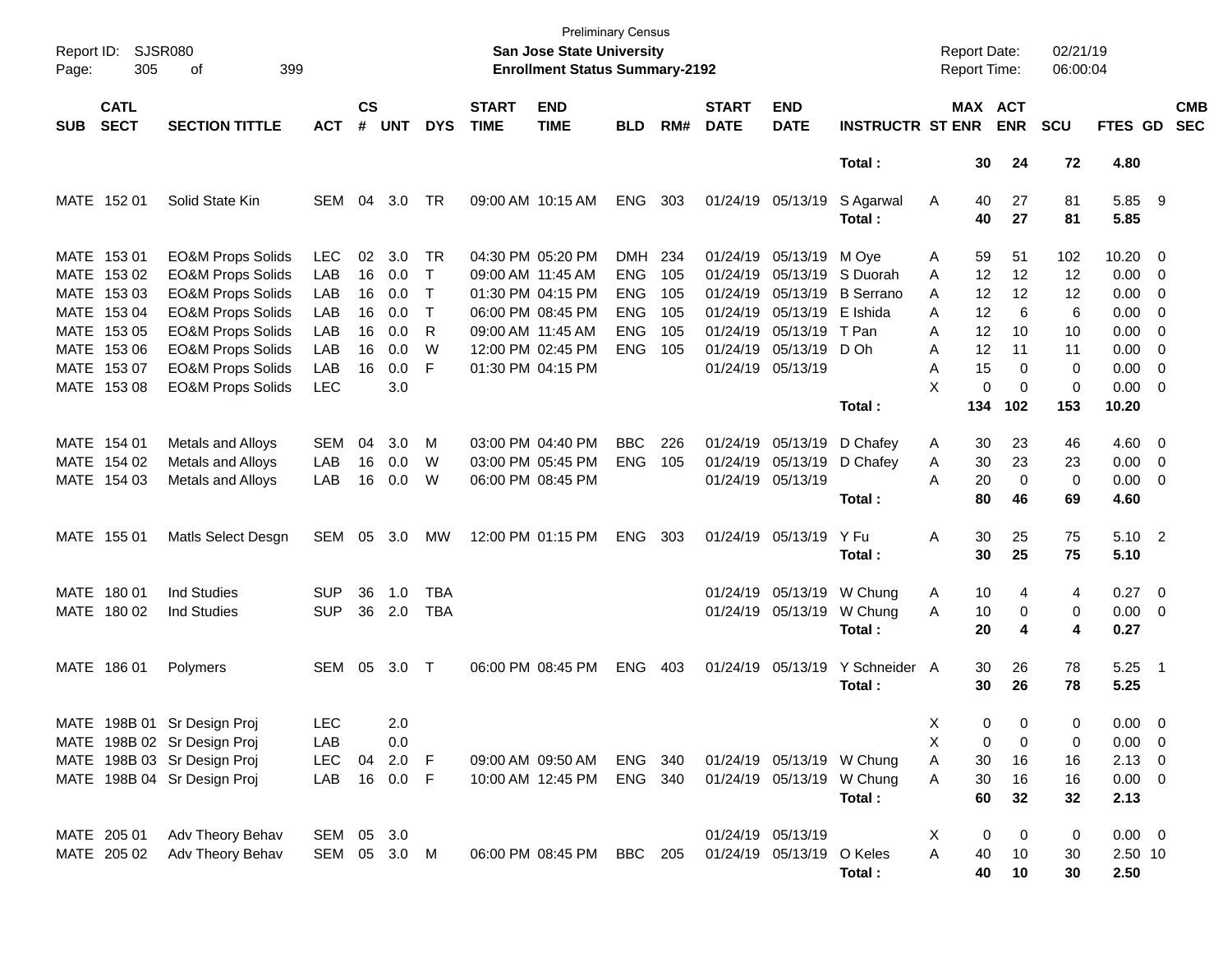| Report ID:<br>Page:                           | <b>SJSR080</b><br>306<br>399<br>of             |                          |                |            |                          |                             | <b>Preliminary Census</b><br>San Jose State University<br><b>Enrollment Status Summary-2192</b> |                          |            |                             |                                                  |                                                       |        | <b>Report Date:</b><br>Report Time: |                         | 02/21/19<br>06:00:04       |                                  |                                                    |                          |
|-----------------------------------------------|------------------------------------------------|--------------------------|----------------|------------|--------------------------|-----------------------------|-------------------------------------------------------------------------------------------------|--------------------------|------------|-----------------------------|--------------------------------------------------|-------------------------------------------------------|--------|-------------------------------------|-------------------------|----------------------------|----------------------------------|----------------------------------------------------|--------------------------|
| <b>CATL</b><br><b>SECT</b><br><b>SUB</b>      | <b>SECTION TITTLE</b>                          | <b>ACT</b>               | <b>CS</b><br># | <b>UNT</b> | <b>DYS</b>               | <b>START</b><br><b>TIME</b> | <b>END</b><br><b>TIME</b>                                                                       | <b>BLD</b>               | RM#        | <b>START</b><br><b>DATE</b> | <b>END</b><br><b>DATE</b>                        | <b>INSTRUCTR ST ENR</b>                               |        | MAX ACT                             | <b>ENR</b>              | <b>SCU</b>                 | <b>FTES GD</b>                   |                                                    | <b>CMB</b><br><b>SEC</b> |
| MATE 210 01<br><b>MATE</b><br>210 02          | Expl Methods Mat E<br>Expl Methods Mat E       | <b>SEM</b><br>LAB        |                | 3.0<br>0.0 |                          |                             |                                                                                                 |                          |            |                             |                                                  |                                                       | Χ<br>X | $\mathbf 0$<br>$\mathbf 0$          | 0<br>$\mathbf 0$        | $\mathbf 0$<br>$\mathbf 0$ | 0.00<br>0.00                     | $\overline{0}$<br>0                                |                          |
| 210 03<br><b>MATE</b><br>MATE<br>210 04       | Expl Methods Mat E<br>Expl Methods Mat E       | <b>SEM</b><br>LAB        | 05<br>16       | 3.0<br>0.0 | W<br>W                   |                             | 04:30 PM 05:45 PM<br>06:00 PM 08:45 PM                                                          | <b>BBC</b><br>ENG        | 126<br>105 | 01/24/19                    | 01/24/19 05/13/19<br>05/13/19                    | T Pan<br>T Pan                                        | A<br>A | 25<br>25                            | 8<br>8                  | 16<br>8                    | 2.00<br>0.00                     | 8<br>- 8                                           |                          |
| MATE<br>260 01                                | <b>Theory Semic Matls</b>                      | <b>SEM</b>               |                | 3.0        |                          |                             |                                                                                                 |                          |            |                             |                                                  | Total:                                                | X      | 50<br>0                             | 16<br>0                 | 24<br>0                    | 2.00<br>0.00                     | $\overline{0}$                                     |                          |
|                                               |                                                |                          |                |            |                          |                             |                                                                                                 |                          |            |                             |                                                  | Total:                                                |        | $\mathbf 0$                         | $\bf{0}$                | $\mathbf 0$                | 0.00                             |                                                    |                          |
| <b>MATE</b><br>281 01<br>281 01<br><b>CHE</b> | Thesis Prep Sem<br>Thesis Prep Sem             | LAB<br>LAB               | 16<br>16       | 1.0<br>1.0 | -F<br>F                  |                             | 03:00 PM 05:45 PM<br>03:00 PM 05:45 PM                                                          | <b>ENG</b><br><b>ENG</b> | 333<br>333 |                             | 01/24/19 05/13/19<br>01/24/19 05/13/19           | C England<br>C England<br>Total:                      | A<br>A | 45<br>$\mathbf 0$<br>45             | 8<br>$\, 8$<br>16       | 8<br>8<br>16               | 0.67<br>0.67<br>1.33             | 8 C<br>8 C                                         |                          |
| <b>MATE</b><br>298 01                         | <b>MS Res Project</b>                          | <b>SUP</b>               | 25             | 1.0        | <b>TBA</b>               |                             |                                                                                                 |                          |            |                             | 01/24/19 05/13/19                                | S Diaz<br>S Diaz                                      | Α      | 20                                  | 0                       | 0                          | 0.00                             | $\overline{\mathbf{0}}$                            |                          |
| 298 02<br><b>MATE</b><br>MATE 298 03          | <b>MS Res Project</b><br><b>MS Res Project</b> | <b>SUP</b><br><b>SUP</b> | 25<br>25       | 2.0<br>2.0 | <b>TBA</b><br>F          |                             | 03:00 PM 05:45 PM                                                                               | ENG                      | 329        | 01/24/19                    | 05/13/19<br>01/24/19 05/13/19                    | S Diaz<br>Total:                                      | A<br>Α | 20<br>40<br>80                      | 3<br>3<br>6             | 6<br>6<br>12               | 0.50<br>0.50<br>1.00             | $\overline{\mathbf{3}}$<br>$\overline{\mathbf{3}}$ |                          |
| MATE 299 01<br>MATE 299 02                    | Master's Thesis<br><b>Master's Thesis</b>      | <b>SUP</b><br><b>SUP</b> | 25<br>25       | 1.0<br>3.0 | <b>TBA</b><br><b>TBA</b> |                             |                                                                                                 |                          |            | 01/24/19<br>01/24/19        | 05/13/19<br>05/13/19                             | S Diaz<br>S Diaz                                      | A<br>A | 20<br>20                            | 0<br>0                  | $\mathbf 0$<br>0           | 0.00<br>0.00                     | $\overline{\mathbf{0}}$<br>$\overline{\mathbf{0}}$ |                          |
| MATE 299 03                                   | <b>Master's Thesis</b>                         | <b>SUP</b>               | 25             | 3.0        | F                        |                             | 03:00 PM 05:45 PM                                                                               | ENG                      | 329        |                             | 01/24/19 05/13/19                                | S Diaz<br>Total:                                      | А      | 20<br>60                            | -1<br>1                 | 3<br>3                     | 0.25<br>0.25                     | $\overline{\mathbf{1}}$                            |                          |
| Department :                                  | <b>Materials Engineering</b>                   |                          |                |            |                          |                             |                                                                                                 |                          |            |                             | <b>Lower Division:</b><br><b>Upper Division:</b> | <b>Department Total:</b><br><b>Graduate Division:</b> |        | 1174<br>235<br>664<br>275           | 680<br>194<br>437<br>49 | 1473<br>504<br>884<br>85   | 106.38<br>39.15<br>60.15<br>7.08 |                                                    |                          |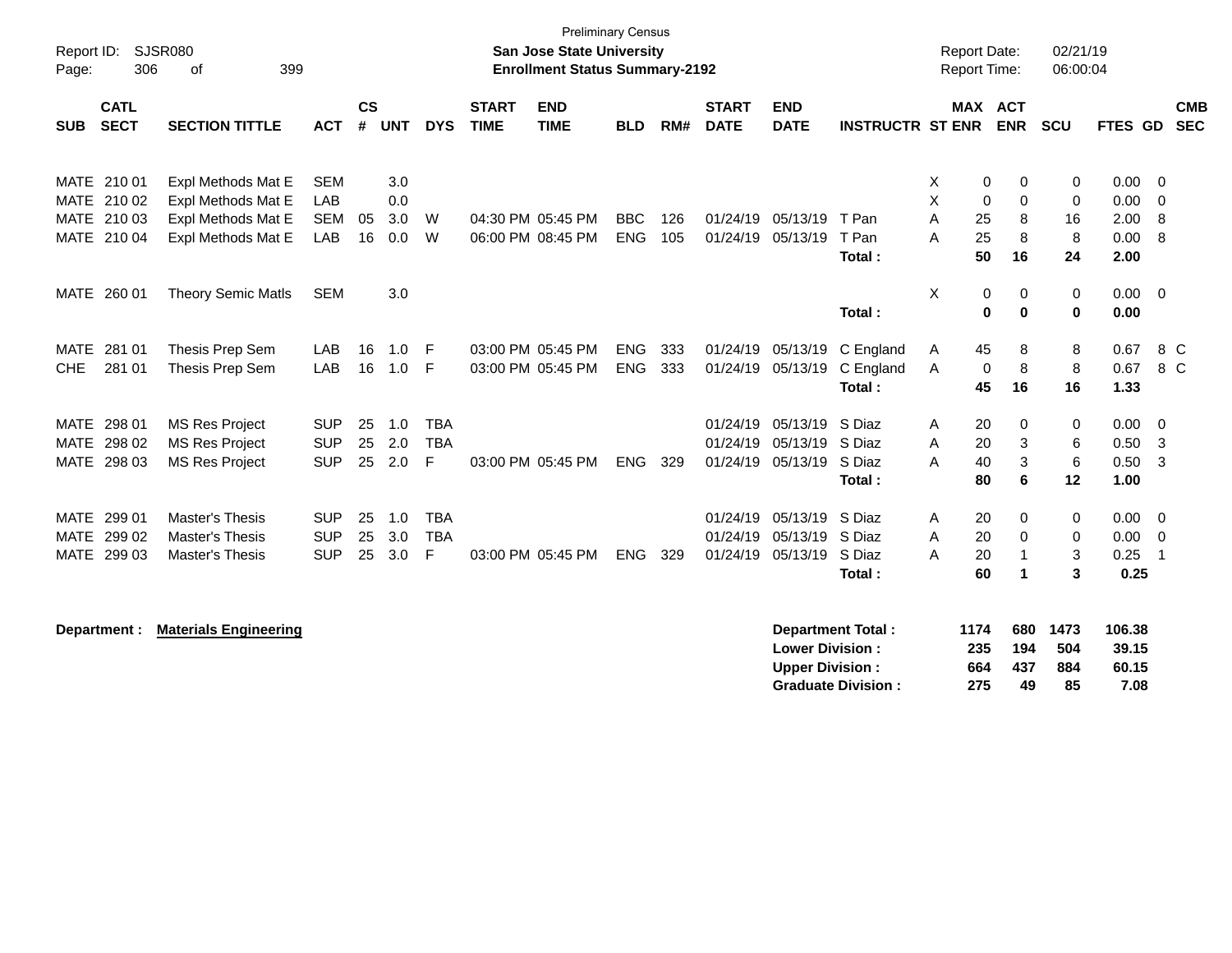| Report ID:<br>Page: | 307                        | <b>SJSR080</b><br>399<br>of   |            |                    |            |              |                             | <b>Preliminary Census</b><br><b>San Jose State University</b><br><b>Enrollment Status Summary-2192</b> |            |     |                             |                           |                         |   | <b>Report Date:</b><br>Report Time: |                | 02/21/19<br>06:00:04 |             |                |                          |
|---------------------|----------------------------|-------------------------------|------------|--------------------|------------|--------------|-----------------------------|--------------------------------------------------------------------------------------------------------|------------|-----|-----------------------------|---------------------------|-------------------------|---|-------------------------------------|----------------|----------------------|-------------|----------------|--------------------------|
| <b>SUB</b>          | <b>CATL</b><br><b>SECT</b> | <b>SECTION TITTLE</b>         | <b>ACT</b> | $\mathsf{cs}$<br># | <b>UNT</b> | <b>DYS</b>   | <b>START</b><br><b>TIME</b> | <b>END</b><br><b>TIME</b>                                                                              | <b>BLD</b> | RM# | <b>START</b><br><b>DATE</b> | <b>END</b><br><b>DATE</b> | <b>INSTRUCTR ST ENR</b> |   | MAX ACT                             | <b>ENR</b>     | <b>SCU</b>           | FTES GD     |                | <b>CMB</b><br><b>SEC</b> |
| College             |                            | <b>Engineering</b>            |            |                    |            |              |                             |                                                                                                        |            |     |                             |                           |                         |   |                                     |                |                      |             |                |                          |
|                     | Department :               | <b>Mechanical Engineering</b> |            |                    |            |              |                             |                                                                                                        |            |     |                             |                           |                         |   |                                     |                |                      |             |                |                          |
| MЕ                  | 20 01                      | Design & Graphics             | <b>SEM</b> | 05                 | 2.0        | W            |                             | 09:00 AM 09:50 AM                                                                                      | <b>ENG</b> | 189 | 01/24/19                    | 05/13/19                  | K Youssefi              | A | 100                                 | 92             | 92                   | 12.27       | 0              |                          |
| ME                  | 20 02                      | Design & Graphics             | LAB        | 16                 | 0.0        | м            |                             | 09:00 AM 11:45 AM                                                                                      | <b>ENG</b> | 213 | 01/24/19                    | 05/13/19                  | K Youssefi              | A | 25                                  | 23             | 23                   | 0.00        | 0              |                          |
| ME                  | 20 03                      | Design & Graphics             | LAB        | 16                 | 0.0        | T            |                             | 09:00 AM 11:45 AM                                                                                      | <b>ENG</b> | 213 | 01/24/19                    | 05/13/19                  | N Ranganath A           |   | 25                                  | 25             | 25                   | 0.00        | 0              |                          |
| ME                  | 20 04                      | Design & Graphics             | LAB        | 16                 | 0.0        | W            |                             | 10:00 AM 12:45 PM                                                                                      | <b>ENG</b> | 213 | 01/24/19                    | 05/13/19                  | K Youssefi              | A | 25                                  | 18             | 18                   | 0.00        | $\mathbf 0$    |                          |
| ME                  | 20 05                      | Design & Graphics             | LAB        | 16                 | 0.0        | R            |                             | 01:30 PM 04:15 PM                                                                                      | <b>ENG</b> | 213 | 01/24/19                    | 05/13/19                  | V Reidling              | A | 25                                  | 26             | 26                   | 0.00        | $\mathbf 0$    |                          |
|                     |                            |                               |            |                    |            |              |                             |                                                                                                        |            |     |                             |                           | Total:                  |   | 200                                 | 184            | 184                  | 12.27       |                |                          |
| ME                  | 30 01                      | <b>Comp Applications</b>      | <b>SEM</b> | 05                 | 2.0        | W            |                             | 12:00 PM 12:50 PM                                                                                      | <b>ENG</b> | 341 | 01/24/19                    | 05/13/19                  | B Burlingame A          |   | 75                                  | 73             | 73                   | 9.73        | 0              |                          |
| MЕ                  | 30 02                      | <b>Comp Applications</b>      | LAB        | 16                 | 0.0        | $\mathsf{T}$ |                             | 01:30 PM 04:15 PM                                                                                      | <b>ENG</b> | 407 | 01/24/19                    | 05/13/19                  | <b>B</b> Burlingame A   |   | 25                                  | 25             | 25                   | 0.00        | 0              |                          |
| MЕ                  | 30 03                      | <b>Comp Applications</b>      | LAB        | 16                 | 0.0        | W            |                             | 01:30 PM 04:15 PM                                                                                      | <b>ENG</b> | 407 | 01/24/19                    | 05/13/19                  | <b>B</b> Burlingame A   |   | 25                                  | 26             | 26                   | 0.00        | 0              |                          |
| ME                  | 30 04                      | <b>Comp Applications</b>      | LAB        | 16                 | 0.0        | R            |                             | 01:30 PM 04:15 PM                                                                                      | <b>ENG</b> | 407 | 01/24/19                    | 05/13/19                  | <b>B</b> Burlingame A   |   | 25                                  | 22             | 22                   | 0.00        | $\overline{0}$ |                          |
|                     |                            |                               |            |                    |            |              |                             |                                                                                                        |            |     |                             |                           | Total:                  |   | 150                                 | 146            | 146                  | 9.73        |                |                          |
| ME                  | 101 01                     | Dynamics                      | <b>SEM</b> | 04                 | 3.0        | <b>TR</b>    |                             | 01:30 PM 02:45 PM                                                                                      | <b>ENG</b> | 301 | 01/24/19                    | 05/13/19                  | R Agarwal               | A | 30                                  | 10             | 30                   | 2.05        | - 1            |                          |
| MЕ                  | 101 02                     | <b>Dynamics</b>               | <b>SEM</b> | 04                 | 3.0        | <b>TR</b>    |                             | 03:00 PM 04:15 PM                                                                                      | <b>ENG</b> | 301 | 01/24/19                    | 05/13/19                  | R Agarwal               | A | 30                                  | 27             | 81                   | 5.40        | 0              |                          |
| MЕ                  | 101 03                     | <b>Dynamics</b>               | <b>SEM</b> | 04                 | 3.0        | <b>TR</b>    |                             | 10:30 AM 11:45 AM                                                                                      | <b>ENG</b> | 395 | 01/24/19                    | 05/13/19                  | R Tsou                  | Α | 30                                  | 30             | 90                   | 6.00        | 0              |                          |
| ME                  | 101 04                     | <b>Dynamics</b>               | <b>SEM</b> |                    | 3.0        |              |                             |                                                                                                        |            |     |                             |                           |                         | X | 0                                   | $\mathbf 0$    | 0                    | 0.00        | 0              |                          |
| ME                  | 101 05                     | <b>Dynamics</b>               | <b>SEM</b> | 04                 | 3.0        | TR           |                             | 12:00 PM 01:15 PM                                                                                      | <b>ENG</b> | 395 | 01/24/19                    | 05/13/19                  | R Tsou                  | A | 30                                  | 30             | 90                   | 6.05        | $\overline{1}$ |                          |
| ME                  | 101 06                     | Dynamics                      | <b>SEM</b> | 04                 | 3.0        | <b>MW</b>    |                             | 10:30 AM 11:45 AM                                                                                      | <b>ENG</b> | 401 | 01/24/19                    | 05/13/19                  | <b>B</b> Furman         | Α | 30                                  | 34             | 102                  | 6.85        | $\overline{1}$ |                          |
|                     |                            |                               |            |                    |            |              |                             |                                                                                                        |            |     |                             |                           | Total:                  |   | 150                                 | 131            | 393                  | 26.35       |                |                          |
| ME                  | 106 01                     | Fund Mechatro Engr            | <b>SEM</b> | 04                 | 3.0        | <b>MW</b>    |                             | 04:30 PM 05:20 PM                                                                                      | <b>ENG</b> | 189 | 01/24/19                    | 05/13/19                  | W Du                    | Α | 160                                 | 159            | 318                  | 32.05       | 5 C            |                          |
| EЕ                  | 106 01                     | Fund Mechatro Engr            | <b>SEM</b> | 04                 | 3.0        | MW           |                             | 04:30 PM 05:20 PM                                                                                      | <b>ENG</b> | 189 | 01/24/19                    | 05/13/19                  | W Du                    | A | 0                                   | $\overline{4}$ | 8                    | 0.80        | 0 <sup>C</sup> |                          |
| MЕ                  | 106 02                     | Fund Mechatro Engr            | LAB        | 16                 | 0.0        | Τ            |                             | 01:30 PM 04:15 PM                                                                                      | <b>ENG</b> | 125 | 01/24/19                    | 05/13/19                  | W Du                    | A | 20                                  | 23             | 23                   | 0.00        | 0 <sup>C</sup> |                          |
| EЕ                  | 106 02                     | Fund Mechatro Engr            | LAB        | 16                 | 0.0        | $\mathsf{T}$ |                             | 01:30 PM 04:15 PM                                                                                      | <b>ENG</b> | 125 | 01/24/19                    | 05/13/19                  | W Du                    | A | 0                                   | $\mathbf 0$    | 0                    | 0.00        | 0 <sup>C</sup> |                          |
| ME                  | 106 03                     | Fund Mechatro Engr            | LAB        | 16                 | 0.0        | W            |                             | 06:00 PM 08:45 PM                                                                                      | <b>ENG</b> | 125 | 01/24/19                    | 05/13/19                  | M Kemp                  | Α | 20                                  | 16             | 16                   | 0.00        | $1\,C$         |                          |
| EE                  | 106 03                     | Fund Mechatro Engr            | LAB        | 16                 | 0.0        | W            |                             | 06:00 PM 08:45 PM                                                                                      | <b>ENG</b> | 125 | 01/24/19                    | 05/13/19                  | M Kemp                  | A | 0                                   | $\mathbf 0$    | 0                    | 0.00        | 0 <sup>C</sup> |                          |
| ME                  | 106 04                     | Fund Mechatro Engr            | LAB        | 16                 | 0.0        | R            |                             | 03:00 PM 05:45 PM                                                                                      | <b>ENG</b> | 125 | 01/24/19                    | 05/13/19                  | W Du                    | Α | 20                                  | 23             | 23                   | 0.00        | $1\,C$         |                          |
| EE                  | 106 04                     | Fund Mechatro Engr LAB        |            |                    | 16 0.0     |              |                             | 03:00 PM 05:45 PM                                                                                      | ENG 125    |     |                             | 01/24/19 05/13/19 W Du    |                         | A | 0                                   | $\Omega$       | 0                    | 0.00        |                | $0\,C$                   |
| ME                  | 106 05                     | Fund Mechatro Engr            | LAB        |                    | 16 0.0     | R            |                             | 06:00 PM 08:45 PM                                                                                      | ENG 125    |     |                             | 01/24/19 05/13/19 W Du    |                         | A | 20                                  | 19             | 19                   | 0.00        | 2 C            |                          |
| EE.                 | 106 05                     | Fund Mechatro Engr            | LAB        |                    | 16 0.0     | R            |                             | 06:00 PM 08:45 PM                                                                                      | ENG 125    |     |                             | 01/24/19 05/13/19 W Du    |                         | A | 0                                   | 3              | 3                    | 0.00        | 0 <sup>C</sup> |                          |
| ME                  | 106 06                     | Fund Mechatro Engr            | LAB        |                    | 16 0.0     | F            |                             | 09:00 AM 11:45 AM                                                                                      | ENG 125    |     |                             | 01/24/19 05/13/19 S Ahsan |                         | A | 20                                  | 19             | 19                   | 0.00        | 1 C            |                          |
| EE.                 | 106 06                     | Fund Mechatro Engr            | LAB        |                    | 16 0.0     | F            |                             | 09:00 AM 11:45 AM                                                                                      | ENG 125    |     |                             | 01/24/19 05/13/19 S Ahsan |                         | A | 0                                   | 0              | 0                    | 0.00        | $0\,C$         |                          |
| ME                  | 106 07                     | Fund Mechatro Engr            | LAB        |                    | 16 0.0     | F            |                             | 01:30 PM 04:15 PM                                                                                      | ENG 125    |     |                             | 01/24/19 05/13/19 W Du    |                         | A | 20                                  | 17             | 17                   | 0.00        | $0\,C$         |                          |
| EE                  | 106 07                     | Fund Mechatro Engr            | LAB        |                    | 16 0.0     | F            |                             | 01:30 PM 04:15 PM                                                                                      | ENG 125    |     |                             | 01/24/19 05/13/19 W Du    |                         | A | 0                                   | 0              | 0                    | 0.00        | $0\,C$         |                          |
| ME                  | 106 08                     | Fund Mechatro Engr            | LAB        |                    | 16 0.0     |              |                             |                                                                                                        |            |     |                             | 01/24/19 05/13/19         |                         | X | 0                                   | 0              | 0                    | 0.00        | 0              |                          |
| EE.                 | 106 08                     | Fund Mechatro Engr            | LAB        |                    | 0.0        |              |                             |                                                                                                        |            |     |                             |                           |                         | Χ | 0                                   | 0              | 0                    | $0.00 \t 0$ |                |                          |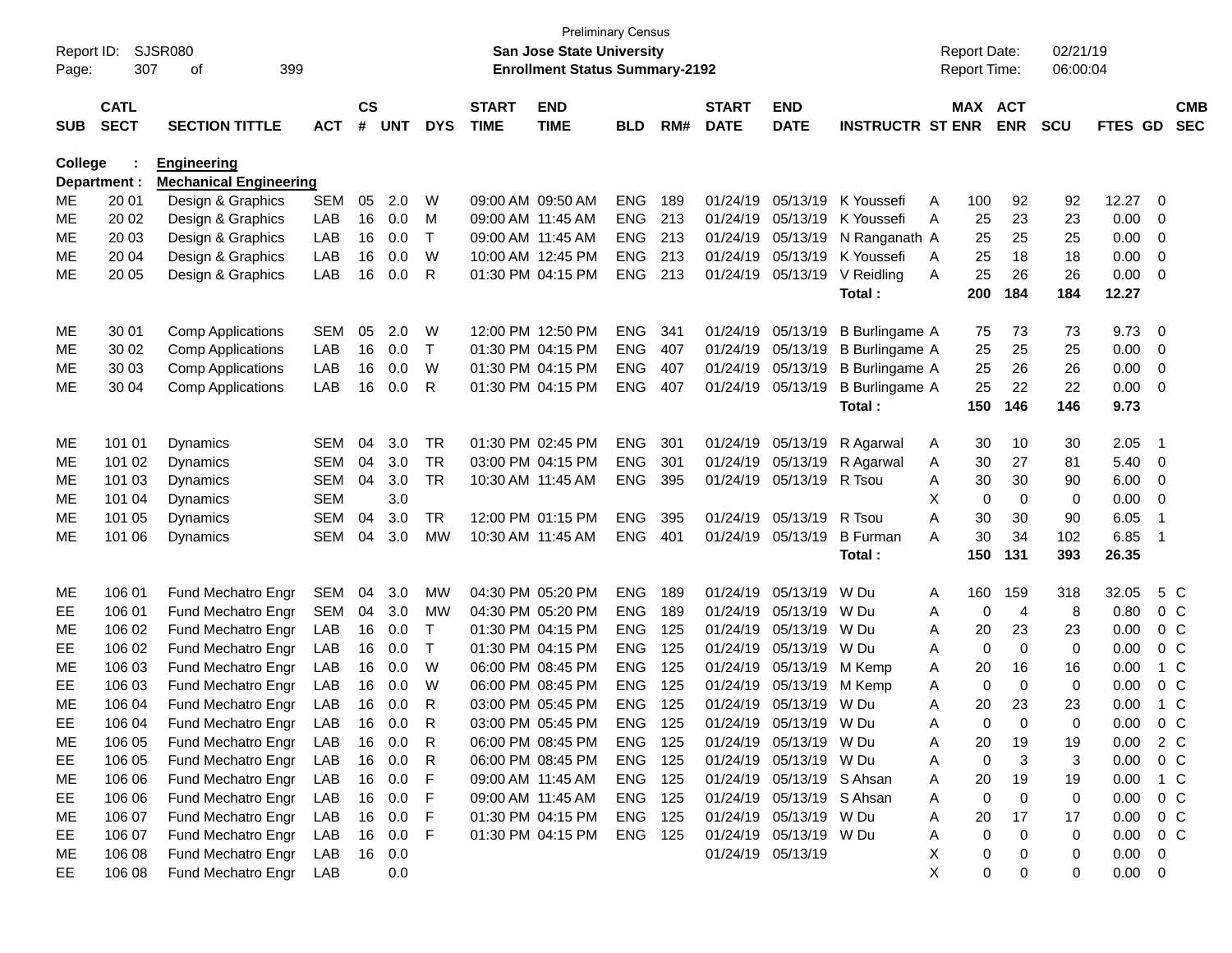| Report ID: |             | SJSR080                   |            |               |            |              |                   | <b>Preliminary Census</b><br><b>San Jose State University</b> |                |     |              |                           |                                 |   | <b>Report Date:</b> |                | 02/21/19       |                |                            |            |
|------------|-------------|---------------------------|------------|---------------|------------|--------------|-------------------|---------------------------------------------------------------|----------------|-----|--------------|---------------------------|---------------------------------|---|---------------------|----------------|----------------|----------------|----------------------------|------------|
| Page:      | 308         | 399<br>of                 |            |               |            |              |                   | <b>Enrollment Status Summary-2192</b>                         |                |     |              |                           |                                 |   | <b>Report Time:</b> |                | 06:00:04       |                |                            |            |
|            | <b>CATL</b> |                           |            | $\mathsf{cs}$ |            |              | <b>START</b>      | <b>END</b>                                                    |                |     | <b>START</b> | <b>END</b>                |                                 |   | MAX ACT             |                |                |                |                            | <b>CMB</b> |
| <b>SUB</b> | <b>SECT</b> | <b>SECTION TITTLE</b>     | <b>ACT</b> | #             | <b>UNT</b> | <b>DYS</b>   | <b>TIME</b>       | <b>TIME</b>                                                   | <b>BLD</b>     | RM# | <b>DATE</b>  | <b>DATE</b>               | <b>INSTRUCTR ST ENR</b>         |   |                     | <b>ENR</b>     | <b>SCU</b>     | <b>FTES GD</b> |                            | <b>SEC</b> |
| ME         | 106 09      | Fund Mechatro Engr        | LAB        |               | 0.0        |              |                   |                                                               |                |     |              |                           |                                 | Х | 0                   | 0              | 0              | 0.00           | $\overline{0}$             |            |
| EE         | 106 09      | Fund Mechatro Engr        | LAB        |               | 0.0        |              |                   |                                                               |                |     |              |                           |                                 | Χ | 0                   | $\mathbf 0$    | $\mathbf 0$    | 0.00           | 0                          |            |
| ME         | 106 10      | Fund Mechatro Engr        | LAB        | 16            | 0.0        | W            |                   | 01:30 PM 04:15 PM                                             | <b>ENG</b>     | 125 | 01/24/19     | 05/13/19                  | W Du                            | Α | 20                  | 26             | 26             | 0.00           | 0 <sup>C</sup>             |            |
| EЕ         | 106 10      | Fund Mechatro Engr        | LAB        | 16            | 0.0        | W            | 01:30 PM 04:15 PM |                                                               | <b>ENG</b>     | 125 | 01/24/19     | 05/13/19                  | W Du                            | Α | $\mathbf 0$         | $\overline{1}$ | $\mathbf{1}$   | 0.00           | $0\,C$                     |            |
| ME         | 106 11      | Fund Mechatro Engr        | LAB        | 16            | 0.0        | M            | 01:30 PM 04:15 PM |                                                               | <b>ENG</b>     | 125 | 01/24/19     | 05/13/19                  | W Du                            | Α | 20                  | 16             | 16             | 0.00           | $0\,C$                     |            |
| EE         | 106 11      | Fund Mechatro Engr        | LAB        | 16            | 0.0        | M            |                   | 01:30 PM 04:15 PM                                             | <b>ENG</b>     | 125 | 01/24/19     | 05/13/19                  | W Du                            | A | 0                   | $\mathbf 0$    | $\mathbf 0$    | 0.00           | 0 <sup>C</sup>             |            |
|            |             |                           |            |               |            |              |                   |                                                               |                |     |              |                           | Total:                          |   | 320                 | 326            | 489            | 32.85          |                            |            |
| ME         | 111 01      | <b>Fluid Mech</b>         | <b>SEM</b> | 04            | 3.0        | <b>TR</b>    |                   | 01:30 PM 02:45 PM                                             | <b>ENG</b>     | 329 | 01/24/19     | 05/13/19                  | C Han                           | Α | 60                  | 51             | 153            | 10.40          | $\overline{4}$             |            |
| ME         | 111 02      | <b>Fluid Mech</b>         | <b>SEM</b> | 04            | 3.0        | MW           |                   | 06:00 PM 07:15 PM                                             | CL.            | 303 | 01/24/19     | 05/13/19                  | H Kabbani                       | Α | 45                  | 54             | 162            | 10.85          | - 1                        |            |
| ME         | 111 03      | <b>Fluid Mech</b>         | <b>SEM</b> | 04            | 3.0        | <b>TR</b>    |                   | 04:30 PM 05:45 PM                                             | <b>BBC</b>     | 202 | 01/24/19     | 05/13/19                  | P Kutler                        | A | 40                  | 37             | 111            | 7.45           | $\overline{\phantom{0}}$ 1 |            |
|            |             |                           |            |               |            |              |                   |                                                               |                |     |              |                           | Total:                          |   | 145                 | 142            | 426            | 28.70          |                            |            |
| ME         | 11301       | Thermodynamics            | <b>SEM</b> | 04            | 4.0        | TR           |                   | 08:40 AM 10:20 AM                                             | <b>ENG</b>     | 301 | 01/24/19     | 05/13/19                  | N Okamoto                       | A | 35                  | 39             | 156            | 10.40          | $\overline{\mathbf{0}}$    |            |
| ME         | 113 02      | Thermodynamics            | <b>SEM</b> |               | 4.0        |              |                   |                                                               |                |     |              |                           |                                 | X | 0                   | $\mathbf 0$    | 0              | 0.00           | $\overline{0}$             |            |
| ME         | 113 03      | Thermodynamics            | <b>SEM</b> | 04            | 4.0        | MW           |                   | 08:00 AM 09:40 AM                                             | ENG 401        |     |              | 01/24/19 05/13/19         | E Thurlow                       | A | 35                  | 24             | 96             | 6.40           | $\overline{\mathbf{0}}$    |            |
|            |             |                           |            |               |            |              |                   |                                                               |                |     |              |                           | Total:                          |   | 70                  | 63             | 252            | 16.80          |                            |            |
| ME         | 114 01      | <b>Heat Transfer</b>      | <b>SEM</b> | 04            | 3.0        | <b>TR</b>    |                   | 07:30 PM 08:45 PM                                             | <b>BBC</b>     | 125 | 01/24/19     | 05/13/19                  | K Hardikar                      | A | 35                  | 34             | 102            | 6.90           | $\overline{\phantom{a}}$   |            |
| ME         | 114 02      | <b>Heat Transfer</b>      | <b>SEM</b> | 04            | 3.0        | <b>TR</b>    | 10:30 AM 11:45 AM |                                                               | <b>ENG</b>     | 341 | 01/24/19     | 05/13/19                  | S Zaidi                         | Α | 70                  | 76             | 228            | 15.25          | $\overline{\mathbf{1}}$    |            |
| ME         | 114 03      | <b>Heat Transfer</b>      | <b>SEM</b> | 04            | 3.0        | <b>MW</b>    |                   | 07:30 PM 08:45 PM                                             | <b>ENG</b>     | 403 | 01/24/19     | 05/13/19                  | R Khan                          | A | 35                  | 14             | 42             | 2.80           | $\overline{0}$             |            |
|            |             |                           |            |               |            |              |                   |                                                               |                |     |              |                           | Total:                          |   | 140                 | 124            | 372            | 24.95          |                            |            |
| ME         | 115 01      | Thermal Eng Lab           | LAB        | 16            | 1.0        | $\mathsf{T}$ |                   | 10:30 AM 01:15 PM                                             | ENG            | 113 | 01/24/19     | 05/13/19                  | I Tyukhov                       | A | 15                  | 16             | 16             | 1.07           | $\overline{\mathbf{0}}$    |            |
| ME         | 115 02      | Thermal Eng Lab           | LAB        | 16            | 1.0        | $\mathsf{T}$ | 01:30 PM 04:15 PM |                                                               | <b>ENG</b>     | 113 | 01/24/19     | 05/13/19                  | S Ahsan                         | Α | 15                  | 20             | 20             | 1.33           | 0                          |            |
| ME         | 115 03      | Thermal Eng Lab           | LAB        | 16            | 1.0        | W            |                   | 01:30 PM 04:15 PM                                             | ENG            | 113 | 01/24/19     |                           | 05/13/19 I Tyukhov              | Α | 15                  | 16             | 16             | 1.07           | $\overline{0}$             |            |
| ME         | 115 04      | Thermal Eng Lab           | LAB        |               | 1.0        |              |                   |                                                               |                |     |              |                           |                                 | X | $\mathbf 0$         | $\mathbf 0$    | 0              | 0.00           | $\overline{0}$             |            |
| ME         | 115 05      | Thermal Eng Lab           | LAB        | 16            | 1.0        | R            |                   | 01:30 PM 04:15 PM                                             | ENG 113        |     |              | 01/24/19 05/13/19 S Ahsan |                                 | Α | 15                  | 19             | 19             | 1.27           | $\overline{0}$             |            |
| ME         | 115 06      | Thermal Eng Lab           | LAB        |               | 1.0        |              |                   |                                                               |                |     |              |                           |                                 | X | $\mathbf 0$         | $\Omega$       | 0              | 0.00           | $\overline{0}$             |            |
| ME         | 115 07      | Thermal Eng Lab           | LAB        |               | 16 1.0     | м            |                   | 01:30 PM 04:15 PM                                             | ENG 113        |     |              |                           | 01/24/19 05/13/19 l Tyukhov     | Α | 15                  | 16             | 16             | 1.07           | $\mathbf 0$                |            |
| ME         | 115 08      | Thermal Eng Lab           | LAB        |               | 16 1.0     | $-F$         |                   | 10:30 AM 01:15 PM ENG 113                                     |                |     |              |                           | 01/24/19 05/13/19 N Ranganath A |   | 15                  | 12             | 12             | 0.80           | $\overline{0}$             |            |
| ME         | 115 09      | Thermal Eng Lab           | LAB        |               | 16 1.0 F   |              |                   | 01:30 PM 04:15 PM                                             | ENG 113        |     |              |                           | 01/24/19 05/13/19 N Ranganath A |   | 15                  | $\overline{7}$ | $\overline{7}$ | 0.47           | $\overline{\mathbf{0}}$    |            |
|            |             |                           |            |               |            |              |                   |                                                               |                |     |              |                           | Total:                          |   | 105                 | 106            | 106            | 7.07           |                            |            |
| ME         | 120 01      | <b>Experimental Meths</b> | SEM        | 04            | 2.0        | M            |                   | 09:00 AM 09:50 AM                                             | <b>ENG 189</b> |     |              |                           | 01/24/19 05/13/19 A Mysore      | A | 80                  | 82             | 82             | 10.93 0        |                            |            |
| ME         | 120 02      | <b>Experimental Meths</b> | LAB        |               | 0.0        |              |                   |                                                               |                |     |              |                           |                                 | X | $\mathbf 0$         | $\mathbf 0$    | $\mathbf 0$    | $0.00 \t 0$    |                            |            |
| ME         | 120 03      | <b>Experimental Meths</b> | LAB        | 16            | 0.0        | T            |                   | 01:30 PM 04:15 PM                                             | ENG 133        |     |              |                           | 01/24/19 05/13/19 A Mysore      | Α | 16                  | 17             | 17             | $0.00 \t 0$    |                            |            |
| ME         | 120 04      | <b>Experimental Meths</b> | LAB        |               | 0.0        |              |                   |                                                               |                |     |              |                           |                                 | Χ | 0                   | 0              | 0              | $0.00 \t 0$    |                            |            |
| ME         | 120 05      | <b>Experimental Meths</b> | LAB        |               | 0.0        |              |                   |                                                               |                |     |              |                           |                                 | X | $\mathbf 0$         | 0              | 0              | $0.00 \t 0$    |                            |            |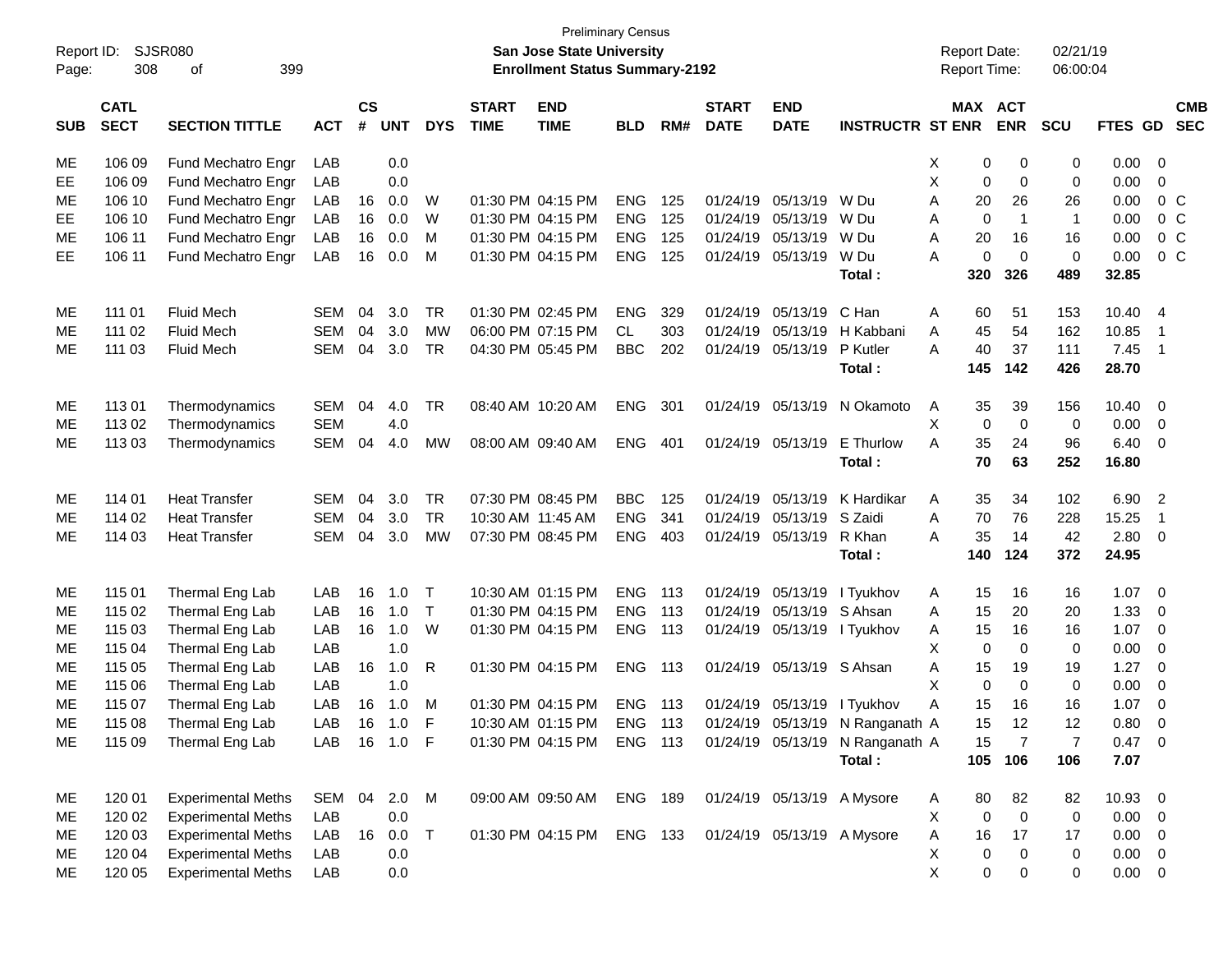| Report ID:<br>Page: | 309                        | <b>SJSR080</b><br>399<br>οf |                |                |            |              |                             | San Jose State University<br><b>Enrollment Status Summary-2192</b> | <b>Preliminary Census</b> |     |                             |                           |                                  | Report Date:<br><b>Report Time:</b> |             | 02/21/19<br>06:00:04 |             |                            |
|---------------------|----------------------------|-----------------------------|----------------|----------------|------------|--------------|-----------------------------|--------------------------------------------------------------------|---------------------------|-----|-----------------------------|---------------------------|----------------------------------|-------------------------------------|-------------|----------------------|-------------|----------------------------|
| <b>SUB</b>          | <b>CATL</b><br><b>SECT</b> | <b>SECTION TITTLE</b>       | <b>ACT</b>     | <b>CS</b><br># | <b>UNT</b> | <b>DYS</b>   | <b>START</b><br><b>TIME</b> | <b>END</b><br><b>TIME</b>                                          | <b>BLD</b>                | RM# | <b>START</b><br><b>DATE</b> | <b>END</b><br><b>DATE</b> | <b>INSTRUCTR ST ENR</b>          | <b>MAX ACT</b>                      | <b>ENR</b>  | <b>SCU</b>           | FTES GD     | <b>CMB</b><br><b>SEC</b>   |
| ME                  | 120 06                     | <b>Experimental Meths</b>   | LAB            |                | 0.0        |              |                             |                                                                    |                           |     |                             |                           |                                  | X<br>0                              | 0           | 0                    | 0.00        | - 0                        |
| МE                  | 120 07                     | <b>Experimental Meths</b>   | LAB            | 16             | 0.0        | R            |                             | 01:30 PM 04:15 PM                                                  | <b>ENG</b>                | 133 |                             | 01/24/19 05/13/19         | J Fogelquist                     | 16<br>A                             | 17          | 17                   | 0.00        | $\overline{0}$             |
| МE                  | 120 08                     | <b>Experimental Meths</b>   | LAB            | 16             | 0.0        | $\mathsf{T}$ |                             | 06:00 PM 08:45 PM                                                  | <b>ENG</b>                | 133 |                             | 01/24/19 05/13/19         | A Mysore                         | 16<br>Α                             | 18          | 18                   | 0.00        | $\overline{0}$             |
| МE                  | 120 09                     | <b>Experimental Meths</b>   | LAB            | 16             | 0.0        | M            |                             | 10:30 AM 01:15 PM                                                  | <b>ENG</b>                | 133 | 01/24/19 05/13/19           |                           | A Mysore                         | 16<br>Α                             | 16          | 16                   | 0.00        | $\overline{0}$             |
| ME                  | 120 10                     | <b>Experimental Meths</b>   | LAB            | 16             | 0.0        | M            |                             | 06:00 PM 08:45 PM                                                  | <b>ENG</b>                | 133 |                             | 01/24/19 05/13/19         | A Mysore                         | A<br>16                             | 14          | 14                   | 0.00        | $\overline{0}$             |
|                     |                            |                             |                |                |            |              |                             |                                                                    |                           |     |                             |                           | Total:                           | 160                                 | 164         | 164                  | 10.93       |                            |
| ME                  | 130 01                     | Appl Engr Analysis          | <b>LEC</b>     | 04             | 3.0        | TR           |                             | 09:00 AM 10:15 AM                                                  | <b>ENG</b>                | 331 | 01/24/19                    | 05/13/19                  | T Hsu                            | Α<br>70                             | 59          | 177                  | 11.80       | - 0                        |
| MЕ                  | 130 02                     | Appl Engr Analysis          | LEC            | 04             | 3.0        | <b>MW</b>    |                             | 07:30 PM 08:45 PM                                                  | <b>CL</b>                 | 303 | 01/24/19                    | 05/13/19                  | H Kabbani                        | 45<br>Α                             | 46          | 138                  | 9.25        | $\overline{1}$             |
| МE                  | 130 03                     | Appl Engr Analysis          | <b>LEC</b>     | 04             | 3.0        | <b>TR</b>    |                             | 09:00 AM 10:15 AM                                                  | <b>ENG</b>                | 340 |                             | 01/24/19 05/13/19         | A Tabrizi                        | 35<br>A                             | 38          | 114                  | 7.60        | $\overline{0}$             |
|                     |                            |                             |                |                |            |              |                             |                                                                    |                           |     |                             |                           | Total:                           | 150                                 | 143         | 429                  | 28.65       |                            |
| ME                  | 136 01                     | Des For Manufactur          | <b>SEM</b>     |                | 3.0        |              |                             |                                                                    |                           |     |                             |                           |                                  | X<br>0                              | 0           | 0                    | 0.00        | $\overline{0}$             |
| МE                  | 136 02                     | Des For Manufactur          | SEM            | 04             | 3.0        | MW           |                             | 07:30 PM 08:45 PM                                                  | <b>ENG</b>                | 303 |                             | 01/24/19 05/13/19         | E Cydzik                         | A<br>35                             | 12          | 36                   | 2.55        | - 3                        |
|                     |                            |                             |                |                |            |              |                             |                                                                    |                           |     |                             |                           | Total:                           | 35                                  | 12          | 36                   | 2.55        |                            |
| ME                  | 147 02                     | Dyn Sys Vibs Cntrl          | <b>SEM</b>     |                | 3.0        |              |                             |                                                                    |                           |     |                             |                           |                                  | Χ<br>0                              | 0           | $\mathbf 0$          | 0.00        | $\overline{\phantom{0}}$   |
| МE                  | 147 03                     | Dyn Sys Vibs Cntrl          | <b>SEM</b>     | 04             | 3.0        | MW           |                             | 07:30 PM 08:45 PM                                                  | <b>ENG</b>                | 339 |                             | 01/24/19 05/13/19         | S Zaidi                          | A<br>60                             | 72          | 216                  | 14.50       | $\overline{2}$             |
| ME.                 | 147 04                     | Dyn Sys Vibs Cntrl          | <b>SEM</b>     | 04             | 3.0        | MW           |                             | 09:00 AM 10:15 AM                                                  | SH.                       | 434 |                             | 01/24/19 05/13/19         | L Lu                             | 45<br>A                             | 43          | 129                  | 8.60        | $\overline{0}$             |
|                     |                            |                             |                |                |            |              |                             |                                                                    |                           |     |                             |                           | Total:                           | 105                                 | 115         | 345                  | 23.10       |                            |
| ME                  | 154 01                     | Mech Engr Design            | SEM            | 04             | 4.0        | <b>MW</b>    |                             | 10:30 AM 12:10 PM                                                  | <b>ENG</b>                | 301 |                             | 01/24/19 05/13/19         | R Yee                            | 38<br>Α                             | 42          | 168                  | 11.27       | $\overline{\phantom{0}}$ 1 |
| MЕ                  | 154 02                     | Mech Engr Design            | <b>SEM</b>     |                | 4.0        |              |                             |                                                                    |                           |     |                             |                           |                                  | Χ<br>0                              | $\mathbf 0$ | 0                    | 0.00        | $\overline{0}$             |
| МE                  | 154 03                     | Mech Engr Design            | <b>SEM</b>     | 04             | 4.0        | <b>TR</b>    |                             | 10:30 AM 12:10 PM                                                  | <b>ENG</b>                | 340 |                             | 01/24/19 05/13/19         | S Lee                            | A<br>38                             | 39          | 156                  | 10.47       | $\overline{1}$             |
| ME.                 | 154 04                     | Mech Engr Design            | SEM            | 04             | 4.0        | TR           |                             | 01:30 PM 03:10 PM                                                  | <b>ENG</b>                | 135 |                             | 01/24/19 05/13/19         | A Ghazanfari A                   | 38                                  | 44          | 176                  | 11.80       | $\overline{\phantom{0}}$ 1 |
|                     |                            |                             |                |                |            |              |                             |                                                                    |                           |     |                             |                           | Total:                           | 114                                 | 125         | 500                  | 33.53       |                            |
| ME.                 | 160 01                     | <b>Finite Ele Methods</b>   | SEM            | 04             | 3.0        | TR           |                             | 06:00 PM 07:15 PM                                                  | <b>ENG</b>                | 303 |                             | 01/24/19 05/13/19         | E Chan                           | 35<br>Α                             | 31          | 93                   | 6.20        | $\overline{\phantom{0}}$   |
|                     |                            |                             |                |                |            |              |                             |                                                                    |                           |     |                             |                           | Total:                           | 35                                  | 31          | 93                   | 6.20        |                            |
| ME                  | 165 01                     | Com Aid Des in ME           | SEM 04 3.0 TBA |                |            |              |                             |                                                                    |                           |     |                             | 01/24/19 05/13/19         |                                  | 35<br>Α                             | 40          | 120                  | 8.00 0      |                            |
| ME                  | 165 02                     | Com Aid Des in ME           | SEM 04         |                | 3.0        | TBA          |                             |                                                                    |                           |     |                             | 01/24/19 05/13/19         |                                  | 35<br>Α                             | 42          | 126                  | $8.45$ 1    |                            |
| ME                  | 165 03                     | Com Aid Des in ME           | SEM 04 3.0 TBA |                |            |              |                             |                                                                    |                           |     |                             | 01/24/19 05/13/19         |                                  | 35<br>Α                             | 40          | 120                  | $8.00 \t 0$ |                            |
|                     |                            |                             |                |                |            |              |                             |                                                                    |                           |     |                             |                           | Total:                           | 105                                 | 122         | 366                  | 24.45       |                            |
| ME                  | 167 01                     | Intro Eng Biomecha          | SEM 04 3.0 TR  |                |            |              |                             | 04:30 PM 05:45 PM CL                                               |                           | 226 |                             |                           | 01/24/19 05/13/19 M Leineweber A | 80                                  | 5           | 15                   | 1.05        | 1 C                        |
| BME                 | 167 01                     | Intro Eng Biomecha          | SEM 04 3.0 TR  |                |            |              |                             | 04:30 PM 05:45 PM                                                  | CL                        | 226 |                             |                           | 01/24/19 05/13/19 M Leineweber A | 0                                   | 70          | 210                  | 14.05 1 C   |                            |
|                     |                            |                             |                |                |            |              |                             |                                                                    |                           |     |                             |                           | Total:                           | 80                                  | 75          | 225                  | 15.10       |                            |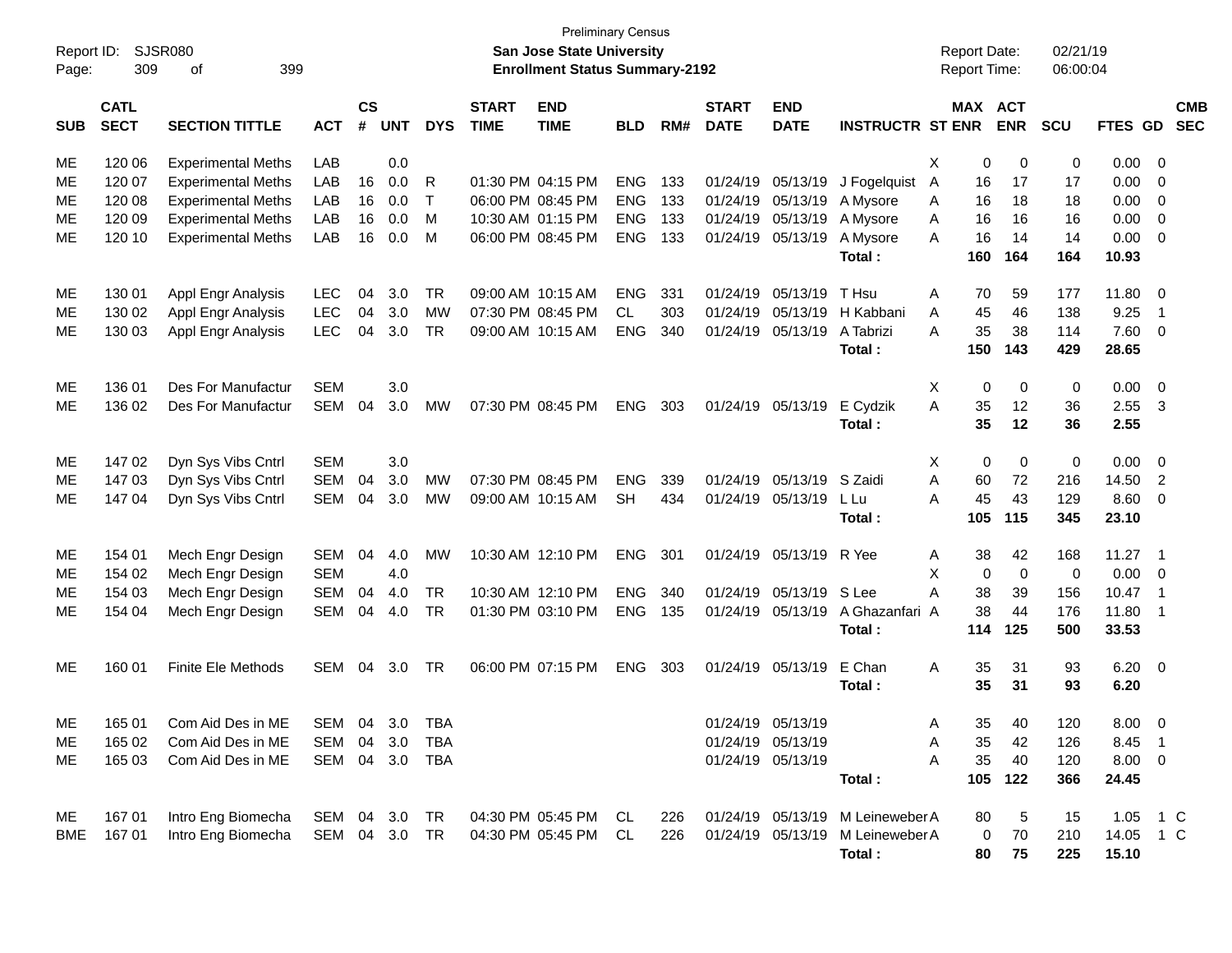| Report ID:<br>Page: | <b>SJSR080</b><br>310      | 399<br>оf                                                                                      |              |                    |            |            |                             | <b>Preliminary Census</b><br>San Jose State University<br><b>Enrollment Status Summary-2192</b> |            |       |                             |                           |                         |   | <b>Report Date:</b><br><b>Report Time:</b> |                | 02/21/19<br>06:00:04 |                |                          |                          |
|---------------------|----------------------------|------------------------------------------------------------------------------------------------|--------------|--------------------|------------|------------|-----------------------------|-------------------------------------------------------------------------------------------------|------------|-------|-----------------------------|---------------------------|-------------------------|---|--------------------------------------------|----------------|----------------------|----------------|--------------------------|--------------------------|
| <b>SUB</b>          | <b>CATL</b><br><b>SECT</b> | <b>SECTION TITTLE</b>                                                                          | <b>ACT</b>   | $\mathsf{cs}$<br># | <b>UNT</b> | <b>DYS</b> | <b>START</b><br><b>TIME</b> | <b>END</b><br><b>TIME</b>                                                                       | <b>BLD</b> | RM#   | <b>START</b><br><b>DATE</b> | <b>END</b><br><b>DATE</b> | <b>INSTRUCTR ST ENR</b> |   | <b>MAX ACT</b>                             | <b>ENR</b>     | <b>SCU</b>           | FTES GD        |                          | <b>CMB</b><br><b>SEC</b> |
| ME                  | 168 01                     | Microfluidics Lab                                                                              | LAB          | 16                 | 1.0        | R          |                             | 01:30 PM 04:15 PM                                                                               | <b>ENG</b> | 115   |                             | 01/24/19 05/13/19         | S Lee                   | Α | 18                                         | 5              | 5                    | 0.35           |                          | 1 C                      |
| <b>MATE</b>         | 168 01                     | Microfluidics Lab                                                                              | LAB          | 16                 | 1.0        | R          |                             | 01:30 PM 04:15 PM                                                                               | <b>ENG</b> | 115   |                             | 01/24/19 05/13/19         | S Lee                   | A | 0                                          | 5              | 5                    | 0.35           |                          | 1 C                      |
| EE.                 | 168 01                     | Microfluidics Lab                                                                              | LAB          | 16                 | 1.0        | R          |                             | 01:30 PM 04:15 PM                                                                               | <b>ENG</b> | - 115 |                             | 01/24/19 05/13/19         | S Lee                   | Α | 0                                          | -1             | $\overline{1}$       | 0.07           |                          | 0 <sup>o</sup>           |
|                     |                            |                                                                                                |              |                    |            |            |                             |                                                                                                 |            |       |                             |                           | Total:                  |   | 18                                         | 11             | 11                   | 0.77           |                          |                          |
| МE                  | 180 01                     | <b>Indiv Studies</b>                                                                           | <b>SUP</b>   | 36                 | 1.0        | <b>TBA</b> |                             |                                                                                                 |            |       |                             | 01/24/19 05/13/19         | N Okamoto               | A | 15                                         | 2              | 2                    | 0.13           | 0                        |                          |
| МE                  | 180 03                     | <b>Indiv Studies</b>                                                                           | <b>SUP</b>   | 36                 | 3.0        | <b>TBA</b> |                             |                                                                                                 |            |       |                             | 01/24/19 05/13/19         | N Okamoto               | A | 15                                         | 1              | 3                    | 0.20           | 0                        |                          |
| МE                  | 180 04                     | <b>Indiv Studies</b>                                                                           | <b>SUP</b>   | 36                 | 1.0        | Τ          |                             | 04:30 PM 05:20 PM                                                                               | CL         | 238   |                             | 01/24/19 05/13/19         | D Caires                | A | 35                                         | 30             | 30                   | 2.00           | 0                        |                          |
| МE                  | 180 05                     | <b>Indiv Studies</b>                                                                           | <b>SUP</b>   | 36                 | 2.0        | <b>TBA</b> |                             |                                                                                                 |            |       |                             | 01/24/19 05/13/19         |                         | A | 35                                         | 19             | 38                   | 2.53           | 0                        |                          |
| МE                  | 180 06                     | <b>Indiv Studies</b>                                                                           | <b>SUP</b>   | 36                 | 1.0        | M          |                             | 11:00 AM 12:30 PM                                                                               | <b>ENG</b> | 141   |                             | 01/24/19 05/13/19         | R Agarwal               | Α | 25                                         | $\overline{7}$ | $\overline{7}$       | 0.47           | 0                        |                          |
| МE                  | 180 07                     | <b>Indiv Studies</b>                                                                           | <b>SUP</b>   | 36                 | 1.0        | R          |                             | 10:00 AM 11:30 AM                                                                               | <b>ENG</b> | 141   |                             | 01/24/19 05/13/19         | R Agarwal               | Α | 25                                         | 11             | 11                   | 0.73           | 0                        |                          |
| МE                  | 180 08                     | <b>Indiv Studies</b>                                                                           | <b>SUP</b>   | 36                 | 1.0        | R          |                             | 03:30 PM 05:00 PM                                                                               | <b>ENG</b> | 141   |                             | 01/24/19 05/13/19         | R Agarwal               | A | 25                                         | $\overline{7}$ | $\overline{7}$       | 0.47           | $\overline{0}$           |                          |
|                     |                            |                                                                                                |              |                    |            |            |                             |                                                                                                 |            |       |                             |                           | Total:                  |   | 175                                        | 77             | 98                   | 6.53           |                          |                          |
| ME                  | 18301                      | <b>HVAC Sys Design</b>                                                                         | SEM          | 04                 | 3.0        | TR         |                             | 06:00 PM 07:15 PM                                                                               | <b>BBC</b> | 108   |                             | 01/24/19 05/13/19         | J Zarour                | A | 50                                         | 28             | 84                   | 5.80 4         |                          |                          |
|                     |                            |                                                                                                |              |                    |            |            |                             |                                                                                                 |            |       |                             |                           | Total:                  |   | 50                                         | 28             | 84                   | 5.80           |                          |                          |
| МE                  | 185 01                     | HEV&EV Fundamental LEC                                                                         |              |                    | 04 3.0     | MW         |                             | 06:00 PM 07:15 PM                                                                               | ENG        | 339   |                             | 01/24/19 05/13/19         | F Barez                 | A | 35                                         | 30             | 90                   | 6.20           | $\overline{4}$           |                          |
|                     |                            |                                                                                                |              |                    |            |            |                             |                                                                                                 |            |       |                             |                           | Total:                  |   | 35                                         | 30             | 90                   | 6.20           |                          |                          |
| ME                  | 18701                      | Auto Control Dsgn                                                                              | <b>SEM</b>   |                    | 3.0        |            |                             |                                                                                                 |            |       |                             |                           |                         | Χ | 0                                          | $\mathbf 0$    | 0                    | 0.00           | $\overline{0}$           |                          |
| МE                  | 18702                      | Auto Control Dsgn                                                                              | SEM          | 04                 | 3.0        | МW         |                             | 07:30 PM 08:45 PM                                                                               | ENG        | - 401 |                             | 01/24/19 05/13/19         | N Hemati                | A | 35                                         | 34             | 102                  | 6.80           | $\overline{0}$           |                          |
|                     |                            |                                                                                                |              |                    |            |            |                             |                                                                                                 |            |       |                             |                           | Total :                 |   | 35                                         | 34             | 102                  | 6.80           |                          |                          |
| МE                  | 18901                      | Des Manuf Microsys                                                                             | <b>SEM</b>   |                    | 3.0        |            |                             |                                                                                                 |            |       |                             |                           |                         | X | 0                                          | 0              | 0                    | 0.00           | $\overline{\phantom{0}}$ |                          |
|                     |                            |                                                                                                |              |                    |            |            |                             |                                                                                                 |            |       |                             |                           | Total:                  |   | 0                                          | 0              | $\bf{0}$             | 0.00           |                          |                          |
| ME                  |                            | 195B 01 Sr Dsgn Project II                                                                     | SEM          | 05                 | 3.0        | W          |                             | 01:30 PM 04:15 PM                                                                               | <b>ENG</b> | 135   |                             | 01/24/19 05/13/19         | R Agarwal               | A | 35                                         | 30             | 90                   | 6.00           | $\overline{0}$           |                          |
| МE                  |                            | 195B 02 Sr Dsgn Project II                                                                     | <b>SEM</b>   | 05                 | 3.0        | W          |                             | 01:30 PM 04:15 PM                                                                               | <b>ENG</b> | 111   |                             | 01/24/19 05/13/19         | R Yee                   | Α | 35                                         | 25             | 75                   | 5.00           | $\overline{0}$           |                          |
| МE                  |                            | 195B 03 Sr Dsgn Project II                                                                     | <b>SEM</b>   | 05                 | 3.0        | W          |                             | 01:30 PM 04:15 PM                                                                               | <b>ENG</b> | 192   |                             | 01/24/19 05/13/19         | W Du                    | A | 35                                         | 32             | 96                   | 6.40           | 0                        |                          |
| ME                  |                            | 195B 04 Sr Dsgn Project II                                                                     | SEM 05 3.0 W |                    |            |            |                             | 01:30 PM 04:15 PM OFF CAMP 01/24/19 05/13/19 B Furman                                           |            |       |                             |                           |                         | A | 35                                         | 32             | 96                   | 6.40 0         |                          |                          |
| ME.                 |                            | 195B 05 Sr Dsgn Project II                                                                     | SEM 05 3.0 W |                    |            |            |                             | 01:30 PM 04:15 PM ENG 141                                                                       |            |       |                             | 01/24/19 05/13/19 J Mokri |                         | A | 35                                         | 32             | 96                   | $6.40 \quad 0$ |                          |                          |
| ME                  |                            | 195B 06 Sr Dsgn Project II                                                                     | SEM 05 3.0 W |                    |            |            |                             | 01:30 PM 04:15 PM ENG 133                                                                       |            |       |                             | 01/24/19 05/13/19 S Zaidi |                         | A | 35                                         | 31             | 93                   | $6.20 \ 0$     |                          |                          |
|                     |                            |                                                                                                |              |                    |            |            |                             |                                                                                                 |            |       |                             |                           | Total:                  |   |                                            | 210 182        | 546                  | 36.40          |                          |                          |
| ME                  |                            | 210 01 Adv Thermodynamics SEM 05 3.0 MW 07:30 PM 08:45 PM CL 202 01/24/19 05/13/19 Y Shabany A |              |                    |            |            |                             |                                                                                                 |            |       |                             |                           |                         |   | 35                                         | 11             | 33                   | 2.75 11        |                          |                          |
|                     |                            |                                                                                                |              |                    |            |            |                             |                                                                                                 |            |       |                             |                           | Total:                  |   | 35                                         | 11             | 33                   | 2.75           |                          |                          |
| ME                  |                            | 230 01 Ad Mech Eng Analys SEM 05 3.0 MW 06:00 PM 07:15 PM CL 202 01/24/19 05/13/19 Y Shabany A |              |                    |            |            |                             |                                                                                                 |            |       |                             |                           |                         |   |                                            | 35 34          | 102                  | 8.50 34        |                          |                          |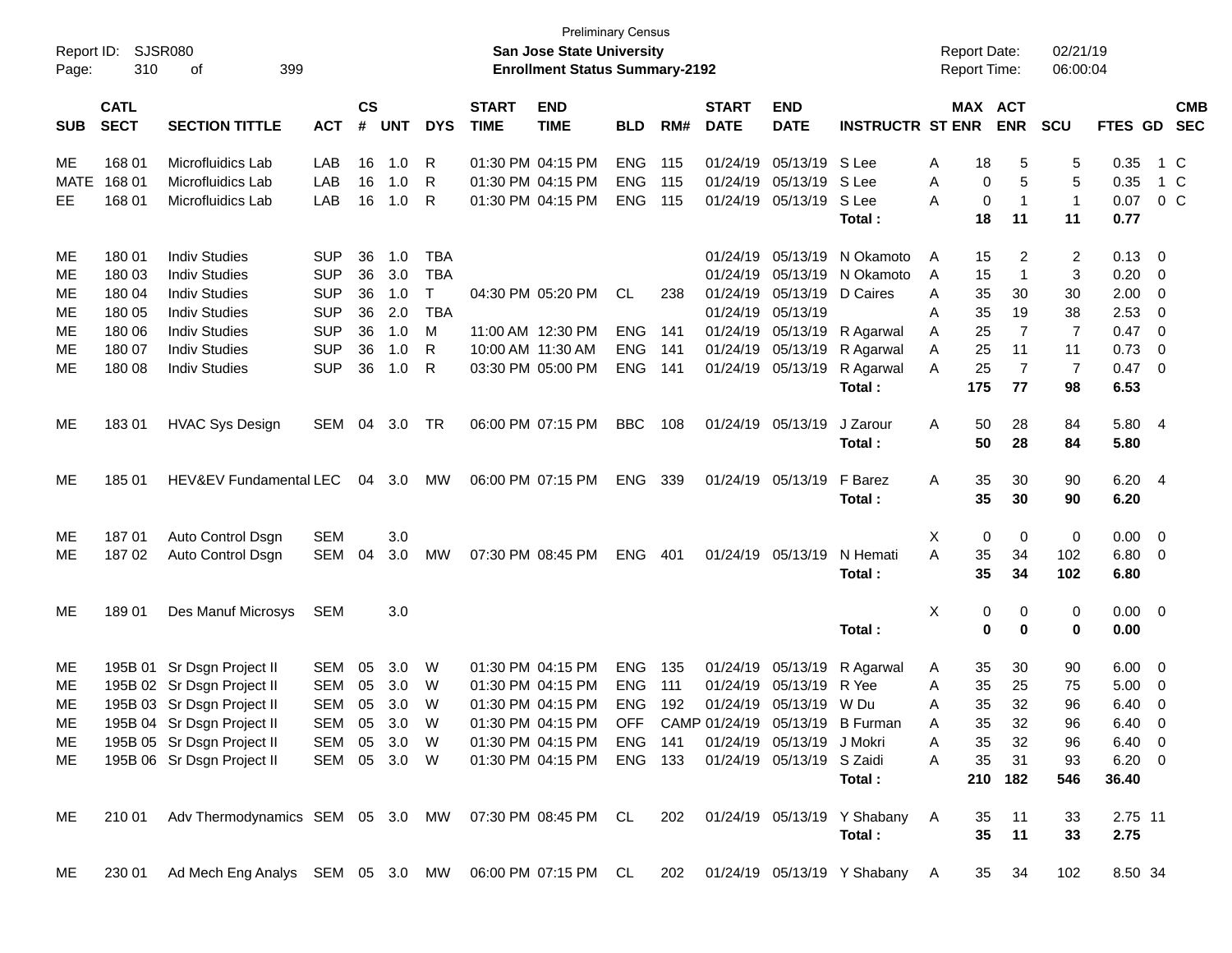| Page:                        | Report ID: SJSR080<br>311  | 399<br>of                                                                                                            |                                                                    |                            |                                                    |                                                             |                             | <b>Preliminary Census</b><br><b>San Jose State University</b><br><b>Enrollment Status Summary-2192</b> |                |     |                             |                                                                                                         |                                                                                                     | <b>Report Date:</b><br><b>Report Time:</b> |                                                | 02/21/19<br>06:00:04   |                                                           |                                   |
|------------------------------|----------------------------|----------------------------------------------------------------------------------------------------------------------|--------------------------------------------------------------------|----------------------------|----------------------------------------------------|-------------------------------------------------------------|-----------------------------|--------------------------------------------------------------------------------------------------------|----------------|-----|-----------------------------|---------------------------------------------------------------------------------------------------------|-----------------------------------------------------------------------------------------------------|--------------------------------------------|------------------------------------------------|------------------------|-----------------------------------------------------------|-----------------------------------|
| <b>SUB</b>                   | <b>CATL</b><br><b>SECT</b> | <b>SECTION TITTLE</b>                                                                                                | <b>ACT</b>                                                         | $\mathsf{cs}$<br>#         | <b>UNT</b>                                         | <b>DYS</b>                                                  | <b>START</b><br><b>TIME</b> | <b>END</b><br><b>TIME</b>                                                                              | <b>BLD</b>     | RM# | <b>START</b><br><b>DATE</b> | <b>END</b><br><b>DATE</b>                                                                               | <b>INSTRUCTR ST ENR ENR</b>                                                                         |                                            | MAX ACT                                        | <b>SCU</b>             | <b>FTES GD</b>                                            | <b>CMB</b><br><b>SEC</b>          |
|                              |                            |                                                                                                                      |                                                                    |                            |                                                    |                                                             |                             |                                                                                                        |                |     |                             |                                                                                                         | Total:                                                                                              |                                            | 35<br>34                                       | 102                    | 8.50                                                      |                                   |
| ME                           | 243 01                     | Vib of Mech System                                                                                                   | SEM 05 3.0 TR                                                      |                            |                                                    |                                                             |                             | 04:30 PM 05:45 PM                                                                                      | DMH 160        |     |                             | 01/24/19 05/13/19                                                                                       | F Amirkulova A<br>Total:                                                                            |                                            | 14<br>35<br>35<br>14                           | 42<br>42               | 3.30 10<br>3.30                                           |                                   |
| ME                           | 256 01                     | Product Dsgn Devel                                                                                                   | LEC                                                                |                            | 04 3.0                                             | MW                                                          |                             | 04:30 PM 05:45 PM                                                                                      | <b>ENG 141</b> |     |                             | 01/24/19 05/13/19                                                                                       | V Cherickal<br>Total:                                                                               | A                                          | 33<br>40<br>33<br>40                           | 120<br>120             | 10.00 40<br>10.00                                         |                                   |
| ME                           | 265 01                     | Computer Aid ME Des SEM 05 3.0 MW                                                                                    |                                                                    |                            |                                                    |                                                             |                             | 06:00 PM 07:15 PM                                                                                      | CL             | 324 |                             | 01/24/19 05/13/19                                                                                       | K Youssefi<br>Total:                                                                                | A                                          | 45<br>41<br>45<br>41                           | 123<br>123             | 10.25 41<br>10.25                                         |                                   |
| ME<br>ME                     | 268 01<br>268 02           | 3D Printing Add Mfg<br>3D Printing Add Mfg                                                                           | LEC<br><b>LEC</b>                                                  | 04                         | 3.0<br>3.0                                         | TR                                                          |                             | 07:30 PM 08:45 PM                                                                                      | DMH 164        |     |                             | 01/24/19 05/13/19                                                                                       | P Woytowitz A<br>Total:                                                                             | X.                                         | 0<br>0<br>35<br>39<br>35<br>39                 | 0<br>117<br>117        | $0.00 \t 0$<br>9.75 39<br>9.75                            |                                   |
| ME                           | 273 01                     | Finite El Meth Eng                                                                                                   | SEM 04 3.0                                                         |                            |                                                    | TR                                                          |                             | 04:30 PM 05:45 PM                                                                                      | CL             | 234 |                             | 01/24/19 05/13/19                                                                                       | A Ghazanfari A<br>Total:                                                                            |                                            | 35<br>35<br>35<br>35                           | 105<br>105             | 8.70 34<br>8.70                                           |                                   |
| ME                           | 274 01                     | Adv FEM in Engr                                                                                                      | <b>LEC</b>                                                         |                            | 04 3.0                                             | TR                                                          |                             | 07:30 PM 08:45 PM                                                                                      | ENG            | 303 |                             | 01/24/19 05/13/19                                                                                       | E Chan<br>Total:                                                                                    | Α                                          | 35<br>18<br>35<br>18                           | 54<br>54               | 4.35 15<br>4.35                                           |                                   |
| ME                           | 281 01                     | Adv Cntrl Syst Des                                                                                                   | SEM 05 3.0                                                         |                            |                                                    | TR                                                          |                             | 06:00 PM 07:15 PM                                                                                      | DH             | 243 |                             | 01/24/19 05/13/19                                                                                       | S Bashash<br>Total:                                                                                 | A                                          | 35<br>20<br>35<br>20                           | 60<br>60               | 5.00 20<br>5.00                                           |                                   |
| ME<br>ME<br>ME<br>ME<br>ME   |                            | 295A 01 ME Project I<br>295A 02 ME Project I<br>295A 03 ME Project I<br>295A 04 ME Project I<br>295A 05 ME Project I | <b>SUP</b><br><b>SUP</b><br><b>SUP</b><br><b>SUP</b><br><b>SUP</b> | 25<br>25<br>25<br>25<br>25 | 3.0<br>3.0<br>3.0<br>3.0<br>3.0                    | TBA<br><b>TBA</b><br><b>TBA</b><br><b>TBA</b><br><b>TBA</b> |                             |                                                                                                        |                |     | 01/24/19 05/13/19           | 01/24/19 05/13/19 F Barez                                                                               | 01/24/19 05/13/19 F Amirkulova A<br>01/24/19 05/13/19 A Ghazanfari A<br>01/24/19 05/13/19 S Bashash | A<br>Α<br>Α                                | 20<br>0<br>20<br>0<br>20<br>2<br>20<br>20<br>2 | 0<br>0<br>6<br>3<br>6  | $0.00 \t 0$<br>$0.00 \t 0$<br>$0.50$ 2<br>0.25<br>0.50    | - 1<br>$\overline{\phantom{0}}^2$ |
| ME<br>ME<br>ME<br>ME.<br>ME. |                            | 295A 06 ME Project I<br>295A 07 ME Project I<br>295A 08 ME Project I<br>295A 09 ME Project I<br>295A 10 ME Project I | <b>SUP</b><br><b>SUP</b><br><b>SUP</b><br><b>SUP</b><br><b>SUP</b> |                            | 25 3.0<br>25 3.0<br>25 3.0 TBA<br>25 3.0<br>25 3.0 | <b>TBA</b><br><b>TBA</b><br>TBA<br>TBA                      |                             |                                                                                                        |                |     |                             | 01/24/19 05/13/19 W Du<br>01/24/19 05/13/19 C Han<br>01/24/19 05/13/19 T Hsu<br>01/24/19 05/13/19 S Lee | 01/24/19 05/13/19 B Furman                                                                          | Α<br>A<br>Α<br>Α<br>20<br>Α                | 20<br>4<br>20<br>20<br>0<br>20<br>0<br>0       | 12<br>3<br>0<br>0<br>0 | 1.00<br>0.25<br>$0.00 \t 0$<br>$0.00 \t 0$<br>$0.00 \t 0$ | $\overline{4}$<br>- 1             |
| МE<br>ME<br>ME               |                            | 295A 11 ME Project I<br>295A 12 ME Project I<br>295A 13 ME Project I                                                 | <b>SUP</b><br><b>SUP</b><br>SUP 25 3.0 TBA                         |                            | 25 3.0<br>25 3.0                                   | TBA<br>TBA                                                  |                             |                                                                                                        |                |     |                             | 01/24/19 05/13/19 R Yee                                                                                 | 01/24/19 05/13/19 N Okamoto<br>01/24/19 05/13/19 V Cherickal<br>Total:                              | 20<br>A<br>Α<br>20<br>A<br>260             | 0<br>20<br>5<br>16                             | 0<br>3<br>15<br>48     | $0.00 \t 0$<br>$0.25$ 1<br>$1.25 - 5$<br>4.00             |                                   |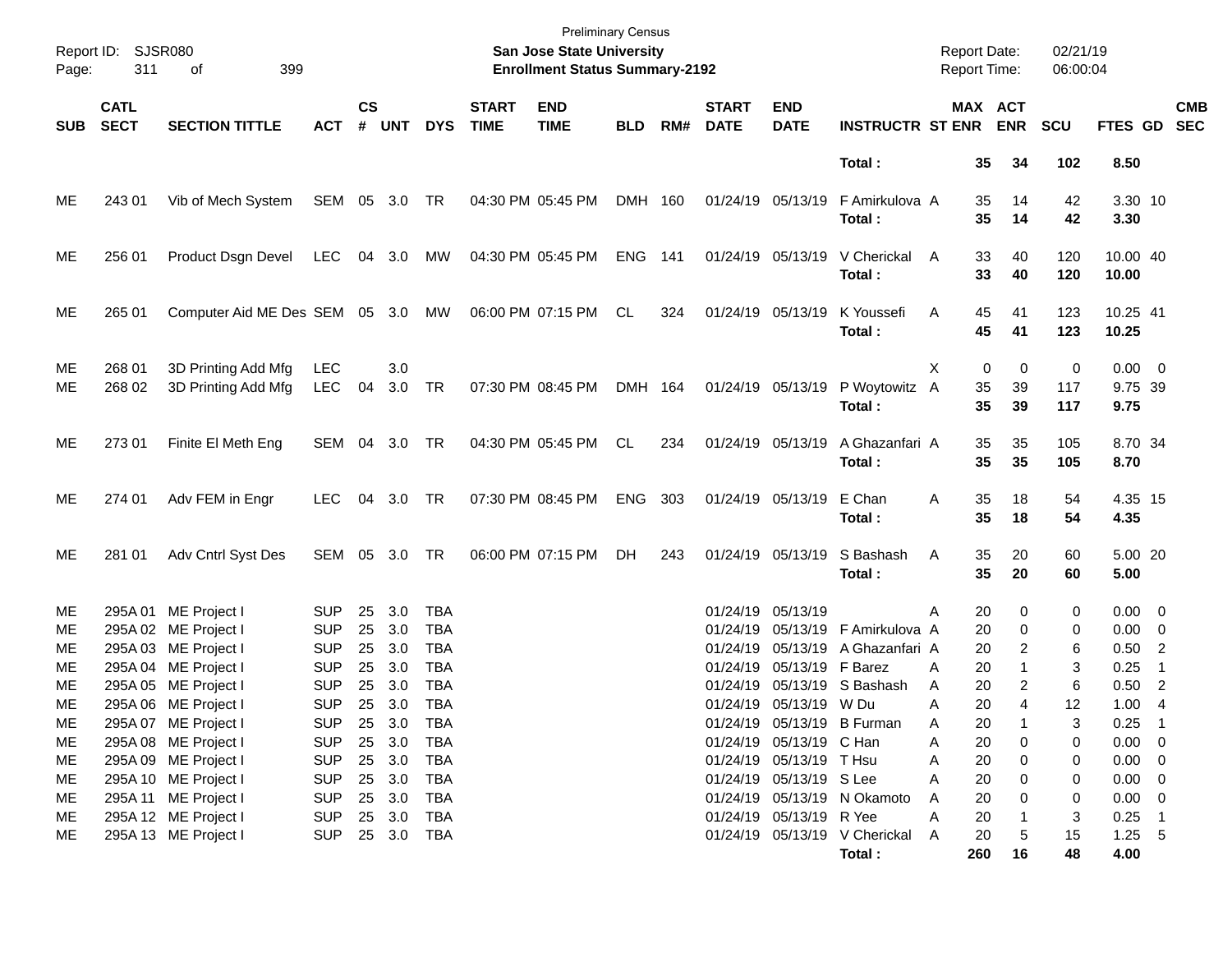| <b>Preliminary Census</b><br><b>SJSR080</b><br>Report ID:<br><b>San Jose State University</b><br>312<br>399<br><b>Enrollment Status Summary-2192</b><br>οf<br>Page: |                            |                               |            |           |       |            |                             |                           |            |     |                             |                           | <b>Report Date:</b><br>Report Time: |   | 02/21/19<br>06:00:04 |                |             |               |                         |                          |
|---------------------------------------------------------------------------------------------------------------------------------------------------------------------|----------------------------|-------------------------------|------------|-----------|-------|------------|-----------------------------|---------------------------|------------|-----|-----------------------------|---------------------------|-------------------------------------|---|----------------------|----------------|-------------|---------------|-------------------------|--------------------------|
| <b>SUB</b>                                                                                                                                                          | <b>CATL</b><br><b>SECT</b> | <b>SECTION TITTLE</b>         | <b>ACT</b> | <b>CS</b> | # UNT | <b>DYS</b> | <b>START</b><br><b>TIME</b> | <b>END</b><br><b>TIME</b> | <b>BLD</b> | RM# | <b>START</b><br><b>DATE</b> | <b>END</b><br><b>DATE</b> | <b>INSTRUCTR ST ENR</b>             |   | MAX ACT              | <b>ENR</b>     | <b>SCU</b>  | FTES GD       |                         | <b>CMB</b><br><b>SEC</b> |
| ME                                                                                                                                                                  |                            | 295B 01 ME Project II         | <b>SUP</b> | 25        | 3.0   | <b>TBA</b> |                             |                           |            |     | 01/24/19                    | 05/13/19                  | R Agarwal                           | A | 20                   | 1              | 3           | 0.25          | $\overline{\mathbf{1}}$ |                          |
| <b>ME</b>                                                                                                                                                           |                            | 295B 02 ME Project II         | <b>SUP</b> | 25        | 3.0   | <b>TBA</b> |                             |                           |            |     | 01/24/19                    | 05/13/19                  | F Amirkulova A                      |   | 20                   | 0              | 0           | 0.00          | $\overline{0}$          |                          |
| ME                                                                                                                                                                  |                            | 295B 03 ME Project II         | <b>SUP</b> | 25        | 3.0   | <b>TBA</b> |                             |                           |            |     | 01/24/19                    | 05/13/19                  | A Ghazanfari A                      |   | 20                   | 0              | 0           | 0.00          | 0                       |                          |
| ME                                                                                                                                                                  |                            | 295B 04 ME Project II         | <b>SUP</b> | 25        | 3.0   | <b>TBA</b> |                             |                           |            |     | 01/24/19                    | 05/13/19 F Barez          |                                     | A | 20                   | 3              | 9           | 0.75          | 3                       |                          |
| ME                                                                                                                                                                  |                            | 295B 05 ME Project II         | <b>SUP</b> | 25        | 3.0   | <b>TBA</b> |                             |                           |            |     | 01/24/19                    |                           | 05/13/19 S Bashash                  | A | 20                   | $\overline{7}$ | 21          | 1.75          | $\overline{7}$          |                          |
| ME                                                                                                                                                                  |                            | 295B 06 ME Project II         | <b>SUP</b> | 25        | 3.0   | <b>TBA</b> |                             |                           |            |     | 01/24/19                    | 05/13/19 W Du             |                                     | A | 20                   | 4              | 12          | 1.00          | $\overline{4}$          |                          |
| ME                                                                                                                                                                  |                            | 295B 07 ME Project II         | <b>SUP</b> | 25        | 3.0   | <b>TBA</b> |                             |                           |            |     | 01/24/19                    | 05/13/19                  | <b>B</b> Furman                     | A | 20                   | 2              | 6           | 0.50          | 2                       |                          |
| ME                                                                                                                                                                  |                            | 295B 08 ME Project II         | <b>SUP</b> | 25        | 3.0   | <b>TBA</b> |                             |                           |            |     | 01/24/19                    | 05/13/19                  | C Han                               | A | 20                   | 0              | 0           | 0.00          | 0                       |                          |
| ME                                                                                                                                                                  |                            | 295B 09 ME Project II         | <b>SUP</b> | 25        | 3.0   | <b>TBA</b> |                             |                           |            |     | 01/24/19                    | 05/13/19                  | T Hsu                               | A | 20                   | 0              | 0           | 0.00          | 0                       |                          |
| ME                                                                                                                                                                  |                            | 295B 10 ME Project II         | <b>SUP</b> | 25        | 3.0   | <b>TBA</b> |                             |                           |            |     | 01/24/19                    | 05/13/19                  | S Lee                               | A | 20                   | 0              | 0           | 0.00          | 0                       |                          |
| ME                                                                                                                                                                  |                            | 295B 11 ME Project II         | <b>SUP</b> | 25        | 3.0   | <b>TBA</b> |                             |                           |            |     | 01/24/19                    |                           | 05/13/19 N Okamoto                  | A | 20                   | 4              | 12          | 1.00          | 4                       |                          |
| ME                                                                                                                                                                  |                            | 295B 12 ME Project II         | <b>SUP</b> | 25        | 3.0   | <b>TBA</b> |                             |                           |            |     | 01/24/19                    | 05/13/19                  | R Yee                               | A | 20                   | $\mathbf 0$    | $\mathbf 0$ | 0.00          | 0                       |                          |
| ME                                                                                                                                                                  |                            | 295B 13 ME Project II         | <b>SUP</b> | 25        | 3.0   | <b>TBA</b> |                             |                           |            |     | 01/24/19                    | 05/13/19                  | V Cherickal                         | A | 20                   | 3              | 9           | 0.75          | 3                       |                          |
|                                                                                                                                                                     |                            |                               |            |           |       |            |                             |                           |            |     |                             |                           | Total:                              |   | 260                  | 24             | 72          | 6.00          |                         |                          |
| ME                                                                                                                                                                  | 298 01                     | Special Project ME            | <b>SUP</b> | 25        | 1.0   | <b>TBA</b> |                             |                           |            |     | 01/24/19                    | 05/13/19                  | N Okamoto                           | A | 15                   | 3              | 3           | 0.25          | 3                       |                          |
| <b>ME</b>                                                                                                                                                           | 298 02                     | Special Project ME            | <b>SUP</b> | 25        | 3.0   |            |                             |                           |            |     | 01/24/19                    | 05/13/19                  | N Okamoto                           | X | $\Omega$             | $\Omega$       | $\mathbf 0$ | 0.00          | $\overline{0}$          |                          |
| <b>ME</b>                                                                                                                                                           | 298 04                     | Special Project ME            | <b>SUP</b> | 25        | 3.0   | <b>TBA</b> |                             |                           |            |     | 01/24/19                    | 05/13/19                  | N Okamoto                           | A | 15                   | 4              | 12          | 1.00          | $\overline{4}$          |                          |
|                                                                                                                                                                     |                            |                               |            |           |       |            |                             |                           |            |     |                             |                           | Total:                              |   | 30                   | $\overline{7}$ | 15          | 1.25          |                         |                          |
| ME                                                                                                                                                                  | 299 01                     | Master's Thesis               | <b>SUP</b> | 25        | 3.0   | <b>TBA</b> |                             |                           |            |     |                             | 01/24/19 05/13/19         | R Agarwal                           | Α | 20                   | 6              | 18          | $1.50\quad 6$ |                         |                          |
|                                                                                                                                                                     |                            |                               |            |           |       |            |                             |                           |            |     |                             |                           | Total:                              |   | 20                   | 6              | 18          | 1.50          |                         |                          |
|                                                                                                                                                                     | Department :               | <b>Mechanical Engineering</b> |            |           |       |            |                             |                           |            |     |                             |                           | <b>Department Total:</b>            |   | 3480                 | 2676           | 6366        | 441.08        |                         |                          |
|                                                                                                                                                                     |                            |                               |            |           |       |            |                             |                           |            |     |                             | <b>Lower Division:</b>    |                                     |   | 350                  | 330            | 330         | 22.00         |                         |                          |
|                                                                                                                                                                     |                            |                               |            |           |       |            |                             |                           |            |     |                             | <b>Upper Division:</b>    |                                     |   | 2237                 | 2041           | 5127        | 343.73        |                         |                          |
|                                                                                                                                                                     |                            |                               |            |           |       |            |                             |                           |            |     |                             |                           | <b>Graduate Division:</b>           |   | 893                  | 305            | 909         | 75.35         |                         |                          |